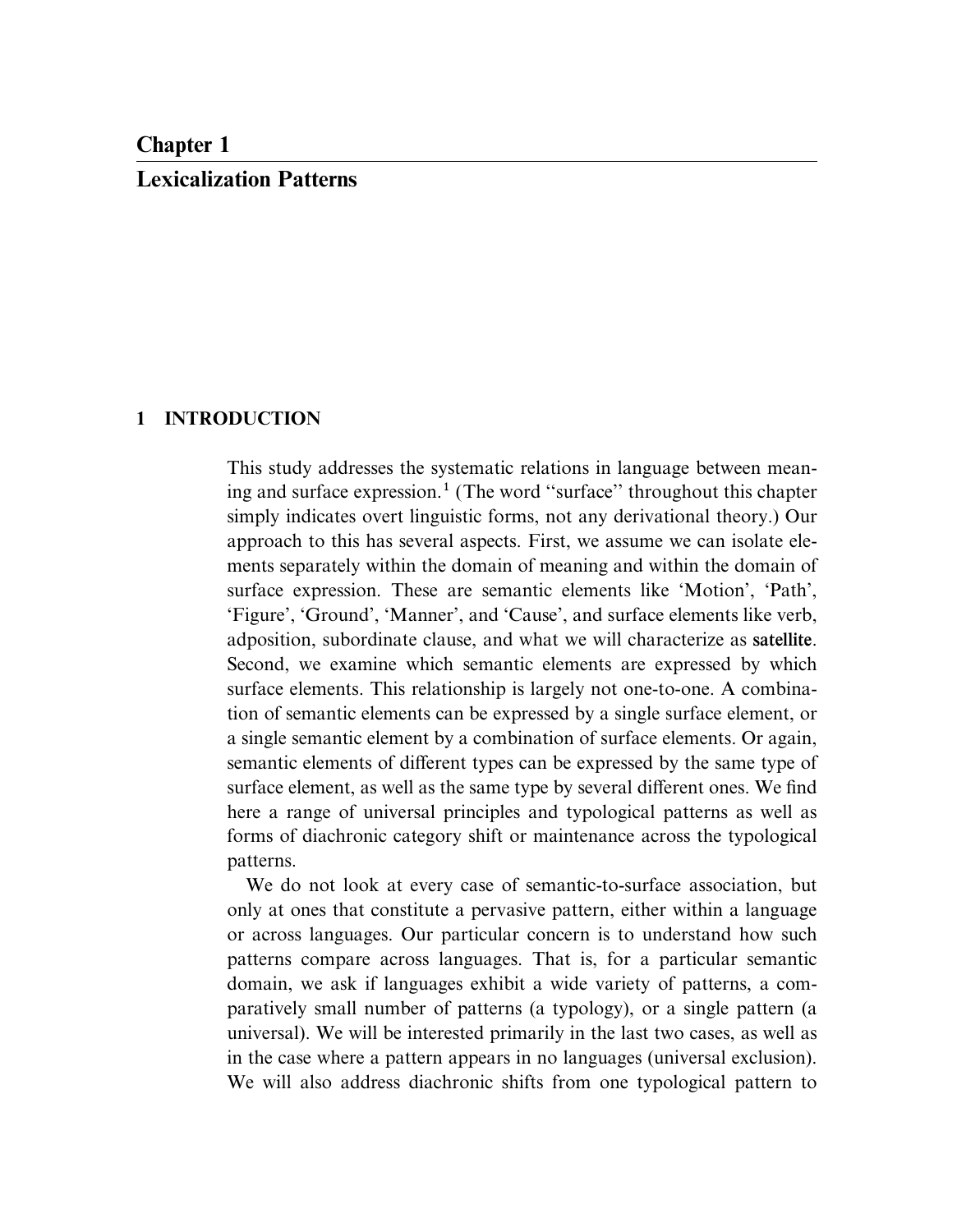another, as well as the cognitive underpinnings of these patterns (both treated further in chapter II-4). Our approach can be summarized as in this procedural outline:

- (1) ("entities" = elements, relations, and structures: both particular cases and categories of these)
	- a. Determine various semantic entities in a language.
	- b. Determine various surface entities in the language.
	- c. Observe which (a) entities are expressed by which (b) entities—in what combinations and with what relationships—noting any patterns.
	- d. Compare (c)-type patterns across different languages, noting any metapatterns.
	- e. Compare (c)-type patterns across different stages of a single language, noting any shifts or nonshifts that accord with a (d)-type metapattern.
	- f. Consider the cognitive processes and structures that might give rise to the phenomena observed in (a) through (e).

This outline sketches the broad project of exploring meaning-surface relations. But our present undertaking is narrower in several ways. First, there are two directions for exploring meaning-surface relations, both of them fruitful. One direction is to hold a particular semantic entity constant and observe the surface entities in which it can appear. For example, one could observe that the semantic element `negative' shows up in English as a verb-complex adverb (will not go), as an adjective (no money), as an adjectival derivational affix (*unkind*), and as a verbal incorporated feature (*doubt*); in Atsugewi as a verb requiring an infinitive complement (mit<sup>h</sup>i:p) to not'); and in some languages as a verbal inflection. The other direction is to hold constant a selected surface entity and to observe which semantic entities are variously expressed in it. While chapter II-3 follows the former direction, the present chapter explores in only this second direction.

Within this limitation, we narrow our concerns still further. One can examine lexemes consisting of different numbers of morphemes for the meanings that appear in them. At the low end of the scale are the "zero" forms. Thus, by one interpretation, there is a missing verbal expression in English constructions like I feel like [having] a milk shake and I hope for [there to be] peace, or in German ones like  $W_0$  wollen Sie denn hin [gehen] fahren]...]?" 'Where do you want to go?'. One might conclude that such missing verbal meanings come from a small set, with members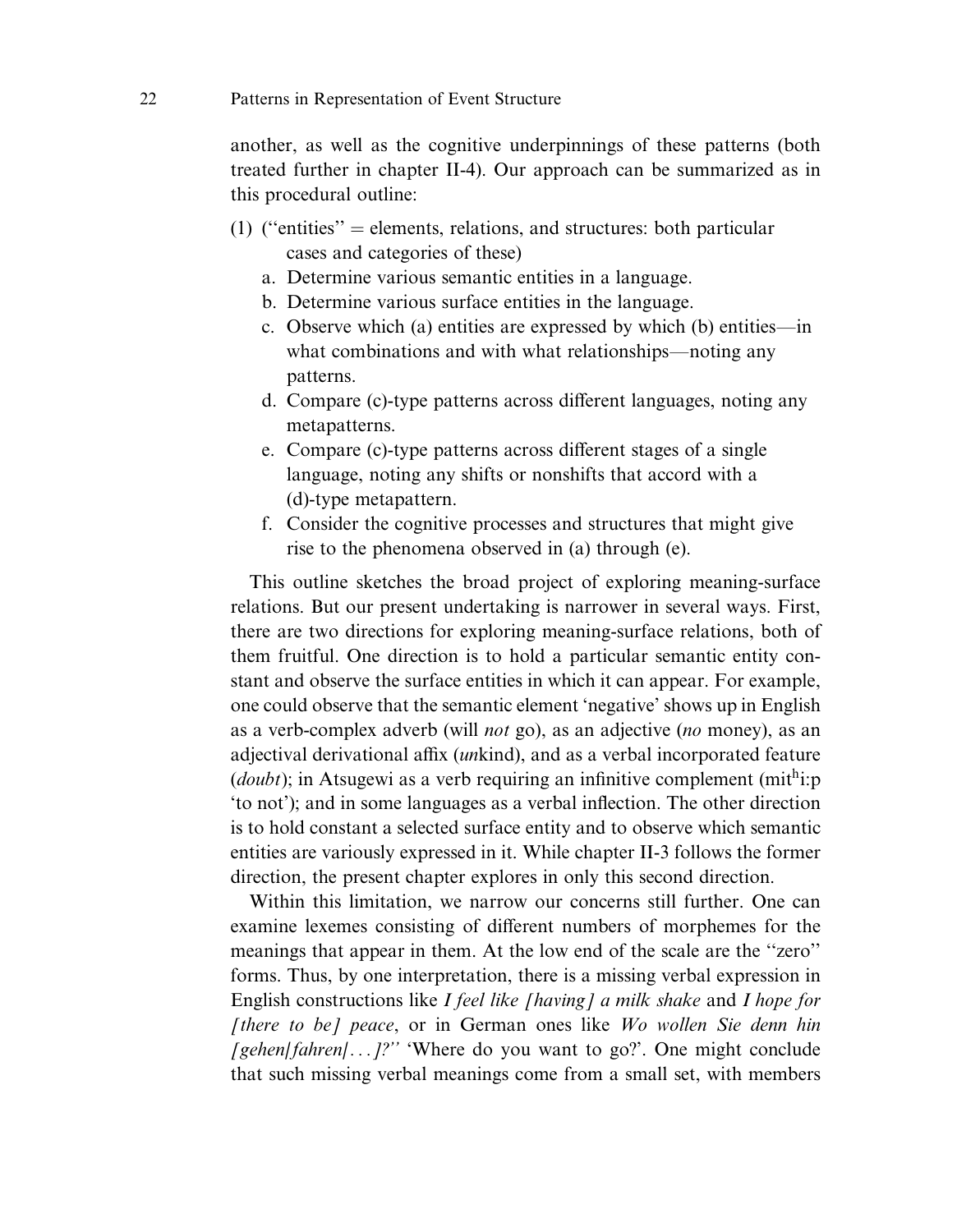like 'have', 'be', and 'go'.<sup>2</sup> Alternatively, one could investigate the meanings expressed by surface complexes. A comparatively lengthy construction might encode a single semantic element. Consider the approximate semantic equivalence of the construction be of interest to and the simple verb interest, or of carry out an investigation into and investigate. However, this study looks only at the mid-portion of this range: single morphemes and, to a lesser extent, words composed of root and derivational morphemes.

In particular, we will investigate one type of open-class element, the verb root, the topic of section 2, and one type of closed-class element, the satellite, defined and treated in section 3. These two surface types are vehicles for roughly the same set of semantic categories.<sup>3</sup> The aim in these two sections is to set forth a class of substantial meaning-in-form language patterns, and to describe the typological and universal principles that they embody. Section 4 looks at the effect of these patterns on semantic salience in the complex composed of both verb and satellites together. And the conclusion in section 5 argues the advantages of the approach adopted here. The present chapter fits this volume's overall purview by examining the conceptual structure of certain semantic domains; the typological patterns in which this conceptual structure is parceled out in the morphosyntactic structures of different languages; and the cognitive processes that support this typology and that lead diachronically to category shift or maintenance within the typology.

# 1.1 Characteristics of Lexicalization

We outline now some general characteristics of lexicalization, as part of this study's theoretical context. A meaning can be considered associated with surface forms mainly by three processes: lexicalization, deletion (or zero), and interpretation. We can contrast these three in an example where no one process clearly applies best. Consider the phrase what pressure (as in What pressure was exerted?), which asks 'what degree of pressure'—unlike the more usual *what color*, which asks for a particular identity among alternatives. How does the `degree' meaning arise? One way we could account for it is by lexicalization—that is, the direct association of certain semantic components with a particular morpheme. By this interpretation, *pressure* here differs from the usual usage by incorporating an additional meaning component: pressure $2 = degree$  of pressure (or, alternatively, there is a special what here: what  $degree of$ ). Or we could assume that some constituent like degree of has been deleted from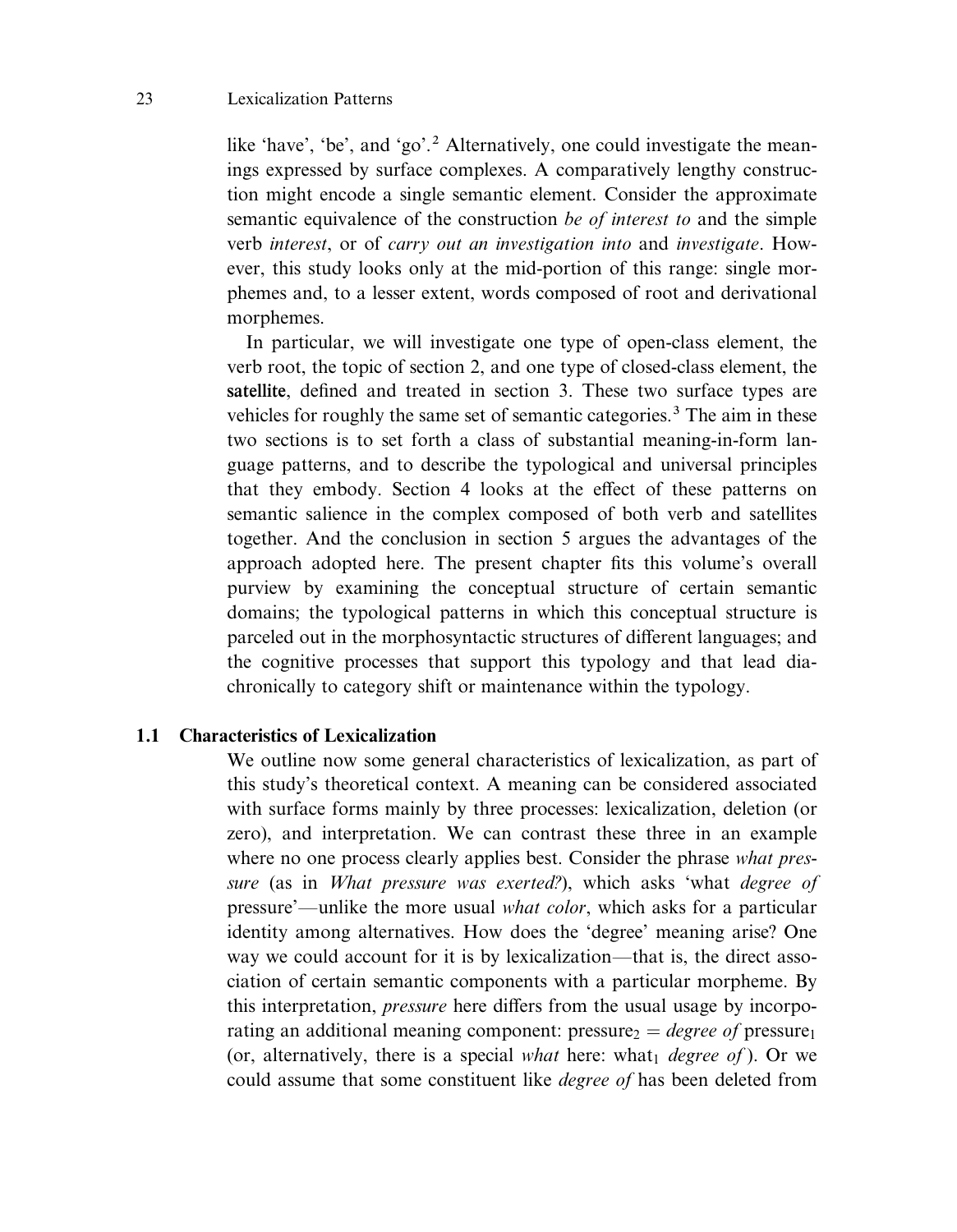the middle of the phrase (or that a zero form with the meaning `degree of' now resides there). Or else, we could rely on a process of semantic interpretation, based on present context and general knowledge, to provide us with the 'degree' meaning.<sup>4</sup>

In general, we assume here that lexicalization is involved where a particular meaning component is found to be in regular association with a particular morpheme. More broadly, the study of lexicalization must also address the case where a set of meaning components, bearing particular relations to each other, is in association with a morpheme, making up the whole of the morpheme's meaning. In the clearest case, one morpheme's semantic makeup is equivalent to that of a set of other morphemes in a syntactic construction, where each of the latter morphemes has one of the original morpheme's meaning components. A familiar example here is the approximate semantic equivalence between kill and make die. However, such clear cases are only occasional: it would be unwise to base an approach to lexicalization on semantic equivalences solely between morphemes that are extant in a language. What if English had no word die? We would still want to be able to say that *kill* incorporates the meaning component `cause'. As a case in point, this is exactly what we would want to say for the verb (to) *poison* 'kill/harm with poison', which in fact lacks a noncausative counterpart that means `die/become harmed from poison' (They poisoned him with hemlock.  $\frac{1}{2}He$  poisoned from the hemlock).

To this end, we can establish a new notion, that of a morpheme's usage: a particular selection of its semantic and syntactic properties. We can then point to usage equivalences between morphemes, even ones with different core meanings and even across different languages.

To consider one example, there is a usage equivalence between kill and make appear. Kill includes in its meaning the notion 'Agent action on Patient' ('causative') and, syntactically, it takes an Agent subject and Patient object. This usage is equivalent to that of make, which incorporates the notion `Agent-to-Patient relation', in construction with appear, which incorporates the notion 'Patient acting alone' ('noncausative') and takes a Patient subject. Such relationships can be represented, for cases involving both lexical  $(L)$  and grammatical  $(G)$  morphemes, as in  $(2)$ .

(2) usage of  $L_2$  = usage of  $L_1$  in construction with G (e.g.,  $L_2 =$  kill,  $L_1 =$  appear, and  $G =$  make)

We can say here that  $L_2$  incorporates the meaning of G and that  $L_1$  either does not incorporate it or incorporates a meaning complementary to it. In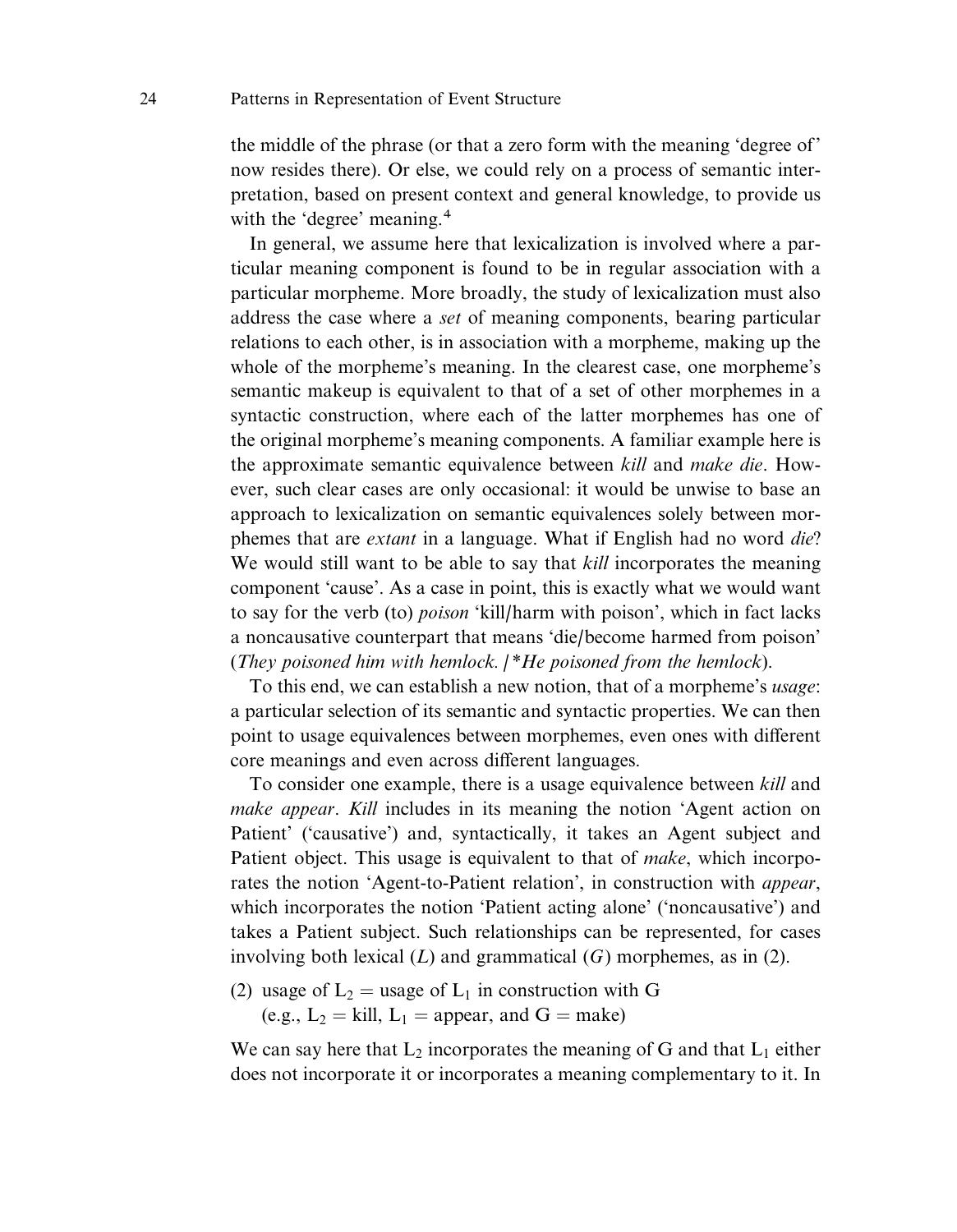the special case where a single morpheme can function equally as  $L_1$  or  $L<sub>2</sub>$ , we can say that it has a range of usages. For example, there is a usage equivalence between break<sub>2</sub> and make break<sub>1</sub>, as seen in I broke the vase and I made the vase break, so that break can be said to have a usage range covering both the causative and the noncausative. An equivalent way of characterizing such a usage range is as in (3). As an example of this, the causative/noncausative usage range of break equals the causative usage of kill plus the noncausative usage of *appear*.

(3) usage range of usage of usage of  $L<sub>3</sub>$  $L_2 + L_1$ where  $L_2$  and  $L_1$  are related as in (2)

One terminological note: We will refer to the meaning-in-form relation with three terms. They are "lexicalization" from McCawley (e.g., 1968);  $\lq$ incorporation" as used by Gruber (1965); and "conflation," a term coined for this purpose by the author (Talmy 1972) and that has now gained general currency. These terms have different emphases and connotations that will become clear as they are used below, but all refer to the representation of meanings in surface forms.

#### 1.2 Sketch of a Motion Event

A number of the patterns looked at below are part of a single larger system for the expression of motion and location. We will here provide a sketch of this system. Additional analysis appears in chapters I-2 and I-3 as well as in Talmy (1975b).

To begin with, we treat a situation containing motion and the continuation of a stationary location alike as a Motion event (with a capital M). The basic Motion event consists of one object (the Figure) moving or located with respect to another object (the reference object or Ground). It is analyzed as having four components: besides Figure and Ground, there are Path and Motion. The Path (with a capital P) is the path followed or site occupied by the Figure object with respect to the Ground object. The component of Motion (with a capital M) refers to the presence per se of motion or locatedness in the event. Only these two motive states are structurally distinguished by language. We will represent motion by the form MOVE and location by  $BE_{LOC}$  (a mnemonic for 'be located').<sup>5</sup> The Motion component refers to the occurrence (MOVE) or nonoccurrence  $(BE_{LOC})$  specifically of translational motion. This is motion in which the location of the Figure changes in the time period under consideration. It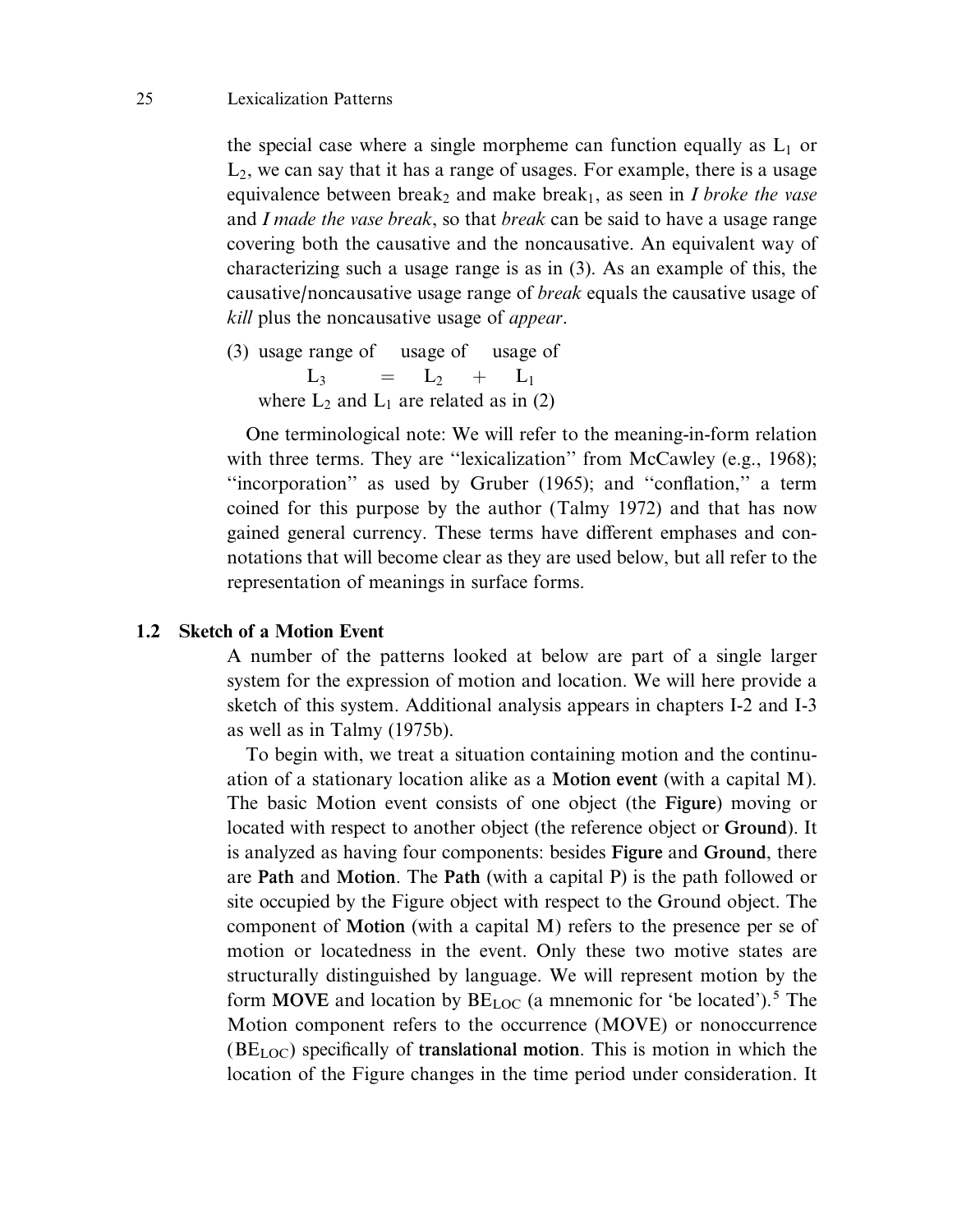thus does not refer to all the types of motion that a Figure could exhibit, in particular excluding "self-contained motion" like rotation, oscillation, or dilation, itself treated below. In addition to these internal components, a Motion event can be associated with an external Co-event that most often bears the relation of Manner or of Cause to it. All these semantic entities can be seen in the sentences in (4).

| (4)                | Manner                    | Cause                     |
|--------------------|---------------------------|---------------------------|
| a. <i>Motion</i>   | The pencil rolled off the | The pencil blew off the   |
|                    | table.                    | table.                    |
| b. <i>Location</i> | The pencil lay on the     | The pencil stuck on the   |
|                    | table.                    | table (after I glued it). |

In all four sentences, the pencil functions as the Figure and the table as the Ground. *Off* and *on* express Paths (respectively, a path and a site). The verbs in the top sentences express motion, while those in the bottom ones express location. In addition to these states of Motion, a Manner is expressed in rolled and lay, while a Cause is expressed in blew and stuck.

The terms Figure and Ground were taken from Gestalt psychology, but Talmy (1972) gave them a distinct semantic interpretation that is continued here. The Figure is a moving or conceptually movable object whose path or site is at issue. The Ground is a reference frame, or a reference object stationary within a reference frame, with respect to which the Figure's path or site is characterized.

These notions of Figure and Ground have several advantages over Fillmore's (e.g., 1977) system of cases. The comparison is set forth in detail in chapter I-5, but some major differences can be indicated here. The notion of Ground captures the commonality—namely, function as reference object—that runs across all of Fillmore's separate cases "Location," "Source," "Goal," and "Path." In Fillmore's system, these four cases have nothing to indicate their commonality as against, say, ``Instrument,'' ``Patient,'' and ``Agent.'' Further, Fillmore's system has nothing to indicate the commonality of its Source, Goal, and Path cases as against Location, a distinction captured in our system by the MOVE/  $BE_{LOC}$  opposition within the Motion component. Moreover, the fact that these Fillmorean cases incorporate path notions in addition to their reference to a Ground object—for example, a 'from' notion in Source and a to' notion in Goal—opens the door to adding a new case for every newly recognized path notion, with possibly adverse consequences for univer-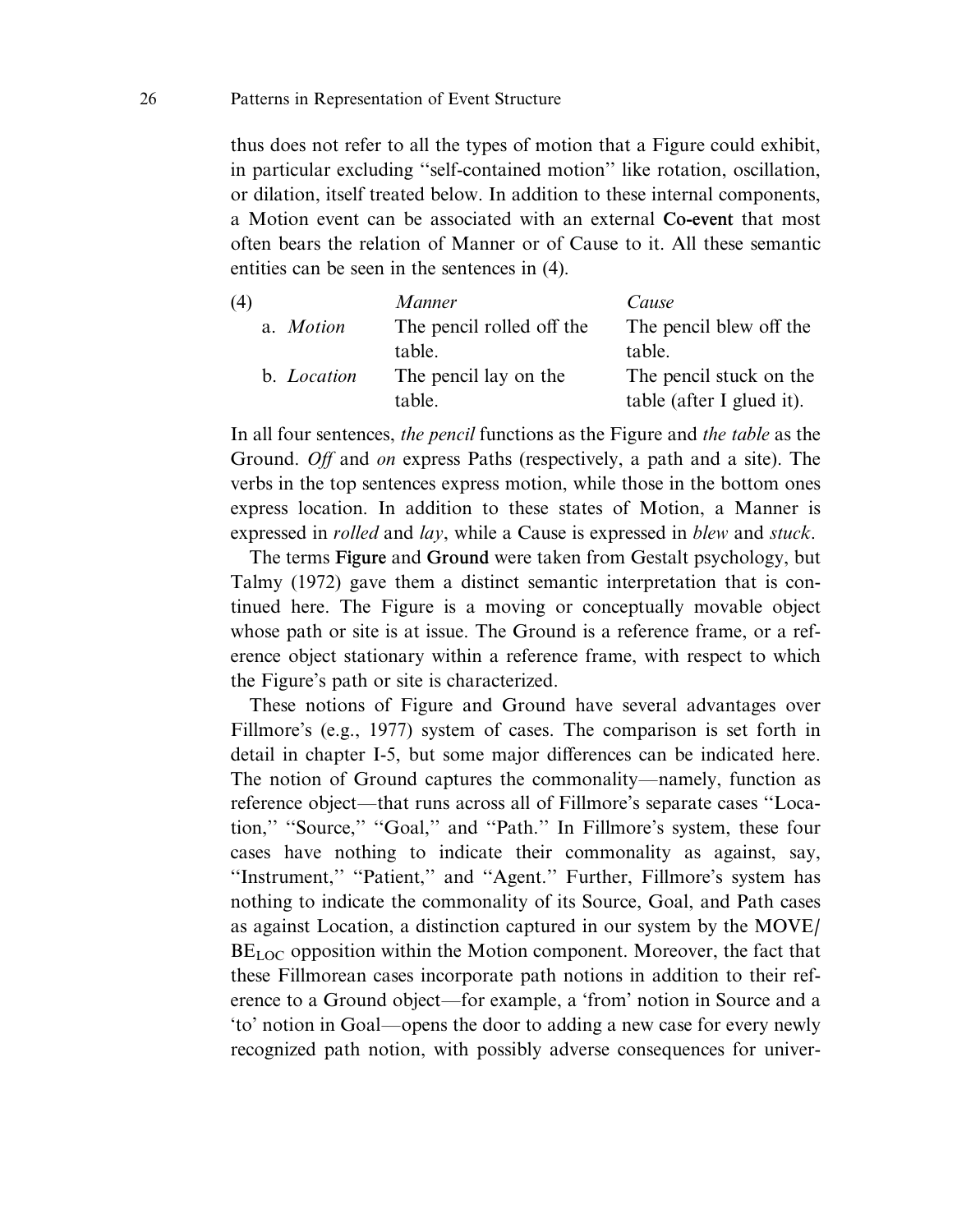sality claims. Our system, by abstracting away all notions of path into a separate Path component, allows for the representation of semantic complexes with both universal and language-particular portions.6

# 2 THE VERB

In this study of the verb, we look mainly at the verb root alone. This is because the main concern here is with the kinds of lexicalization that involve a single morpheme, and because in this way we are able to compare lexicalization patterns across languages with very different word structure. For example, the verb root in Chinese generally stands alone as an entire word, whereas in Atsugewi it is surrounded by many affixes that all together make up a polysynthetic verbal word. But these two languages are on a par with respect to their verb roots.

Presented first are the three typologically principal lexicalization types for verb roots. In most cases, a language uses only one of these types for the verb in its most characteristic expression of Motion. Here, "characteristic'' means that (1) it is colloquial in style, rather than literary, stilted, and so on; (2) it is frequent in occurrence in speech, rather than only occasional; (3) it is *pervasive*, rather than limited—that is, a wide range of semantic notions are expressed in this type.

# $2.1$  Motion + Co-Event

In a Motion-sentence pattern characteristic of one group of languages, the verb expresses at once both the fact of Motion and a Co-event,<sup>7</sup> usually either the manner or the cause of the Motion. A language of this type has a whole series of verbs in common use that express motion occurring in various manners or by various causes. There may also be a series of verbs expressing location with various Manners or Causes, but they are apparently always much fewer. The meaning-to-form relationship here can be represented as in the accompanying diagram. Language families or languages that seem to be of this type are Indo-European (except for post-Latin Romance languages), Finno-Ugric, Chinese, Ojibwa, and Warlbiri. English is a perfect example of the type.

- $(5)$  English expressions of Motion with conflated Manner or Cause  $BE_{LOC} + Manner$ 
	- a. The lamp stood/lay/leaned on the table.
	- b. The rope *hung* across the canyon from two hooks.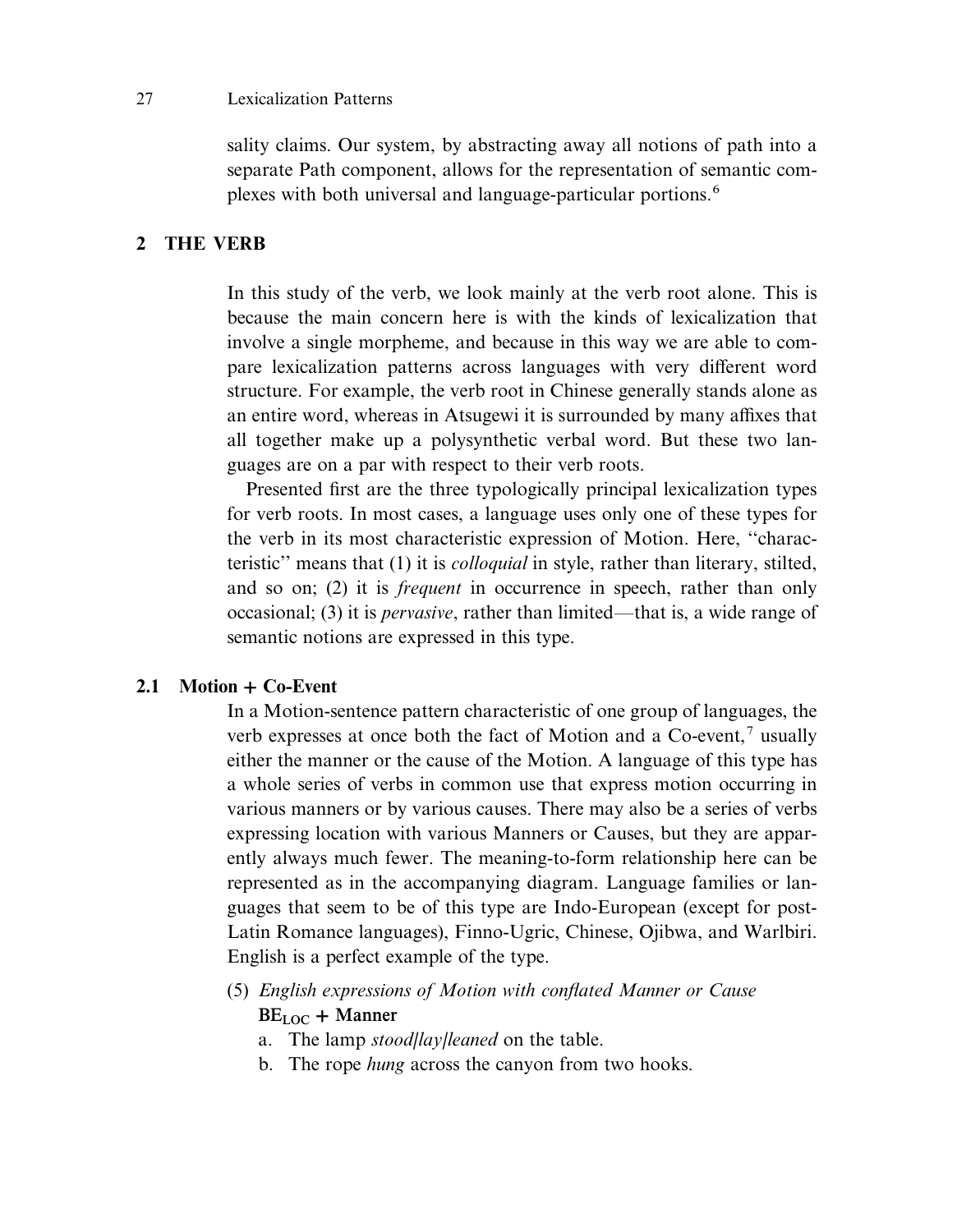



#### Co-event conflated in the Motion verb

#### $Move + Manner$

#### Nonagentive

- c. The rock slid/rolled/bounced down the hill.
- d. The gate swung/creaked shut on its rusty hinges.
- e. Smoke swirled/rushed through the opening.

# Agentive

- f. I slid/rolled/bounced the keg into the storeroom.
- g. I twisted/popped the cork out of the bottle.

# Self-agentive

- h. I ran/limped/jumped/stumbled/rushed/groped my way down the stairs.
- i. She wore a green dress to the party.

# $Move + Cause$

## Nonagentive

- j. The napkin *blew* off the table.
- k. The bone pulled loose from its socket.
- l. The water boiled down to the midline of the pot.

# Agentive

- m. I *pushed/threw/kicked* the keg into the storeroom.
- n. I blew/ $\frac{f}{\text{clicked}}$  the ant off my plate.
- o. I chopped/sawed the tree down to the ground at the base.
- p. I knocked/pounded/hammered the nail into the board with a mallet.

Here, the assessment of whether it is Manner or Cause that is conflated in the verb is based on whether the verb's basic reference is to what the Figure does or to what the Agent or Instrument does. For example, in `I rolled the keg . . .', rolled basically refers to what the keg did and so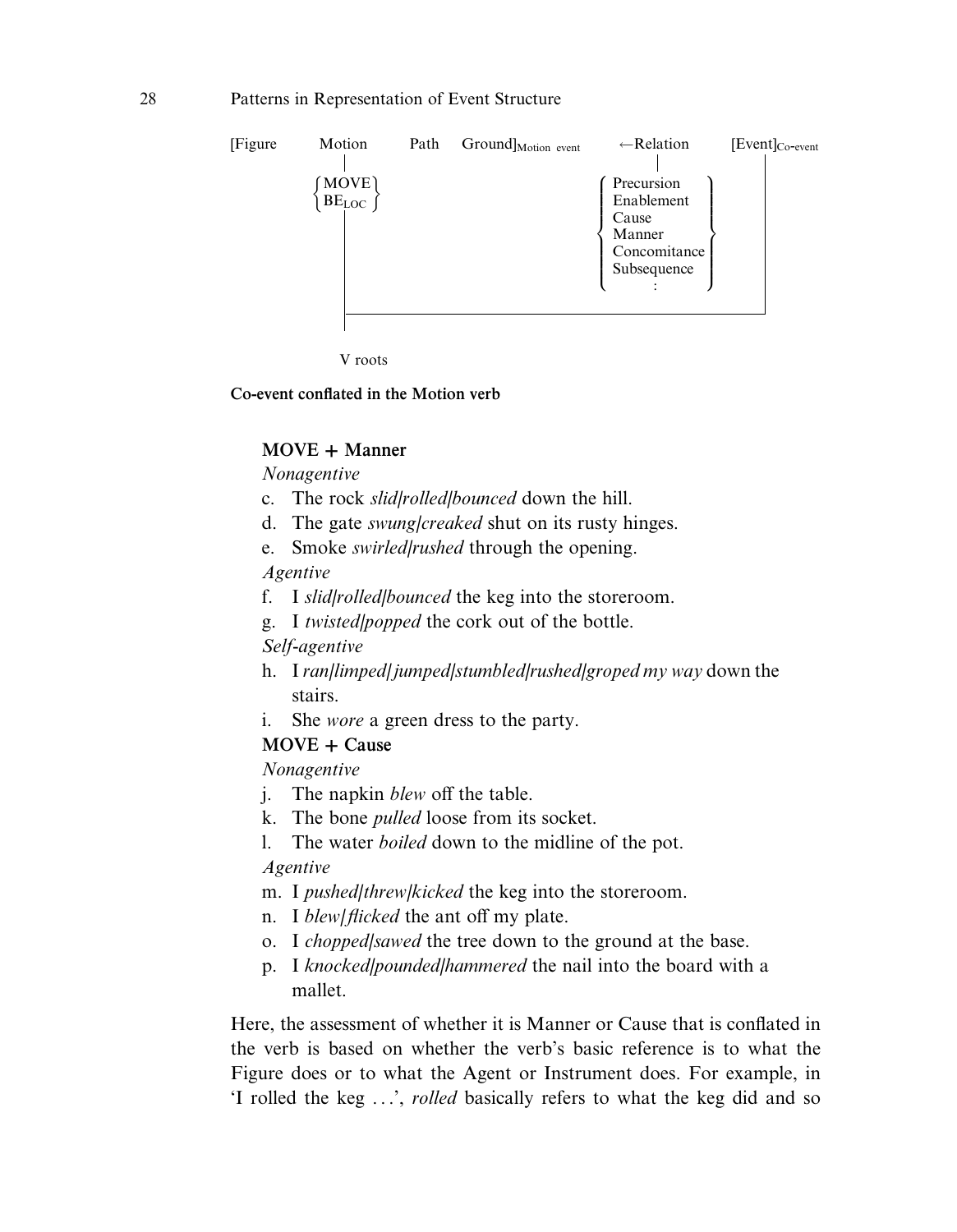expresses Manner, whereas in 'I pushed the keg ...', *pushed* refers to what I did, and so gives the Cause of the event.

To a speaker of a language like English, such sentences may seem so straightforward that they offer little to ponder. How else might such propositions be colloquially expressed? But in fact there are languages with very different patterns of expression. Even a language as seemingly kindred as Spanish can express virtually none of the above sentences in the way that English does, as is demonstrated below.

2.1.1 The Pattern Underlying Co-Event Conflation We can indicate the type of conflation pattern involved here with a construction that represents the separate semantic components individually—that is, that decomposes or "unpacks" the sentences. The Manner or Cause notion conflated in the verb is then best represented by a separate subordinate clause standing for a Co-event. In this construction, the relation that the Co-event bears to the main Motion event is then indicated by a form like WITH-THE-MANNER-OF or WITH-THE-CAUSE-OF. Such a form represents a deep or mid-level morpheme (see below) that functions semantically like the subordinating preposition or conjunction of a complex sentence. Thus, the form WITH-THE-CAUSE-OF functions like the English subordinator by in an agentive construction (as in  $I$  moved the keg into the storeroom by kicking it), or like the subordinators from or as a result of in a nonagentive construction (as in The napkin came off the table from/as a result of the wind blowing on it). Although they are otherwise awkward, these forms have the advantage that they mnemonically suggest their intended semantic content; that they exhibit the same form across differences of agentive and nonagentive usage; and that their consistent pattern allows the easy introduction of further such forms, a number of which appear later. Also in the constructions below, the subscript  $``A"$  is placed before a verb to indicate that the verb is agentive (thus,  $_A MOVE =$ CAUSE to MOVE). And the form GO is used to represent self-agentive motion.

 $(6)$  Unconflated paraphrases of English Motion expressions

# $BE_{LOC} + Manner$

- a'. The lamp lay on the table.  $=$  [the lamp  $WAS_{LOC}$  on the table] WITH-THE-MANNER-OF [the lamp lay there]
- $b'$ . The rope hung across the canyon from two hooks.  $=$ [the rope  $WAS<sub>LOC</sub>$  (EXTENDED) across the canyon] WITH-THE-MANNER-OF [the rope hung from two hooks]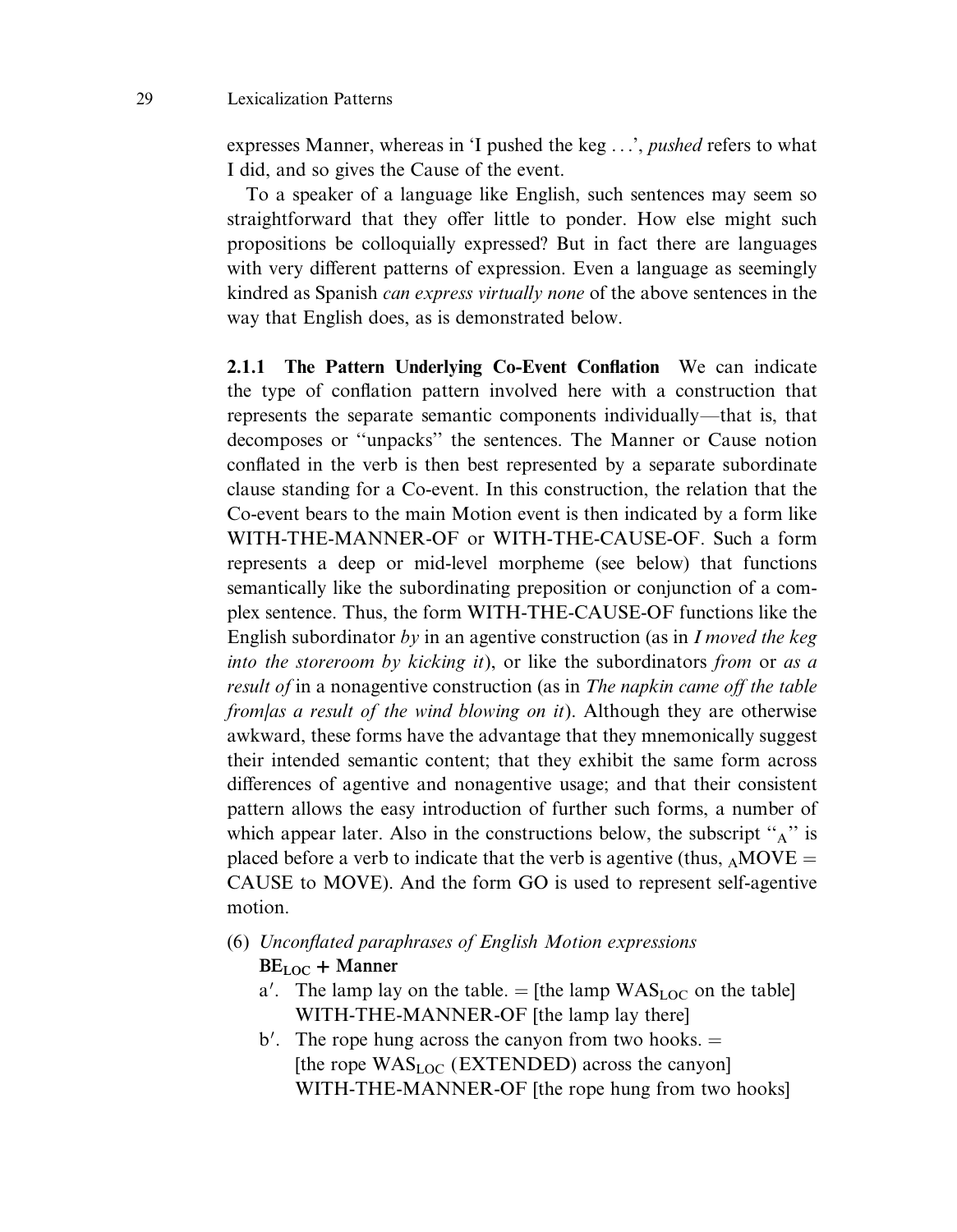# $Move + Manner$

# Nonagentive

- $c'$ . The rock rolled down the hill.  $=$  [the rock MOVED down the hill] WITH-THE-MANNER-OF [the rock rolled]
- $d'$ . The gate swung shut on its rusty hinges.  $=$  [the gate MOVED shut ( $=$  the gate shut)] WITH-THE-MANNER-OF [the gate swung on its rusty hinges]

# Agentive

f'. I bounced the keg into the storeroom.  $= I_AMOVED the keg$ into the storeroom] WITH-THE-MANNER-OF [I bounced the keg]

Self-agentive

h'. I ran down the stairs.  $=$  [I WENT down the stairs] WITH-THE-MANNER-OF [I ran]

# $Move + Cause$

Nonagentive

- $j'$ . The napkin blew off the table.  $=$  [the napkin MOVED off the table] WITH-THE-CAUSE-OF [(something) blew on the napkin]
- $k'$ . The bone pulled loose from its socket.  $=$  [the bone MOVED loose from its socket] WITH-THE-CAUSE-OF [(something) pulled on the bone]

# Agentive

- m'. I kicked the keg into the storeroom.  $=$  [I <sub>A</sub>MOVED the keg into the storeroom] WITH-THE-CAUSE-OF [I kicked the keg]
- $\circ'$ . I chopped the tree down to the ground at the base.  $=$  $[I_A MOVED$  the tree down to the ground] WITH-THE-CAUSE-OF [I chopped on the tree at the base]

Note that many of the decompositional constructions here may relate more directly to sentences without conflation, which can therefore paraphrase the original conflational sentences, as in  $(7)$ .

(7)  $c''$ . The rock rolled down the hill.

The rock went down the hill, rolling in the process/the while.

j". The napkin blew off the table.

The napkin moved off the table from (the wind) blowing on it.

 $m''$ . I kicked the keg into the storeroom.

I moved the keg into the storeroom by kicking it.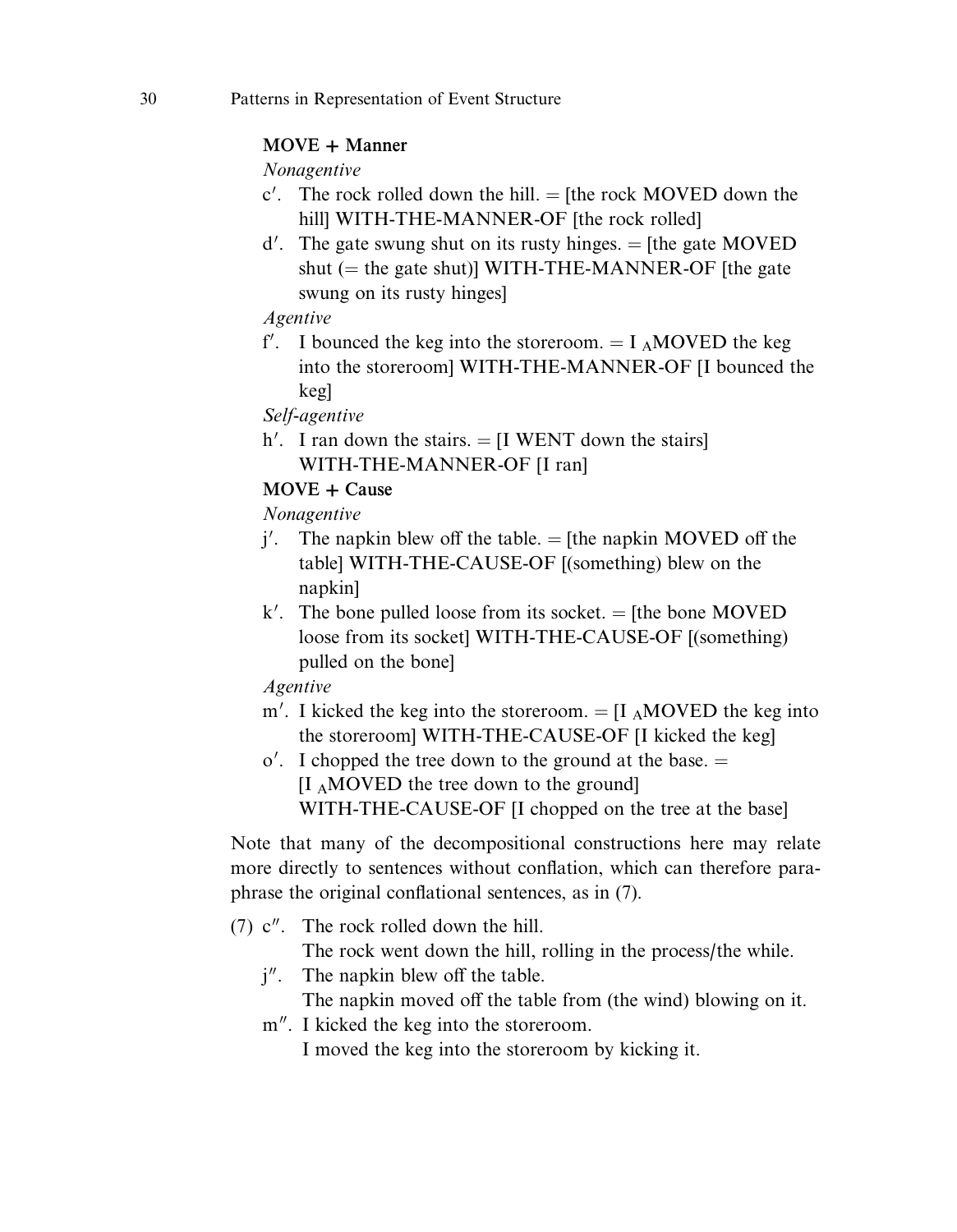2.1.2 Properties of Co-Event Conflation We here examine certain properties of the relation that the Co-event bears to the main Motion event within a larger Motion situation.

2.1.2.1 Two Verb Usages In the above examples, the same verb form appears in the subordinate clause of the unpacked construction as in the single clause of the integrated sentence. On the conflational account put forward here, the former use of the verb form is more basic, and the latter use incorporates this former use, in its particular relation to the Motion event, together with an additional semantic component of Motion. An English-type language will generally have a regular pattern of such "lexical doublets."

Thus, in its basic usage the verb *float* refers to the buoyancy relation between an object and a medium, as seen in (8).

 $(8)$  The craft floated on a cushion of air.

Given the subscript "1" to mark this usage, the verb can also appear in a subordinate clause, next to a main clause referring to motion.

(9) The craft moved into the hangar, floating<sub>1</sub> on a cushion of air.

But the same verb form has a second usage that includes the idea of motion together with that of buoyancy. The verb in this usage—here marked with the subscript  $2^{\prime\prime}$ —can appear in a one-clause sentence that is virtually equivalent to the preceding two-clause sentence.

(10) The craft floated, into the hangar on a cushion of air.

Accordingly, the relationship between the two meanings of *float* can be represented in isolation as

(11) MOVE WITH-THE-MANNER-OF  $[floating_1] \rightarrow float_2$ or MOVE [floating<sub>1</sub> (the while)]  $\rightarrow$  float<sub>2</sub>

and can be represented within the larger sentence as in (12).

(12) The craft MOVED [floating<sub>1</sub> (the while)] into the hangar on a cushion of air

 $\overline{1}$  $\downarrow$ floated<sub>2</sub>

The same pair of usages can be seen in an agentive verb such as *kick*. In its basic usage, here again marked with the subscript "1," this verb refers to an agent's impacting his or her foot into some object, but presupposes nothing about that object's moving. This is obvious when that object is understood in fact to be fixed in place.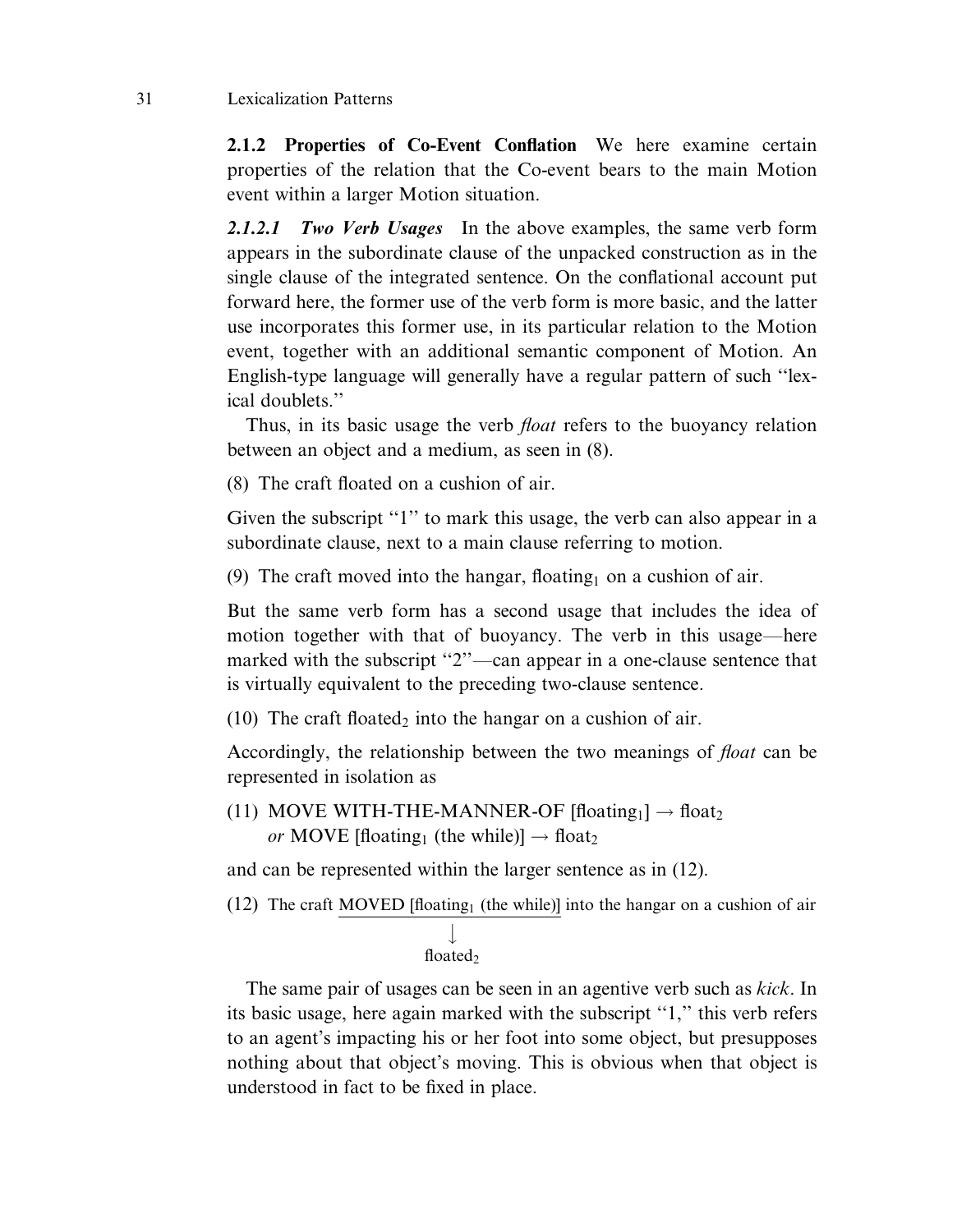(13) I kicked<sub>1</sub> the wall with my left foot.

Again, this verb can be used in a subordinate clause alongside an independent reference to motion, as in (14a). And again, it has a second usage, marked with the subscript "2," that now incorporates this reference to motion, together with the basic meaning of  $kick_1$  in its causal relation to this motion, as seen in (14b).

- (14) a. I AMOVED the ball across the field, by kicking<sub>1</sub> it with my left foot
	- b. I AMOVED [by kicking<sub>1</sub>] the ball across the field with my left foot ?  $\downarrow$ kicke $d_2$

We can note that Mandarin, for one, is of the same typological category as English in that it conflates the Co-event in its verb. But the parallel goes further. It also has the same double usage for a single verb form.

- $(15)$  a. Wǒ yòng I use(-ing) left foot kick PERF one stroke wall zuó jiǎo tī<sub>1</sub> le yī xià qíang `I kicked the wall with my left foot.'
	- b. Wǒ yòng I use(-ing) left foot D.O. ball kick across PERF field zuó jiǎo bǎ qiú ti<sub>2</sub> guò le cāo-chǎng `I kicked the ball across the ®eld with my left foot.'

2.1.2.2 The Lexicalization Account Certain evidence may support the proposal of two distinctly lexicalized usages for a verb like *float* or kick. To begin with, such a verb in its second usage co-occurs with two constituents of certain semantically different types, while the verb in its first usage co-occurs with only one of these constituents. Thus, float in  $(12)$ occurs with the directional constituent into the hangar and the locative constituent on a cushion of air. Our interpretation is that the verb con flates within itself two separate concepts, one of motion and one of situated relationship, that, respectively, are in semantic association with the two constituents. In its first usage, though, *float* lacks an incorporated concept of motion, and so occurs only with the locative constituent. Similarly, kick in its second usage may incorporate both a concept of caused motion and a concept of body-part impact that associate, respectively, with a directional constituent (here, *across the field*) and a body-partnaming constituent (with my left foot), whereas kick in its first usage associates only with the latter type of constituent.8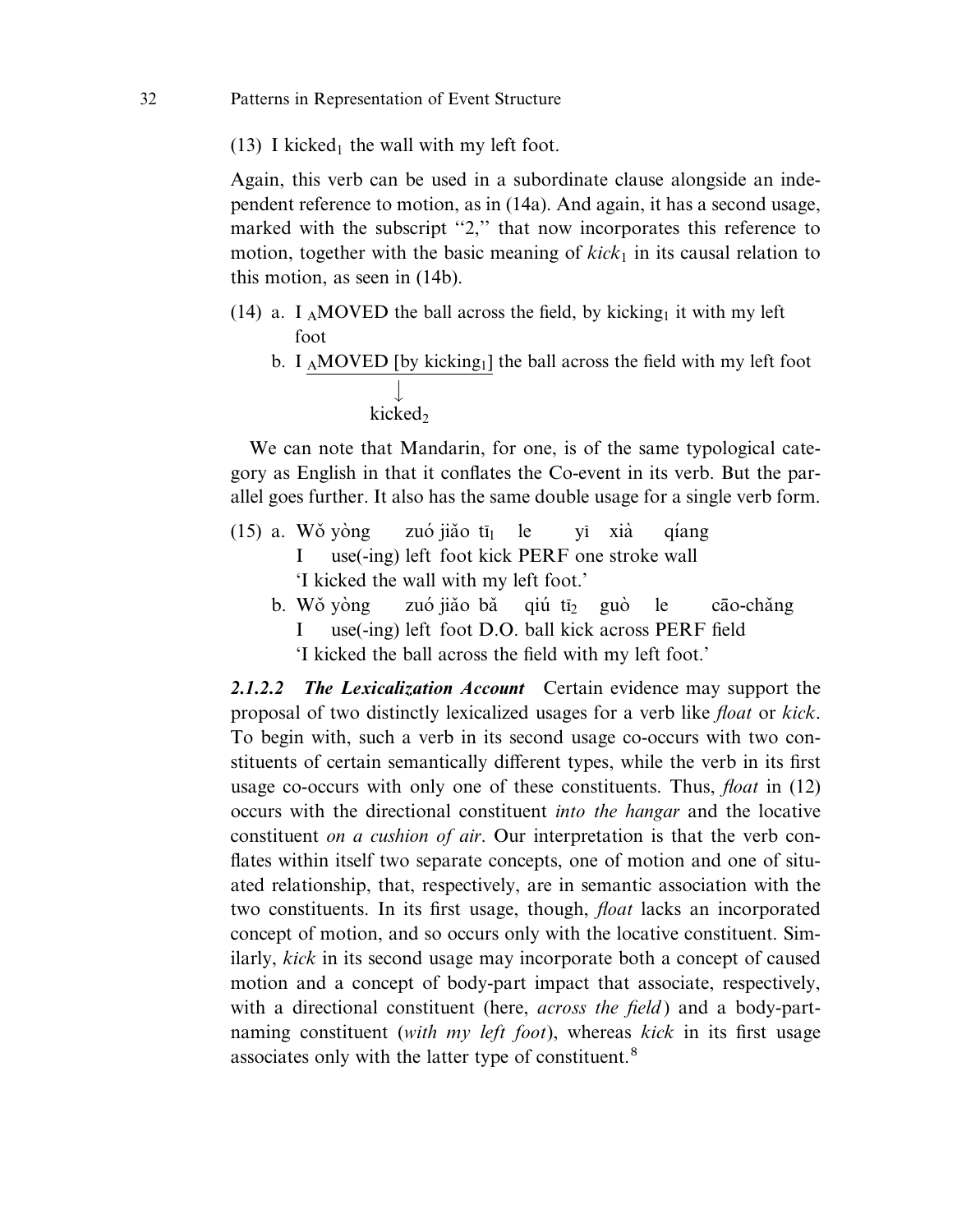We can further support the idea that the two usages of a verb like *float* each represent two distinct lexicalizations by showing verbs that have only the one or the other of these usages. To illustrate with this verb itself, note in  $(16)$  that the verbal form *be afloat* can occur in the same semantic and syntactic contexts as  $float_1$ , but not in those of  $float_2$ .

- (16) a. The craft floated<sub>1</sub>/was afloat on a cushion of air.
	- b. The craft floated $\frac{1}{2}$  was afloat into the hangar on a cushion of air.

Further, verbs that are otherwise comparable to *float*—and that they might have been expected to exhibit its same two usages—in fact have only one or the other of them. Thus, lie, as used in (17a), is semantically much like  $float_1$  in referring to the support relation between one object and another—rather than buoyancy of an object in a medium, the relationship here is one of a linear object in roughly horizontal contact along its length with a firm undersurface. But it cannot also be used in a motionincorporating sense like  $float_2$ , as seen in (17b), which attempts to express the pen's moving down the incline while in lengthwise contact with it. Conversely, drift and glide only express motion through space, in the way that  $float_2$  does, as seen in (18b). They cannot also be used in a nonmotion sense, as attempted in (18a).

- (17) a. The pen lay on the plank.
	- b. \*The pen lay quickly down along the incline.
- (18) a. \*The canoe drifted/glided on that spot of the lake for an hour.
	- b. The canoe drifted/glided halfway across the lake.

Comparably for agentive forms, *throw* is semantically much like  $kick_2$ in referring to a distinct motion event caused by a prior body action, as seen in (20b). But it has no usage parallel to  $kick_1$  referring to the body action alone—that is, to swinging an object around with one's arm without releasing it into a separate path, as seen in (20a). Complementarily swing itself is generally restricted to this latter sense, parallel to  $kick_1$ , as seen in (19a), but cannot be used in a sentence like that in (19b) to express consequent motion through space.

- (19) a. I swung the ball with my left hand.
	- b. \*I swung the ball across the field with my left hand.
- (20) a. \*I threw the ball with my left hand without releasing it.
	- b. I threw the ball across the field with my left hand.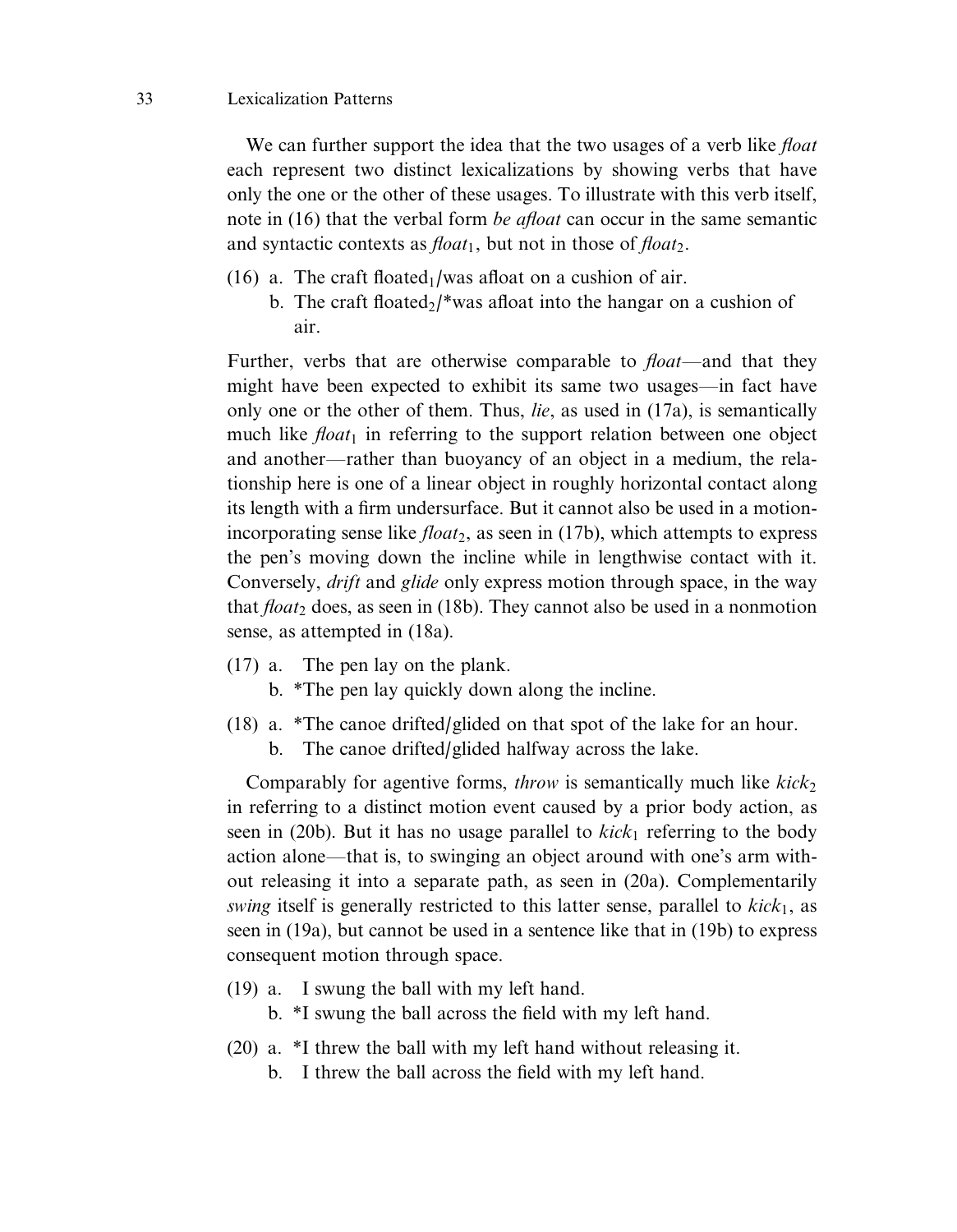All these forms fit—and can further illustrate—the lexicalization formulas of (2) and (3). When plugged into (2), the forms immediately above exhibit not only usage equivalence but also semantic equivalence. Thus, the usage and meaning of throw  $(L_2)$  is the same as that of swing  $(L_1)$ when this form is in construction with the largely grammatical sequence (G) cause to move by ... -ing ('throw' = 'cause to move by swinging'). And as for kick, this form is seen to possess a range of usages because it can be plugged into *both* sides of formula (2):  $kick_2 = cause$  to move by *kicking*<sub>1</sub>; or, equivalently by formula (3), *kick* ( $L_3$ ) has usages equaling the usage of throw  $(L_2)$  taken together with the usage of swing  $(L_1)$ .

Further support for the idea of separate lexicalization for distinct usages comes from historical changes in word meaning. For example, in their traditional use the verbs hold and carry formed a near-perfect suppletive pair, differing only in that *carry* additionally incorporated a Motion event while hold did not.

| (21) | Without motion                 | With motion                      |
|------|--------------------------------|----------------------------------|
|      | a. I held the box as I lay on  | *I held the box to my neighbor's |
|      | the bed.                       | house.                           |
|      | b. *I carried the box as I lay | I carried the box to my          |
|      | on the bed.                    | neighbor's house.                |

Currently, though, *carry* in some contexts—those where motion has just occurred or is about to occur—can also be used in a locative sense: I stood at the front door carrying the box. Such a partial extension from the original motion usage into the domain of locative usage would seem better handled by an account based on lexicalization than by one based on constructions.

The usage relationships posited here are accorded some psychological reality by data on children's errors. Bowerman (1981) documents a stage in English acquisition where children become "aware" of motion conflation in verbs and then overextend the pattern. Thus, verbs that in adult English, idiosyncratically, cannot be used with an incorporated motion meaning become so used by children, as (22) suggests.

(22) a. Don't hug me off my chair ( $=$  by hugging move me off).

- b. When you get to her [a doll], you catch her off (on a merry-goround with a doll, wants a friend standing nearby to remove the doll on the next spinaround).
- c. I'll jump that down (about to jump onto a mat floating atop the tub water and force it down to the bottom).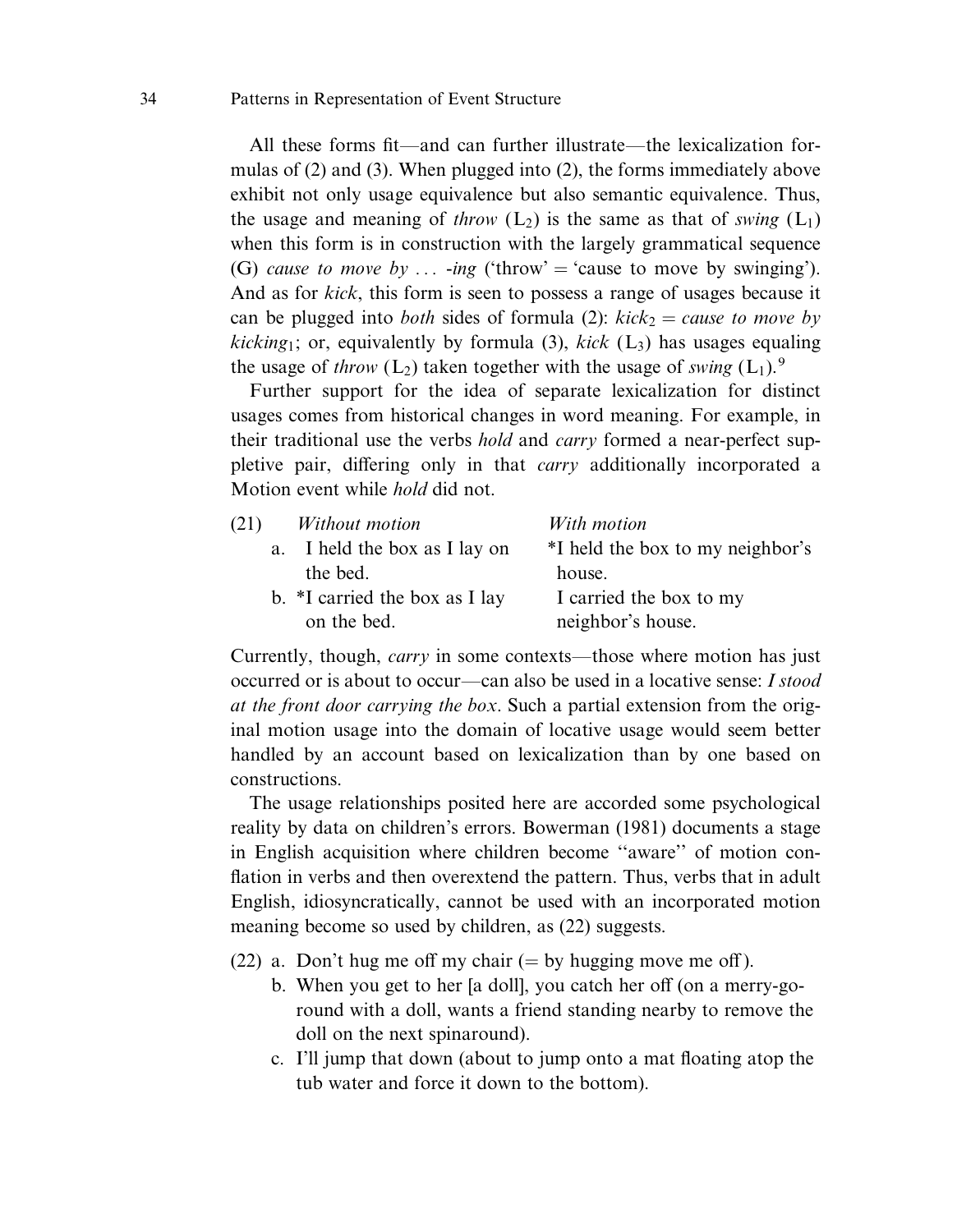Note that while the carry example extended a motion usage to a locative usage, these children's examples have gone in the opposite direction.

In all the preceding, where we have treated the second usage of a verb the usage that occurs within the more complex single-clause sentence as a lexicalization of additional components conflated into it, Aske (1989) and Goldberg (1995) treat it as the original simplex verb and treat the additional complexities of the surrounding construction as the source of the additional meanings. Perhaps the evidence adduced above can be largely reconstrued to serve as well for this constructional position. In the end, the important thing is that we correctly identify the semantic components and their interrelationships, whether these are seen as involving lexical conflation or constructions. However, either approach should aim to be consistent in its treatment of any pairing of usages. For example, our lexicalization approach should—and does—treat intransitive break and transitive break as distinct lexical items, the latter item incorporating the meaning of the former item together with a component of causation. Many of the same arguments adduced for the two usages of verbs like float apply as well to verbs like *break*. Thus, transitive *break* has a greater number of internal components that associate with a greater number of arguments in the sentence. Some verbs comparable to break occur only in the intransitive usage, like collapse, or only in the transitive usage, like demolish. Historical change has extended some one-usage verbs to a double usage. And children make the error of extending a one-usage verb into the other usage. Correlatively, a constructionist approach should claim that no distinct lexical item for transitive break exists in English. Rather, it should treat the transitive causative usage of break as consisting of intransitive break in interaction with the structure of the surrounding sentence, since that would parallel its treatment of Motion-Manner verbs like  $float<sub>2</sub>$ .<sup>10</sup>

2.1.2.3 Translational and Self-Contained Motion When the motion complex expressed by a sentence can be analyzed into a Motion event and a Co-event of Manner, certain further properties can be observed. The Motion event abstracts from the complex the main translational motion that the Figure exhibits, while the Co-event, if it too involves Motion, abstracts from the complex an event of "self-contained Motion." In translational motion, an object's basic location shifts from one point to another in space. In self-contained Motion, an object keeps its same basic, or "average," location. Self-contained Motion generally consists of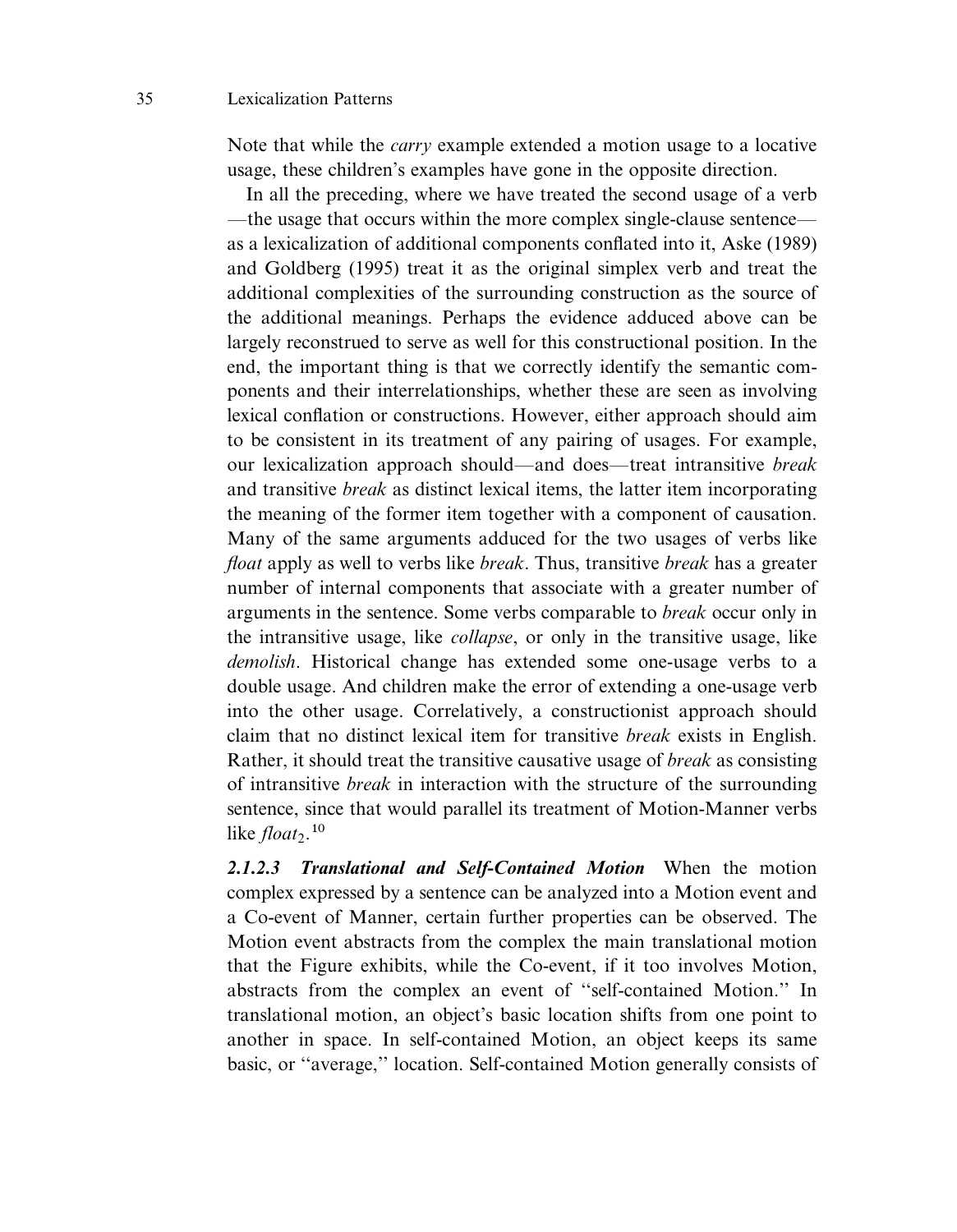#### 36 Patterns in Representation of Event Structure

oscillation, rotation, dilation (expansion or contraction), wiggle, local wander, or rest. Thus, the Motion complex expressed by (23a) can be analyzed as in (23b) into a Motion event of pure translation, which the deep verb MOVE uniquely refers to, and a Co-event of Manner that represents an event of oscillatory or rotational self-contained Motion. (And, as seen below, a language like Spanish regularly represents such a Co-event with its own verb in a separate gerundive clause.) These two types of selfcontained Motion are represented in isolation by the sentences in  $(23c)$ .<sup>11</sup>

- (23) a. The ball bounced/rolled down the hall.
	- b. [the ball MOVED down the hall] WITH-THE-MANNER-OF [the ball bounced/rolled]
	- c. The ball bounced up and down on the same floor tile. / The log rolled over and over in the water.

The cognitive correlate of this linguistic phenomenon is that we apparently conceptualize, and perhaps perceive, certain complex motions as a composite of two abstractably distinct schematic patterns of simpler motion. For example, we may conceptualize, and perceive, the complex motion of a ball describing a succession of gradually diminishing parabolic arcs through a hallway as consisting of two superimposed or fused—but otherwise distinct—schematized motions: motion forward along a horizontal straight line and motion iteratively up and down along a vertical straight line. The componential separation of Motion event and Manner Co-event that we have established for the linguistic structure underlying Motion thus reflects this process of separation that our cognition performs.

This analysis of a Motion complex into a main Motion event and a Co-event raises an issue of conceptual separability: how cleanly the complex can be partitioned into autonomous component events. The separation can be quite clean, as in partitioning the motion complex in the ``hovercraft'' example into a translational schema ([the craft MOVED into the hangar]) and an autonomous component of self-contained Motion of the rest type ([the craft floated on a cushion of air]). Separation is a bit more difficult in the case of the ball bouncing down the hall, since the pure self-contained bouncing motion would take place in a straight vertical line, whereas in the full motion complex, it has blended with the forward motion to yield a parabolic resultant. Separation is still more difficult in the case of the ball rolling down the hall, since the component of rotation that one conceptually abstracts out is not wholly independent, but rather must take place in the right direction and at the right speed so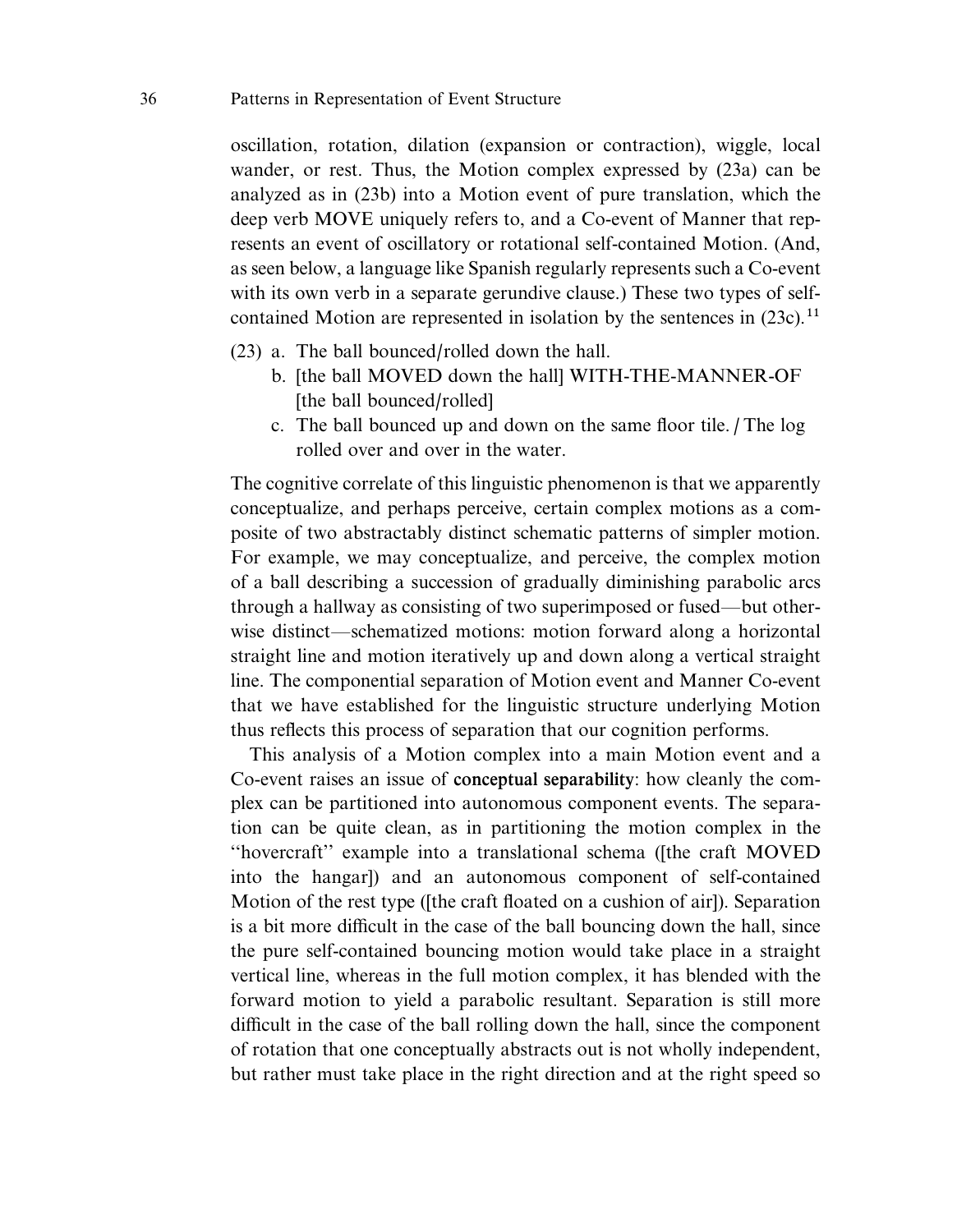as to correlate with the forward translational motion. The separation becomes fully problematic with cases like a canoe gliding across a lake or a book sliding down an incline, since it is not clear what candidate for an autonomous Co-event might be left after one has conceptually subtracted the event of translational motion from gliding or sliding. After all, the Manner of, say, slide includes a component of friction, or rubbing, between contacting surfaces of the Figure and Ground objects, but such friction can in fact exist only in the course of the Figure's translational motion, and so could not be adduced independently of it.

It might thus be argued that Manner should not be treated as some separate event that bears a relation to some simplified main event, but, at most, only as an aspect of a complex event, on the grounds that in reality some putative Manners cannot exist in isolation. Cognitively, however, linguistic structure attests that we at least conceptualize Manner regularly as a separate event. In a similar way, it is attested by linguistic structure itself—from the fact that certain forms of aspect can be expressed by main verbs, as in  $I$  started/continued/stopped/ finished sweeping—that the "temporal contour" of a process can be abstracted off from the remainder of that process for conceptualization as a separate process in its own right (see chapter II-3).

2.1.3 Extensions of the Co-Event Conflation Pattern In the languages that have it, the pattern seen so far for Co-event conflation normally applies far beyond the expression of simple Motion. We here consider five such extensions of the pattern. Again, virtually none of these extensions can be expressed as such in languages like Spanish. In the examples that follow,  $F$  stands for Figure;  $G$  for Ground;  $A$  for Agent; (to)  $AGENT$ for (to) cause agentively; AMOVE for agentively cause to MOVE; and capital-letter words for deep or mid-level morphemes. The following characterization of such morphemes holds throughout this chapter (indeed, throughout this volume).

Neither a deep nor a mid-level morpheme has explicit form as an overt morpheme. A deep morpheme represents a concept that is believed to be both fundamental and universal in the semantic organization of language. A mid-level morpheme represents a particular conceptual complex that consists of a deep-morphemic concept together with certain additional semantic material, and that is recurrent in the semantic organization of a particular language, though it is often also to be found in many other languages. Thus, a deep or mid-level morpheme represents a single specific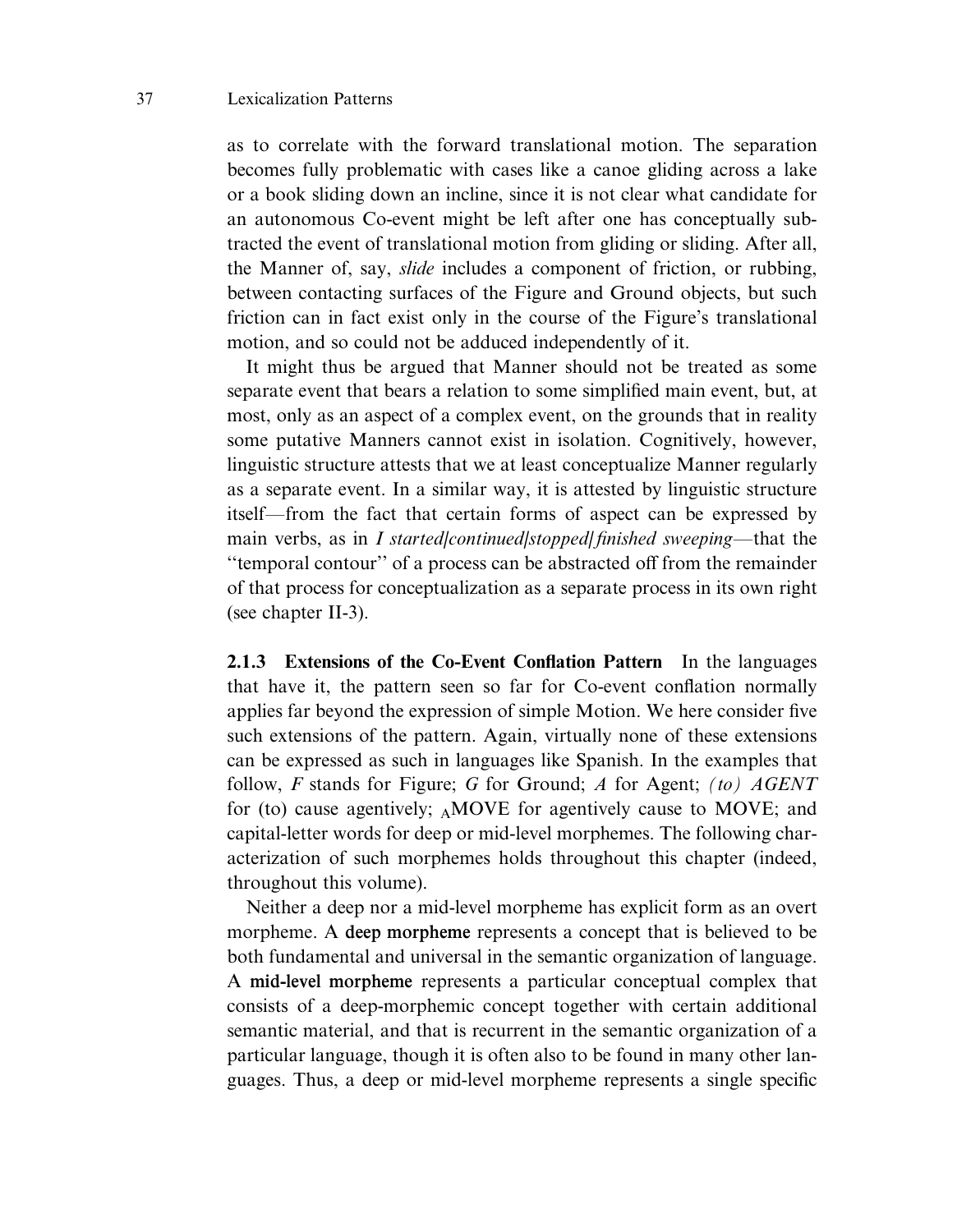meaning that is inferred to function structurally in the semantic organization of a language or of language in general. The precise details of such a meaning—as with the meaning of any surface lexical morpheme—can be progressively more finely determined through linguistic investigation. The meanings of the deep and mid-level morphemes posited here are, to be sure, not all greatly detailed in this way below, but they are at least characterized schematically.

Lacking overt form, a deep or mid-level morpheme could be represented by any convenient symbol. But our practice has been to use a surface word, written in capitals, that is suggestive of the morpheme's meaning. However, it is to be emphasized that deep and mid-level morphemes are entities distinct from and in principle not to be identified with the surface words chosen to designate them. Thus, below, the mid-level verb GO—which is intended to refer solely to an Agent's volitionally selfpropelled motion, apart from any notion of deixis—is not to be identified with the English lexical verb go, which does incorporate deixis and has a wide range of disparate usages.

More specifically, GO represents a semantic complex in which an animate entity volitionally and intentionally causes the translocation of its whole body through space via internal (neuromuscular) control or the results thereof (as in driving a vehicle). Within this complex, the object that exhibits the pure translocational concept of the simplex MOVE verb is the body of the animate entity. The distinction between the self-agentive motion of GO and the autonomous motion of MOVE has been rigorously maintained in the author's work, although often disregarded elsewhere. However, it is true that languages represent self-agentive and autonomous motion largely with the same syntactic constructions and often with the same lexical forms. An example is, in fact, the surface English verb  $q_0$ , as seen in The plumber/The rain went into the kitchen.

Comparably to GO, the mid-level verb PUT is here intended to designate a certain concept that plays a structural role in the semantic organization of English (as well as many other languages). The concept is as follows: an Agent's controlledly moving an object through body part movements but without whole-body translocation. PUT thus at least covers the range of English put (I put the book in the box), take (I took the book out of the box), pick  $(I$  picked the book up off the floor), and move (I moved the book three inches to the left). PUT is accordingly not to be identified with the English lexical verb *put*.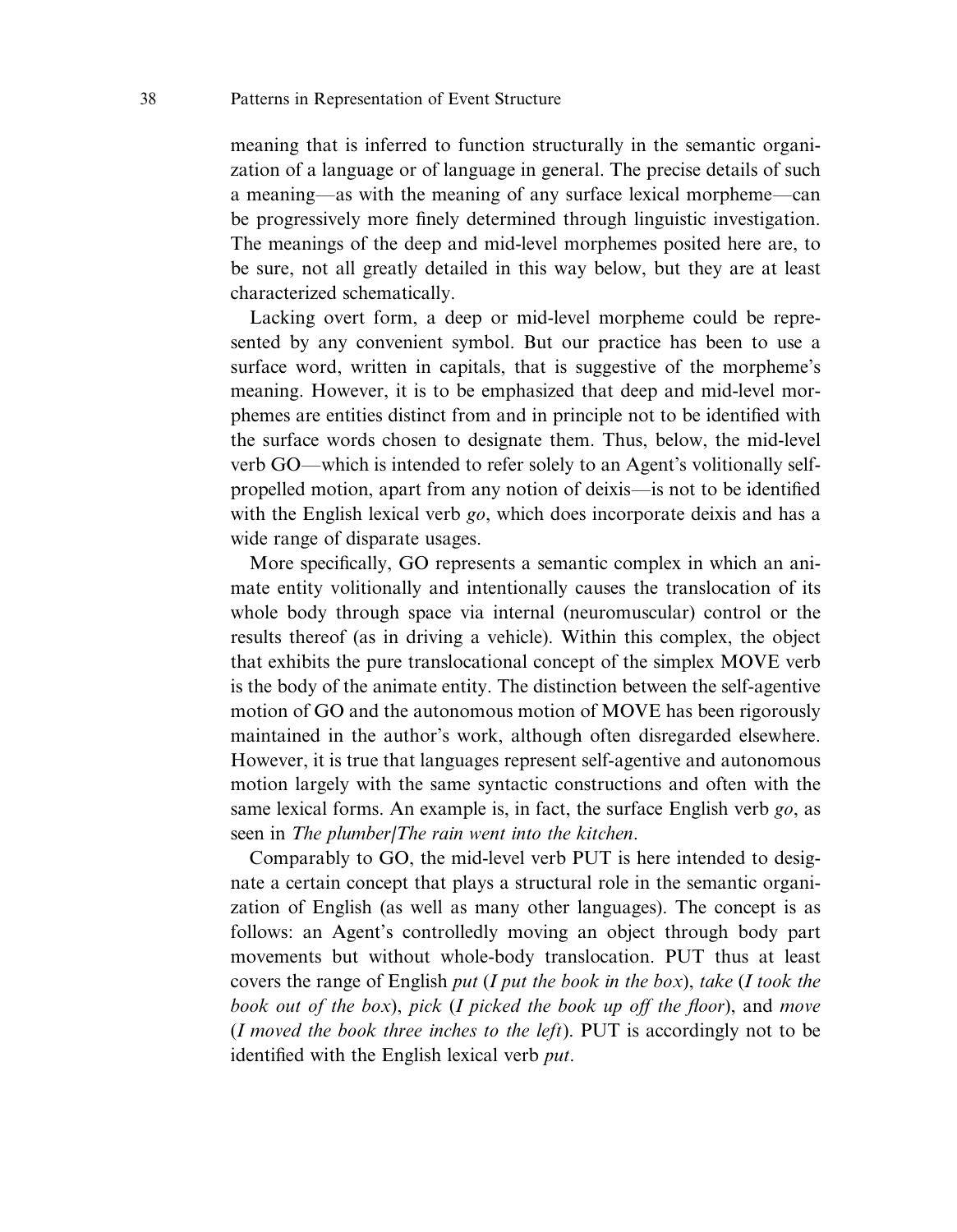2.1.3.1 Conflation onto Mid-Level Verbs Based on  $BE_{LOC}$  or MOVE For the first extension, we note that material from the Co-event can conflate not only onto the two deep verbs  $BE_{LOC}$  and MOVE (or with their agentive counterparts), but also onto certain mid-level verbs based on those deep verbs. Three examples of such mid-level verbs that take Co-event conflation are shown in (24), and a number of further examples appear in  $(25)$  and  $(26)$ .

- $(24)$  Mid-level verbs that take Co-event conflation
	- a. COVER:  $[F] BE_{LOC}$  all-over  $[G]$

[paint COVERED the rug] WITH-THE-MANNER-OF [the paint was in streaks/dots]

Paint streaked/dotted the rug.

b. GIVE:  $[A_1]$  AMOVE [F] into the GRASP of  $[A_2]$ 

[I GAVE him another beer] WITH-THE-MANNER-OF [I slid the beer]

I slid him another beer.

c. PUT: [A] controlledly  $_A MOVE$  [F] by limb motion but without body translocation

[I PUT the hay up onto/down off of the truck] WITH-THE-CAUSE-OF [I forked the hay]

I forked the hay up onto/down off of the truck. ( $*I$  forked the hay to my neighbor's house down the block shows that *fork* is based on PUT, not on  $_A MOVE$ .)

 $2.1.3.2$  Conflation onto Combinations of MOVE with Matrix Verbs We have previously seen that the Co-event can conflate with the agentive form of MOVE, which has been represented as  $_A$ MOVE. This agentive form can be best understood as deriving from the combination of MOVE and a causative matrix verb that can be represented as "(to) AGENT." Thus, (to) AMOVE derives from (to) AGENT to MOVE. The second extension of the present pattern is that the Co-event can also conflate with combinations of MOVE and matrix verbs other then (to) AGENT, or indeed with nestings of such combinations. These other matrix verbs can include further causative verbs, like "(to) INDUCE" (see section 2.6 for a range of deep causative verbs) or verbs of attempting, like "(to) AIM." The deep verb INDUCE is intended to represent in its pure and abstracted form the concept of `caused agency', as described in detail in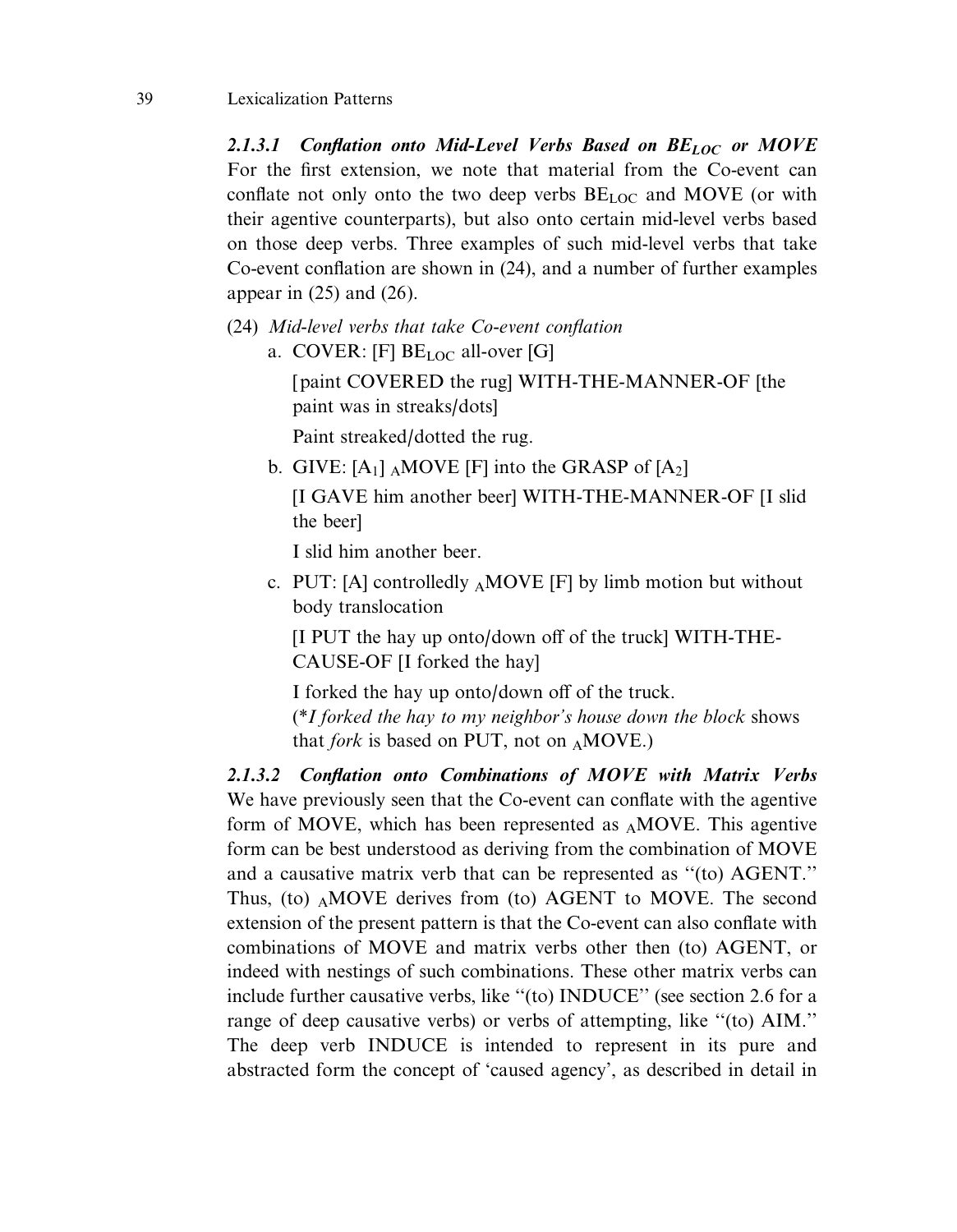chapter I-8. The deep verb AIM is intended to represent the intention of an Agent to cause some circumstance, where the outcome is moot. The examples in (25) demonstrate a nested succession of such combinations based on the self-agentive verb "GO" (itself based on MOVE, as just noted above).

(25) a. GO: [A] AGENT himself [i.e., his whole body,  $=$  F] to MOVE [the child WENT down the hallway] WITH-THE-MANNER-OF [the child hopped]

> The child hopped down the hallway. Similarly: I ran into the house.

- b. GET:  $[A_1]$  INDUCE  $[A_2]$  to GO
	- [I GOT him out of his hiding place] WITH-THE-CAUSE-OF [I lured/scared him]

I lured/scared him out of his hiding place.

Similarly: I talked him down off the ledge. / I prodded the cattle into the pen. / They smoked the bear out of its den.

c. URGE:  $[A_1]$  AIM to GET  $[A_2] = [A_1]$  AIM to INDUCE  $[A_2]$ to GO

[I URGED her away from the building] WITH-THE-CAUSE-OF [I waved at her]

I waved her away from the building.

Similarly: I beckoned him toward me. / I called him over to us.

The  $(b)$  and the  $(c)$  types of conflation must be distinguished because the (b) type presupposes the occurrence of the motion event, which therefore cannot be denied—They luredlscaredlsmokedlproddedltalked him out, \*but he didn't budge—whereas the (c) type, with its incorporated notion of `aiming/attempting', only implicates the occurrence of the motion event, which is therefore defeasible—They waved/beckoned/called him over, but he didn't budge.

 $2.1.3.3$  Conflation onto Metaphorically Extended MOVE The third extension of the present pattern is that the Co-event can conflate with METAPHORIC EXTENSIONS of MOVE—which are here represented by the deep verb within quotes: "MOVE"—or with mid-level morphemes built on "MOVE". One type of such metaphoric extension is from motion to change of state, the only type we illustrate here.<sup>12</sup> Some surface constructions for change of state in English are patterned like motion con-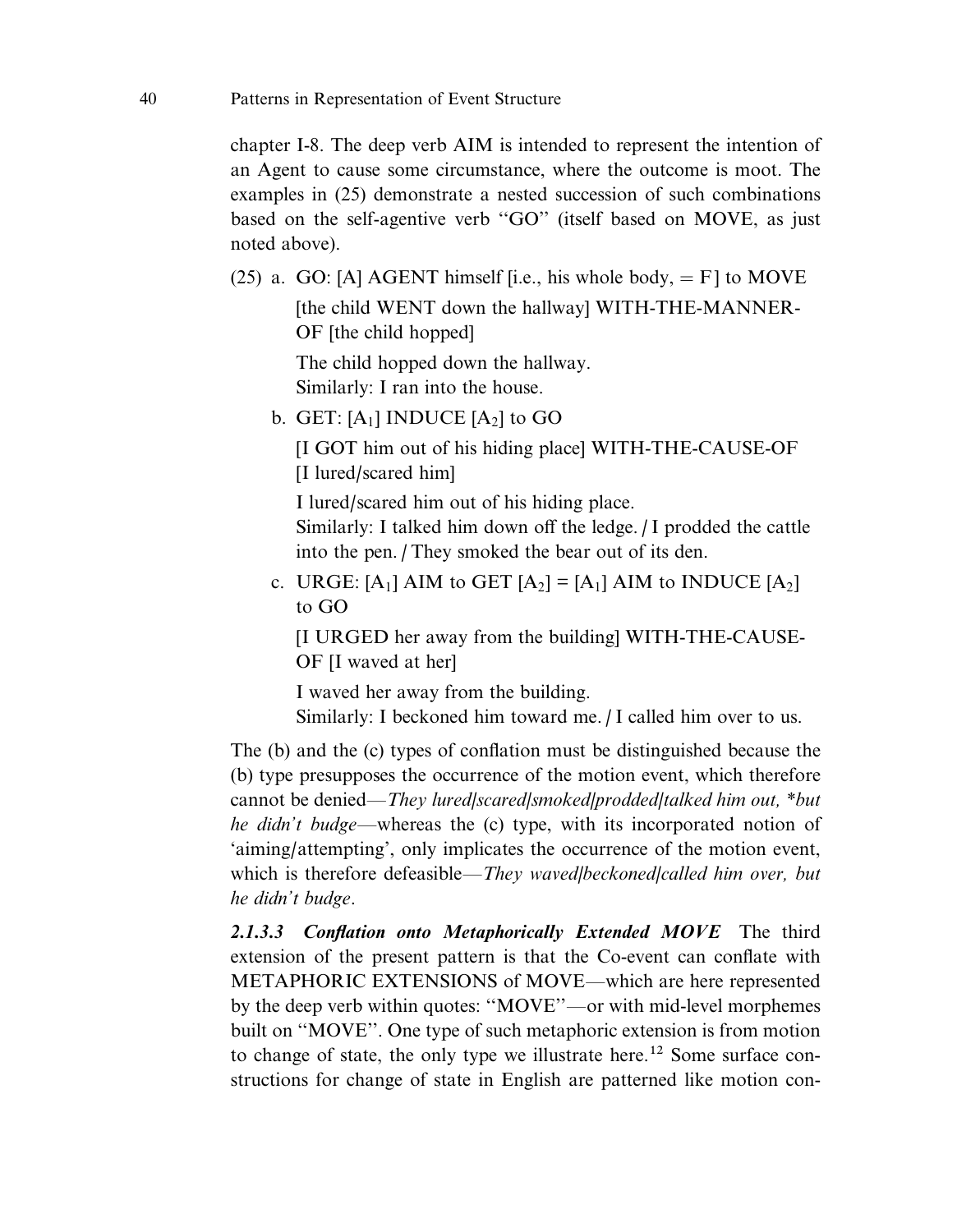structions, so that the form "MOVE" can be readily used in their underlying representations (see (26a) and (26d)). To represent change of state constructions with an adjective, though, we use the more suggestive forms BECOME for the nonagentive and  $MAKE<sub>1</sub>$  for the agentive (see (26b) and (26e)). And in some constructions, the change of state pertains to coming into existence, a semantic complex that we represent with the midlevel verb FORM in the nonagentive and with the verb  $MAKE_2$  in the agentive (see (26c) and (26f )).

- (26) Motion-like change of state constructions Nonagentive
	- a. "MOVE": [F] MOVE metaphorically (i.e., change state)

[he "MOVED" to death] WITH-THE-CAUSE-OF [he choked] on a bone]

(He died from choking on a bone. $-\text{or:}$ ) He choked to death on a bone.

b. BECOME: "MOVE" in the environment: Adjective

[the shirt BECAME dry] WITH-THE-CAUSE-OF [the shirt flapped in the wind

(The shirt dried from flapping in the wind. $–or$ .)

The shirt flapped dry in the wind.

Similarly: The tinman rusted stiff. The coat has worn thin in spots. / The twig froze stuck to the window.

c. FORM: [F] ``MOVE'' into EXISTENCE (cf. the phrase come into existence)

[a hole FORMED in the table] WITH-THE-CAUSE-OF [a cigarette burned the table]

A hole burned in the table from the cigarette.

Agentive

d. "<sub>A</sub>MOVE": [A] AGENT [F] to "MOVE"

[I ``AMOVED'' him to death] WITH-THE-CAUSE-OF [I choked him]

 $(I$  killed him by choking him. $-$ or:)

I choked him to death.

Similarly: I rocked/sang the baby to sleep.

e.  $_{A}$ BECOME = MAKE<sub>1</sub>: " $_{A}$ MOVE" in the environment: Adjective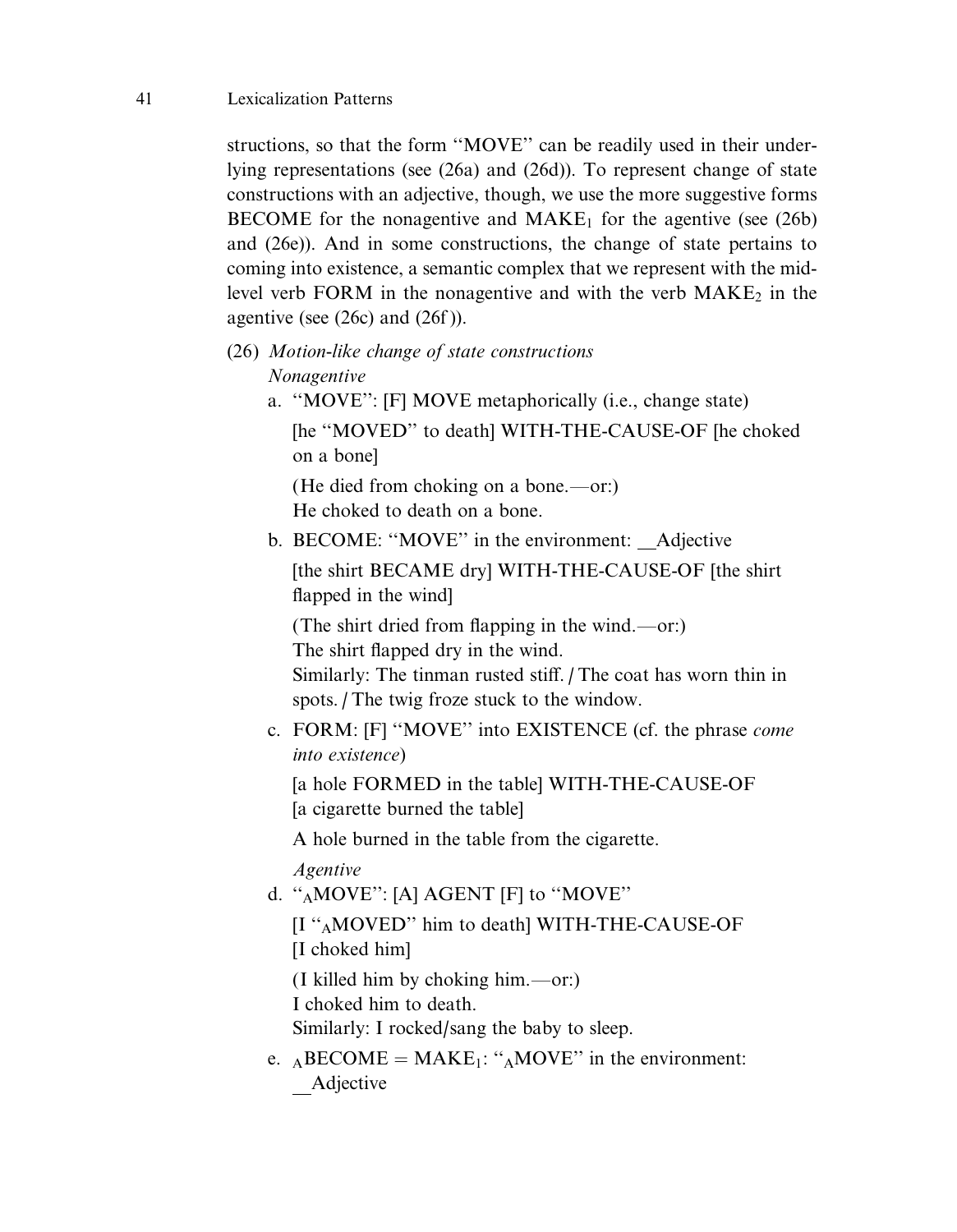$[I$  MADE<sub>1</sub> the fence blue] WITH-THE-CAUSE-OF  $[I$  painted the fence]

I painted the fence blue.

f.  $_{\Delta}$  FORM = MAKE<sub>2</sub>: [A] AGENT [F] to "MOVE" into EXISTENCE (cf. the phrase bring into existence)

 $[$ I MADE<sub>2</sub> the cake out of fresh ingredients] WITH-THE-CAUSE-OF [I baked the ingredients]

I baked a cake out of fresh ingredients. Similarly: I knitted a sweater out of spun wool. / I hacked a path through the jungle. / The mouse chewed a hole through the wall.

2.1.3.4 Conflation across the Various Relations of the Co-event to the Motion Event The fourth extension of the present pattern is that the relation borne by the Co-event to the Motion event with which it conflates need not be limited to that of either Manner or Cause, but can in fact range over a sizable set of alternatives. Selected from this larger set, eight of these relations are presented here. These are roughly sequenced according to the temporal relationship of the Co-event to the Motion event, beginning with the Co-event taking place beforehand and ending with its occurring afterward. This range of conflation generally works for both nonagentive and agentive cases, and examples of both types are given where feasible.<sup>13</sup>

In the first relation, **Precursion**, the Co-event precedes the main Motion event but does not cause or assist its occurrence. The Motion event would proceed much the same if the Co-event had not occurred. Thus, in the first example of (27a), some glass could have fallen over the carpet without having first splintered. The splintering of the glass preceded but did not cause the motion of the glass onto the carpet. Likewise, in the second example of (27a), my grinding the caraway seeds preceded but did not cause its entering the test tube—the researcher could have simply poured or dropped the seeds in instead.

- (27) a. Precursion
	- i. [glass MOVED onto the carpet] WITH-THE-PRECURSION-OF [the glass splintered]

Glass splintered onto the carpet.

ii. [the researcher AMOVED the caraway seeds into the test tube] WITH-THE-PRECURSION-OF [the researcher ground the caraway seeds]

The researcher ground the caraway seeds into the test tube.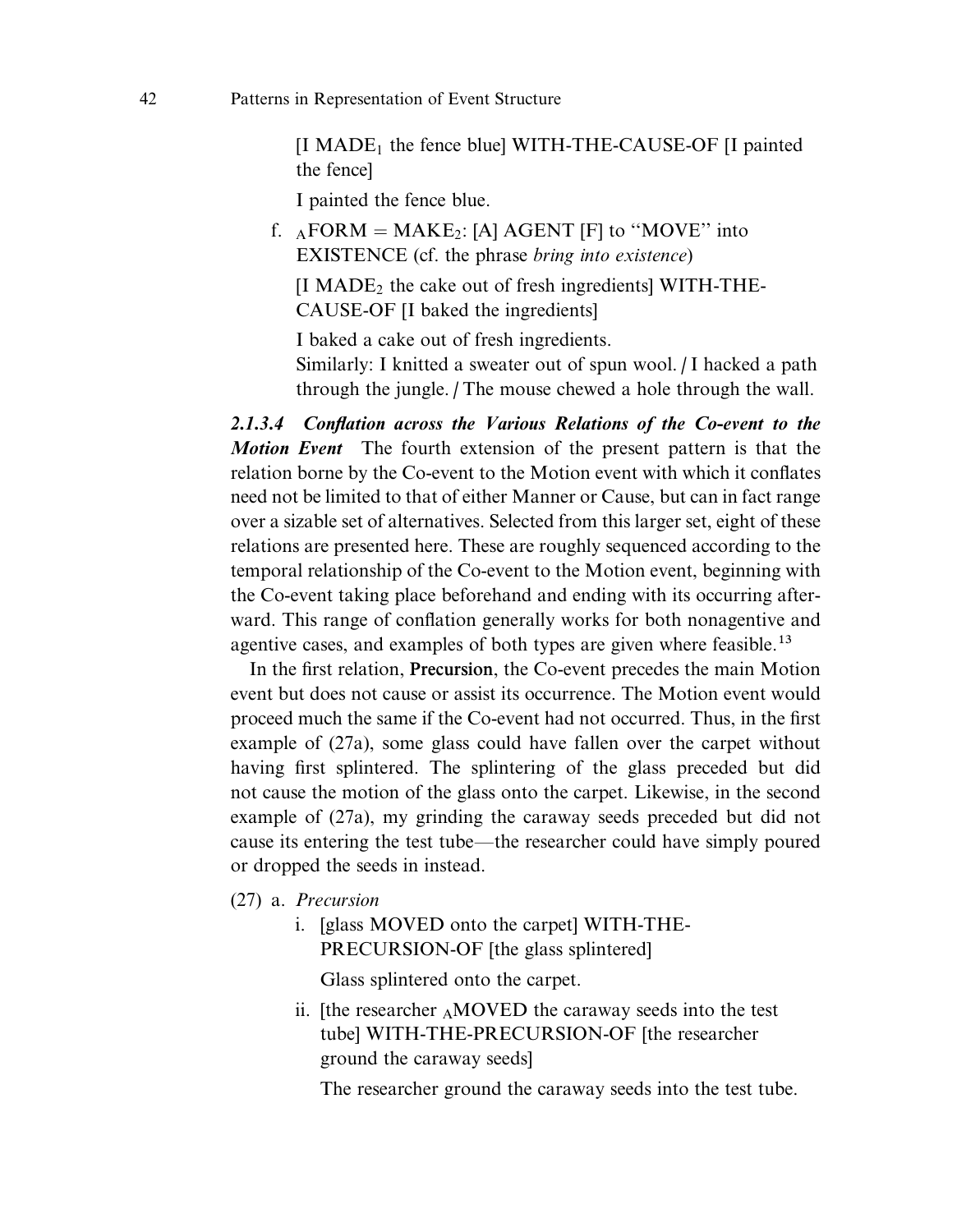Note that languages can differ in their constraints on the semantic closeness that the Co-event must bear to the main Motion event when it bears a relation of Precursion to it. English generally requires that the Co-event precede the Motion event directly and be conceptually associated with it as part of a single activity. Thus, if the second example above is to be used felicitously, the researcher could not, say, have used a mortar and pestle to grind the seeds on an earlier occasion and then later poured the grounds out of the mortar into the test tube, but would rather have to hold the mortar over the test tube so that each portion of seeds ground by the pestle drops immediately into the test tube. Further, grinding the seeds and getting them into the test tube cannot be considered anything but an integrated event. But Atsugewi permits a Co-event of Precursion to precede the Motion event by any interval and to bear no canonical relation to it. Examples of this are given under the "Usage 3" headings in section 4.2.4 of chapter II-2. An example from that section can be sketched here to highlight its contrast with English. Consider the verb root -mig'-, whose meaning can be loosely rendered in English as 'for an architectural structure to deintegrate (lose its structural integrity)'. This verb root can, for example, take the Path  $+$  Ground suffix that means 'down into a volume enclosure in the ground', while also taking the Cause prefix that means 'as a result of the wind blowing on it'. The resulting verb could refer to a situation in which a house collapsed down into the cellar from the wind. Here, the verb root refers to a Co-event of deintegration that is simply in a temporally concurrent Manner relation to the main event involving a downward motion. But the same verb root can take a different affix set: the Path  $+$  Ground suffix meaning 'up', together with a Cause prefix meaning 'as a result of an Agent's whole body acting on it'. The resulting verb can be used to refer to a situation in which a boy crawling under the pile of boards from a house that had previously collapsed lifted them up with his body as he stood. Here, the verb root refers to a Coevent of architectural deintegration that can have occurred indefinitely long before the main event involving an upward motion and that bears no particular canonic association with that later event. Thus, this verb can express Precursion of the temporally and associatively decoupled type that English precludes.

In the Enablement relation, the Co-event directly precedes the main Motion event and enables the occurrence of an event that causes the Motion but does not itself cause this Motion. Thus, in the first example of (27b), your reaching to or grabbing the bottle does not cause the bottle to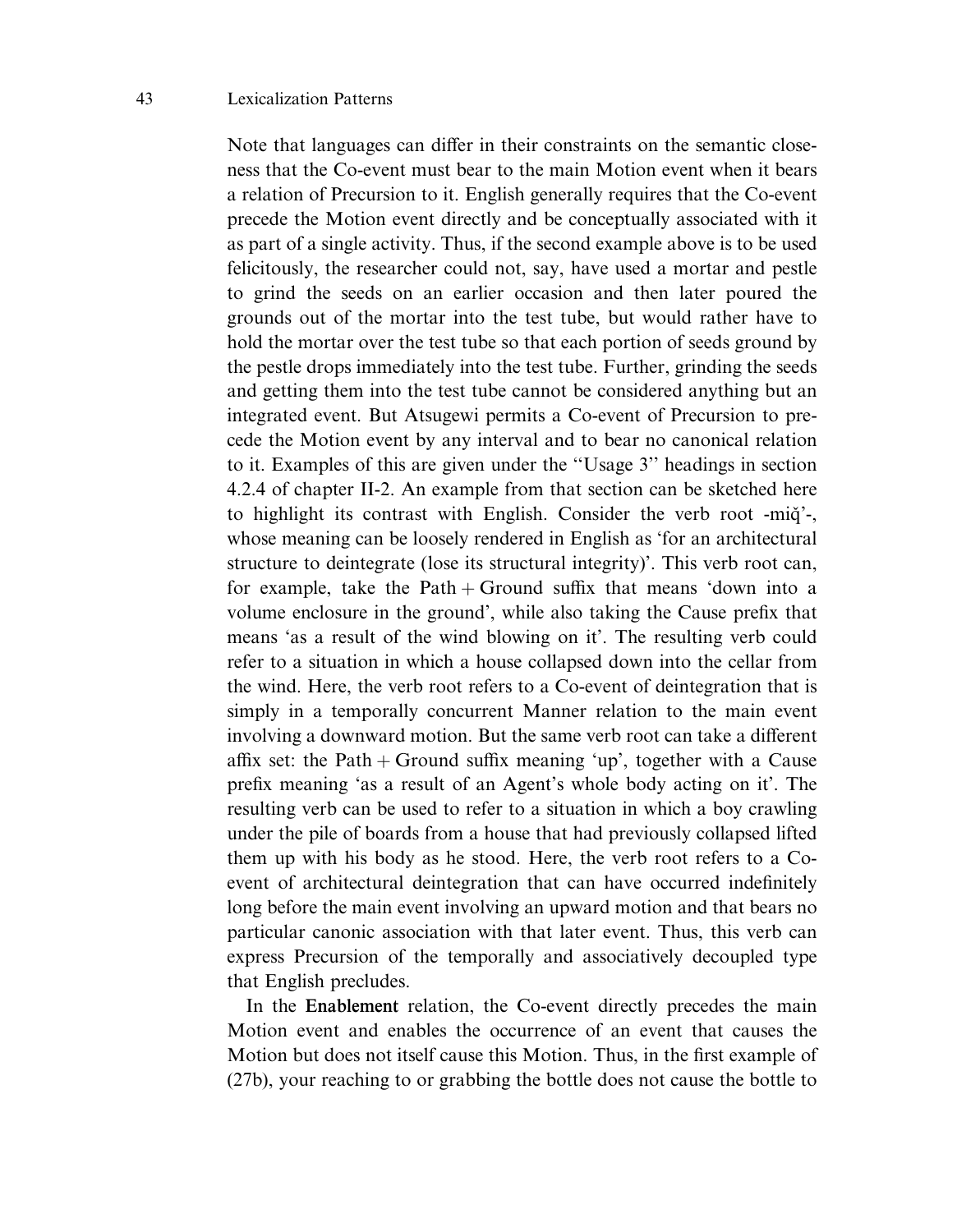# 44 Patterns in Representation of Event Structure

move off the shelf. Rather, it enables you to subsequently keep the bottle in your grip as you move your arm back from the shelf, which is the event that does cause the bottle's motion. Likewise, in the second example of (27b), my gathering up jelly beans into a scoop does not cause them to move into the sack. But it does enable them next to be lifted to the sack and sluiced off the scoop, which then does cause them to enter the sack.

- (27) b. Enablement
	- i. [could you  $_A$ MOVE that bottle down off the shelf ] WITH-THE-ENABLEMENT-OF [you reach to/grab the bottle] Could you reach/grab that bottle down off the shelf?
	- ii. [I AMOVED jellybeans into her sack] WITH-THE-ENABLEMENT-OF [I scooped up the jellybeans]

I scooped jellybeans up into her sack.

In the relation of reverse enablement, the Co-event named by the verb is an event that has previously taken place and that now gets undone. This new event, in turn, enables the main Motion event named by the satellite. This latter relation of enablement is the same as that just described. Thus, in the first example of (27c), I first undo a prior event of tying—that is, I untie the sack. This enables me to open the sack. Note that this event of opening is not caused by the act of untying, which is thus only an enablement, but by an act of pulling on the mouth of the sack with my fingers.<sup>14</sup>

- (27) c. Reverse enablement
	- i. [I AMOVED the sack TO AN-OPEN-CONFORMATION] WITH-THE-ENABLING-REVERSAL-OF [(someone) had tied the sack]

Ich habe den Sack aufgebunden.

I have the sack open-tied

``I untied the sack and opened it.''

ii. [I AMOVED the dog TO FREENESS] WITH-THE-ENABLING-REVERSAL-OF [(someone) had chained the dog]

Ich habe den Hund losgekettet.

I have the dog free-chained

``I set the dog free by unchaining it.''

In the Cause relation, much discussed earlier, the Co-event can precede the main Motion event in the case of onset causation, or it can co-occur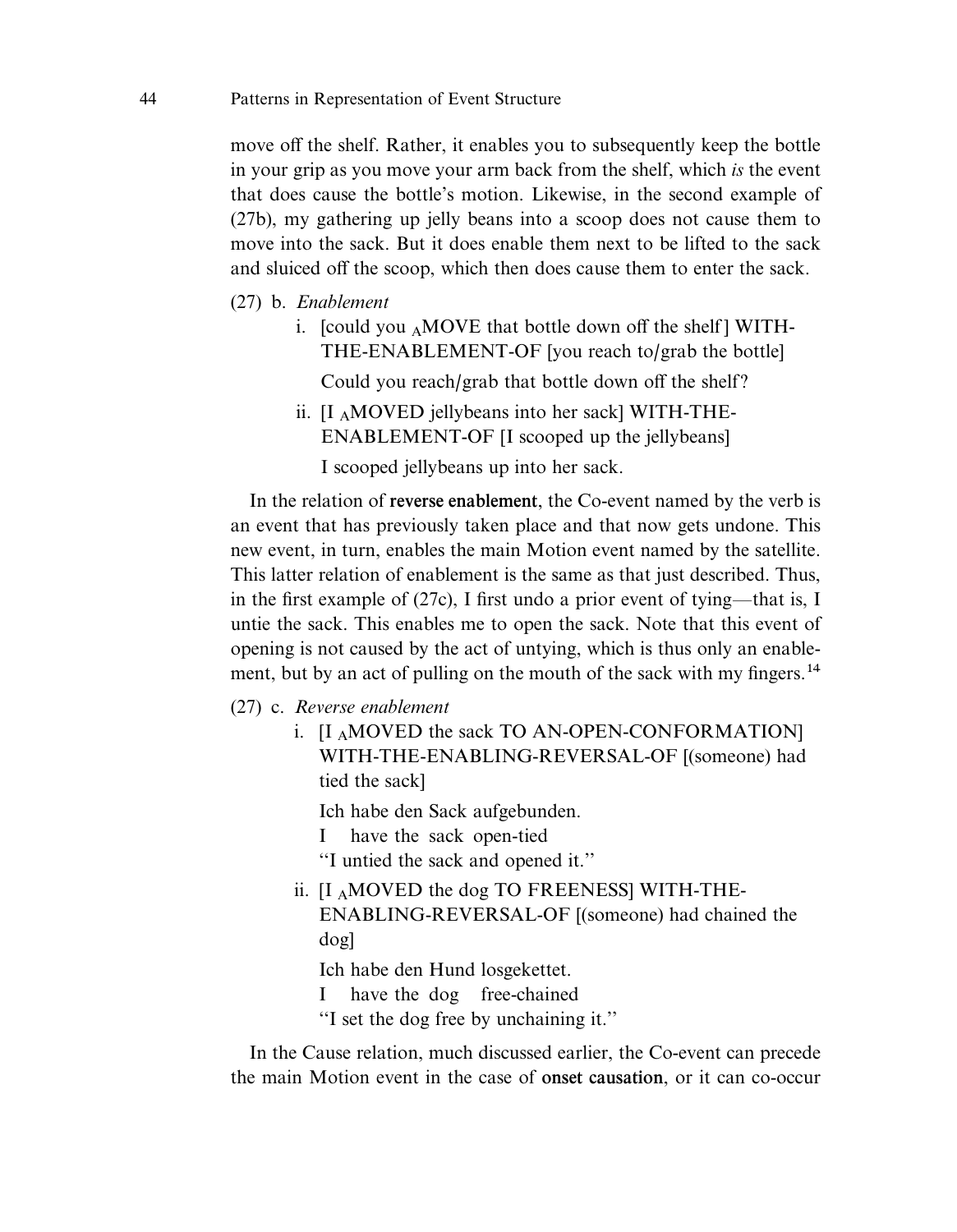with the main Motion event in the case of extended causation (see chapters I-7 and I-8). And it is construed as bringing about the occurrence of this Motion. That is, the Motion event would not take place if the Co-event did not occur.

(27) d. Cause

Onset

i. [our tent MOVED down into the gully] WITH-THE-ONSET-CAUSE-OF [a gust of wind blew on the tent]

Our tent blew down into the gully from a gust of wind.

ii.  $[I_{A}$ MOVED the puck across the ice] WITH-THE-ONSET-CAUSE-OF [I batted the puck]

I batted the puck across the ice.

# Extended

iii. [the water MOVED down to the midline of the pot] WITH-THE-EXTENDED-CAUSE-OF [the water boiled]

The water boiled down to the midline of the pot.

iv. [I AMOVED the toothpaste out of the tube] WITH-THE-EXTENDED-CAUSE-OF [I squeezed on the toothpaste/ tube]

I squeezed the toothpaste out of the tube.

In the Manner relation, also much discussed, the Co-event co-occurs with the Motion event and is conceptualized as an additional activity that the Figure of the Motion event exhibits—an activity that directly pertains to the Motion event but that is distinct from it. In this conceptualization, the Co-event can "pertain" to the Motion event in several ways, such as by interacting with it, affecting it, or being able to manifest itself only in the course of it. Thus, the Co-event can consist of a pattern of motion by the Figure—specifically, a so-conceivedly abstractable type of selfcontained motion—that coalesces with the Figure's translational motion to form a more complex envelope of movement, as in the case of a ball bouncing or rolling down a hall. Or the Co-event can be a conceptually abstractable activity by the Figure that could exist only in association with translational motion by the Figure, as in the case of a canoe gliding through water, of a book sliding down an incline, or of a baby crawling across the floor.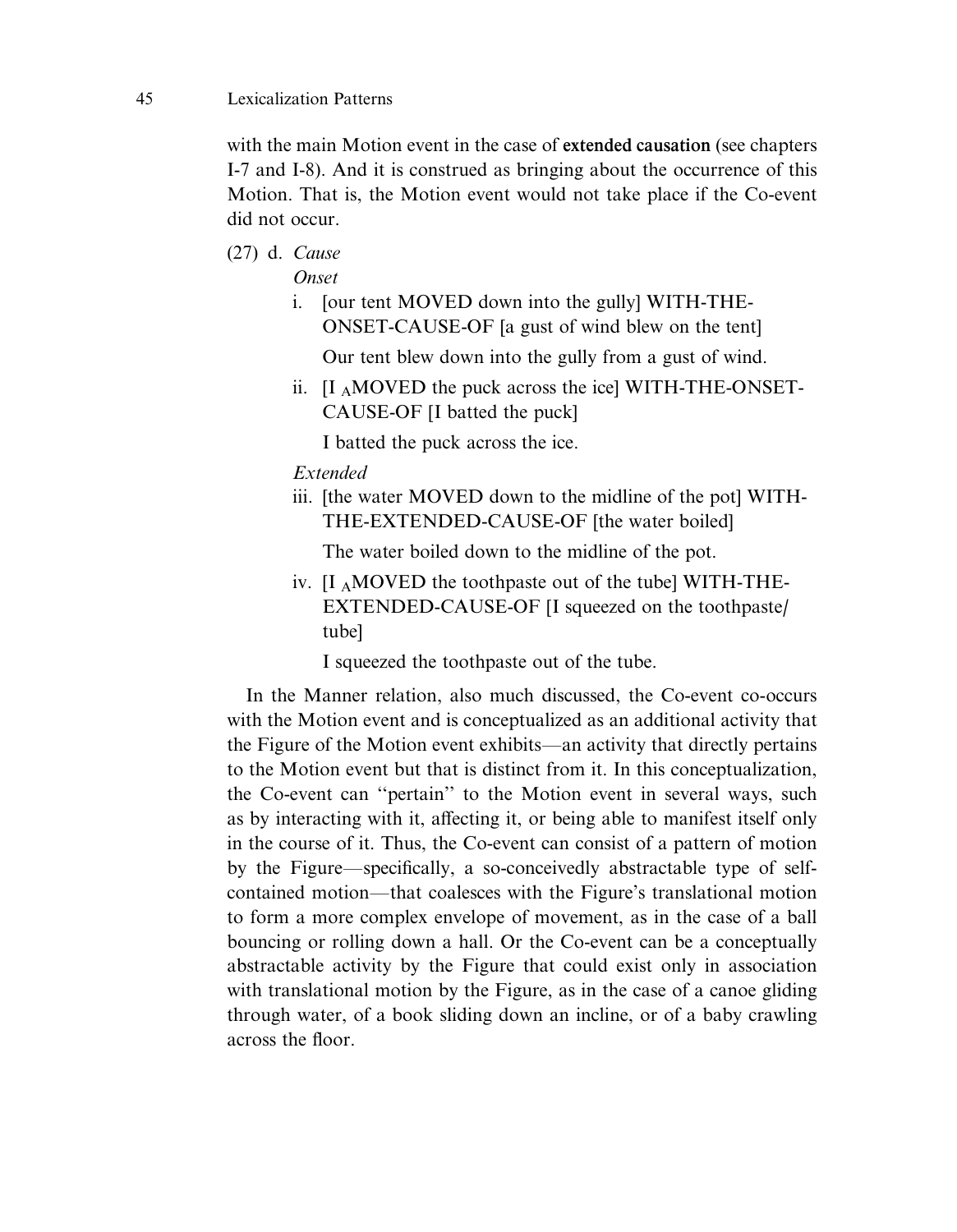- (27) e. Manner
	- i. [the top MOVED past the lamp] WITH-THE-MANNER-OF [the top spun]

The top spun past the lamp.

ii. [the frond MOVED into its sheath] WITH-THE-MANNER-OF [the frond curled up]

The frond curled up into its sheath.

iii.  $[I_{A}$ MOVED the mug along the counter] WITH-THE-MANNER-OF [I slid the mug]

I slid the mug along the counter.

The Concomitance relation is like Manner in that in it, the Co-event co-occurs with the main Motion event and is an activity that the Figure of the Motion event additionally exhibits. But here, this activity does not in itself pertain to the concurrent Motion, in the sense of "pertain" just described, and could just as readily take place by itself (although the presumed difference between Manner and Concomitance may have the character more of a gradient than of a sharp division). Thus, in the first example of (27f ), the woman could wear a green dress whether or not she goes to a party, and without any effect on her path to one. The concomitance relation is not robustly represented in English (thus, speakers differ on their acceptance of the second example below). But it is readily available in some languages, like Atsugewi. This language, for example, can say the equivalent of "The baby cried along after its mother" to mean ``The baby followed along after its mother, crying as it went.''

- (27) f. Concomitance
	- i. [she WENT to the party] WITH-THE-CONCOMITANCE-OF [she wore a green dress]

She wore a green dress to the party.

ii. [I WENT past the graveyard] WITH-THE-CONCOMITANCE-OF [I whistled]

I whistled past the graveyard.

cf. I read comics all the way to New York.

In the relation of Concurrent Result, the Co-event results from—that is, is caused by—the main Motion event, and would not otherwise occur. It takes place concurrently with, or during some portion of, the Motion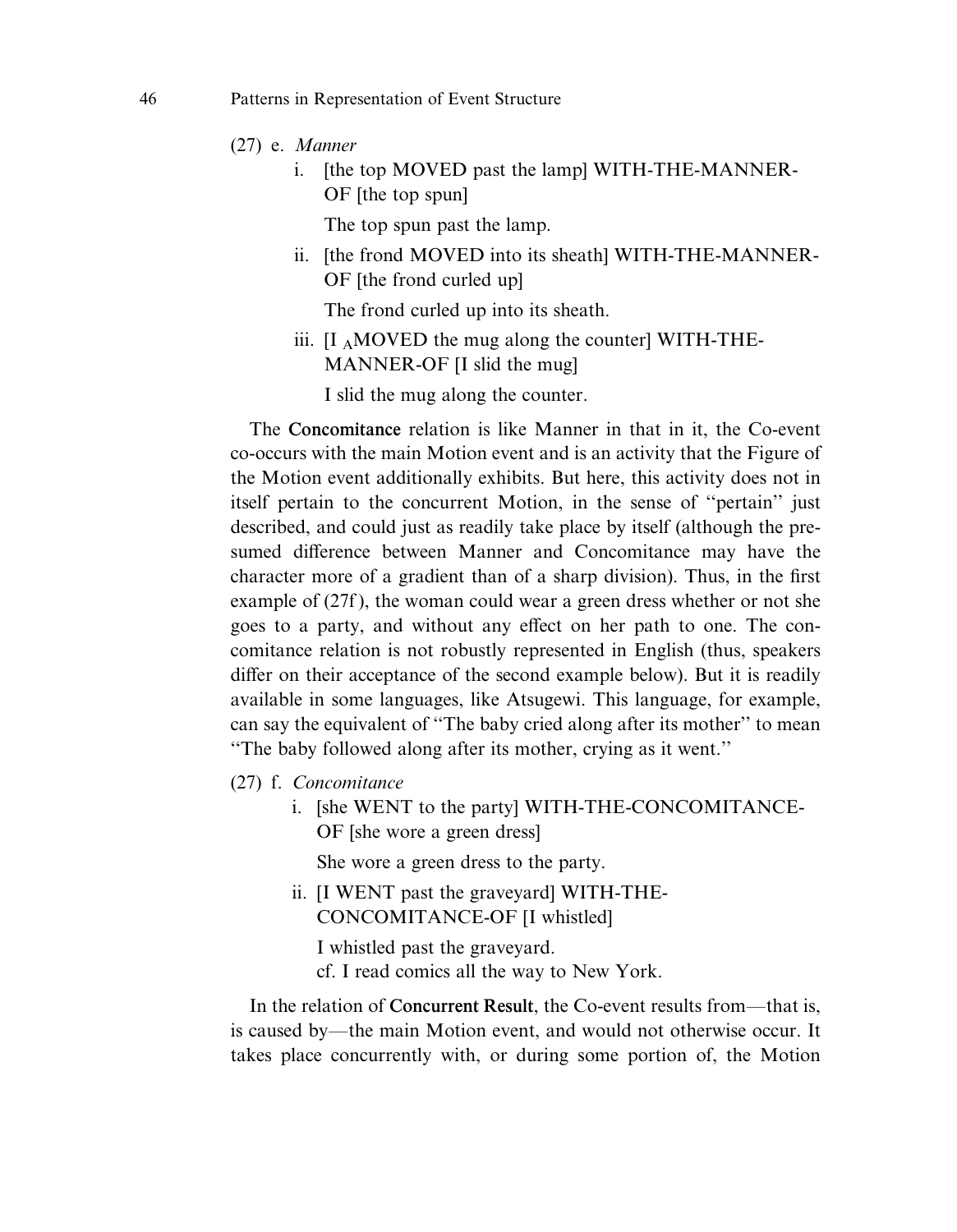event. The Figure of the Co-event here may be the same as that of the Motion event, but it need not be. Thus, in the second example of (27g), the water splashes as a result of and concurrently with the rocket's motion into it.

(27) g. Concurrent result

i. [the door MOVED TO A-POSITION-ACROSS-AN-OPENING] WITH-THE-CONCURRENT-RESULT-OF [the door slammed]

The door slammed shut.

ii. [the rocket MOVED into the water] WITH-THE-CONCURRENT-RESULT-OF [the water splashed]

The rocket splashed into the water.

Finally, in the Subsequence relation, the Co-event takes place directly after the main Motion event, and is enabled by, is caused by, or is the purpose of that Motion event. In fact, Subsequence may better be considered a cover term for a small set of such finer relations that will need to be structurally distinguished.<sup>15</sup>

- (27) h. Subsequence (including Consequence/Purpose)
	- i. [I will GO down to your office] WITH-THE-SUBSEQUENCE-OF [I will stop at your office]

I'll stop down at your office (on my way out of the building).

ii. [I will GO in (to the kitchen)] WITH-THE-SUBSEQUENCE-OF [I will look at the stew cooking on the stove]

I'll look in at the stew cooking on the stove.

iii. [they  $_A$ MOVED the prisoner into his cell] WITH-THE-SUBSEQUENCE-OF [they locked the cell]

They locked the prisoner into his cell.

(with PLACE: [A] PUT [F] TO [G])

iv. [I PLACED the painting down on the table] WITH-THE-SUBSEQUENCE-OF [the painting lay (there)]

I laid the painting down on the table. Similarly: I stood/leaned/hung the painting on the chair/ against the door/on the wall.

Comparably: I sat down on the chair.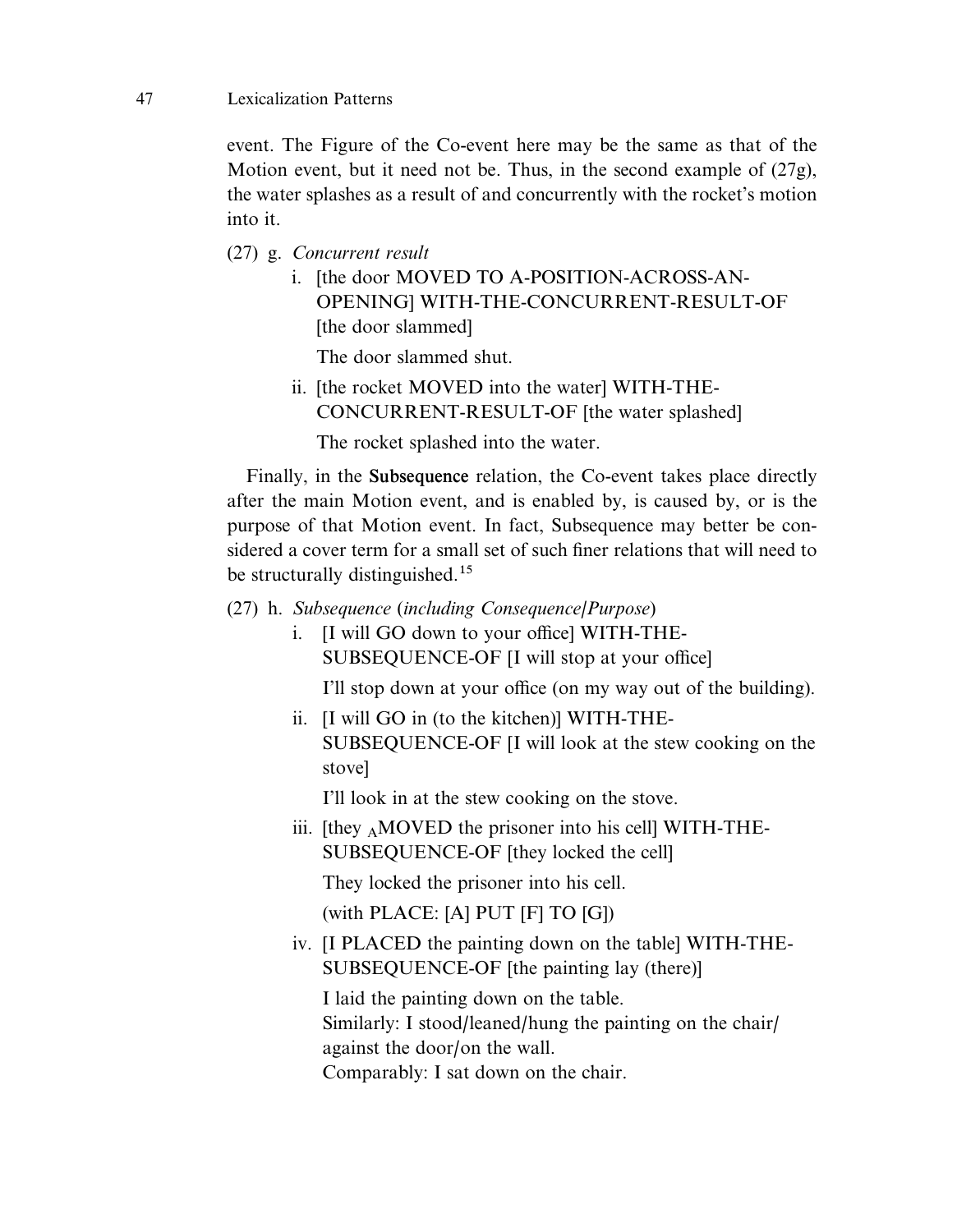### 48 Patterns in Representation of Event Structure

2.1.3.5 *Multiple Conflation* The final extension of the present pattern is that Co-event conflation is not limited to occurring just once within a two-clause structure but can in fact take place  $n$  times within a structure containing  $n + 1$  clauses. By one approach, it can be theorized that such a structure arrays these clauses in a hierarchical embedding, and that conflation occurs successively, beginning with the lowest pair of related clauses. The examples below, though, simply present the clauses of these structures in sequence. The first example below exhibits a triplet of forms, extended beyond the doublets seen earlier. Thus, the most basic of the forms, reach<sub>1</sub> refers to extending a limb along its axis toward an object; *reach* refers to moving an object by one's grip on it after having thus reached toward it; and reach3 refers to giving the object thus moved and thus reached toward.

 $(28)$  a. [could you GIVE me the flour]

WITH-THE-ENABLEMENT-OF  $\gamma$  [you AMOVE the flour down off the shelf ], WITH-THE-ENABLEMENT-OF [you reach<sub>1</sub> to it with your free hand]?

- $\Rightarrow$  [could you GIVE me the flour,] WITH-THE-ENABLEMENT-OF [you reach<sub>2</sub> the flour down off that shelf with your free hand?]
- $\Rightarrow$  Could you reach<sub>3</sub> me the flour down off that shelf with your free hand?

Similarly:  $[I_{A}$ MOVED a path through the jungle] WITH-THE-ENABLEMENT-OF [I<sub>A</sub>FORMED a path  $(\implies out)$ ]

WITH-THE-CAUSE-OF [I AMOVED STUFF away] WITH-THE-CAUSE-OF [I hacked at the STUFF with my machete]

 $\Rightarrow$  I hacked out a path through the jungle with my machete. b. [the prisoner SENT a message to his confederate]

WITH-THE-MANNER-OF [the prisoner <sub>A</sub>MOVED the message along the water pipes]

WITH-THE-ENABLEMENT-OF [the prisoner  $_A$  FORMED the message  $(\implies out)$ ]

WITH-THE-CAUSE-OF [the prisoner tapped on the water pipes]

 $\Rightarrow$  The prisoner tapped out a message along the water pipes to his confederate.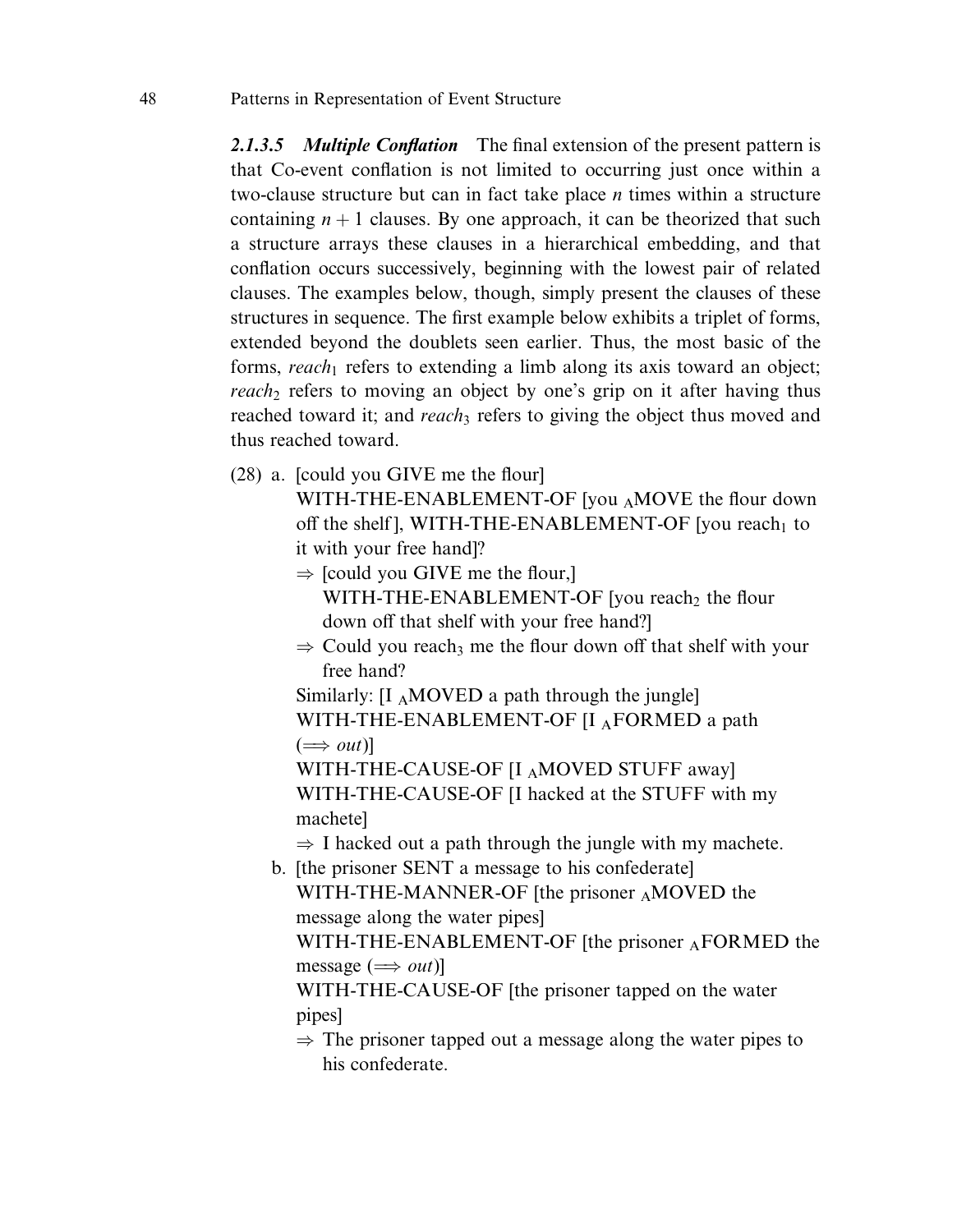

Path conflated in the Motion verb

# 2.2 Motion + Path

In the second typological pattern for the expression of motion, the verb root at once expresses both the fact of Motion and the Path. If a Co-event of Manner or Cause is expressed in the same sentence, it must be as an independent, usually adverbial or gerundive type constituent. In many languages—for example, Spanish—such a constituent can be stylistically awkward, so that information about Manner or Cause is often either established in the surrounding discourse or omitted altogether. In any case, it is not indicated by the main verb root itself. Rather, languages of this type have a whole series of surface verbs that express motion along various paths. This conflation pattern can be represented schematically as in the accompanying diagram.

2.2.1 The Pattern Underlying Path-Event Conflation Language families or languages that seem to be of this type are Romance, Semitic, Japanese, Korean, Turkish, Tamil, Polynesian, Nez Perce, and Caddo. Spanish is a perfect example of the type. We draw on it for illustration, first with nonagentive sentences, and point out how pervasive the system is here.<sup>16</sup>

(29) Spanish expressions of Motion (nonagentive) with conflation of Path

- a. La botella entró the bottle MOVED-in to the cave (floating) a la cueva (flotando) "The bottle floated into the cave."
- b. La botella salió the bottle MOVED-out from the cave (floating) de la cueva (flotando) "The bottle floated out of the cave."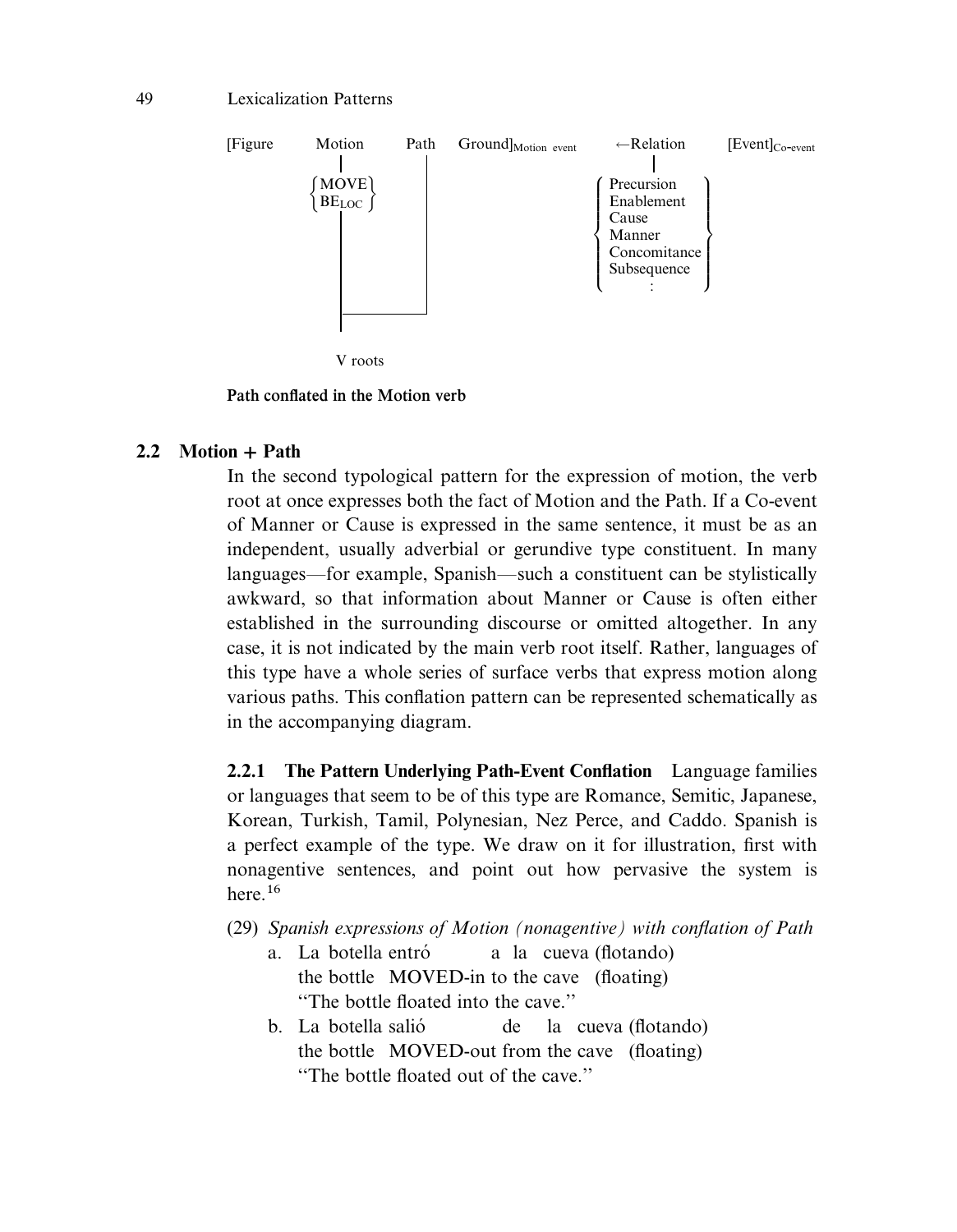#### 50 Patterns in Representation of Event Structure

- c. La botella pasó the bottle MOVED-by past the rock (floating) por la piedra (flotando) "The bottle floated past the rock."
- d. La botella pasó the bottle MOVED-through through the pipe (floating) por el tubo (flotando) "The bottle floated through the pipe."
- e. El globo subió the balloon MOVED-up through the chimney (floating) por la chimenea (flotando) "The balloon floated up the chimney."
- f. El globo bajó the balloon MOVED-down through the chimney (floating) por la chimenea (flotando) "The balloon floated down the chimney."
- g. La botella se fué the bottle MOVED-away from the bank (floating) de la orilla (flotando) "The bottle floated away from the bank."
- h. La botella volvió the bottle MOVED-back to the bank (floating) a la orilla (flotando) "The bottle floated back to the bank."
- i. La botella le dió vuelta a la isla (flotando) the bottle to-it gave turn to the island (floating)  $($  = 'MOVED around')

``The bottle ¯oated around the island.''

- j. La botella cruzó the bottle MOVED-across the canal (floating) el canal (flotando) "The bottle floated across the canal."
- k. La botella iba the bottle MOVED-along along the canal (floating) por el canal (flotando) "The bottle floated along the canal."
- l. La botella andaba the bottle MOVED-about in the canal (floating) en el canal (flotando) "The bottle floated around the canal."
- m. Las dos botellas se juntaron the two bottles MOVED-together (floating) (flotando) "The two bottles floated together."
- n. La dos botellas se separaron the two bottles MOVED-apart (floating) (flotando) "The two bottles floated apart."

Further Spanish nonagentive verbs that manifest this Path conflating pattern are *avanzar* 'MOVE ahead/forward', *regresar* 'MOVE in the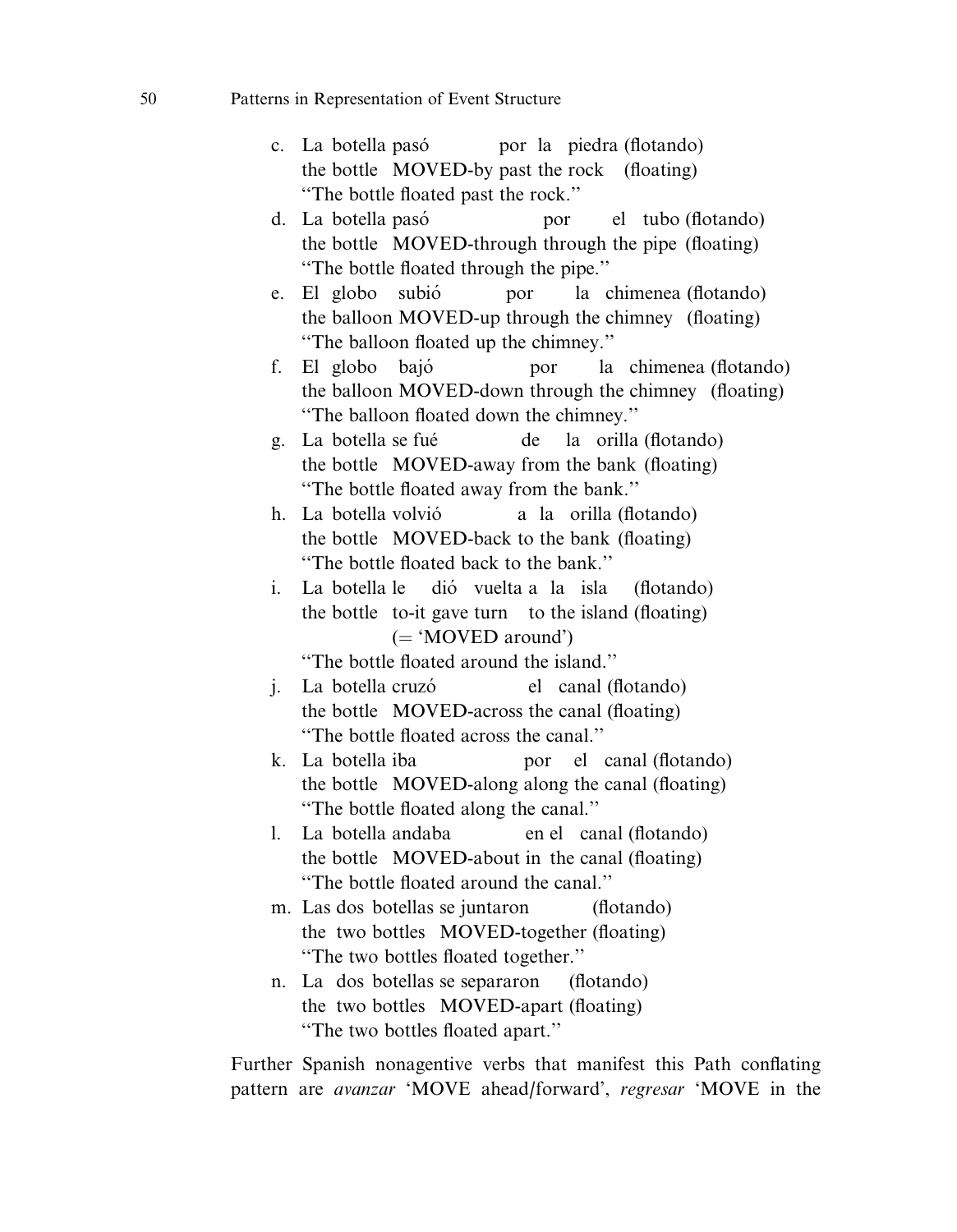reverse direction', *acercarse* 'MOVE closer to (approach)', *llegar* 'MOVE to the point of (arrive at)', seguir `MOVE along after (follow)'.

In its agentive forms as well, Spanish shows the same pattern of con flating Path in the verb. Again, Manner or Cause, if present, is expressed in an independent constituent. We can see this for Manner:

- (30) Spanish expressions of Motion (agentive) with conflation of Path
	- a. Metí I-AMOVED-in the keg to the storeroom rolling-it el barril a la bodega rodándolo ``I rolled the keg into the storeroom.''
	- b. Saqué I-AMOVED-out the cork from the bottle twisting-it el corcho de la botella retorciéndolo Retorcí el corcho y I-twisted the cork and it  $I-AMOVED$ -out from the bottle lo saqué de la botella ``I twisted the cork out of the bottle.''

And we can see it for Cause:

- c. Tumbé el árbol serruchándolo// a hachazos/ con una hacha I-felled the tree sawing-it// by ax-chops/ with an ax ``I sawed//chopped the tree down.''
- d. Quité I-AMOVED-off the paper from-the package cutting-it el papel del paquete cortándolo "I cut the wrapper off the package."

One category of agentive motion can be represented by the mid-level verb PUT. In this type, an Agent moves a Figure by the motion of some body part(s) (or an instrument held thereby) in steady contact with the Figure, but without the translocation of the Agent's whole body.<sup>17</sup> As before with simple MOVE, Spanish conflates PUT with different Path notions to yield a series of different verb forms with the separate indication of distinctions of path, as seen in table 1.1.

Notice that English does use different verb forms here, *put* and *take*, in correlation with the general path notions `to' and `from' in a way that suggests the Spanish type of Path incorporation. And this may be the best interpretation. But an alternative view is that these are simply suppletive forms of the single more general and nondirectional PUT notion, where the specific form that is to appear at the surface is determined completely by the particular Path particle and/or preposition present. In expressing this notion, English uses put in conjunction with a `to'-type preposition (I put the dish into/onto the stove); take with a 'from'-type preposition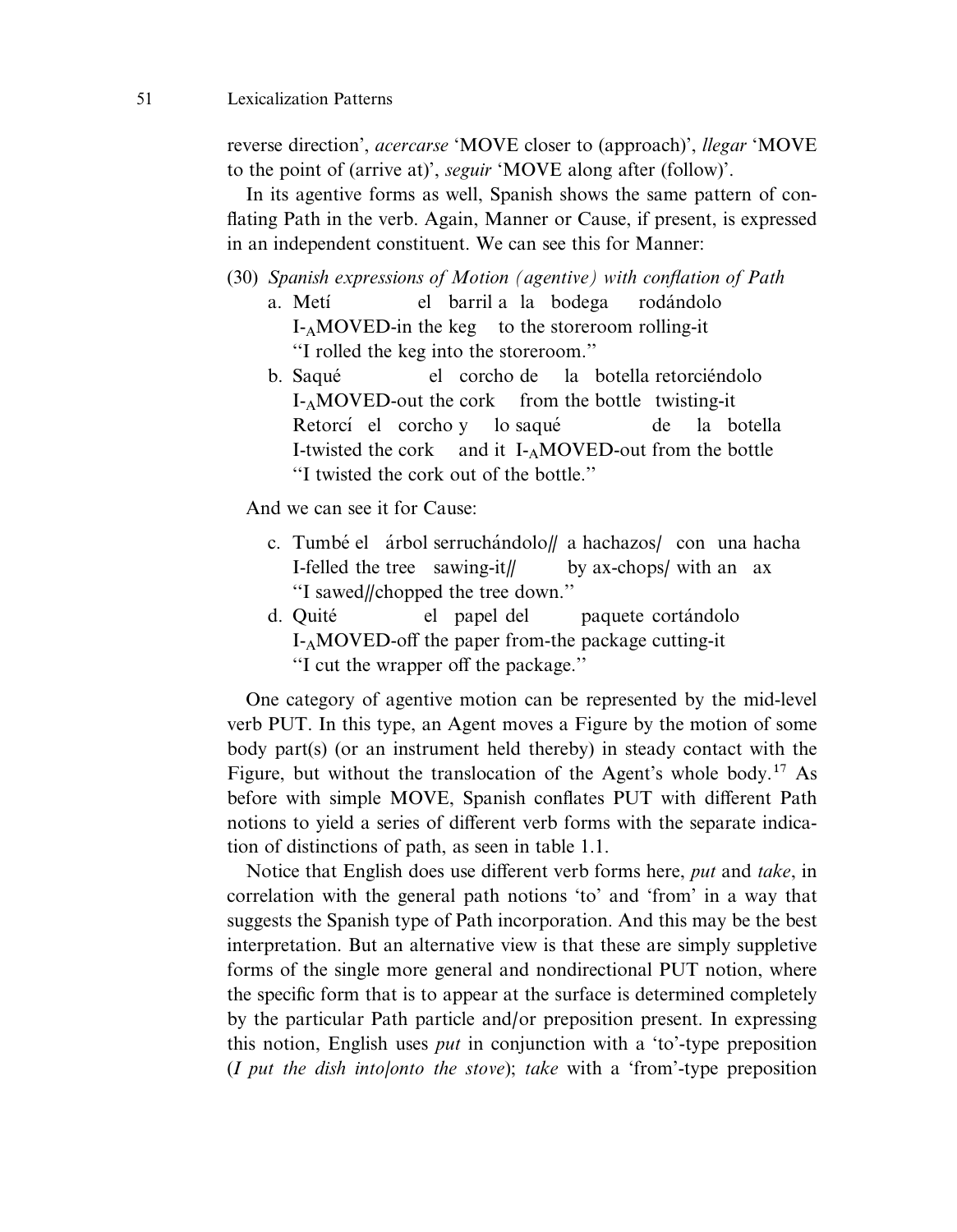### Table 1.1

Spanish 'putting' verbs, differing according to distinctions of Path ( $A = A$ gent,  $F =$  Figure object,  $G =$  Ground object)

| A poner F en G          | A put F onto G                 |
|-------------------------|--------------------------------|
| A meter F a G           | A put F into G                 |
| A subir F a G           | A put $F$ up (on)to $G$        |
| A juntar $F_1$ y $F_2$  | A put $F_1$ and $F_2$ together |
| A quitar F de G         | A take F off G                 |
| A sacar F de G          | A take F out of G              |
| A bajar F de G          | A take F down from G           |
| A separar $F_1$ y $F_2$ | A take $F_1$ and $F_2$ apart   |

except when up is present (I took the dish off | out of the stove), pick with a 'from'-type preposition in the presence of up (I picked the dish up off the chair); and move with an `along'-type preposition (I moved the dish further down the ledge).

As further evidence for the interpretation of their purely formal character, these distinctions of verb form are effaced when there is Manner conflation. Thus, beside a different-verb pair of sentences such as  $I$  put the cork into/took the cork out of the bottle is the same-verb pair I twisted the cork into out of the bottle, where the Manner verb twist supplants both put and take. Comparably, beside I put the hay up onto/took the hay down off the platform is I forked the hay up ontoldown off the platform. Thus, it can be seen that any Path information borne by the English PUT verbs is less than and no different from that expressed by the particles and prepositions occurring in the same sentence and, accordingly, they can be readily supplanted under the Manner conflation typical of English.

On the other hand, the Spanish PUT verbs express the bulk of Path distinctions—the only prepositions used with this subsystem are  $a$ ,  $de$ , and  $en$ —and so are central, unsupplanted fixtures in the Spanish sentence, as is typical for that language.

English does have a number of verbs that genuinely incorporate Path, as in the Spanish conflation type. Important examples are enter, exit, ascend, descend, cross, pass, circle, advance, proceed, approach, arrive, depart, return, join, separate, part, rise, leave, near, follow. And these verbs even call for a Spanish-type pattern for the rest of the sentence. Thus, any Manner notion must be expressed in a separate constituent. For example,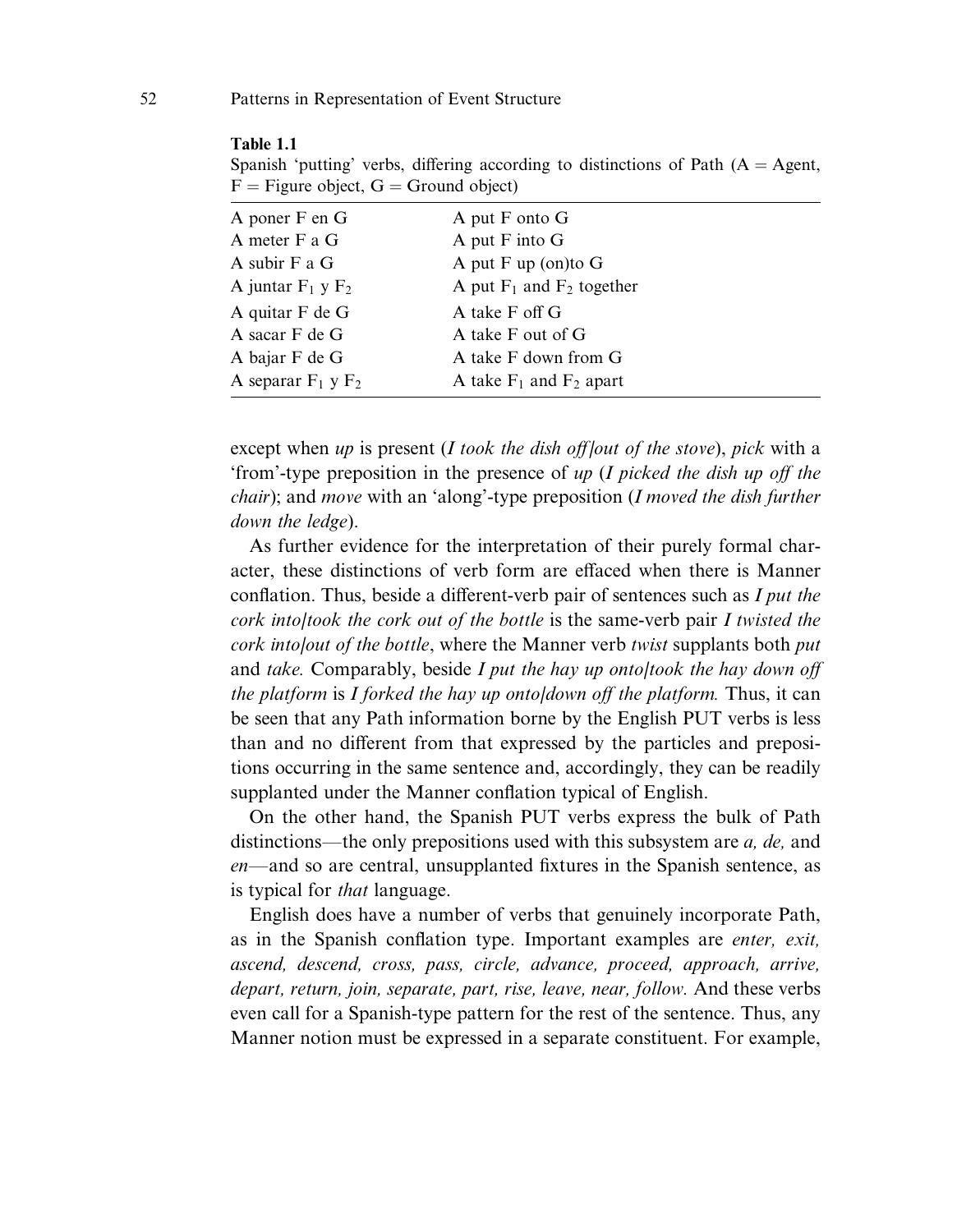a sentence like The rock slid past our tent exhibits the basic English pattern with a Manner-incorporating verb and a Path preposition, but the use of a Path-incorporating verb requires that any expression of Manner occur in a separate constituent (where it is rather awkward), as seen in The rock passed our tent in its slide/in sliding. These verbs (and the sentence pattern they call for) are not the most characteristic type in English, however, and many are not the most colloquial alternatives available. And, significantly, the great majority—here, all but the last four verbs listed—are not even original English forms but rather are borrowings from Romance, where they are the native type. By contrast, German, which has borrowed much less from Romance languages, lacks verb roots that might correspond to most of the Path verbs in the list.

2.2.2 Components of Path Although Path has so far been treated as a simplex constituent, it is better understood as comprising several structurally distinct components. The three main components for spoken languages are the Vector, the Conformation, and the Deictic (though sign languages may additionally have Contour and Direction).

The Vector comprises the basic types of arrival, traversal, and departure that a Figural schema can execute with respect to a Ground schema. These Vector forms are part of a small set of Motion-aspect formulas that are quite possibly universal. These formulas are given in (31), with the Vectors shown as deep prepositions written in capitals.18 In these formulas, the Figure and the Ground appear as highly abstracted and fundamental schemas. The fundamental Figure schema appears first—here, always as "a point." A fundamental Ground schema—a member of a very small set—follows the Vector. Each formula is exemplified with a sentence whose more specific spatial reference is based on the formula.

- (31) a. A point  $BE_{LOC}$  AT a point, for a bounded extent of time. The napkin lay on the bed/in the box for three hours.
	- b. A point MOVE TO a point, at a point of time. The napkin blew onto the bed/into the box at exactly 3:05.
	- c. A point MOVE FROM a point, at a point of time. The napkin blew off the bed/out of the box at exactly 3:05.
	- d. A point MOVE VIA a point, at a point of time. The ball rolled across the crack/past the lamp at exactly 3:05.
	- e. A point MOVE ALONG an unbounded extent, for a bounded extent of time.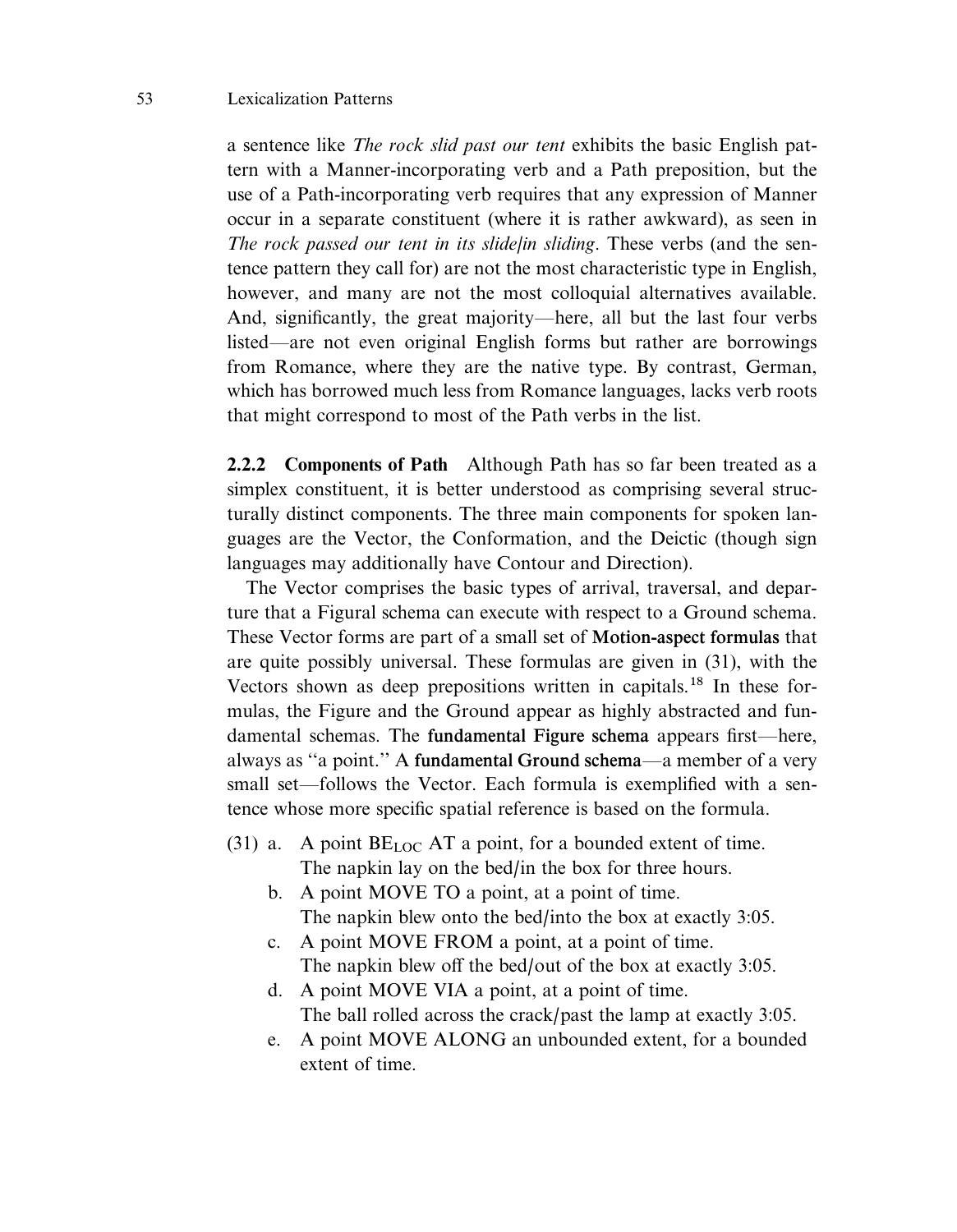#### 54 Patterns in Representation of Event Structure

The ball rolled down the slope/along the ledge/around the tree for 10 seconds.

e'. A point MOVE TOWARD a point, for a bounded extent of time.

The ball rolled toward the lamp for 10 seconds.

 $e^{\prime\prime}$ . A point MOVE AWAY-FROM a point, for a bounded extent of time.

The ball rolled away from the lamp for 10 seconds.

f. A point MOVE ALENGTH a bounded extent, in a bounded extent of time.

The ball rolled across the rug/through the tube in 10 seconds. The ball rolled 20 feet in 10 seconds.

f'. A point MOVE FROM-TO a point-pair, in a bounded extent of time.

The ball rolled from the lamp to the door/from one side of the rug to the other in 10 seconds.

g. A point MOVE ALONG-TO an extent bounded at a terminating point, at a point of time/in a bounded extent of time.

The car reached the house at 3:05/in three hours.

h. A point MOVE FROM-ALONG an extent bounded at a beginning point, since a point of time/for a bounded extent of time.

The car has been driving from Chicago since 12:05/for three hours.

The Conformation component of the Path is a geometric complex that relates the fundamental Ground schema within a Motion-aspect formula to the schema for a full Ground object. Each language lexicalizes its own set of such geometric complexes. To illustrate, the fundamental Ground schema in (32a) to (32c) is `a point'. To this fundamental Ground schema, English can add, for example, the particular Conformation notion: `which is of the inside of [an enclosure]'. Or it can add another particular Conformation notion: `which is of the surface of [a volume]'. In each such Conformation, the schema for the full Ground object is indicated in brackets. For felicity, it must be easy to geometrically idealize any full Ground object that is in reference down to this indicated schema—as, say, in referring to a box for 'an enclosure' or a bed for 'a volume'. For the three formulas of (32a) to (32c), then, the combination of the Vector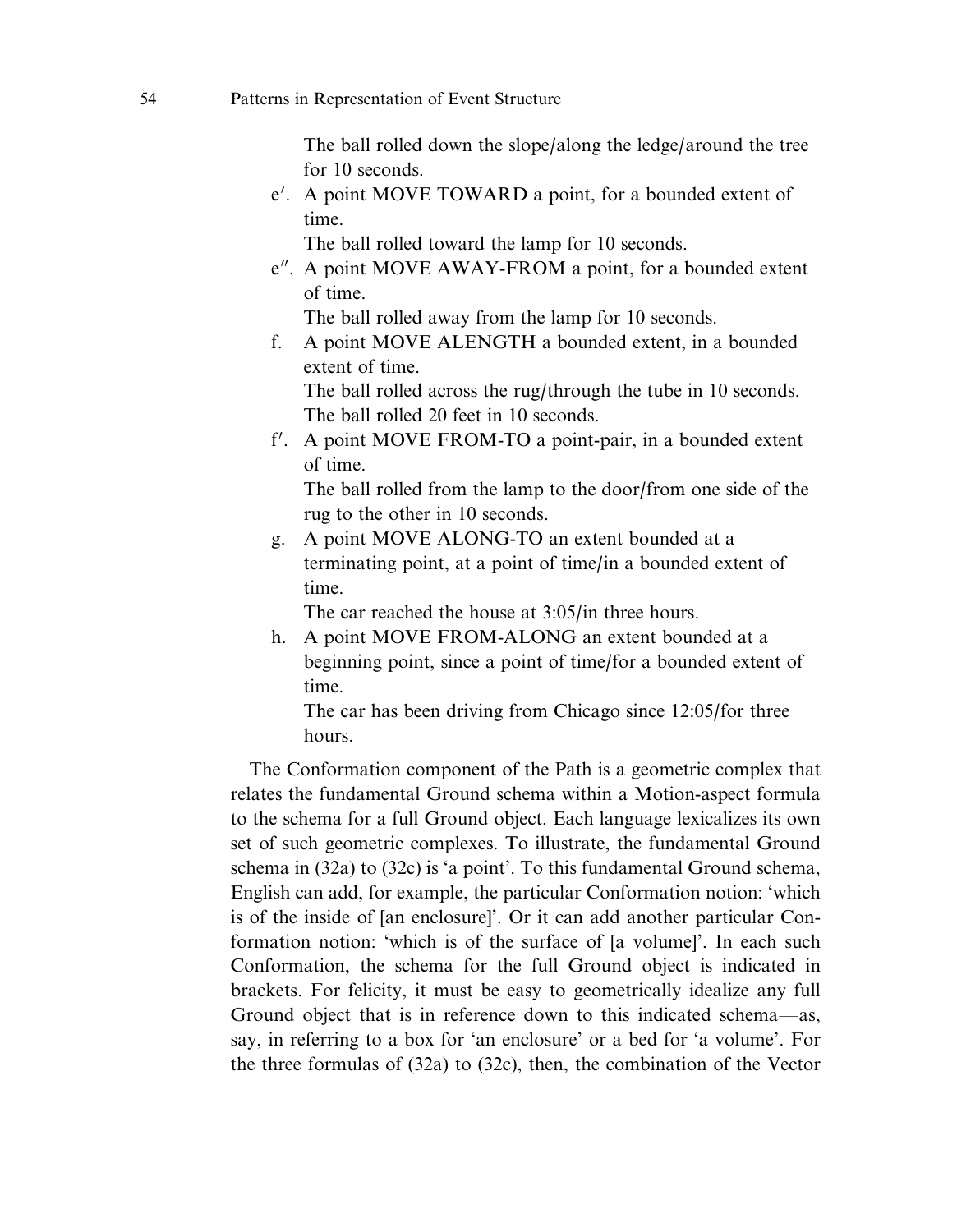and the fundamental Ground schema with these Conformations is as shown in (32).

- (32) a. AT a point which is of the inside of [an enclosure]  $=$  in [an enclosure]
	- AT a point which is of the surface of [a volume]  $=$  on [a volume]
	- b. TO a point which is of the inside of [an enclosure]  $=$  in(to) [an enclosure] TO a point which is of the surface of [a volume]  $= on(to)$ [a volume]
	- c. FROM a point which is of the inside of [an enclosure]  $= out of$ [an enclosure] FROM a point which is of the surface of [a volume]  $=$  of  $(f)$ [a volume].

The full formulas of (32a) to (32c) together with the `inside' Conformation are shown in (33a) along with sentences built on the entire complexes. The comparable presentation for the `surface' comformation appears in (33b).

- (33) a. i. A point  $BE_{LOC}$  AT a point which is of the inside of an enclosure for a bounded extent of time. The ball was in the box for three hours.
	- ii. A point MOVE TO a point which is of the inside of an enclosure at a point of time.

The ball rolled into the box at exactly 3:05.

- iii. A point MOVE FROM a point which is of the inside of an enclosure at a point of time. The ball rolled out of the box at exactly 3:05.
- b. i. A point  $BE_{LOC}$  AT a point which is of the surface of a volume for a bounded extent of time. The napkin lay on the bed for three hours.
	- ii. A point MOVE TO a point which is of the surface of a volume at a point of time. The napkin blew onto the bed at exactly 3:05.
	- iii. A point MOVE FROM a point which is of the surface of a volume at a point of time. The napkin blew off of the bed at exactly 3:05.

Comparably, the Vector plus the fundamental Ground schema of (31d), "VIA a point," can be combined with the Conformation 'which is to one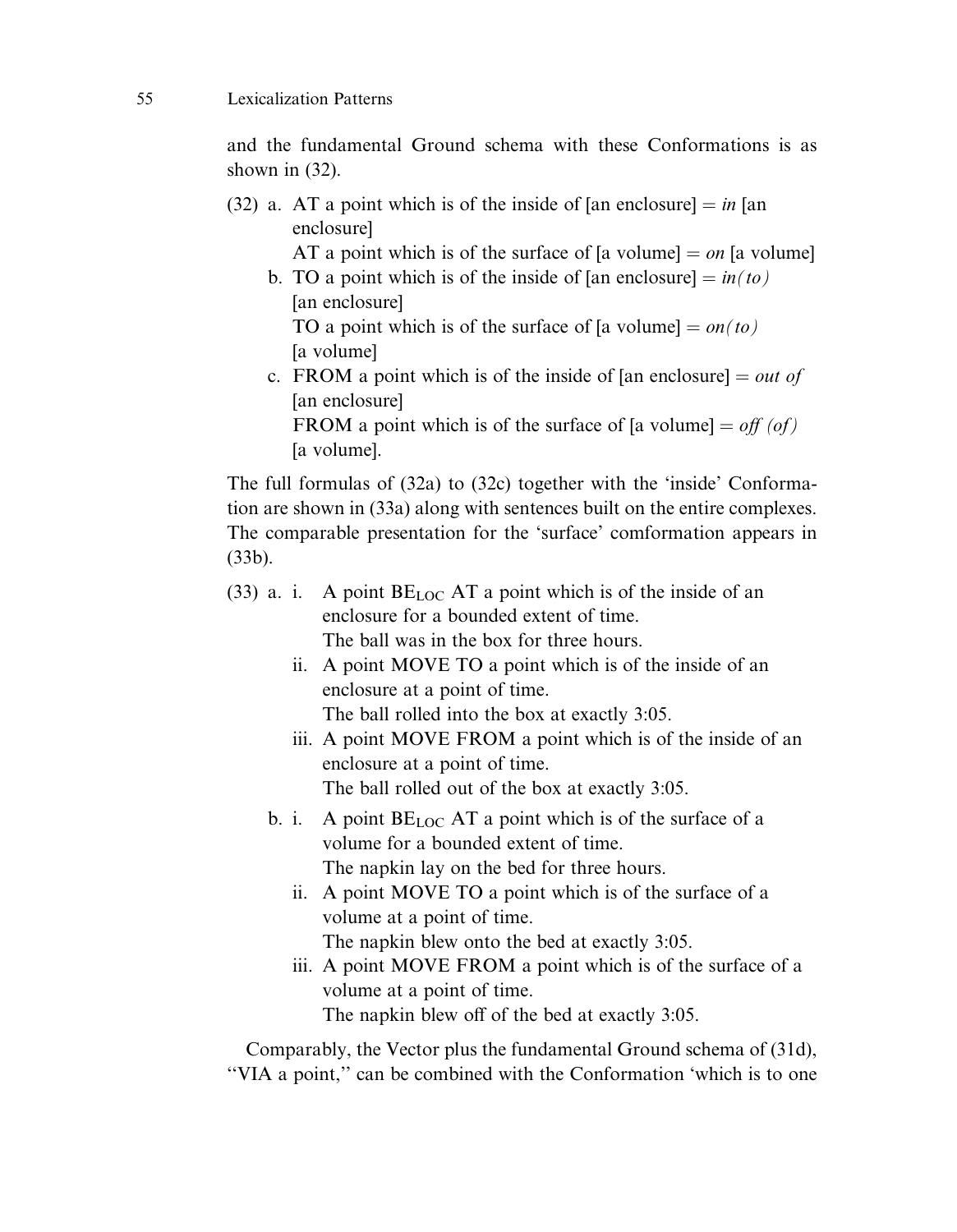side of [a point]' to yield *past* (*The ball rolled past the lamp at exactly*  $3:05$ ). It can also be combined with the Conformation 'which is (one of the points) of [a line]' to yield across (The ball rolled across the crack at *exactly 3:05*). And it can be combined with the Conformation 'which is (one of the points) of [a plane]' to yield through (The ball sailed through the pane of glass at exactly 3:05).

In a similar way, the Vector and the fundamental Ground schema of (31e), ``ALONG an unbounded extent,'' can be combined with the Conformation `which is to one side of and parallel to [an unbounded extent]' to yield *alongside* (I walked alongside the base of the cliff for an hour). And the Vector plus the fundamental Ground schema of (31f), ``ALENGTH a bounded extent,'' can be combined with the Conformation `which is coterminous and coaxial with [a bounded cylinder]' to yield through (I walked through the tunnel in 10 minutes). (A much expanded and more detailed presentation of such structures appears in the appendix to chapter I-3.)

With the Vector and the Conformation components of Path thus distinguished, we can characterize the Spanish pattern for representing a Motion event more precisely. The verb root conflates together Fact-of-Motion and the Vector and Conformation components of the Path constituent. The preposition that can occur with a Ground nominal represents the Vector alone. Thus, in the form "F *salir de G*," the verb means `MOVE FROM a point of the inside (of an enclosure)', while the preposition simply represents the Vector 'FROM'. Comparably, in the form "F pasar por G," the verb means 'MOVE VIA a point that is to one side (of a point)', while the preposition represents solely the Vector `VIA'.

In languages that include it in their characteristic representation of Motion events, the Deictic component of Path typically has only the two member notions 'toward the speaker' and 'in a direction other than toward the speaker'.<sup>19</sup> Languages with a Path conflating verb system can differ in their treatment of the Deictic. Spanish largely classes its Deictic verbs—*venir* 'come' and  $ir$  'go'—together with its "Conformation verbs" (a term for the verbs that incorporate Fact-of-Motion  $+$ Vector  $+$  Conformation)—for example, *entrar* 'enter'. Thus, in a typical motion sentence, the main verb slot will be occupied by one or the other of these Path verb types, while any gerundive verb form will express Manner.<sup>20</sup>

Like Spanish, Korean can occupy its main verb slot with either type of Path verb—that is, with a Conformation verb or a deictic verb—and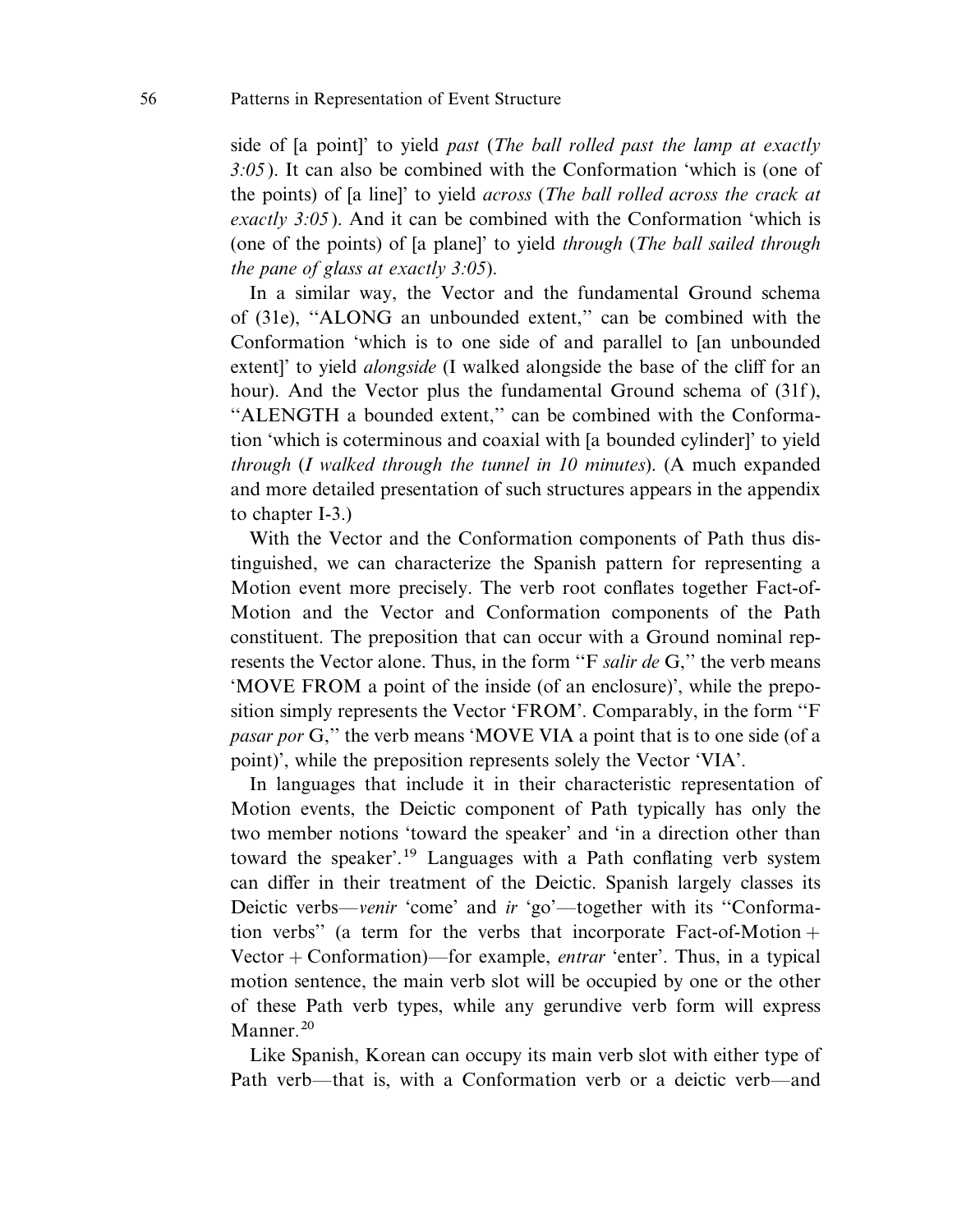accompany this with a gerundive constituent of Manner. But unlike Spanish, Korean can represent both Path components concurrently in nonagentive sentences (Choi and Bowerman 1991). In this case, the Deictic verb is the main verb, the Conformation verb appears in a gerundive constituent, and a Manner verb can still appear in a further gerundive constituent. Thus, Korean is a characteristically Path verb type of language, but it structurally distinguishes the Deictic component from the Conformation component of Path and accords it higher priority when both components are present.

## $2.3$  Motion + Figure

In the third major typological pattern for the expression of Motion, the verb expresses the fact of Motion together with the Figure. Languages with this as their characteristic pattern have a whole series of surface verbs that express various kinds of objects or materials as moving or located. This conflation type can be represented schematically as in the accompanying diagram.

This pattern can first be illustrated close to home, for English does have a few forms that conform to it. Thus, the nonagentive verb (to) rain refers to rain moving, and the agentive verb (to) spit refers to causing spit to move, as seen in (34).

(34) a. It *rained* in through the bedroom window. Nonagentive b. I *spat* into the cuspidor. Agentive

But in the languages for which this pattern is characteristic, there are scores of Motion  $+$  Figure verbs with the most colloquial and extensive of





Figure conflated in the Motion verb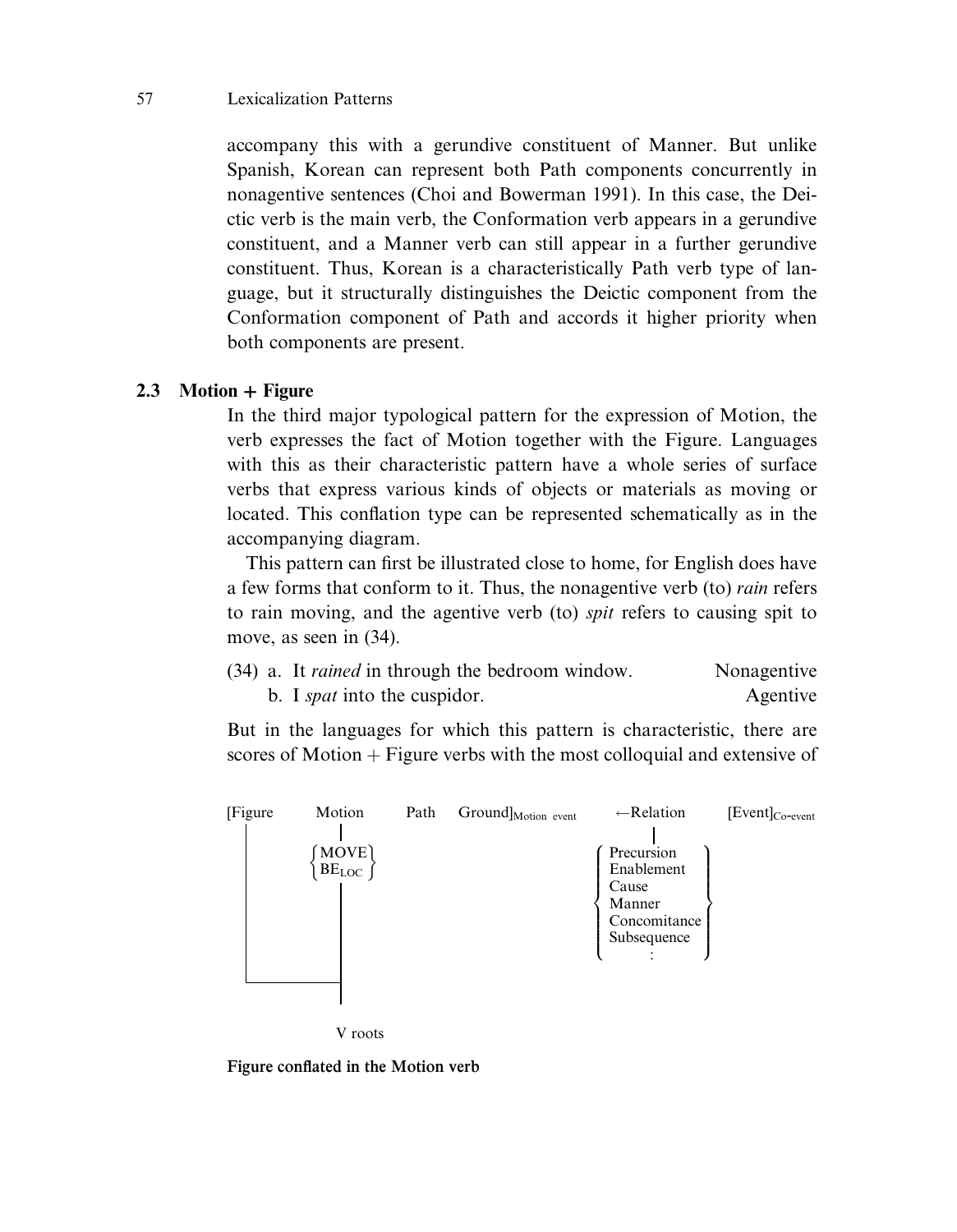usages. Atsugewi, a Hokan language of northern California, is an example par excellence of this type. The verb roots in (35) are just a sampling.

|  | (35) Atsugewi verb roots of motion with conflated Figure |  |  |  |
|--|----------------------------------------------------------|--|--|--|
|  |                                                          |  |  |  |

| -lup-  | 'for a small shiny spherical object (e.g., a round candy,  |
|--------|------------------------------------------------------------|
|        | an eyeball, a hailstone) to move/be-located'               |
| $-t-$  | for a smallish planar object that can be functionally      |
|        | affixed (e.g., a stamp, a clothing patch, a button, a      |
|        | shingle, a cradle's sunshade) to move/be-located'          |
| -caq-  | 'for a slimy lumpish object (e.g., a toad, a cow dropping) |
|        | to move/be-located                                         |
| -swal- | for a limp linear object suspended by one end (e.g., a     |
|        | shirt on a clothesline, a hanging dead rabbit, a flaccid   |
|        | penis) to move/be-located'                                 |
| -qput- | 'for loose dry dirt to move/be-located'                    |
| -staq- | for runny icky material (e.g., mud, manure, rotten)        |
|        | tomatoes, guts, chewed gum) to move/be-located'            |

These verb roots can also have an agentive meaning. For example, -staqhas the further meaning option: '(for an Agent) to move runny icky material'. Thus, such verb roots typically function equally in the expression of events of location, of nonagentive motion, and of agentive motion. Each of these usages is now exemplified with  $-s \nmid a \nmid$ -here in referring to guts (an instance of `runny icky material'). Each example gives both the morphophonemic and the phonetic form (the superscript vowel represents a special morphophoneme of this language). (Note that an independent nominal for `guts' could be included along with the verb, thus providing a separate reference to the Figure entity beside the one already provided by the verb root.)

 $(36)$  Atsugewi expressions of motion with conflated Figure

| a. Locative suffix     | $-ik$                      | 'on the ground'              |
|------------------------|----------------------------|------------------------------|
| Cause prefix           | uh-                        | 'from "gravity" (an object's |
|                        |                            | own weight) acting on it'    |
| Inflectional affix set | $\sim$ w- $-$ <sup>a</sup> | '3rd person-subject; factual |
|                        |                            | mood'                        |

/'-w-uh-staq̊-ik·-<sup>a</sup>/  $\Rightarrow$  [wostaq̊ik·a]

Literal: 'Runny icky material is located on the ground from its own weight acting on it.'

Instantiated: "Guts are lying on the ground."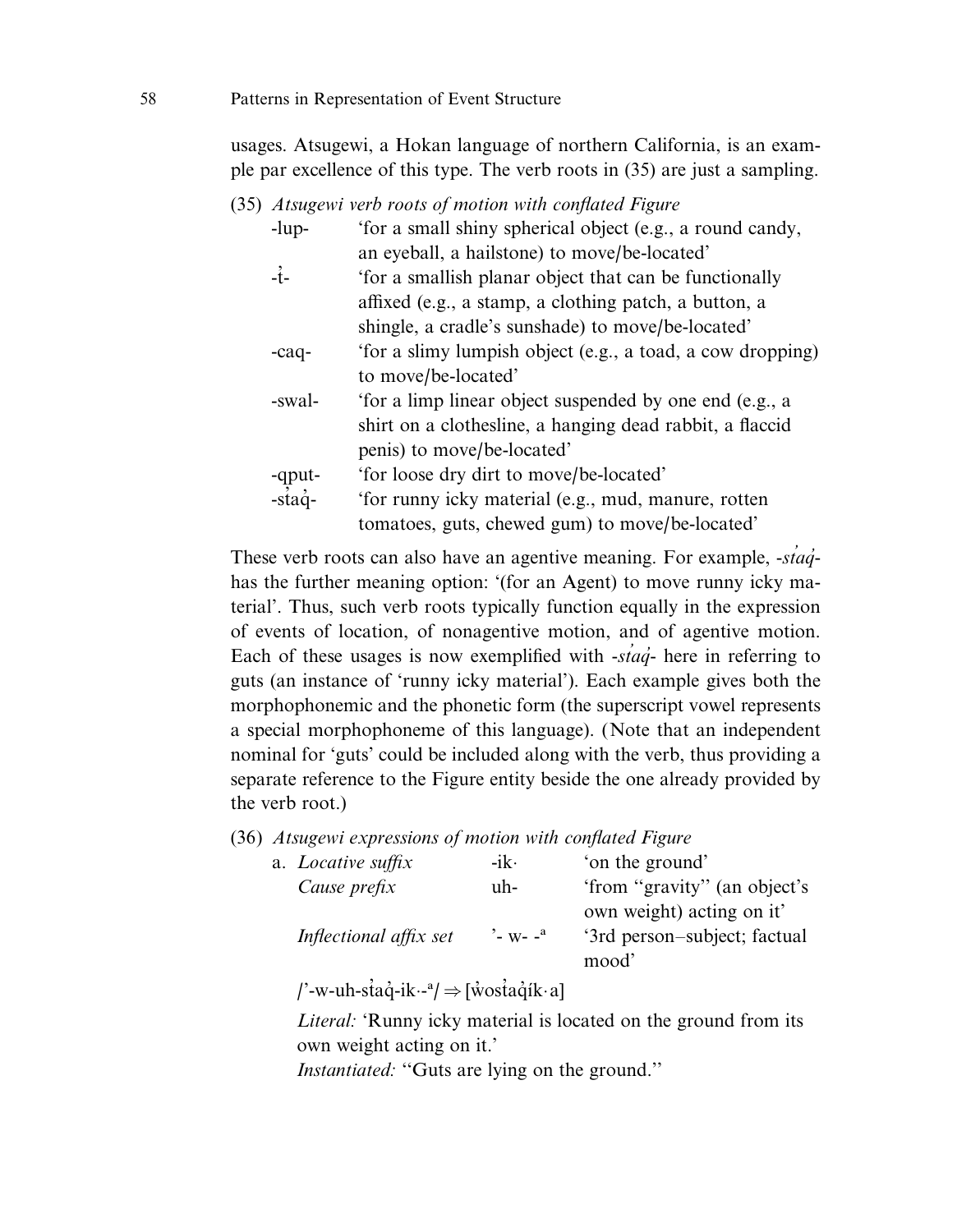| b. Directional suffix  | $-ict$                     | 'into liquid'                |
|------------------------|----------------------------|------------------------------|
| Cause prefix           | ca-                        | from the wind blowing on     |
|                        |                            | the Figure'                  |
| Inflectional affix set | $\sim$ W- $-$ <sup>a</sup> | '3rd person-subject, factual |
|                        |                            | mood'                        |

/'-w-ca-staqʻ-ict-<sup>a</sup>/  $\Rightarrow$  [cwastaq̃icta]

Literal: 'Runny icky material moved into liquid from the wind blowing on it.'

Instantiated: "The guts blew into the creek."

| c. Directional suffix  | -cis              | 'into fire'               |
|------------------------|-------------------|---------------------------|
| Cause prefix           | cu-               | 'from a linear object,    |
|                        |                   | moving axially, acting on |
|                        |                   | the Figure.'              |
| Inflectional affix set | $S - C - W - C^a$ | 'I-subject (3rd person-   |
|                        |                   | object), factual mood'    |
|                        |                   |                           |

/s-'-w-cu-staq'-cis-<sup>a</sup>/  $\Rightarrow$  [scustaqc<sup>h</sup>a]

Literal: 'I caused it that runny icky material move into fire by acting on it with a linear object moving axially.'

Instantiated: "I prodded the guts into the fire with a stick."

Atsugewi's pattern of conflating the Figure with Motion extends to such Figural objects as body parts and garments. Note that the usual English construction for referring to body-part control involves expressing the body part as the direct-object nominal of a verb of maneuvering, as in I laid my head on the pillow/pulled my arm back out of the cage/put my ear against the wall/stuck my tongue out. There is only an occasional verb root for body-part motion, which then usually involves additional semantic constraints—for example, *step*, 'controlledly  $_A MOVE$  one of one's feet while standing on the other', as in I stepped into the puddle/over the crack. But in Atsugewi, the regular pattern involves a verb root that refers to a particular body part as moving or located and that can take the full range of directional suffixes. Similarly, instead of such English constructions as I have a hat on/put my shirt on/took my shoes off/put a coat on her, Atsugewi has verb roots that refer to a particular garment moved or located for wear that takes affixes indicating whether the garment is on, or is put on or taken off oneself or someone else. $21$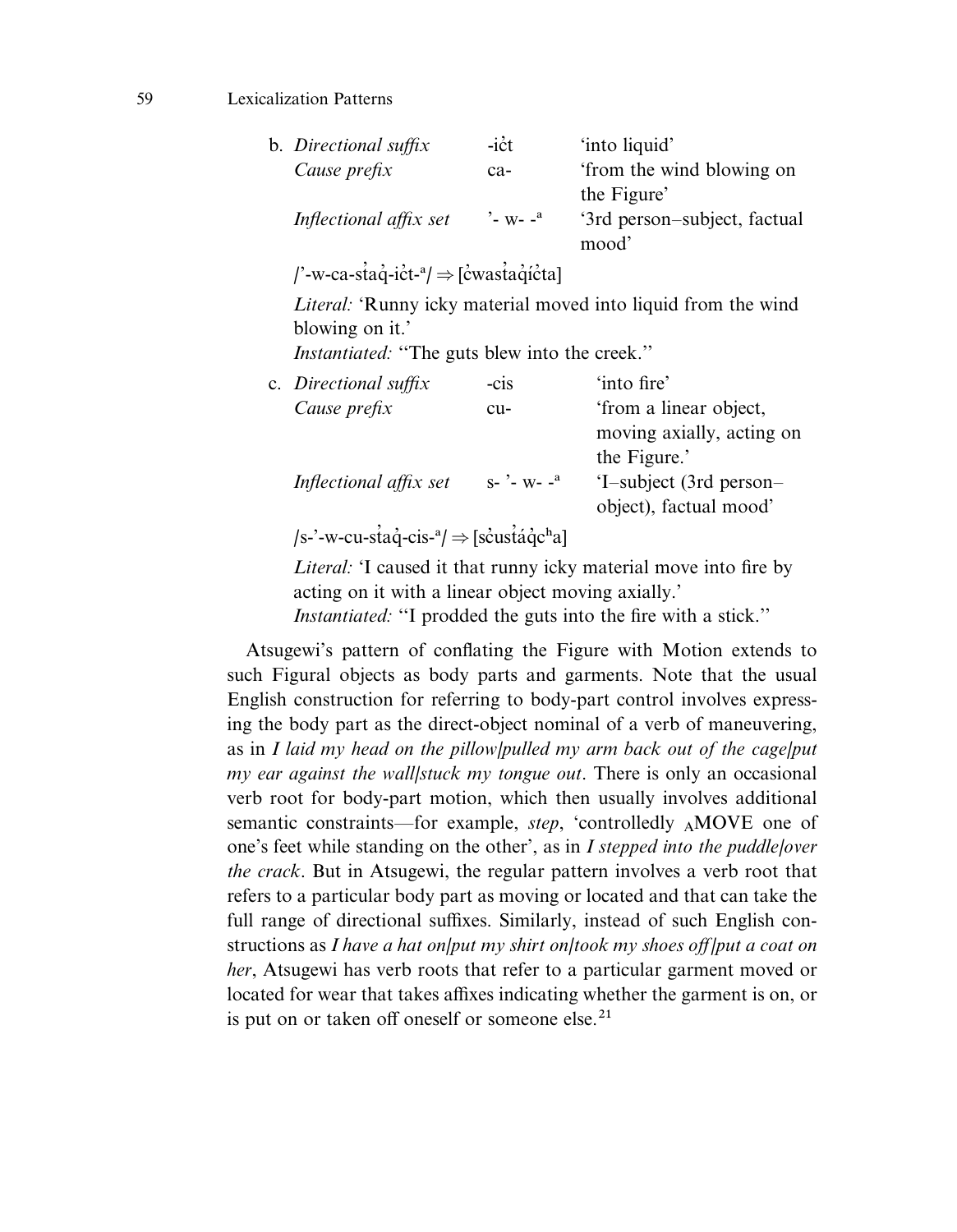| The particular components<br>of a Motion event<br>characteristically represented<br>in the verb root |
|------------------------------------------------------------------------------------------------------|
| $Motion + Path$                                                                                      |
|                                                                                                      |
|                                                                                                      |
|                                                                                                      |
|                                                                                                      |
|                                                                                                      |
|                                                                                                      |
| $Motion + Co-event$                                                                                  |
|                                                                                                      |
|                                                                                                      |
|                                                                                                      |
|                                                                                                      |
| $Motion + Figure$                                                                                    |
|                                                                                                      |
|                                                                                                      |
|                                                                                                      |

## Table 1.2 Three main typological categories for Motion verbs

# 2.4 A Typology for Motion Verbs

The three conflation patterns for Motion verbs discussed so far are apparently the main ones found across languages. But other patterns occur or, in some cases, fail to occur. This range is discussed here.

2.4.1 Motion  $+$  Co-Event, Path, or Figure The three main conflation patterns for Motion verbs that languages exhibit are summarized in table 1.2. Subcategorization of these three types, based on where the remaining components of a Motion event are expressed in a sentence, is treated later.

2.4.2 Motion  $+$  Ground The typology just presented raises questions about the nonoccurring combinatory possibilities. It can be seen that one Motion-event component, the Ground, does not by itself conflate with the Motion verb to form any language's core system for expressing Motion. Conflations of this sort may not even form any minor systems.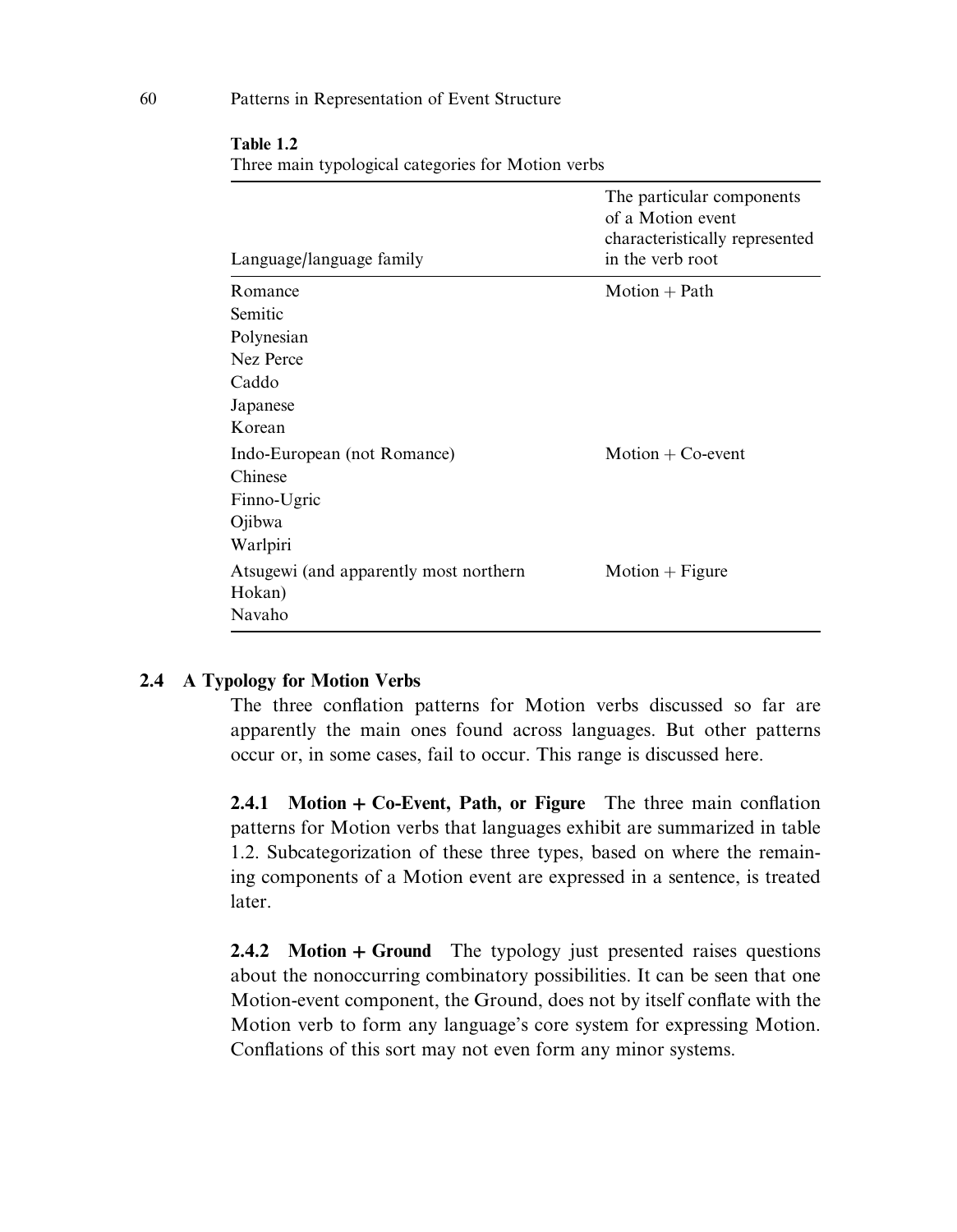Sporadic instances of such a conflation do occur, however, and can provide an idea of what a larger system might be like. The verb root -plane in the English verbs emplane and deplane can be taken to mean 'move with respect to an airplane'—that is, to specify a particular Ground object plus the fact of Motion, without any indication of Path. It is the separate prefixal morphemes here that specify particular Paths. What a full system of this sort would have to include is the provision for expressing many further Paths and Grounds. Thus, in addition to the forms just seen with prefixal em- and de-, we might expect such a system to contain circumplane, `move around an airplane', and transplane, `move through an airplane'. And there should be many further verb roots participating in this system, say,  $(to)$  house 'move with respect to a house'  $(I$  enhoused/dehoused/circumhoused), and  $(to)$  liquid, 'move with respect to liquid' (The penguin will enliquid/deliquid/transliquid ). But such systems are not to be found.

It is not clear why the Ground component should be so disfavored. One might first speculate that, in discourse, the Ground object of a situation is the most unvarying component and therefore the one least needing specification. But on further consideration, the Figure would seem to be even more constant—since a discourse often tracks the same Figure object moving progressively with respect to a succession of Ground objects—yet it forms the basis for a major typological system. One might next speculate that the Ground object is the component least salient or accessible to identification. But there seems nothing more obscure about airplanes, houses, and liquids (to pick some likely Ground objects) than, say, about notions of Path, which do form the basis for a major typological system.

Explanation may next be sought in a concept of hierarchy: the different conflation types seem to be ranked in their prevalence among the world's languages, with conflation of Path apparently as the most extensively represented, of Co-event next, and of Figure least so. It may therefore be the case that Ground conflation is also a possibility, but one so unlikely that it has not yet been instantiated in any language that has come to attention. However, while great disparity of prevalence for the different conflation types would be most significant if proved by further investigation, it would then itself require explanation, so that the present mystery would only have moved down a level.

2.4.3 Motion  $+$  Two Semantic Components There are further combinatorial possibilities to be considered. Among these: two components of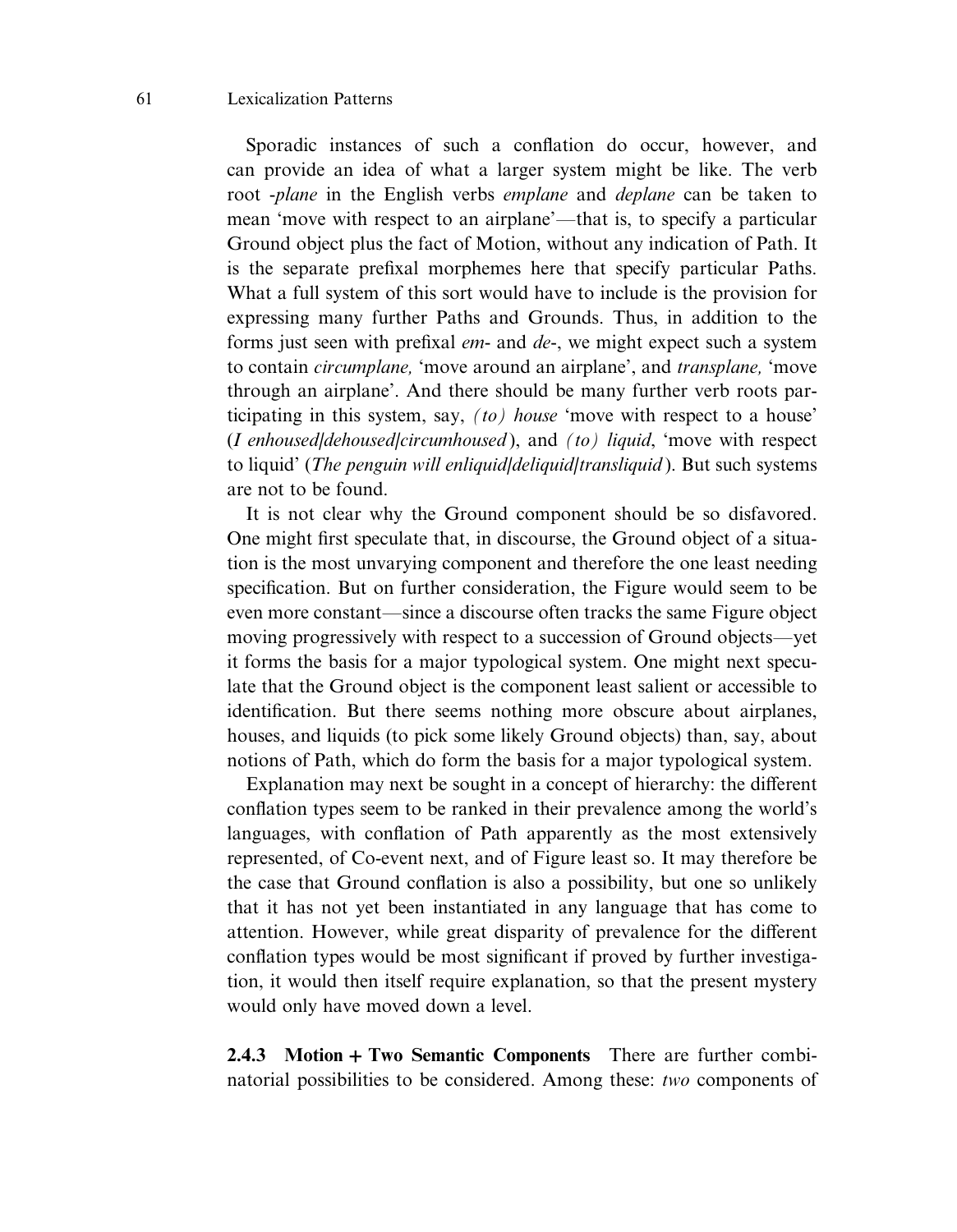a Motion event conflating with fact-of-Motion in the verb root. Minor systems of such conflation do exist. For example, the Ground *and* Path together are conflated with Motion in a minor system of agentive verbs in English, with forms like *shelve*  $^4$ <sub>A</sub>MOVE onto a shelf' (*I shelved the books*) and box  $^{\circ}$ AMOVE into a box' (*I boxed the apples*).<sup>22</sup> Another minor system of agentive verbs in English conflates the Figure and Path together with Motion: powder '<sub>A</sub>MOVE facial powder onto' (She powdered her nose), scale  $^{\circ}$ AMOVE the scales off of  $^{\circ}$  (I scaled the fish).

Conflation systems of this multicomponent sort apparently never form a language's major system for expressing Motion. The reason for such a prohibition seems straightforward for any system that would undertake to make relatively fine semantic distinctions: it would require an enormous lexicon. There would have to be a distinct lexical verb for each finegrained semantic combination. For example, beside  $box$  meaning 'put into a box', there would have to be, say, a verb *foo* 'take out of a box', a verb baz `move around a box', and so on, and further verbs for the myriad of Ground objects other than a box. Such a system would not be feasible for language, whose organization relies less on large numbers of distinct elements and more on combinatorial devices that operate with a smaller set of elements.

However, one can imagine another kind of multicomponent conflational system, one with fairly broadband references and hence fewer total elements, acting as a kind of classificatory system, that contained verbs with meanings like 'move to a round object', 'move from a round object', `move through/past a round object', `move to a linear object', `move from a linear object', and so forth. A system such as this would indeed be feasible for language, yet also seems unrealized, and an explanation here, too, must be awaited.

2.4.4 Motion  $+$  No Further Semantic Component Another combinatorial possibility is that the verb root expresses the Motion component alone, without the conflation of any other component of the Motion event. This pattern does occur, perhaps with some frequency, in representing the locative type of Motion event. In a language with this arrangement, a single verb form represents the deep verb  $BE_{LOC}$  and does not conflate with various Paths, Figures, or Co-events. Spanish has this arrangement: the verb estar `to be located' is followed by various locative prepositions or prepositional complexes that represent the site, but it does not have a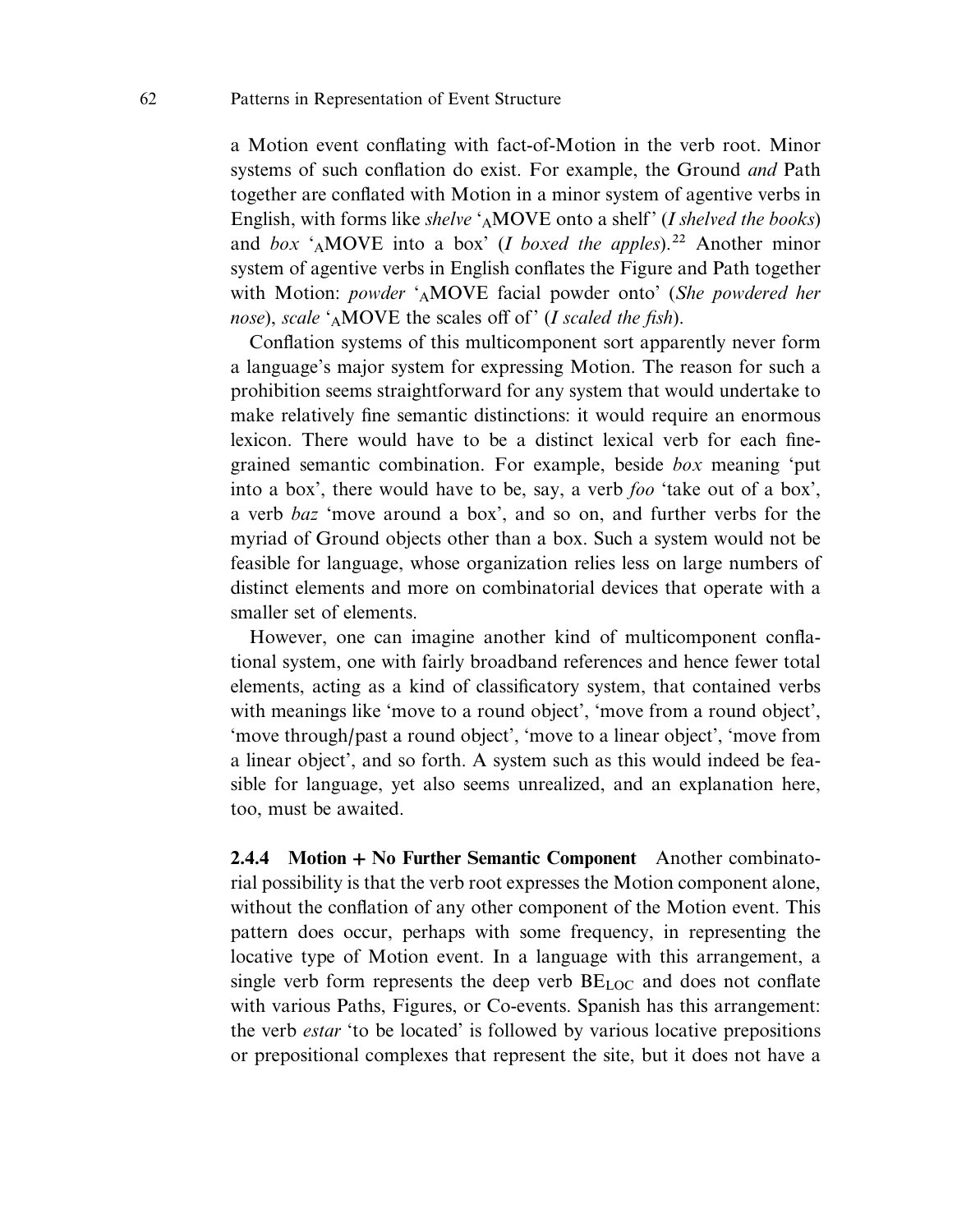set of distinct verb roots that conflate  $BE_{LOC}$  with various sites to yield such meanings as 'to be in', 'to be on', 'to be under'.<sup>23</sup>

For the representation of the motion type of a Motion event, Atsugewi does in fact have a minor system with a nonconflated verb. A verb root consisting of the vowel *i*- that directly takes any of the Path  $+$  Ground suffixes can be interpreted as expressing the 'MOVE' notion in isolation. However, this form is not the main way that Motion is expressed in Atsugewi (although it is not fully clear when its use is called for).

If indeed the pattern with lack of conflation occurs rarely or never as the main system of a language, one explanation may be its relative inefficiency. The pattern calls for the re-expression of the same morpheme with the same fixed meaning—whether 'MOVE' alone or 'MOVE/ $BE_{LOC}$ ' for every reference to a Motion event. Yet this one fixed meaning can readily be gotten from the other represented components of the Motion event, as is demonstrated by the fact that the previously described major systems for expressing a Motion event in fact lack any morpheme to represent the Motion component alone.

2.4.5 Motion  $+A$  Minimally Differentiated Semantic Component Certain major systems do exist, however, that, in effect, approach the zeroconflation type. These are systems in which Motion does conflate with another component of the Motion event, but where only two or three distinctions pertaining to that component are represented, rather than a great many distinctions, as we have seen previously.

Thus, Southwest Pomo conflates MOVE with the Figure, but not with that aspect of the Figure that pertains to the type of object or material that it is, as in Atsugewi, but rather with the numerosity of the Figure, and here it marks only three distinctions. Specifically, the Southwest Pomo verb roots -w/-?da/-phil mean, respectively, 'for one/two or three/ several together ... to move', and these three roots appear recurrently in verbs referring to Motion events. Any representation of the Figure's object type or material characteristics takes place not in the verb root but in the subject nominal.

In a comparable way, it appears that Hindi, in its expression of nonagentive motion, conflates MOVE with Path, but only with the deictic portion of Path, not with the portion that pertains to geometric configurations. And here, only the two-valued `hither/thither' distinction within deixis is conflated with MOVE so as to yield two verb roots—essentially,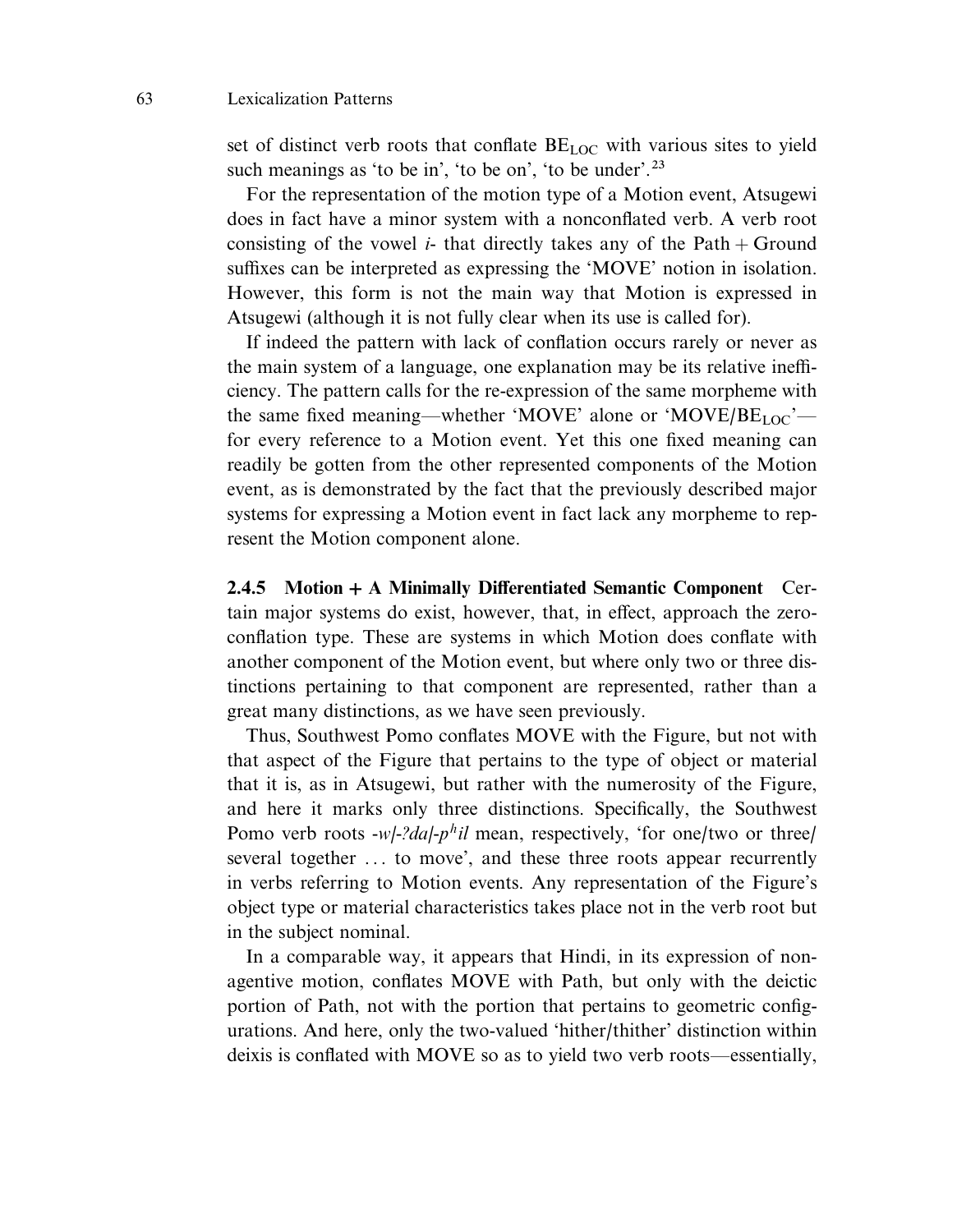'come' and 'go'—that appear recurrently in constructions representing non-agentive motion events. The Conformation portion of Path is expressed in a separate Path satellite or prepositional complex.

Finally, in Supalla's (1982) analysis, the main system in American Sign Language for representing Motion events has at its core a small set of hand movement types that can be regarded as the counterpart of verb roots. These hand movements represent a component of the Path constituent that does not seem to receive distinct structural recognition as a Path component in any spoken language. This component can be termed the `Contour' and consists of certain distinctions in the shape of the Path described by a Figure. Supalla distinguishes seven Path Contours in all, and three for cases of actual motion: straight line, curve, and circle.

As the dominant hand moves to trace out a Path-Contour, it may concurrently represent other components of the Path—namely, the Vector, Conformation, Deictic, and Direction of the Path—as well as a certain set of Manners. In addition, the hand's shape concurrently represents the classificatory category of the Figure and, potentially also, certain aspects of an Instrument or Agent. These further semantic representations behave analogously to separate satellite classes accompanying the verb root in a spoken language. The central observation here, though, is that in the main system for representing Motion events in ASL, the verb root equivalent incorporates the Path, as in Spanish, but it incorporates only the Contour component of Path and then marks only three distinctions within that component.

2.4.6 Split System of Conflation So far, we have mostly treated a language in terms of having a characteristic conflation type, sometimes along with some minor systems and occasional forms of a different conflation type. Alternatively, though, a language can characteristically employ one conflation type for one type of Motion event, and characteristically employ a different conflation type for another type of Motion event. This can be called a "split" or "complementary" system of conflation.

As suggested earlier, Spanish has such a split system with respect to state of Motion. For a locative situation with an underlying  $BE_{LOC}$ , Spanish characteristically uses the zero-conflation pattern. But for an event of actual motion with an underlying MOVE, we have seen Spanish characteristically to use Path conflation.<sup>24</sup> Even within this MOVE type, though, a further split can be seen. Aske (1989) and Slobin and Hoiting (1994)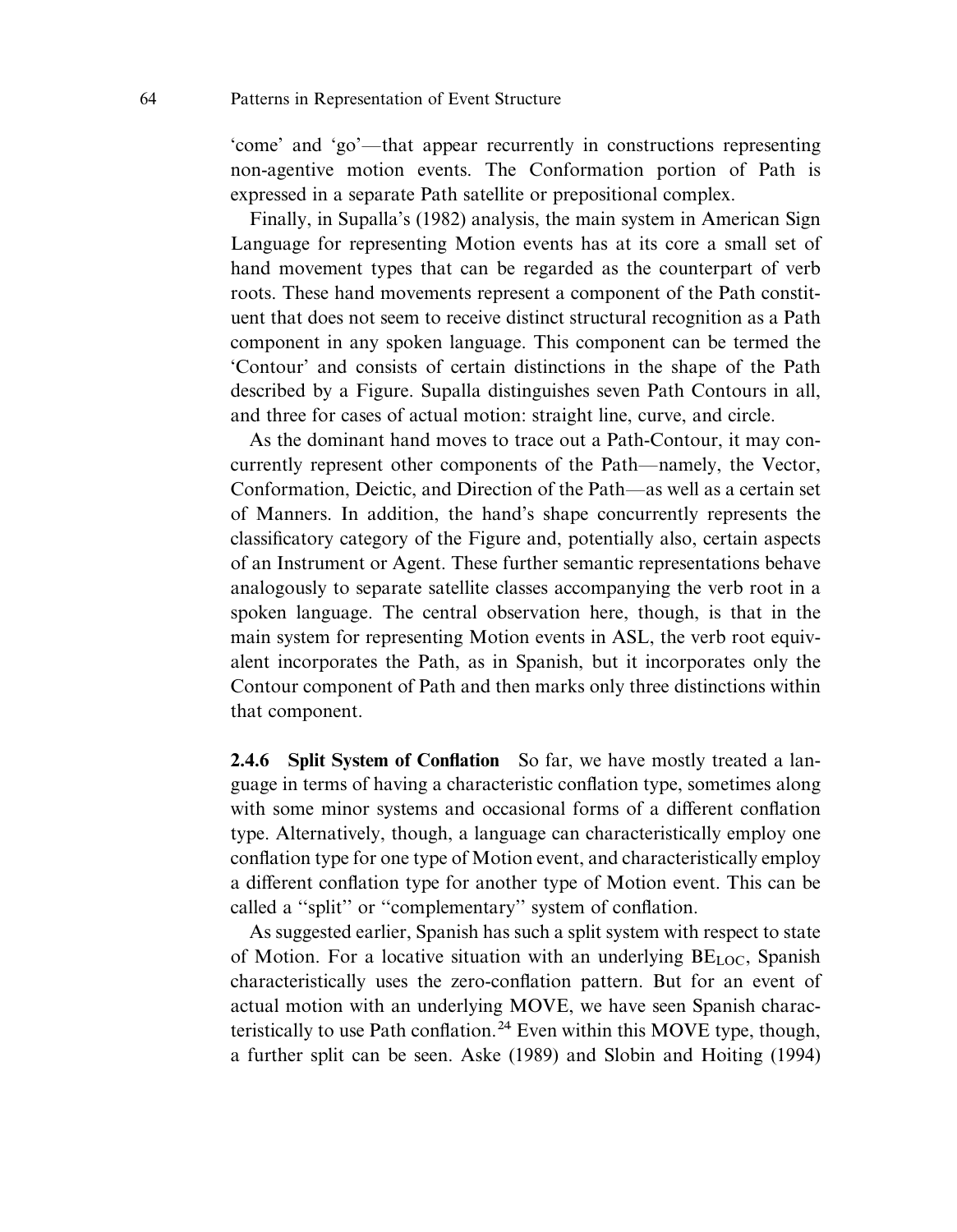have observed that motion events whose paths are conceptualized as crossing a boundary—as would be typical for 'into' and 'out of'—are the ones that are represented with the Path conflation pattern. But motion events with a path conceptualized as not crossing a boundary—as would be typical for 'from', 'to', and 'toward'—are characteristically represented with the Co-event conflation pattern, just like English, as in *Corri de mi* casa a la escuela, `I ran from my house to the school'.

A different split pattern occurs in Emai (Schaefer 1988). Emai has an extensive set of Path verbs, much like Spanish, but in a Motion sentence, it generally uses this set only for self-agentive motion. It instead uses a main verb with Co-event conflation for nonagentive and agentive motion. It can use this latter conflation type for self-agentive motion as well, if the Manner is other than that of 'walking'.<sup>25</sup>

Tzeltal exhibits yet another split pattern, in fact employing each of the three main conflation types for separate types of Motion event. Like Atsugewi, this language has a large set of verb roots in which the Figure is conflated. These "positional roots" largely distinguish Figure objects in terms of their disposition: their form, orientation, and arrangement relative to other objects. Unlike Atsugewi, though, when applying them to a Motion event, Tzeltal uses these roots for only one circumstance: where the Figure is or ends up supported at some location. The stative form of the roots refers to a locative situation, having the sense `for a Figure with  $X$  disposition to be at a particular supportive location'. The inchoative form of the roots, the "assumptive," refers to the arrival at a supportive location of a Figure that has  $X$  disposition or that acquires it in the process. And the agentive form of the roots, the ``depositive,'' refers to an Agent's placing at a supportive location a Figure that has  $X$  disposition or that acquires it in the process, where the Agent controls this motion—that is, holds the Figure with body part or instrument.

In addition, though, like Spanish, Tzeltal has a set of Path-conflating verb roots—the "movement verbs"—that are used for two further types of Motion event. The nonagentive form of the verbs is used for autonomous Figural motion, thus having the sense `(for a Figure) to MOVE along  $X$  Path'. The agentive form of the verbs is used for controlled agentive motion, thus having the sense '(for an Agent) to  $_A MOVE$  (the Figure) along  $X$  Path while holding (it)'.

Finally, like English, Tzeltal uses Co-event-conflating verbs in construction with the "directional" form of the Path verbs—which here,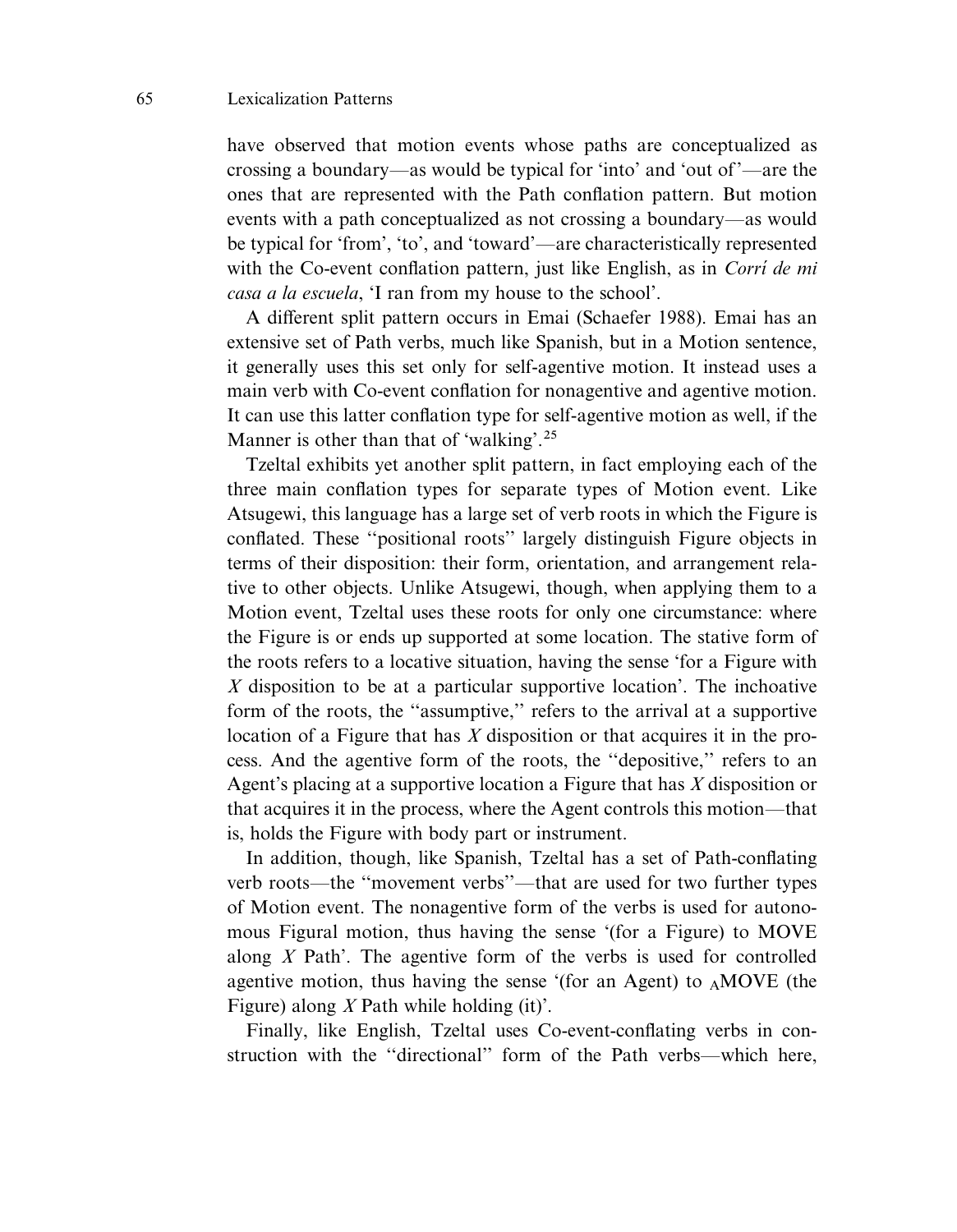then, function like Path satellites. This construction covers much the same range of usages as the English construction—for example, the counterparts of an agentive noncontrolled Cause type like "I kicked it in," of an agentive controlled Cause type like "I carried it in," of a self-agentive Manner type like "I ran out," and of a nonagentive Manner type like ``It fell down'' (though this is the least well-represented type). Although the situations that the last three of these types refer to can largely also be represented by the path-verb construction, the first type can only be represented by the present construction.26

**2.4.7 Parallel System of Conflation** In a split system, a language uses different conflation types for different types of Motion event. But in a parallel system of conflation, a language can use different conflation types with roughly comparable colloquiality in the representation of the *same* type of Motion event. English would exemplify a parallel-type system if its Path verb-based constructions were as colloquial as its Co-event verbbased constructions—for example, if The bottle exited the cave floating were as colloquial as *The bottle floated out of the cave*. But this is not the case, so that English has been classed as being characteristically of the Co-event conflation type. On the other hand, modern Greek does exemplify the parallel system of conflation in using exactly the two types of conflation just cited with comparable colloquiality to represent most events of autonomous or self-agentive motion. Thus, for most Path notions, Greek has both a Path satellite for use with a Manner-Cause verb, and a Path verb that can be accompanied by a Manner/Cause gerund. In (37), we illustrate this for the Path notion  $\text{in}(\text{to})$ .<sup>27</sup>

(37) a. etreksa mesa (s-to I-ran in (to-the house [ACC]) spiti) ``I ran in (-to the house).'' b. bika I-entered (running) (trekhondas) (s-to spiti) (to-the house [ACC]) ``I entered (the house) (running).''

A sampling of parallel Path satellite and Path verb constructions in Greek follows, using the notation of section 3.

(38) [se 'at/to'; apo 'from';  $V_C$  = the Co-event verb;  $V_{MC}$  verb conflating  $Move + Co$ -event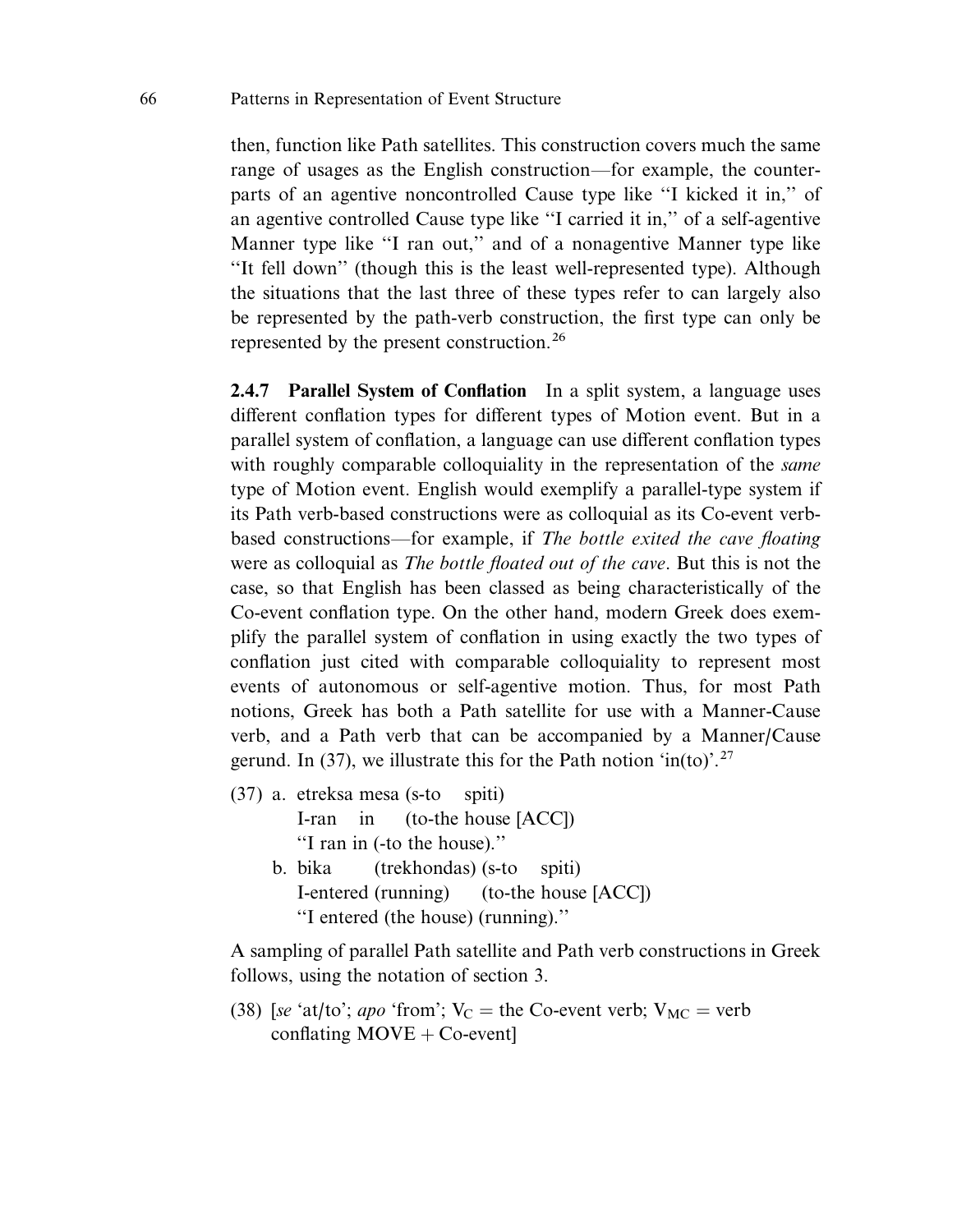| into         | F $V_{MC}$ $\leftarrow$ mesa                          | F beno (se + $ACC > G$ )    |
|--------------|-------------------------------------------------------|-----------------------------|
|              | $(se + ACC > G)$                                      | $(V_C-GER)$                 |
| out (of)     | F $V_{MC}$ $\leftarrow$ ekso                          | F vgheno (apo + $ACC > G$ ) |
|              | $(apo + ACC > G)$                                     | $(V_C-GER)$                 |
| $up$ (along) | $\rm{F}$ V <sub>MC</sub> $\triangleleft$ pano         | F anaveno (se + $ACC > G$ ) |
|              | $(se + ACC > G)$                                      | $(V_C-GER)$                 |
| down (along) | $\rm{F}$ $\rm{V}$ <sub>MC</sub> $\rm{\triangle}$ kato | F kataveno (apo + $ACC$ >   |
|              |                                                       | $G( V_C-GER)$               |
| back $(to)$  | F $V_{MC} \triangleleft piso$                         | F ghirizo (se + $ACC > G$ ) |
|              | $(se + ACC > G)$                                      | $(V_C-GER)$                 |
|              |                                                       |                             |

2.4.8 Intermixed System of Conflation In principle, a language might exhibit no consistent pattern of conflation for some type of Motion event, but rather intermix different forms of conflation for the various members of that Motion event type. As will be seen in section 2.7.1, Latin appears to intermix different lexicalization patterns in its expression of change of state. But no language has come to attention in which some characteristic conflation pattern has not emerged for each semantically distinguishable type of Motion event. What such an intermixed system might look like can be readily imagined. Consider that for some Path notions, Greek does not have parallel constructions, but either a Path verb or a Path satellite alone. Thus, `across' and `past' can be expressed only with Path verbs (dhiaskhizo and perno), while `around' can be expressed only with a Path satellite ( $\triangleleft$ *ghiro*). If the remainder of the Path notions were also expressed by either the one or the other conflation form without any principled semantic basis—instead of the actually occurring pattern of doublets for the majority of the Path notions—then Greek would be an example of an intermixed system of conflation.

#### 2.5 Aspect

In addition to the Motion typology we have just seen, languages form a typology according to their characteristic way of expressing (change of ) state. This is a domain that involves aspect and causation and their interaction, as addressed in this and the next two sections. "Aspect" can be characterized as the `pattern of distribution of action through time'. The term "action" as used here applies to a static condition—the continuance of a location or state—as well as to motion or change. The accompanying figure shows some of the aspect types lexicalized in verb roots, with nonagentive and agentive English verbs exemplifying each.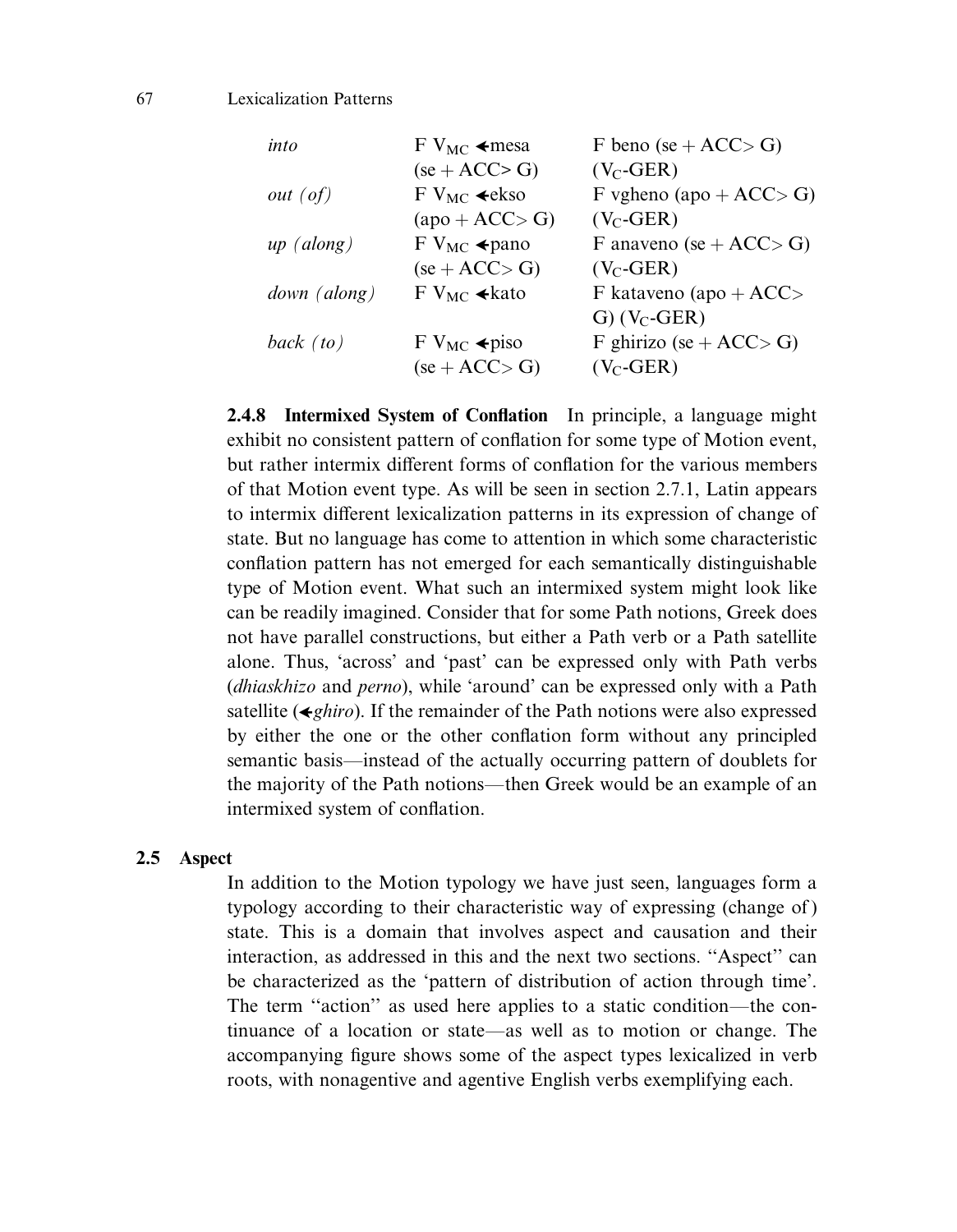

Various grammatical tests demonstrate the distinctness of these types and of the verb roots incorporating them. The resettable type of a oneway verb is distinguished from the nonresettable type by its compatibility with iterative expressions, as in *He fell three times*. The nonresettable verbs cannot occur here: \*He died three times. This same one-way form is distinguished from a full-cycle form by its ability to occur with expressions of reversal, as in He fell and then got up, which the latter cannot do:  $*$ The beacon flashed and then went off. A gradient verb can appear with adverbs of augmentation, as in The river progressively widened, unlike a steady-state verb: \*She progressively slept. And so on.

Sometimes all that distinguishes two verb forms that otherwise have the same core meaning is a difference in incorporated aspect. In certain sectors of their usage, this is the case with *learn*, which (for many speakers though not all) incorporates a completive aspect, and study, which is steady-state. The semantically comparable verb teach has a lexicalization range covering both of these aspect types, as (39) shows.

| (39) Completive aspect        | Steady-state aspect            |
|-------------------------------|--------------------------------|
| We learned/*studied French in | We *learned/studied French for |
| three years.                  | two years.                     |
| She taught us French in three | She taught us French for two   |
| years.                        | years.                         |

Lexicalized aspect figures in the analysis of a language in several ways. First, aspect generally seems to be part of the intrinsic meaning of verb roots.28 It is doubtful that any verb root can have a meaning wholly neutral with respect to aspect—even in languages where the root is always surrounded by aspect-specifying inflections.

Second, a verb root's intrinsic aspect determines how it interacts with grammatical elements that also have aspectual meaning. Many of the latter appear only with verb roots of a particular aspect type, operating on them to yield a different aspect type as a resultant. For example, in English the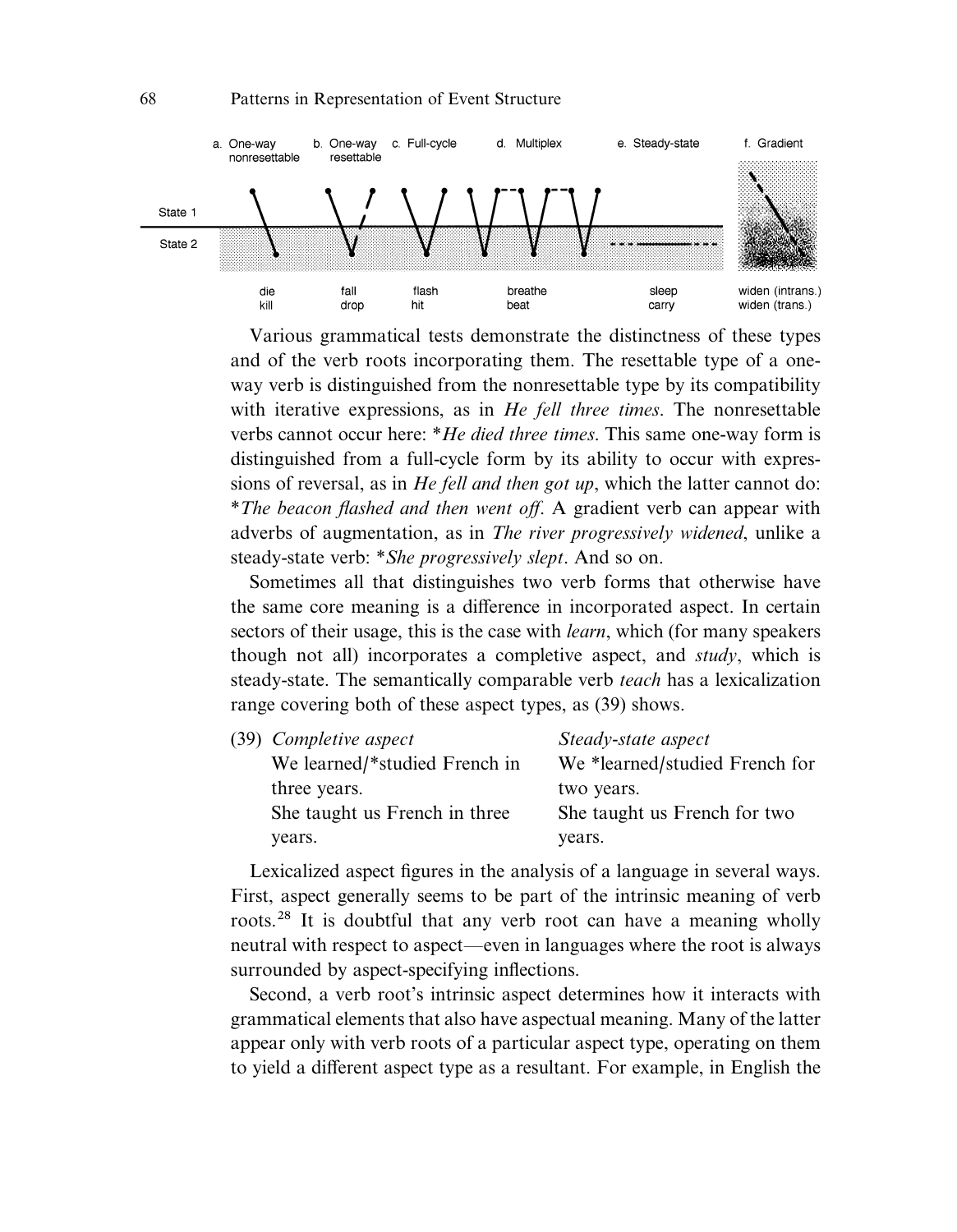grammatical form keep -ing operates on a one-cycle verb of the (c) type to yield a multiplex aspectual meaning of the (d) type. This shift takes place for *flash* in *The beacon kept flashing*. Similarly, we can make the reverse change from the (d) type to the (c) type with the abstract grammatical form  $V_{\text{dummy}} a$  [ + Deriv<sub>N</sub>—that is, by using a construction that has the verb root in a derived nominal form. This is what happens to the verb root breathe (with an inherent multiplex meaning) in the sentence She took a breath (with a 'once only' meaning).<sup>29</sup>

Third, different languages have different patterns of aspect incorporation in their verbs. For example, we will see in section 2.7 how verbs referring to states are lexicalized in some languages with the (b) "one-way" aspect-type—with the sense of entering into the states—while for the same states other languages will use the (e) "steady-state" aspect type.

Fourth, verb roots' aspect incorporation can correlate with surrounding factors. For example, it seems generally that a language with a ready inflection indicating 'multiplexity' has few verb roots like English beat, *wag, flap, breathe with inherent multiplex aspect. Rather, the verb roots by* themselves refer to one cycle's worth of the action, and take the inflection to signal multiplexity. One language apparently like this is Hopi (Whorf 1956), and another is American Sign Language (Elissa Newport, personal communication).

#### 2.6 Causation

By one analysis, quite a few distinct types of causation are lexicalized in verbs (see chapter II-6). The number is appreciably greater than the usually recognized two-way distinction between `noncausative' and `causative'. Some verbs incorporate only one causation type, while others demonstrate a range of incorporations. A number of such types are listed below, in order of increasing complexity or deviation from the basic (except for the interposed type of (40g)). All but two of these types can be illustrated with the verb *break*. Other verbs are given to illustrate types (40h) and (40i). Most of these types are here named for the kind of element that acts as the verbal subject.

| (40) Different types of causative meaning incorporated in the verb root |                           |  |
|-------------------------------------------------------------------------|---------------------------|--|
| a. The vase broke.                                                      | Autonomous event (not     |  |
|                                                                         | causative)                |  |
| b. The vase broke from a ball's<br>rolling into it.                     | Resulting-event causation |  |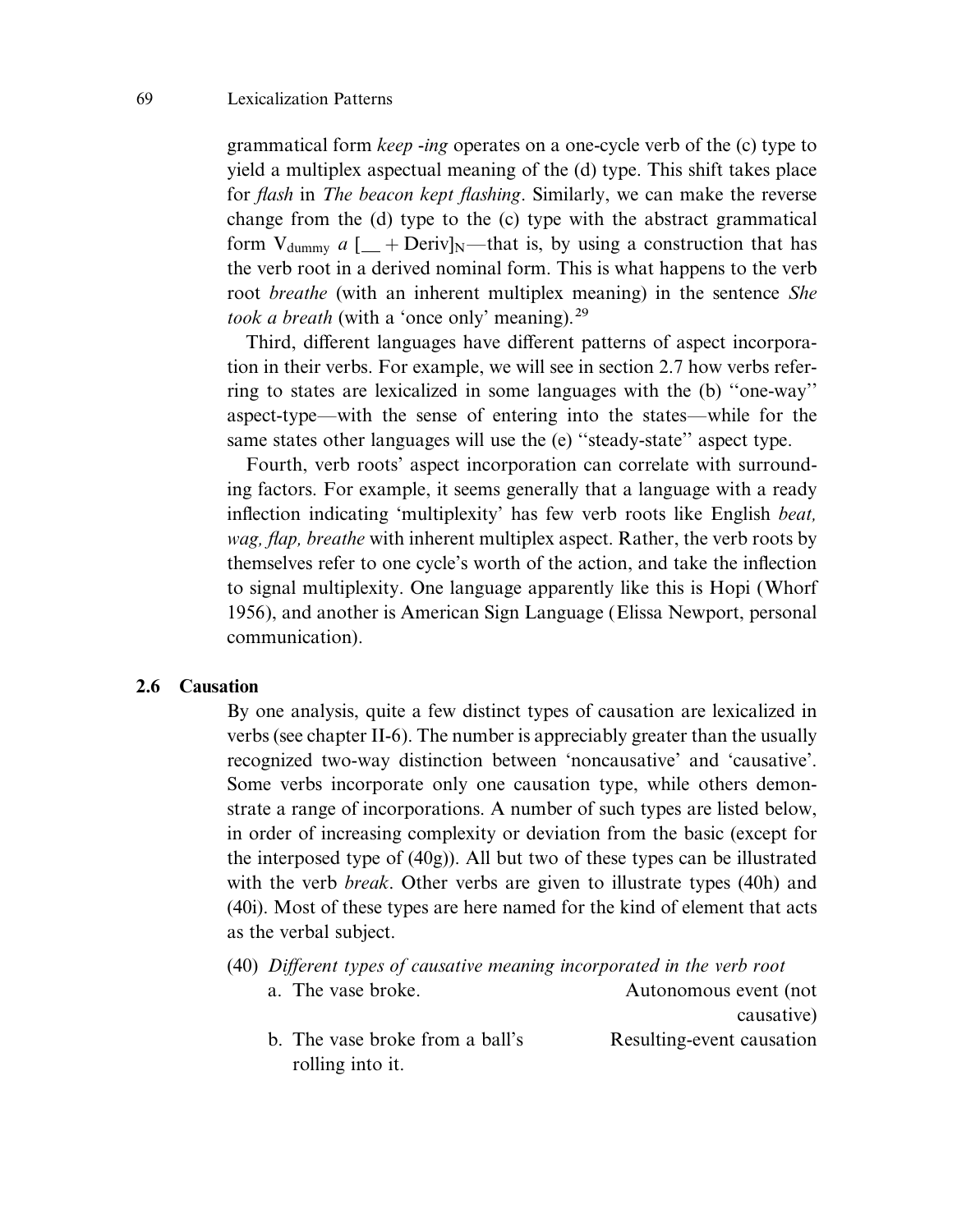70 Patterns in Representation of Event Structure

| c. A ball's rolling into it broke the | Causing-event causation      |
|---------------------------------------|------------------------------|
| vase.                                 |                              |
| d. A ball broke the vase (in rolling  | Instrument causation         |
| into it).                             |                              |
| e. I broke the vase in rolling a ball | Author causation (i.e., with |
| into it.                              | result unintended)           |
| f. I broke the vase by rolling a ball | Agent causation (i.e., with  |
| into it.                              | result intended)             |
| g. I broke my arm when I fell $(= My$ | Undergoer situation (not     |
| arm broke [on me]).                   | causative)                   |
| h. I walked to the store.             | Self-agentive causation      |
| i. I sent him to the store.           | Inducive causation (caused   |
|                                       | agency)                      |
|                                       |                              |

Previous linguistic treatments (e.g., McCawley 1968) have represented their incorporated causative element by the capitalized form "CAUSE." Since more distinctions are recognized here, more representational forms are needed.30

|  | $(41)$ a.  broke                            | $= \dots$ broke $\dots$   |
|--|---------------------------------------------|---------------------------|
|  | b.  RESULTED-to-break                       | $= \dots R$ broke $\dots$ |
|  | c.  EVENTed-to-break                        | $= \dots$ E broke $\dots$ |
|  | d.  INSTRUMENTed-to-break  = $\Delta$ broke |                           |
|  | e.  AUTHORed-to-break                       | $= \dots$ Aubroke $\dots$ |
|  | f.  AGENTed-to-break                        | $= \dots A$ broke $\dots$ |
|  | g.  UNDERWENT-to-break                      | $= \dots$ u broke $\dots$ |
|  |                                             |                           |

The autonomous (40a) type presents an event occurring in and of itself, without implying that there is a cause. Such causes as there may be fall outside of attention.<sup>31</sup>

In the (40b) "resulting-event causation" type, on the other hand, this main event has resulted from another event and would not otherwise have occurred. The causing event can be expressed not only by a full clause, as in (40b) and again in (42a) below, but also by a verb-derived nominal, as in  $(42b)$ , or by what can be termed an "action noun," as in  $(42c)$ . A standard noun as in (42d), however, will not do.

(42) The window cracked

| a. from a ball's sailing into it      | Nominalized clause   |
|---------------------------------------|----------------------|
| b. from the pressure/bump of a branch | Verb-derived nominal |
| against it                            |                      |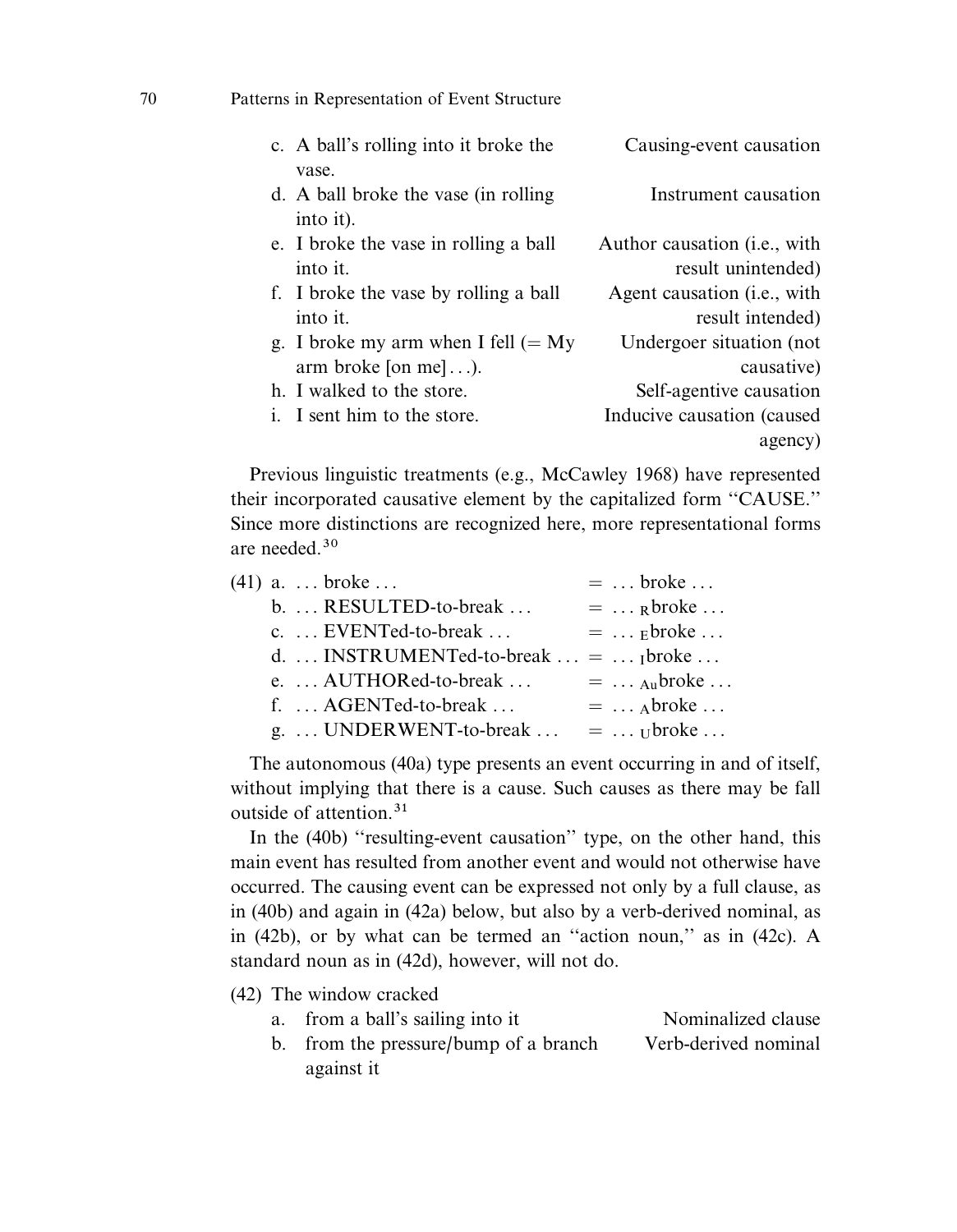| c. from the wind/a fire/the rain | Action noun   |
|----------------------------------|---------------|
| d. *from a ball                  | Standard noun |

The clause-like behavior of action nouns can be attributed to their being in fact conflations of full clauses. Thus, the examples in  $(42c)$  might be considered to have internal semantic structures equivalent to the clauses in (43).

| $(43)$ a. wind |         | 'air's blowing [on the Figure]'       |  |  |  |
|----------------|---------|---------------------------------------|--|--|--|
|                | b. rain | 'rainwater's falling [on the Figure]' |  |  |  |

c. fire 
<sup>'flames acting [on the Figure]'</sup>

Such semantic conflation, taking place in the noun, exemplifies lexicalization in a grammatical category other than the verb root and the satellite, the ones addressed in this chapter. (For further examples, involving conflation in subordinating and coordinating conjunctions and in certain adverb classes, see chapter I-6.)

Perhaps most verbs that are lexicalized to express either the autonomous or the resulting-event type of causation can also express the other type. English verbs whose range includes both these causation types but no others are die, fall, drift, disappear, sleep. English appears to lexically distinguish these two causation types only in the stative with the verbs be and stay, as (44) suggests.

|  | (44) a. The pen was on the incline.   | Autonomous situation      |
|--|---------------------------------------|---------------------------|
|  | b. The pen *was/stayed on the incline | Resulting-event causation |
|  | from a lever pressing against it.     |                           |

While the (40b) type focuses on the main event as resulting from another event, the (40c) "causing-event" type focuses on the latter (now the subject) as *causing* the main event.<sup>32</sup> And the instrumental  $(40d)$  type focuses on just that object within the causing event that actually impinges on the affected elements of the resulting event.<sup>33</sup> English has very few verbs that incorporate the (c) or (d) types without also incorporating the (e) and  $(f)$  types. One example, though, is erode, as in The river's rushing along it/The river/?\*The scientists eroded that section of land. Further, there may be no verbs that are lexicalized only for the (c) or the (d) type without also being able to express the other type.

In both author (40e) and agent (40f ) causation, an animate being wills a bodily action that leads (through a variously sized chain of causal events) to the main event referred to. $34$  In the author type, the being intends all these events except the final one; in the agent type, the final one, too, is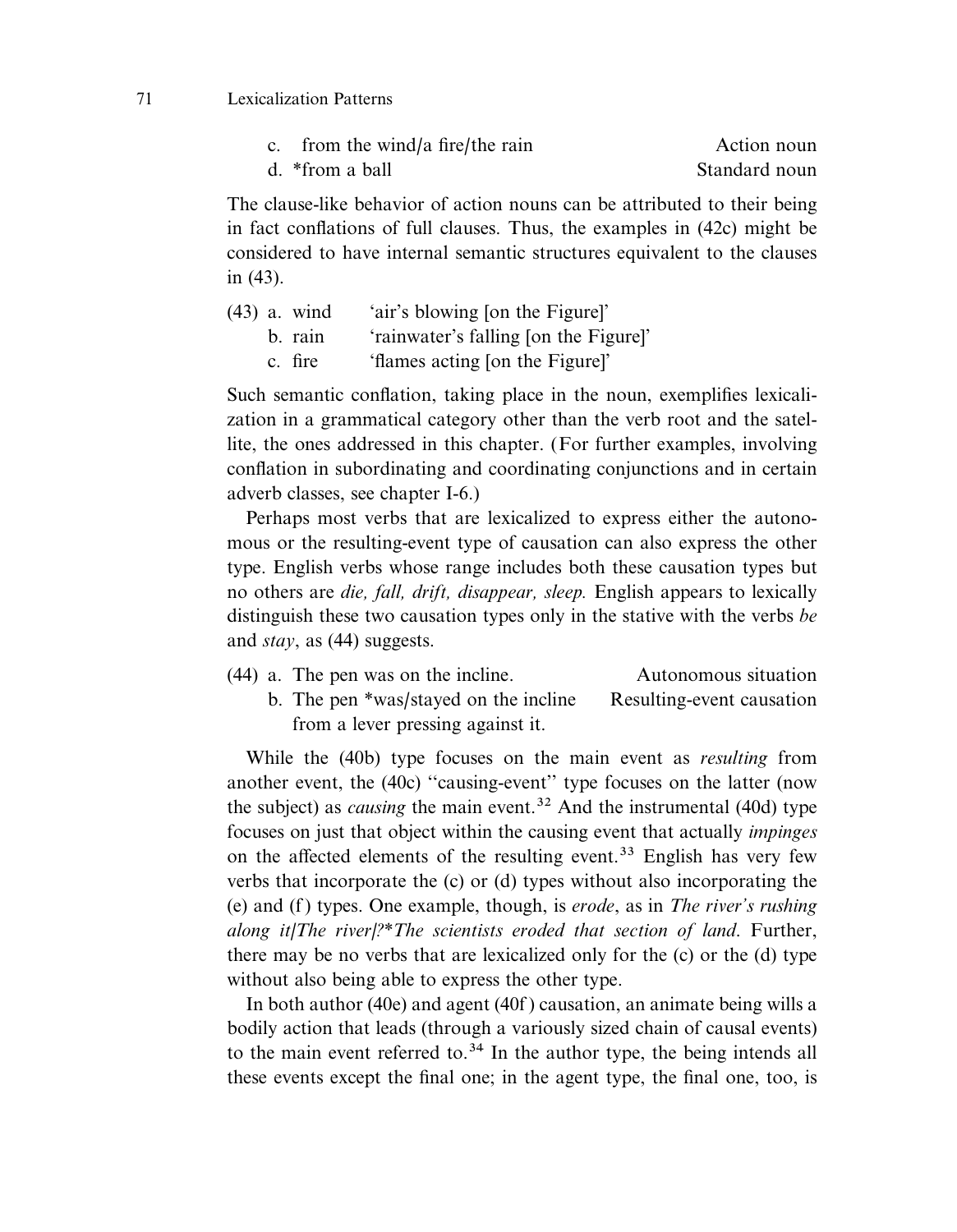intended. English verbs associated with the author type and only slightly or not at all with the agentive are spill, drop, knock (down), and bimorphemic mislay. Strictly agentive verbs are murder, throw, persecute.

The Undergoer in the (40g) type is like an Author in that he does not intend the event mentioned. But he also has not intentionally undertaken any actions that culminate in that event. Rather, the event is conceived of as occurring independently of the Undergoer but as affecting his subjective state, usually adversely. Many languages express the Undergoer in an oblique constituent, as does Spanish.

 $(45)$  a. Se me quebró el brazo.

'The arm broke itself  $[to]$  me.'  $=$  'I broke my arm.'

b. Se me perdió la pluma.

'The pen lost itself  $[$ to $]$  me.'  $=$  'I lost my pen.'

English does have this construction (with on: My arm broke on me). But it also has verbs that allow the Undergoer as subject, as seen in: I broke my arm, I caught my sweater on a nail, I developed a wart in my ear. And English also has verbs that require the Undergoer as subject, like lose and forget. We can contrast the agent, author, and undergoer types with the three verbs in *I hid/mislaid/lost my pen somewhere in the kitchen*. These verbs all have a similar core meaning, one involving an object's becoming not findable. But each incorporates a different causation type:

(46) 
$$
\begin{Bmatrix} \text{to AGENT} \\ \text{to AUTHOR} \\ \text{to UNDERGO} \end{Bmatrix}
$$
 that NP become not findable  
(approx. = 
$$
\begin{Bmatrix} \text{to hide} \\ \text{to mislay} \\ \text{to lose} \end{Bmatrix}
$$
 NP)

The self-agentive (40h) type is like the agentive except that the animate being's bodily action is itself the final and relevant event, not just an earlier event in a causal sequence. Often, the whole body is moved through space as a Figure. In their usual usage, the English verbs go, walk, run, jump, trudge, recline, crouch, and so on incorporate this type. The verb *roll* can incorporate several different causation types, among them the self-agentive, and so permits a contrastive example.

|  | $(47)$ a. The log rolled across the field.  | Autonomous event        |
|--|---------------------------------------------|-------------------------|
|  | b. The boy rolled the log across the field. | Agent causation         |
|  | c. The boy rolled across the field on       | Self-agentive causation |
|  | purpose.                                    |                         |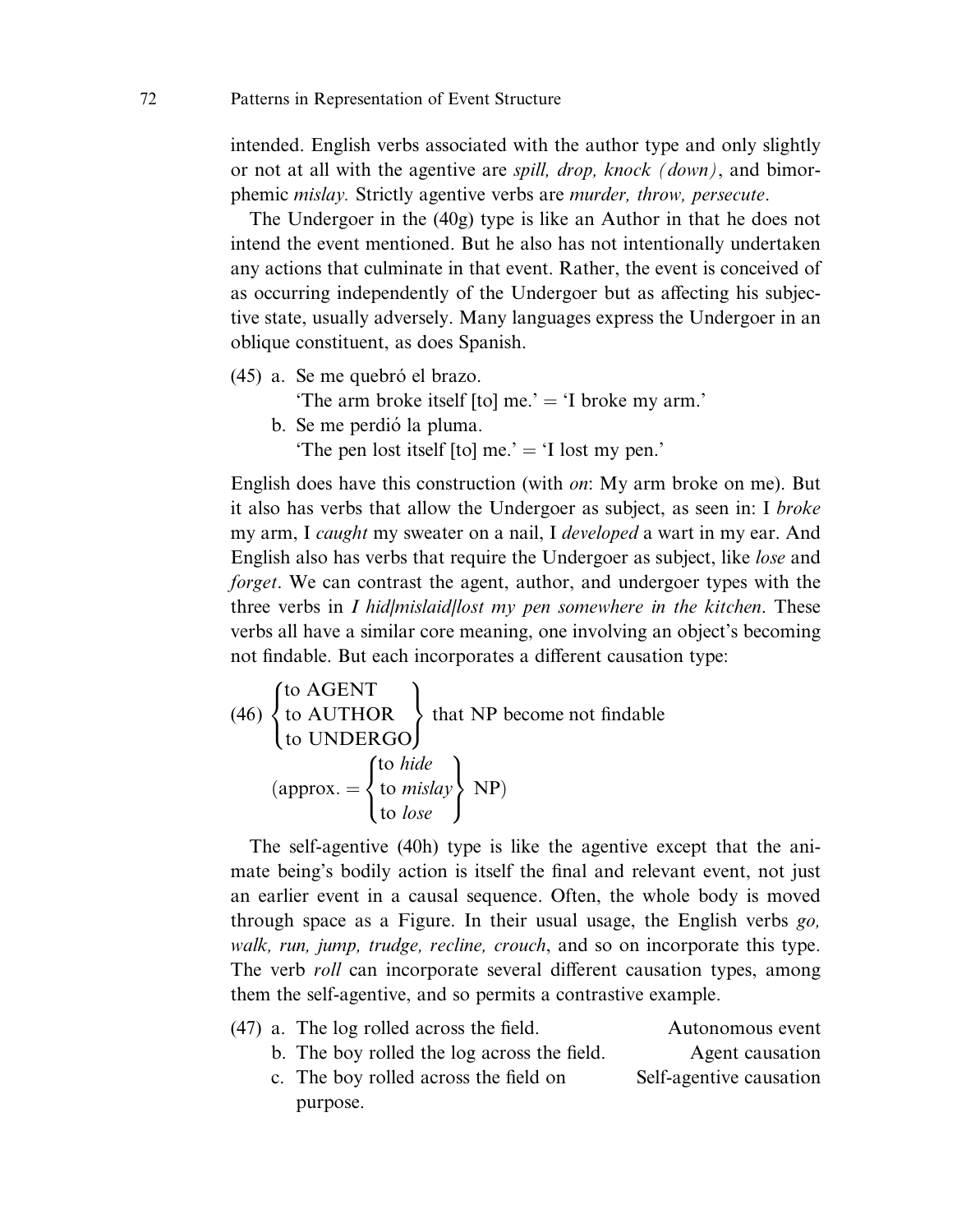In the inducive (40i) type, something (whether a thing, an event, or another Agent) induces an Agent to intentionally carry out an  $act.^35$  For most inducive verbs, the agentively performed act that is induced is in fact a self-agentive type of act, in particular, an act of `going'. For example, the verb in *I lured him out of his hiding place* means 'by luring, to INDUCE to GO'. Atypically, sic/set  $\dots$  on, as in I sicced/set the dogs on the intruder, mean 'by issuing directions, to INDUCE to attack', and so refer to a selfagentive act of attacking rather than of going. Some English verbs that incorporate only the inducive type (at least, in one sector of their usage) are send, drive (off), chase (away), smoke (out), lure, attract, repel, sic ... on. The verb set  $\ldots$  upon has a range that permits a contrastive example.<sup>36</sup>

(48) a. The dogs set upon us. Self-agentive causation b. He set the dogs upon us. Inducive causation (caused agency)

Our method for distinguishing causation types rests on finding verbs that incorporate only one type or that have ranges differing by only one type (or, at least, ranges that overlap in enough different ways). For example, we can try to use each of the verbs *die, kill, murder* in every one of the causative types listed in (40).

- (49) a. He died/\*killed/\*murdered yesterday (i.e., `He underwent death').
	- b. He died/\*killed/\*murdered from a car hitting him.
	- c. A car's hitting him \*died/killed/\*murdered him.
	- d. A car \*died/killed/\*murdered him (in hitting him).
	- e. She unintentionally \*died/killed/\*murdered him.
	- f. She \*died/killed/murdered him in order to be rid of him.
	- g. He \*died/\*killed/\*murdered his plants (i.e., `His plants died on him').
	- h. He \*died/\*killed/\*murdered (i.e., `He killed himself by internal will').
	- i. She \*died/\*killed/\*murdered him (i.e., `She induced him to kill [others]').

From (49) we can derive the summary in table 1.3, where we see just the acceptable usages.

The different acceptability patterns here help determine which of the posited causative types are structurally distinguished by language. Thus, we have here established the following: The agentive  $(f)$  is a type by itself Ðit alone accommodates murder. And there are at least distinctions between the (a/b) set of types—die but not kill ranges over these; the  $(c/d/e)$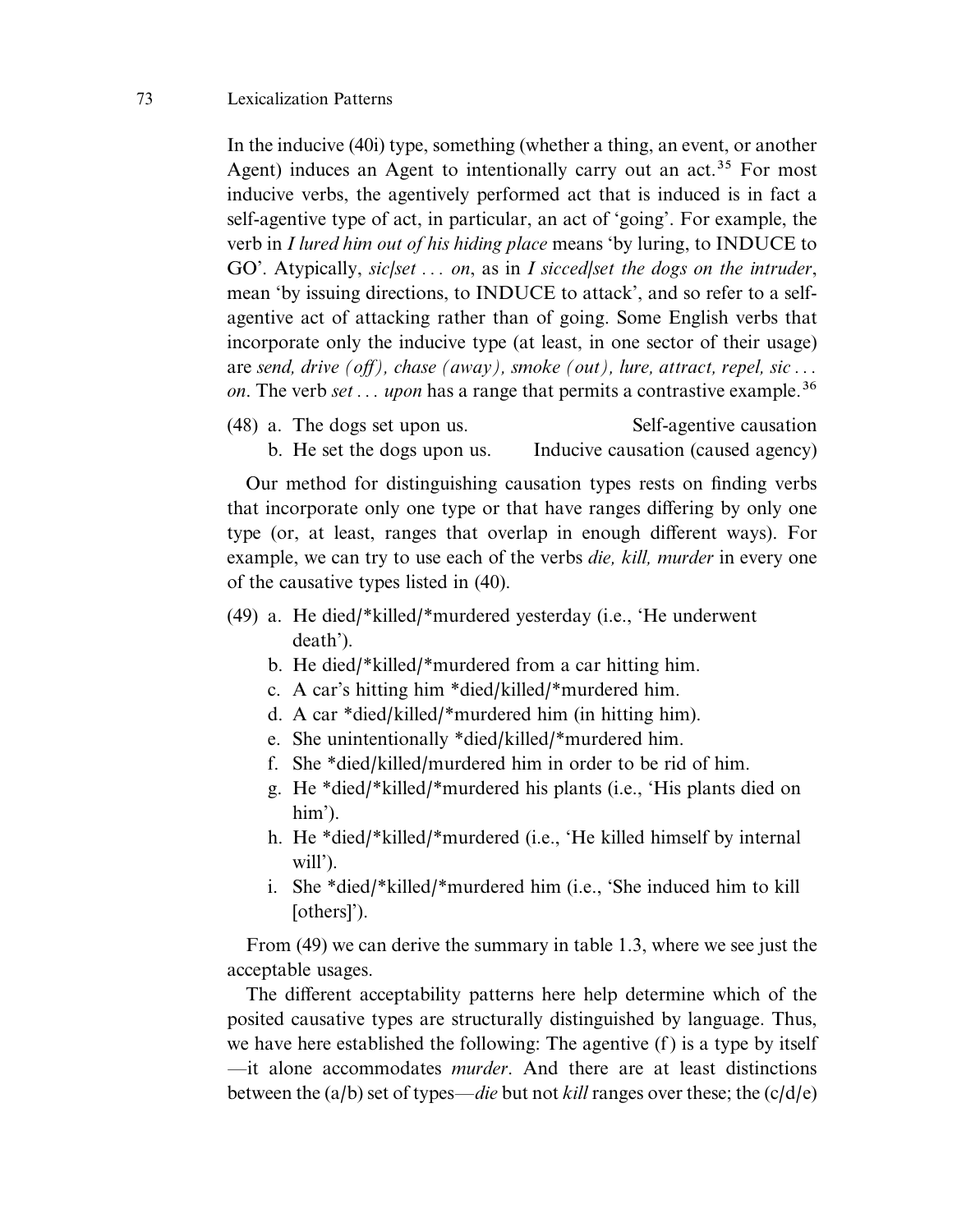|             | die | kill | murder |  |
|-------------|-----|------|--------|--|
| a           |     |      |        |  |
| $\mathbf b$ |     |      |        |  |
| $\mathbf c$ |     |      |        |  |
| d           |     |      |        |  |
| e           |     |      |        |  |
| f           |     |      |        |  |
| g           |     |      |        |  |
| h           |     |      |        |  |
| ٠           |     |      |        |  |
|             |     |      |        |  |

| Table 1.3                                                               |  |  |
|-------------------------------------------------------------------------|--|--|
| Acceptable types of causative usage: <i>die, kill</i> and <i>murder</i> |  |  |

set of types— $kill$ 's range minus the agentive (f), which was already isolated; and the  $(g/h/i)$  set of types—suiting none of the verbs. We can now seek cases that exhibit distinctions within these clusters of types. As already seen, the (a) and (b) types are distinguished, at least in the stative, by English be and stay. And we have already seen that the (e) author type of causation is selectively lexicalized in such verbs as mislay, thus separating the (e) type from the  $(c)-(d)-(e)$  cluster of types. The  $(g)$  type can be separated out by the fact that it alone accommodates the verb *lose* (in its 'not findable' sense), as we could demonstrate with an array of sentences like that above. Besides, (g) has already been distinguished from (h) and (i) in that break can incorporate it but not the latter two types. These latter two types themselves are distinguished in that only (h) accommodates *trudge* and only (i) accommodates *sic* ... *on*. It is, however, quite possible that no verbs distinguish between the (c) and (d) causation types, even crosslinguistically, so that these would have to be merged.

We can establish more conclusively that a verb incorporates a particular causation type by using special test frames. For example, here are two sets of frames that can test for author- and agent-type incorporation in English verbs:

(50) a. S author-causative

S accidentally  $S$  in (+ Cause clause)  $S \ldots$  too  $\ldots$ may S!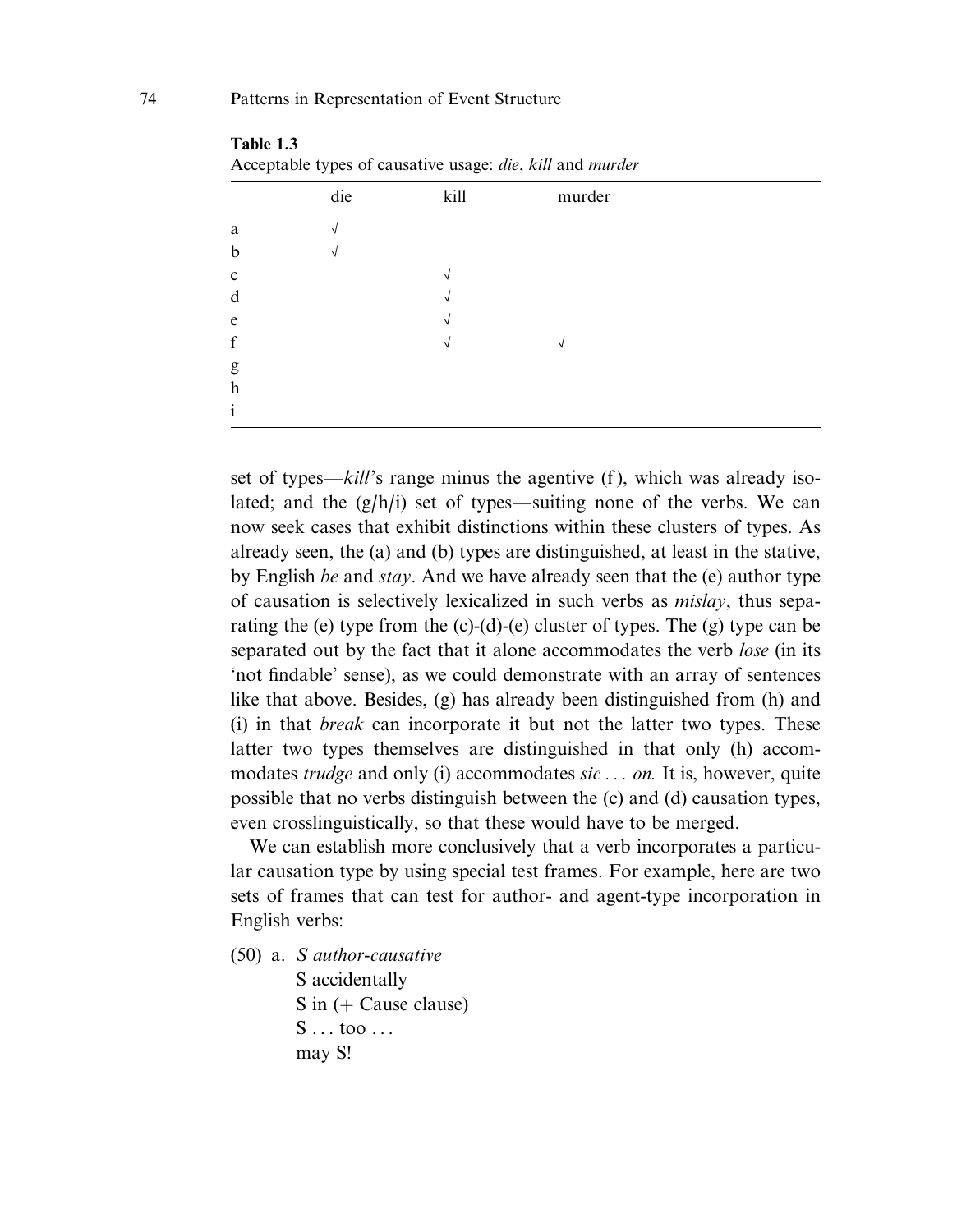b. S agent-causative S intentionally S in order that NP intend to S  $NP<sub>1</sub>$  persuade  $NP<sub>2</sub>$  to S S!

When placed in these frames, the verbs *mislay* and *hide* show complementary acceptability patterns. In this way each verb is shown to incorporate the one but not the other of the two causation types tested for.

- (51) a. I accidentally mislaid/\*hid my pen somewhere in the kitchen. I mislaid/\*hid the pen in putting it in some obscure place. May you mislay/\*hide your pen!
	- b. I intentionally \*mislaid/hid my pen somewhere in the kitchen. I \*mislaid/hid the pen so that it would never be seen again. I intend to \*mislay/hide my pen somewhere in the kitchen. She persuaded me to \*mislay/hide my pen. \*Mislay/Hide your pen somewhere in the kitchen!

What might be seen as a problem for this demonstration—the fact that  $mislay$  is bimorphemic, with its prefix explicitly expressing unintentionality —can be avoided by replacing the *mislay/hide* pair in the demonstration with the pair *spill/pour* with largely the same results. This new pair has the additional advantage that it allows illustration of the `S . . . too . . .' frame, which *mislay*/*hide* do not easily fit: I spilled/\*poured the milk by opening the spout too wide.

Note that the same test frames employed in the preceding demonstration can also be used with verbs like break, which can incorporate any of a range of causative types, to select out one particular causative reading. For example, break is interpretable only as an author type verb in (52a) and only as an agent type in (52b).

- (52) a. I broke the window by pressing against it too hard.
	- b. I broke the window in order to let the gas escape.

Further evidence that verbs have different causative lexicalizations is that they take different grammatical augments to indicate a shift in causation type. Table 1.4 shows a sample from English of such augments and the shifts they mediate. In (53) each shift is illustrated with a verb that is lexicalized solely in the starting-point causative type and that is placed with the relevant grammatical shifters in a clause. Accompanying this, for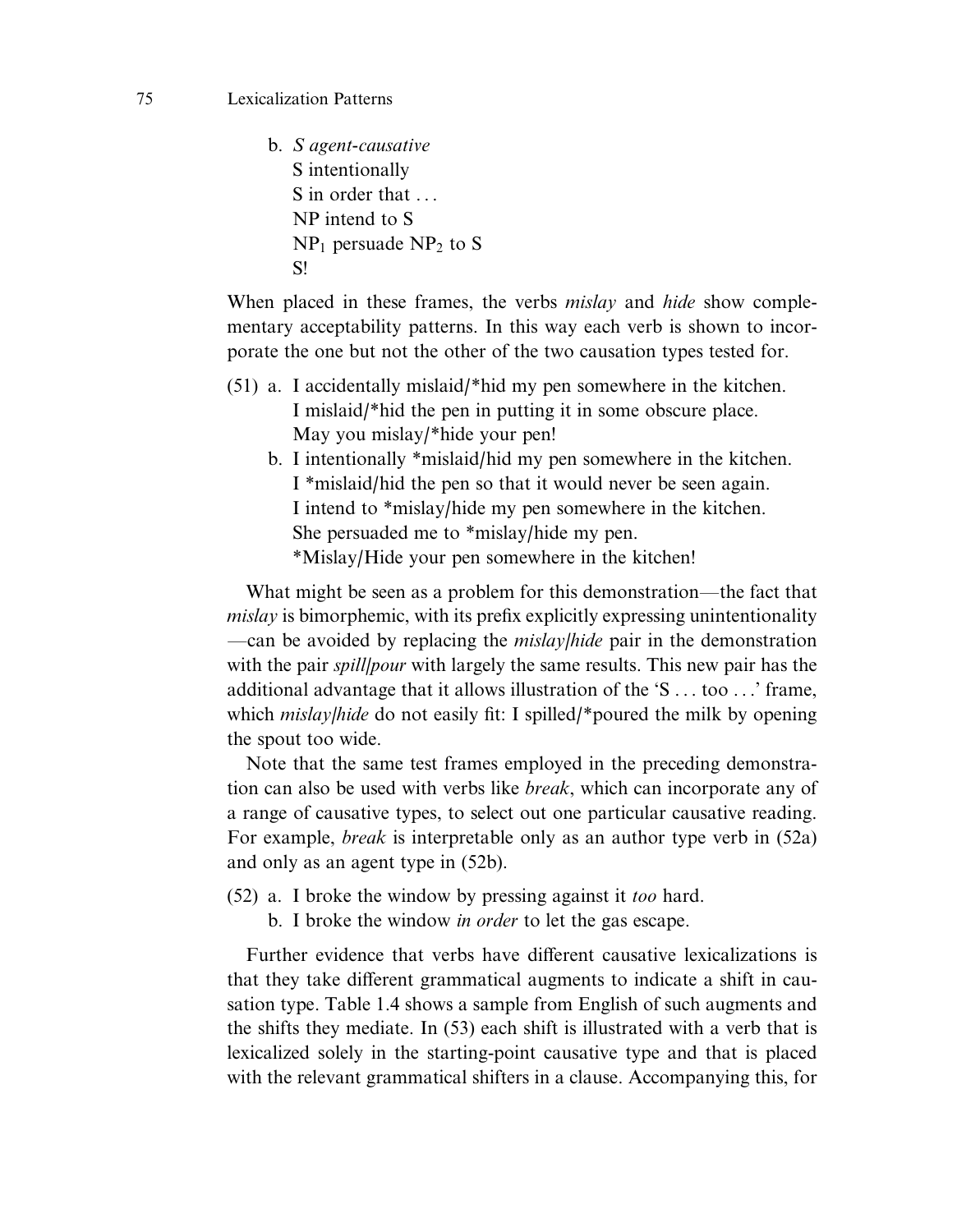|             | autonomous                            |     | agentive self-agentive undergoer inducive |  |
|-------------|---------------------------------------|-----|-------------------------------------------|--|
| a           | $V \longrightarrow \mathbb{R}$ make V |     |                                           |  |
| b           |                                       |     | $V \longrightarrow \text{make REFL V}$    |  |
| $\mathbf c$ | ₹V<br>or                              |     | $V\}$ $\longrightarrow$ have V            |  |
| d           |                                       |     | $V \longrightarrow V$ REFL                |  |
| e           |                                       | ₹V. | or $V$ $\longrightarrow$ have V           |  |

Table 1.4

Lexicalized causation types shifted by grammatical elements

*Note:* (a)–(e) correspond to (a)–(e) in (53).

comparison, is a causatively equivalent clause with an unaugmented verb (in italics) lexicalized solely in the causation type at the end of the shift. Thus, (53a) shows disappear, which is solely autonomous (The stone disappeared/\*The witch disappeared the stone), rendered agentive by the augment *make*, and thereby equivalent to the unaugmented *obliterate*, which itself is solely agentive (*I obliterated the stone*/\**The stone obliterated*).<sup>37</sup>

|  | (53) a. The witch made the stone | Cf. The witch <i>obliterated</i> the |
|--|----------------------------------|--------------------------------------|
|  | disappear.                       | stone.                               |
|  | b. He made himself disappear.    | Cf. He scrammed.                     |
|  | c. You might have your toy       | Cf. You might <i>lose</i> your toy   |
|  | sailboat drift off.              | sailboat.                            |
|  | You might have your wallet       | Cf. You might <i>lose</i> your       |
|  | (get) stolen in the crowd.       | wallet in the crowd.                 |
|  | d. She dragged herself to work.  | Cf. She <i>trudged</i> to work.      |
|  | e. I had the maid go to the      | Cf. I sent the maid to the store.    |
|  | store.                           |                                      |
|  | I had the dog attack the         | Cf. I <i>sicced</i> the dog on the   |
|  | stranger.                        | stranger.                            |

We can observe causative lexicalization patterns at different levels of linguistic organization. At the level of individual lexical items, a verb's particular range of lexicalizations can often be explained on the basis of its core meaning alone. For example, the basic referent of break can apply to a person's body part but not to his whole body (I broke his arm/ \*I broke him) and, accordingly, the verb lacks a self-agentive usage ( $*I$  broke, in the sense 'I broke myself/my body'). Similarly, erode resists agentive usage because an agent cannot generally marshal the instru-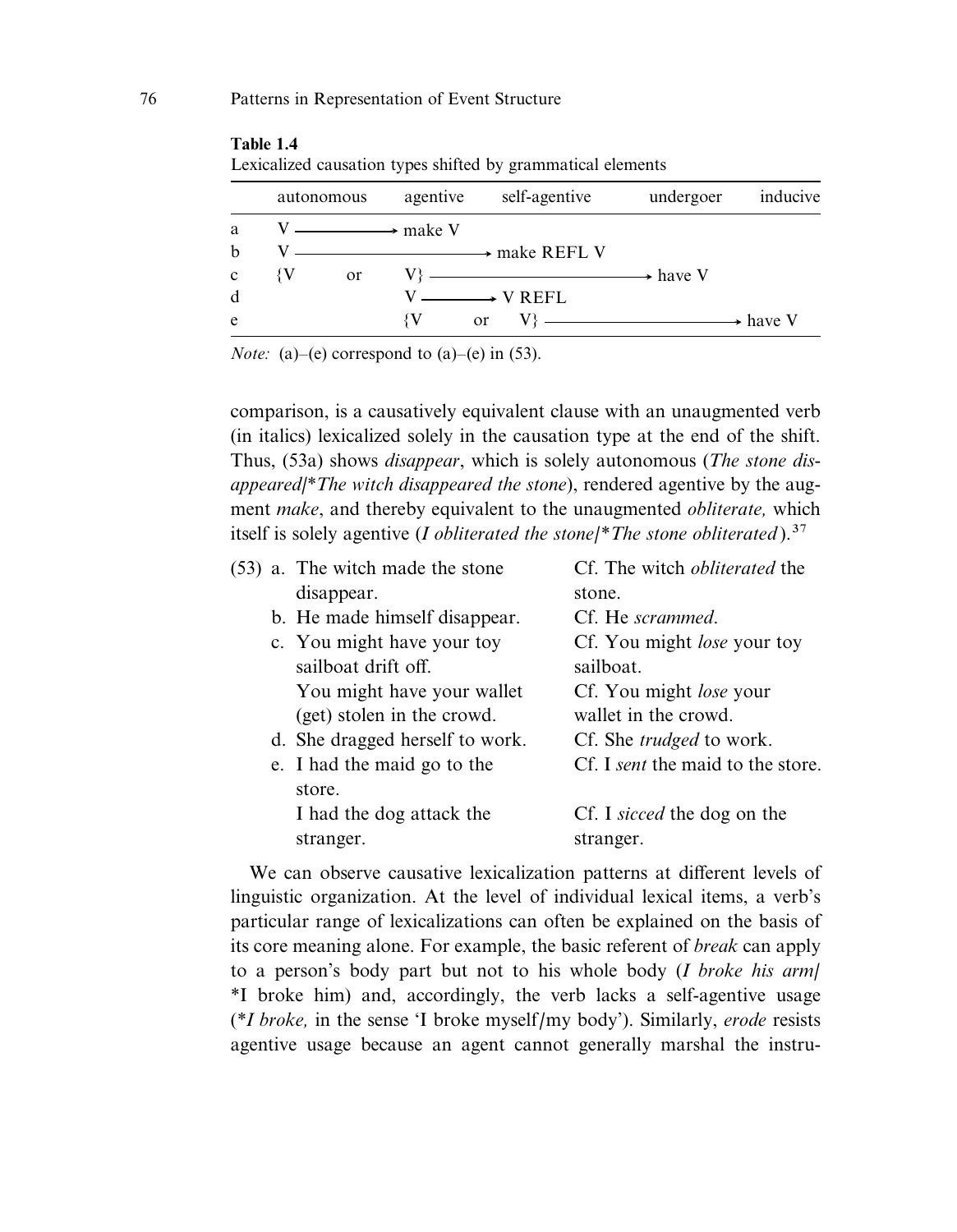mentalities of erosion. On the other hand, it seems purely arbitrary that poison has an agentive but not an autonomous usage (He poisoned her with toadstools/\*She poisoned after eating toadstools) while drown has both (He drowned her/She drowned), or that conceal has an agentive but not a self-agentive usage (*I concealed her*/\**She concealed in the bushes*) while hide has both (I hid her/She hid in the bushes.) But motivated or idiosyncratic, all these lexicalization patterns are associated with particular lexical items.

Patterns also operate at the level of a whole semantic category. For example, virtually all English verbs that refer to death without expressing its cause (in contrast, for example, to drown) observe the basic causative/ noncausative distinction—that is, are lexicalized for either the noncausative  $(40a/b)$  types or the  $(40c-e)$  causative types but not for both. The pattern applies to both simplex and complex expressions, as (54) shows.

(54) Noncausative Causative

| $1.011$ . The concernstance $\sim$ |                    |             |                |  |
|------------------------------------|--------------------|-------------|----------------|--|
| die                                | kick off           | kill        | exterminate    |  |
| expire                             | kick the bucket    | slay        | off            |  |
| decease                            | bite the dust      | dispatch    | waste          |  |
| perish                             | give up the ghost  | murder      | knock/bump off |  |
| croak                              | meet one's end     | liquidate   | rub out        |  |
| pass away                          | breathe one's last | assassinate | do in          |  |
|                                    |                    | slaughter   | do away with   |  |

By contrast, almost all English verbs expressing the material disruption of an object—for example, break, crack, snap, burst, bust, smash, shatter, shred, rip, tear $\equiv$ apply equally in both noncausative and causative cases (The balloon burst/I burst the balloon). There are not many more exceptions than collapse, lacking an agentive usage (\*I collapsed the shed ), and demolish, lacking the autonomous usage (\*The shed demolished).

Different languages often exhibit different lexicalization patterns for a particular semantic category. For example, verbs referring to states are mostly lexicalized in the autonomous type in Japanese but are mostly agentive in Spanish. Japanese adds an inflection to its verbs to express the corresponding agentive, while Spanish adds its reflexive clitics (here serving not in a "reflexive" but in a "de-agentivizing" function) to express the autonomous. We can illustrate these complementary patterns with the verbs for `open'.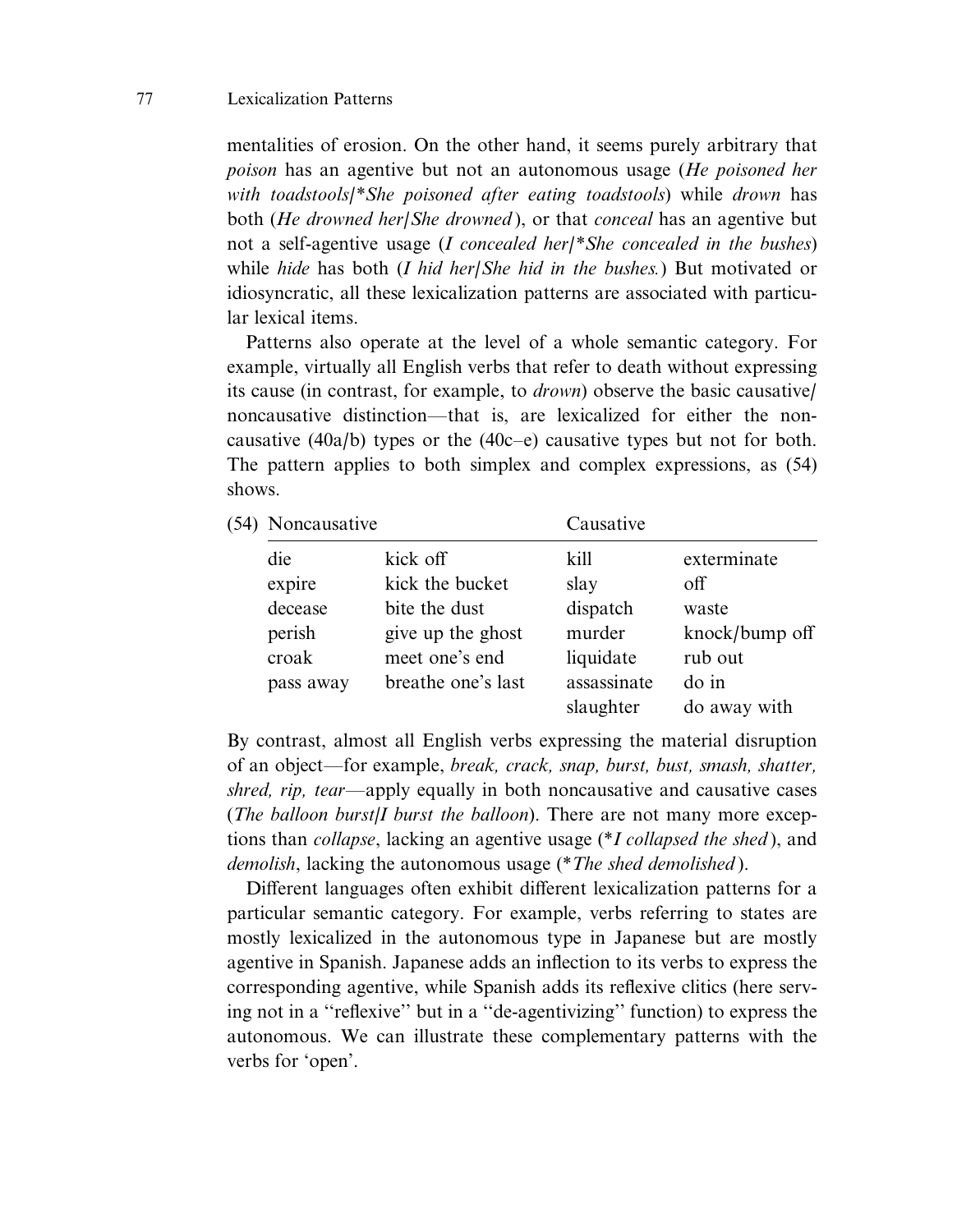78 Patterns in Representation of Event Structure

(55) Japanese a. Doa ga door SUBJ open (PAST ) aita ``The door opened.'' b. Kare wa doa o he TOP door OBJ open (CAUS PAST ) aketa ``He opened the door.'' Spanish c. Abrió he-opened the door la puerta ``He opened the door.'' d. La puerta se the door REFL opened abrió ``The door opened.''

Finally, at the broadest scope, some lexicalization patterns affect the whole lexicon of a language. One example is that in Japanese the causingevent (40c) and instrument (40d) causation types are barely represented at all. Thus, verbs otherwise corresponding to our kill and break cannot be used (without extreme awkwardness) with the causing event or Instrument as subject. To express these constituents, one must use the (40b) resulting-event causation type instead.

## 2.7 Interaction of Aspect and Causation

Different verb roots incorporate different combinations of aspectual and causative types. One might at first expect a language to have a roughly equal distribution of the combinations over its lexicon and to have grammatical elements that bring about a semantic shift from each such combination to any other. But we find two limiting factors. First, not all aspect-causative combinations are relevant to every semantic domain. For example, in many languages the semantic domain of `states' seems to involve only (or mainly) the three aspect-causative types listed in (56) (cf. Chafe 1970).

| $(56)$ a. Being in a state | <b>Stative</b> |
|----------------------------|----------------|
| b. Entering into a state   | Inchoative     |
| c. Putting into a state    | Agentive       |

Second, even for such a smaller set, the relevant verbs in a language generally are not evenly lexicalized over the different types. For example, for the expression of `states', there are languages in which the verb roots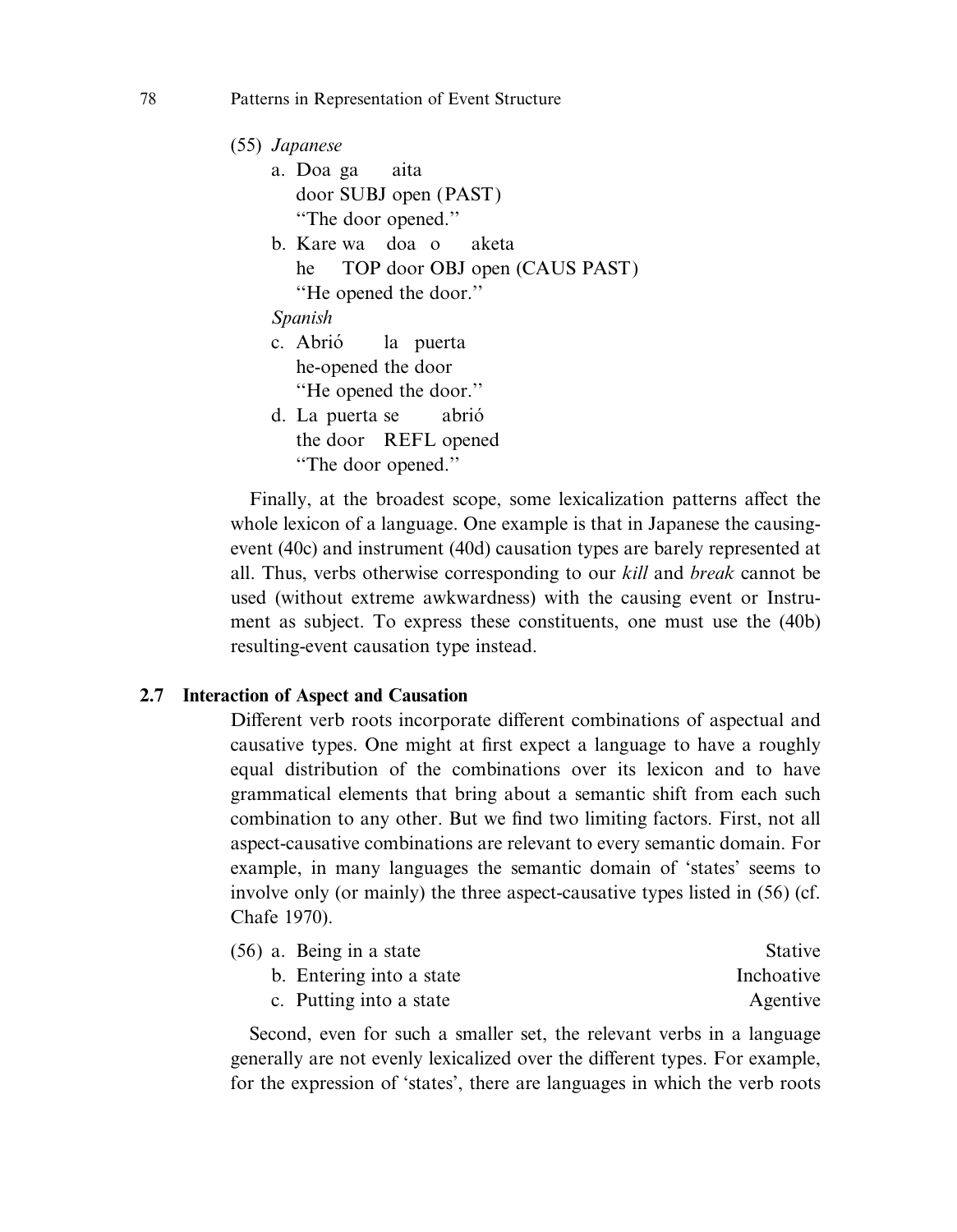are preponderantly lexicalized in only the (a) or only the (b) or only the (c) type. In other languages, such verb roots show a small range of lexicalizations, either over the  $(a/b)$  types or over the  $(b/c)$  types. There are also languages in which the same verb root is used equivalently for all three aspect-causative types. Sometimes a language's roots exhibit different patterns for different categories within the 'states' domain. Wherever the verb roots are restricted in their aspect-causative ranges, there are generally grammatical devices for getting to the remaining types. But because of all these limitations, the number of devices required can be quite small.

We first demonstrate these lexicalization patterns for one category of states, that of `postures': postures or orientations that are assumed by the human body or by objects treated as comparable to the body.<sup>38</sup> We can use English here to illustrate the pattern of lexicalization largely limited to the `being-in-a-state' type. This is seen in verbs like lie, sit, stand, lean, kneel, squat, crouch, bend, bow, etc.<sup>39</sup> These verbs must generally take on additional elements for the other aspect-causative types to be conveyed. For example, lie by itself refers to being in the lying posture. The verb must be augmented by a satellite—yielding the form *lie down*—to signify getting into the posture. And it must be further augmented by an agentive derivation—lay down—to refer to putting into the lying posture,  $40$  as (57) illustrates.

- (57) a. She lay there all during the program.
	- b. She lay down there when the program began.
	- c. He laid her down there when the program began.

Unlike English, Japanese is a language where posture verbs are generally lexicalized in the `getting into a state' type, with the other types derived therefrom. For example, the basic meaning of *tatu* is 'to stand up' (comparable to the English verb arise). When this verb is grammatically augmented by the *-te iru* form, whose meaning can be rendered as 'to be (in the state of ) having [ Ved]', the resultant meaning is `to be in a standing posture'. And when the verb is augmented by the agentive or by the inducive suffix, yielding the forms *tateru* and *tataseru*, the resultant meanings are 'to put into a standing posture' a thing or a person, respectively. To illustrate:

(58) a. Boku wa tatta I TOP arose

``I stood up.''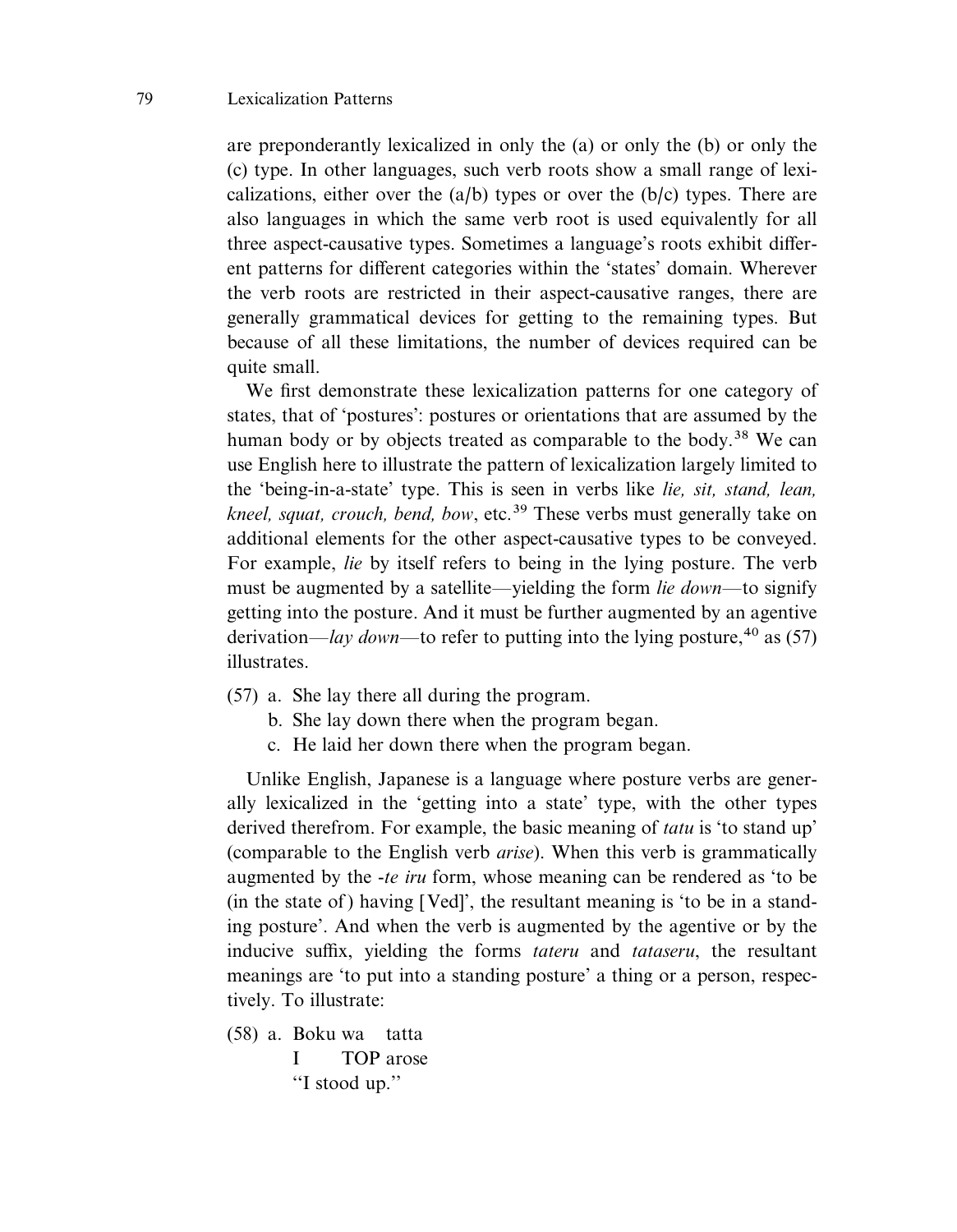| b. Boku wa tatte        |  |  | ita                        |
|-------------------------|--|--|----------------------------|
| I TOP having-arisen was |  |  |                            |
| "I was standing."       |  |  |                            |
| c. Hon o tateta         |  |  |                            |
|                         |  |  | book OBJ AGENTED-to-arise  |
| "I stood the book up."  |  |  |                            |
| d. Kodomo o tataseta    |  |  |                            |
|                         |  |  | child OBJ INDUCED-to-arise |
| "I stood the child up." |  |  |                            |

Exemplifying the third pattern, Spanish lexicalizes posture notions in the agentive `putting-into-a-state' type, the other types being derived therefrom. For example, the verb acostar is inherently transitive, with the meaning 'to lay (someone) down'. To it must be added the reflexive morpheme, giving *acostarse*, to get the meaning 'to lie down'.<sup>41</sup> And for the steady-state meaning 'to lie', the verb must be suffixed with the past participle ending and put in construction with the verb 'to be': *estar* acostado.42

- $(59)$  a. Acosté I-laid-down the child el niño ``I laid the child down.''
	- b. Me myself I-laid-down acosté ``I lay down.''
	- c. Estaba acostado I-was laid-down ``I lay (there).''

These typological findings can be represented together in a single schematic matrix, as in table 1.5.

# Table 1.5

Lexicalization patterns for verbs of posture ( $V =$  verb root,  $SAT =$  satellite,  $PP =$  past participle inflection)

|          | be in a posture | get into a posture                                         | put into a posture |
|----------|-----------------|------------------------------------------------------------|--------------------|
| English  |                 | $V \longrightarrow V + SAT \longrightarrow V + CAUS + SAT$ |                    |
| Japanese |                 | $V + C A US$                                               |                    |
|          |                 | Spanish 'be' + V + PP V + REFL $\longleftarrow$ V          |                    |
|          |                 |                                                            |                    |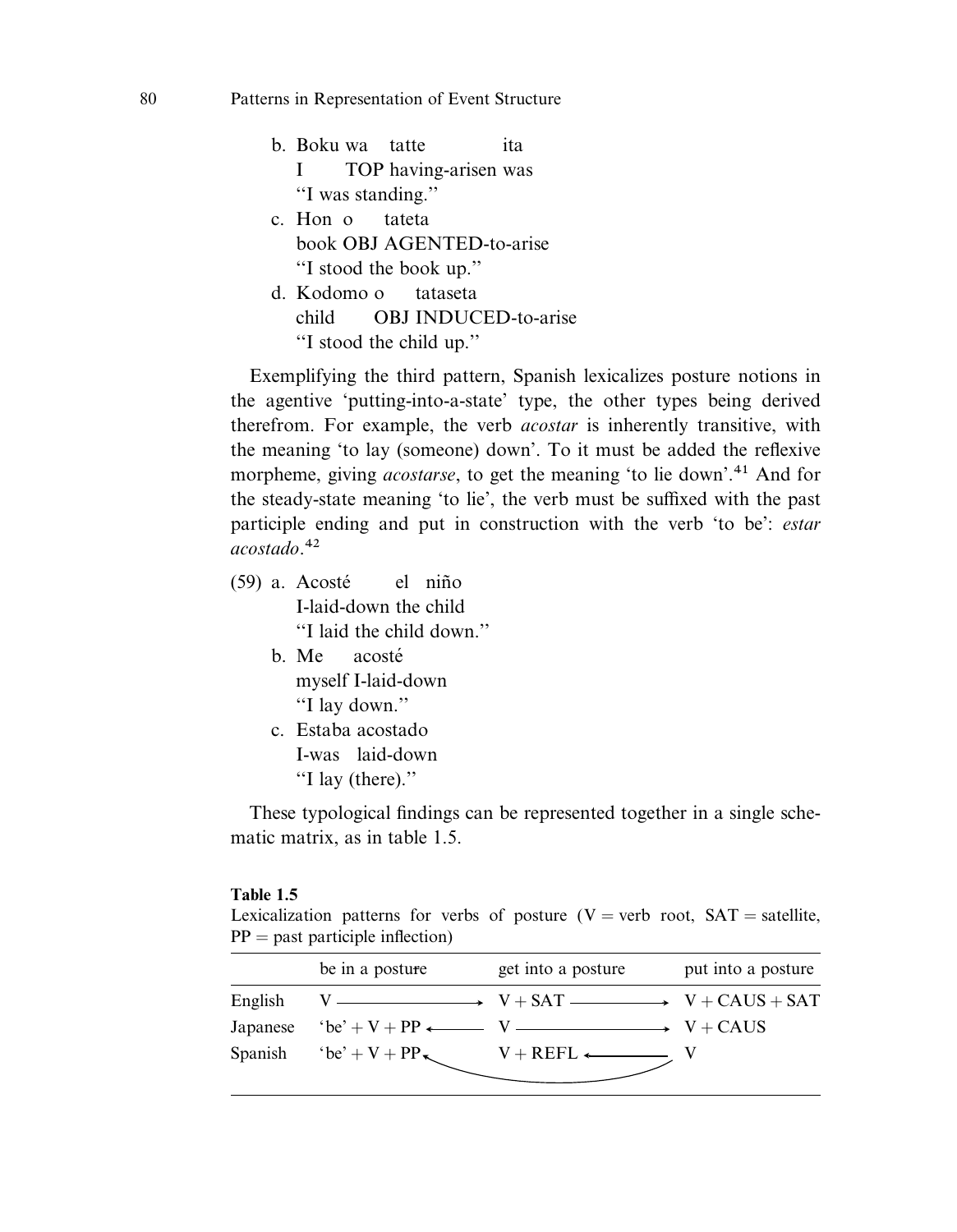For each class of language, table 1.5 shows the aspect-causative type of the verb in which postural notions are generally lexicalized, and the patterns by which the other types are derived therefrom.

Other languages have other means for deriving the nonbasic aspectcausative types from the favored one. For example, German is like English in having the stative type as basic for posture notions, as with verbs like liegen 'lie' and sitzen 'sit'. But it does not derive the inchoative 'gettinginto-a-state' type directly from this. Rather, it first derives the agentive `putting-into-a-state' type, with verbal forms like legen and setzen. And from this, in the manner of Spanish, it uses the reflexive to get back to the inchoative, with forms like *sich legen* and *sich setzen*. Schematically:

(60) German

 $V \longrightarrow V + CAUS$  $V + CAUS + REFL \longleftarrow$ 

In the preceding lexicalization patterns, the verb root incorporated only one aspect-causative type. There are further patterns in which the same verb form serves equally for two types, while grammatical augmentation is required for the third. In one pattern of this sort, the `being-in-a-state' and the `getting into-a-state' types are represented by the same lexical form, but an augmented form is used for the `putting-into-a-state' type. The verb root in a pattern like this may be thought to capture a factor common to the two types it represents, namely, the involvement of only a single participant (note that the unrepresented `putting-into-a-state' type, requiring an agent, involves two participants). By one analysis, modern literary Arabic exemplifies this pattern for posture notions (but see below for an alternative interpretation), as in the following root referring to 'sleeping' or 'lying'.

- (61) a. Nām-a t-ṭifl-u Salā s-sarīr<br>  $\begin{cases}$  was-lying<br>
lay-down  $\end{cases}$ -he the-child-NOM  $\begin{cases}$  on  $\end{cases}$  the-bed t-tifl-u falā s-sarīr  $\cdot$  The child was lying on the bed."  $\cdot$   $\cdot$  The child lay down onto the bed.''
	- b. Anam-tu laid-down-I the-child-ACC on(to) the-bed t-tifl-a Salā s-sarīr ``I laid the child down onto the bed.''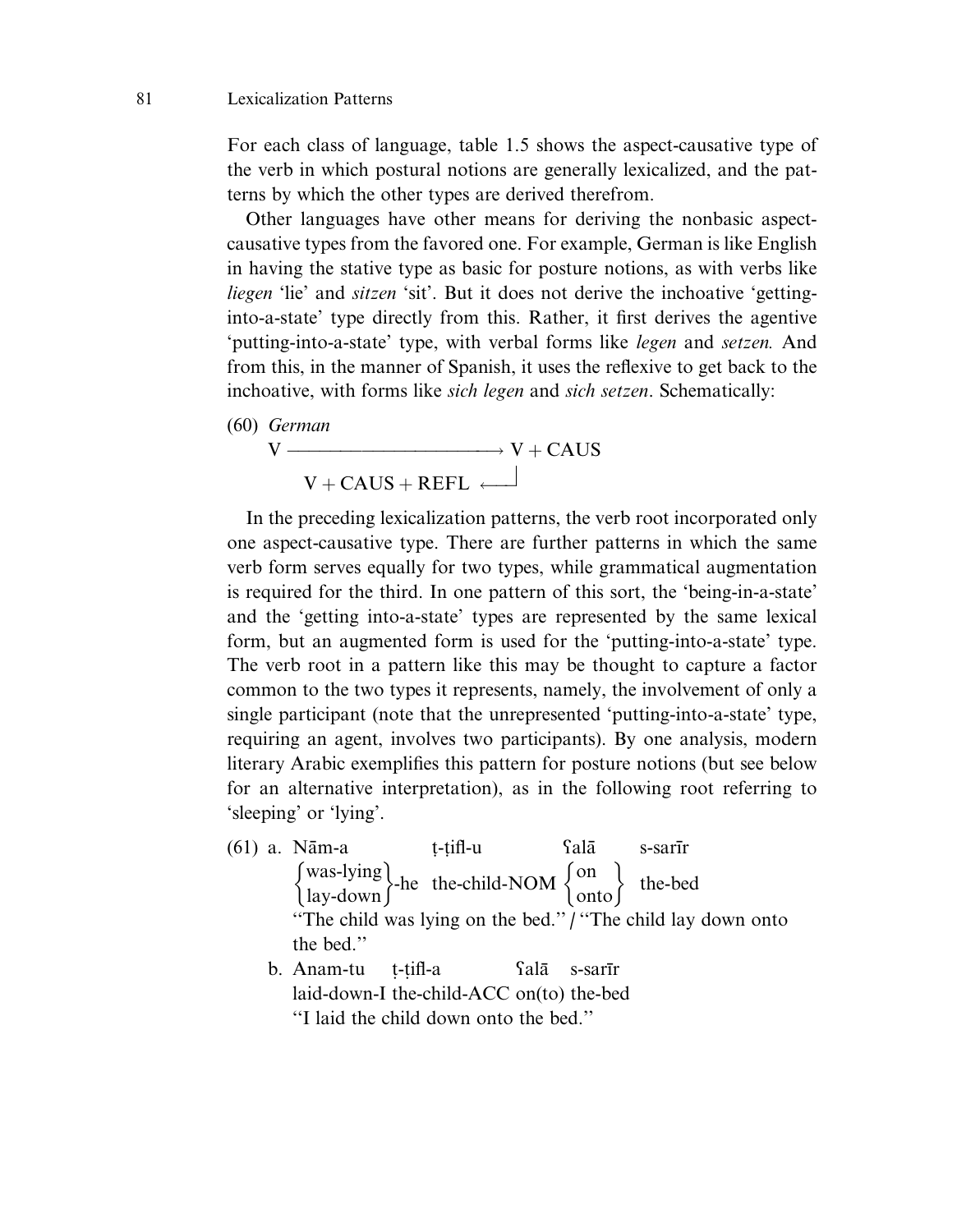In another pattern, the same verb root is used to express both the inchoative `entering-into-a-state' and the agentive `putting-into-a-state' types, while a different formulation is required for the stative 'being-in-astate' type. The common factor captured by the verb with two usages in this pattern would seem to be `change-of-state'. In familiar languages, there are no apparent instances of this as the predominant pattern for verbs expressing postures. But if we switch here to another category of states, that of `conditions' (further treated below), the pattern can be exemplified by English. Here, for instance, the verb freeze lexicalizes the condition of `frozenness' together with either the agentive or the inchoative type. For the stative type, however, the grammatical form  $be +$ 'past-participle-inflection' must be added, yielding be frozen, as in (62).

- (62) a. The water was frozen.
	- b. The water froze.
	- c. I froze the water.

The remaining possible two-way pattern—where the verb root would be used for both the stative and the agentive types, but not the inchoative—does not appear to have any realization. One reason for such a gap may be that these two types do not share a factor that is common to them both while absent from the inchoative.

Consideration of these two-way cases next brings us to the pattern where the same verb root is used, without any grammatical augment, for all three aspect-causative types. In fact, this pattern seems to be the one English posture verbs are moving toward in a process of change going on now. Thus, as noted earlier, it is somewhat forced for modern English to interpret posture verbs as pure statives, with augmentation required for the other aspect-causative types. For one thing, marking of an agentivenonagentive distinction has in many dialects all but disappeared colloquially, with forms like lay or sit serving for both meanings. For another, the satellite can often appear in stative usages as well. Thus, the combination of verb  $+$  satellite can to a large degree be used equally for all three aspect-causative types, as (63) illustrates.

- (63) a. He lay down/stood up all during the show.
	- b. He lay down/stood up when the show began.
	- c. She laid him down/stood him up on the bed.

Nevertheless, a distinction in the use of forms does still hold to this extent: the satellite seems somewhat awkward in some stative expressions, for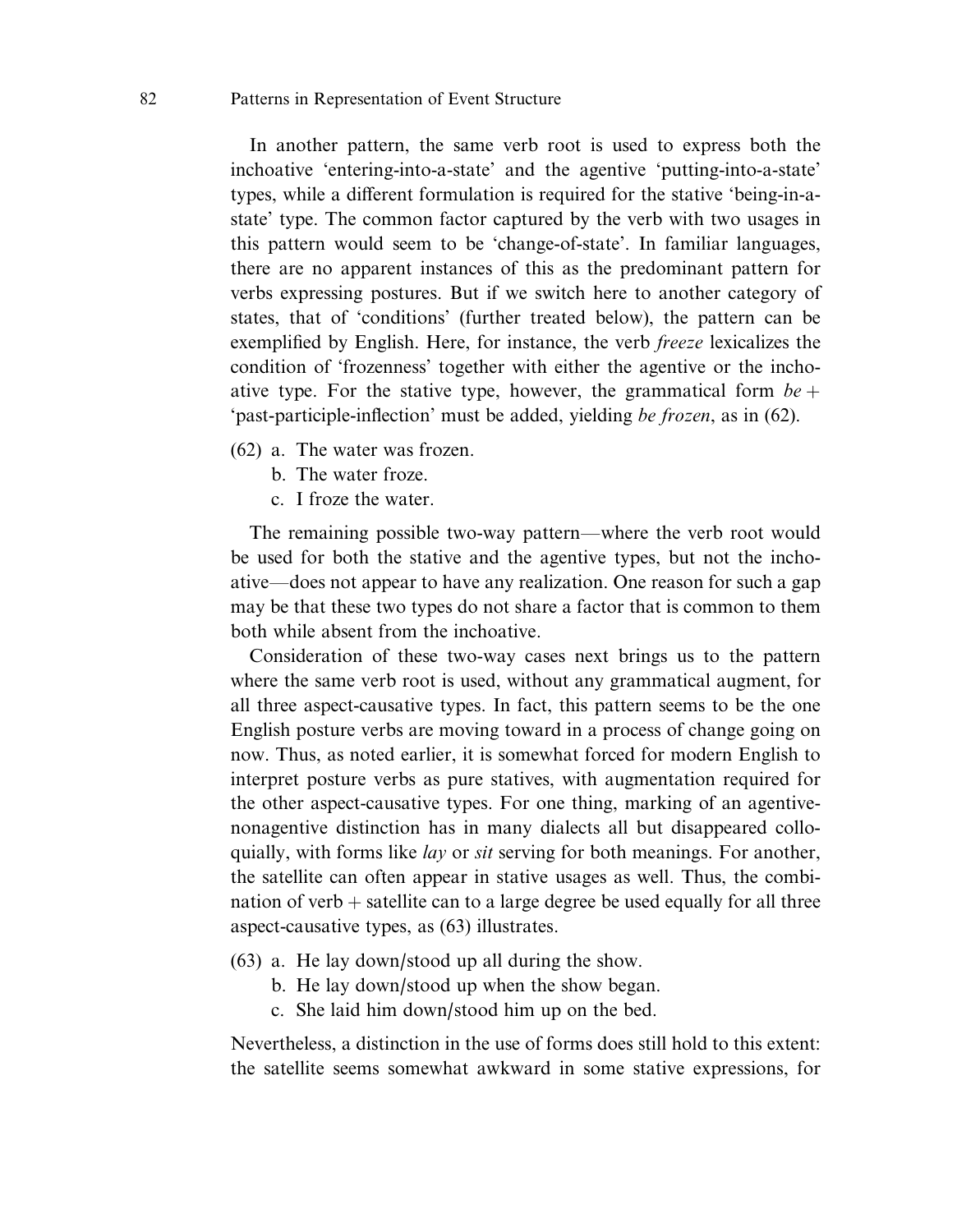example in He lay (?down) there for hours. And the verb without satellite may be somewhat awkward in colloquial speech for the agentive usage: ?She laid/stood the child on the bed.

This same lexicalization pattern occurs without qualification in English for several individual verbs of other `state' categories. One clear example is *hide*, a 'position' verb, as  $(64)$  shows.<sup>43</sup>

- (64) a. He hid in the attic for an hour. Being in a position  $b.$  He hid in the attic when the sheriff arrived. Getting into a position
	- $c.$  I hid him in the attic when the sheriff arrived. Putting into a position

We can point to one further lexicalization pattern. Here, the verb root is always accompanied by morphemes with their own aspect-causative meanings, making it difficult to determine whether the verb root itself incorporates any aspect-causative type of its own. Perhaps it does not, and the conclusion to be drawn is that such a verb refers solely to a particular state, abstracted away from all notions of aspect and causation, and that it requires augmentation for every aspect-causative indication. If so, then the morphemes that express this augmentation can themselves exhibit some of the same patterns of incorporation as seen earlier for verb roots. Thus, in some cases, there would be distinct morphemes for each of the aspect-causative types. In other cases, a single set of forms would serve for some pair of aspect-causative types, with another set for the third. This latter pattern can be exemplified by Atsugewi. Here, a verb root referring to posture is always surrounded by aspect-causation indicating affixes. And among these, generally, one set serves for both the `getting-into-a-state' and the `putting-into-a-state' meanings, while a different set is required for 'being-in-a-state'. This is illustrated in (65).

| (65) a. <i>Verb root</i> | $-itu$                              | 'for a linear object to be                        |
|--------------------------|-------------------------------------|---------------------------------------------------|
|                          |                                     | in//move into/out of/while                        |
|                          |                                     | in a lying posture'                               |
| Directional suffix       | -mic                                | 'down onto the ground'                            |
| Inflectional affix set   | $S - W - \frac{b}{2} - \frac{a}{2}$ | 'I-subject (3rd person-<br>object), factual mood' |
|                          |                                     |                                                   |

/s-'-w-it<sup>u</sup>-mic- $\alpha$   $\Rightarrow$  [swith mic]

``I lay down onto the ground.'' / ``I laid it down onto the ground.''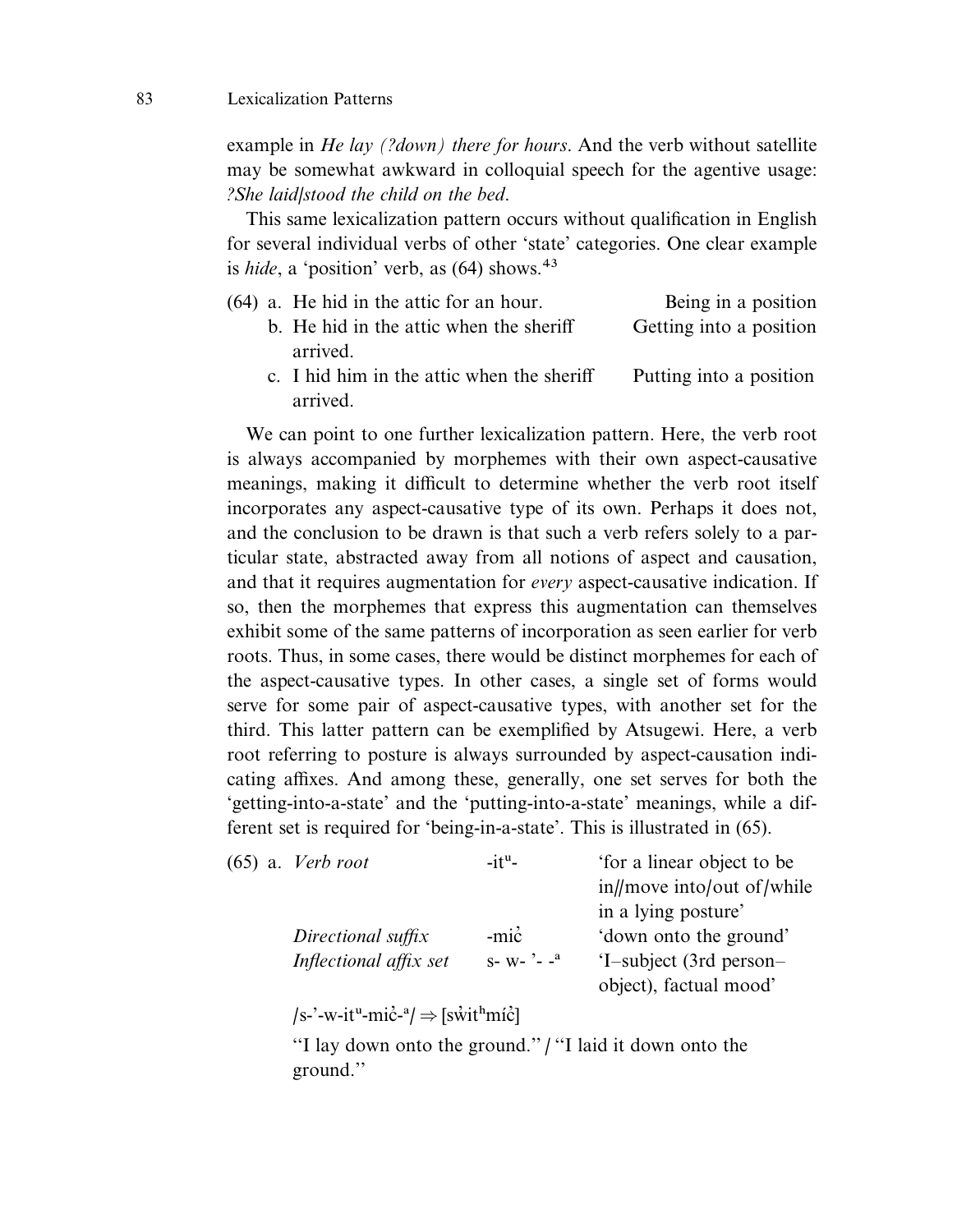|                              | b. <i>Verb root</i>                                                          | $-itu$                   | as for (a) above        |
|------------------------------|------------------------------------------------------------------------------|--------------------------|-------------------------|
|                              | Locative suffix                                                              | $-ak.$                   | 'on the ground'         |
|                              | Inflectional affix set                                                       | $S - \nu -$ <sup>a</sup> | 'I-subject (3rd person- |
|                              |                                                                              |                          | object), factual mood'  |
|                              | $\sqrt{s}$ -'-w-it <sup>u</sup> -ak·- <sup>a</sup> $\Rightarrow$ [swit·ák·a] |                          |                         |
| "I was lying on the ground." |                                                                              |                          |                         |

Arabic forms like those cited earlier have an alternative analysis that places them at this point of the exposition. The verb root can be taken to be a consonantal form that—like the Atsugewi root—names the state alone and always takes different interposed vowel sequences as grammatical augmentations. These grammatical elements, then, follow a pattern complementary to that of Atsugewi: one vowel sequence handles both the stative and the inchoative, while another handles the agentive.

2.7.1 Consistency of Patterns within a Language Lexicalization patterns for aspect-causative types exhibit different degrees of pervasiveness in a language, first in the degree to which a pattern predominates within a semantic category. For example, posture notions in English are largely consistent in their stative lexicalization, with perhaps only inchoative arise falling outside this pattern. By contrast, posture notions in Latin show up in verbs of a variety of lexicalization types. Each type of verb employs different means to yield other aspect-causative meanings (e.g., stative sedere 'to sit' takes a prefixal satellite to yield the inchoative *considere* 'to sit down', while agentive *inclinare* 'to lean (something) against' takes the reflexive to yield the inchoative se inclinare 'to lean (oneself) against'); see (66).

| (66) Stative              |                           | Inchoative                      |                                         |        | Agentive   |  |
|---------------------------|---------------------------|---------------------------------|-----------------------------------------|--------|------------|--|
| stare<br>sedere<br>iacere | 'stand'<br>'sit'<br>'lie' | surgere<br>locare<br>inflectere | 'stand up'<br>'set, lay'<br>'bow, bend' | ponere | 'lay, set' |  |
| cubare                    | 'lie'                     | inclinare                       | 'lean'                                  |        |            |  |

Second, a pattern in a language that predominates within one category of a semantic domain may or may not do so across the categories. As already seen, English is inconsistent in this way because its posture verbs are generally lexicalized in the stative, while its condition verbs have the two aspect-causative meanings other than stative.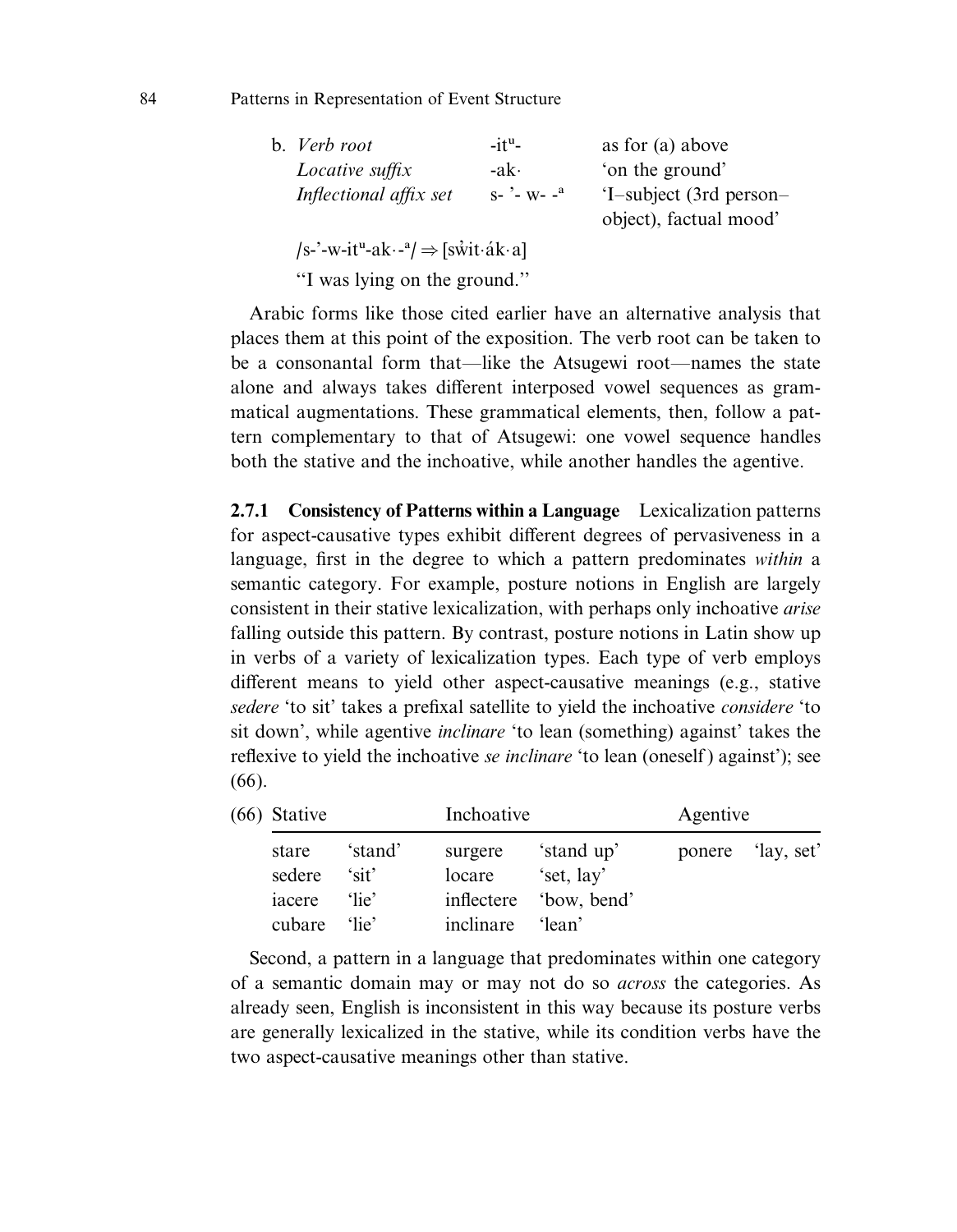#### Table 1.6

Lexicalization patterns for Latin verbs of condition (V = verb root, PP = past participle inflection)

|             | be in a condition | enter into a condition | put into a condition |
|-------------|-------------------|------------------------|----------------------|
| Independent | V                 | V + INCHOATIVE         | $V + CAUS$           |
| Dependent   | $be' + V + PP$    | $V + MEDIOPASSIVE$     | V                    |
| Examples    |                   |                        |                      |
| Independent | patere            | patescere              | patefacere           |
|             | 'to be open'      | 'to open (intr.)'      | 'to open (tr.)'      |
| Dependent   | fractus esse      | frangi                 | frangere             |
|             | 'to be broken'    | 'to break (intr.)'     | 'to break (tr.)'     |

Latin also exhibits different patterns across categories. To show this, we first point out that what has so far been considered the single category of ``conditions'' is better understood as comprising two separate categories. One of these is "independent conditions": conditions that objects are conceived of as occurring in naturally. The other category is that of ``dependent conditions'': conditions conceived of as not original for objects, ones that objects must be brought into by external forces. In many languages, independent conditions are frequently lexicalized in adjectives. In Latin they are, too, but they also frequently appear in verbs. Here they are generally lexicalized in the `being-in-a-state' type, with the other types derived therefrom. Dependent conditions, on the other hand, are generally lexicalized in verbs in the agentive, and these follow the Spanish pattern for derivation (except that instead of the reflexive, the mediopassive inflections are used). A schematic representation is given in table  $1.6$ .

The other languages we have looked at in this section show greater consistency across categories. They have the same lexicalization patterns for their verbs of condition as they do for their verbs of posture. We illustrate this extension of the patterns first for Japanese  $(67a)$  and Spanish (67b). Compare (58) and (59) with the following:

- (67) a. Japanese
	- i. Mizu ga water SUBJ frozen be (PAST) kootte ita ``The water was frozen.''
	- ii. Mizu ga water SUBJ freeze (PAST) kootta ``The water froze.''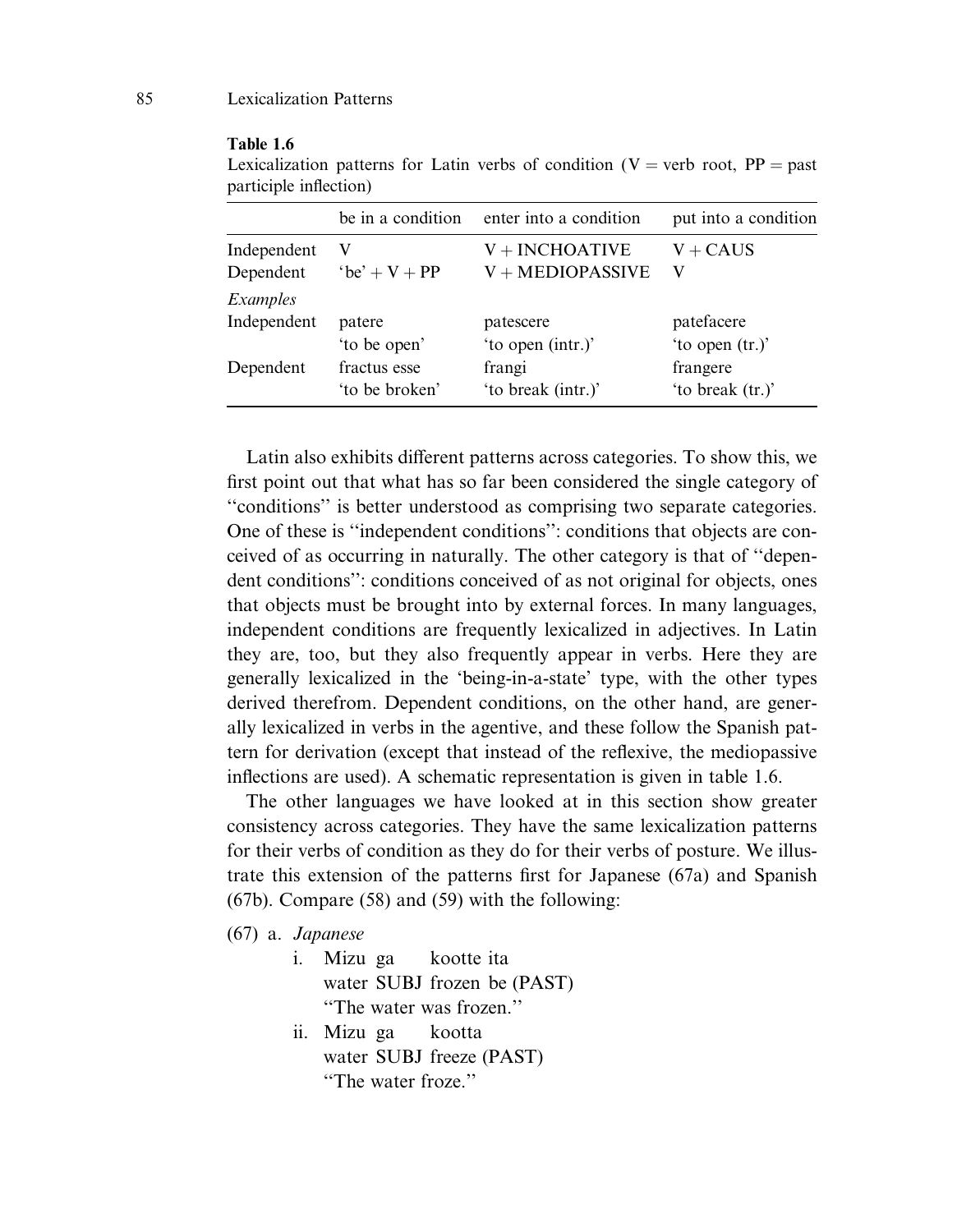- iii. Mizu o water OBJ freeze (CAUSE PAST) koorasita ``I froze the water.''
- b. Spanish
	- i. El agua estaba helada the water was frozen ``The water was frozen.''
	- ii. El agua se the water REFL froze heló ``The water froze.''
	- iii. Helé el agua I-froze the water ``I froze the water.''

Comparably, Arabic verbs referring to conditions are lexicalized like posture verbs, with the stative and the inchoative using the same form. Compare (61) with (68).

- (68) a.  $\{Amiy-a \atop \text{base-blind} \}$ -he the-boy-NOM -ṭifl-u ``The boy was/became blind.'' b. A smay-tu ț-țifl-a
	- made-blind-I the-boy-ACC ``I blinded the boy.''

2.7.2 Other Aspect-Causative Types There are aspect-causative types other than the three listed in (56) that might seem quite relevant to notions of states. These would involve the transition from being in a state to not being in that state. Such a transition could apply to both the nonagentive and the agentive, as seen in (69).

- $(69)$  b'. exiting from a state
	- c'. removing from a state

However, such types of 'state departure' seem to be under a universal constraint excluding them from at least one type of lexicalization: a verb root can refer to both state location and state entry, but it cannot refer to either of these and also to state departure. Thus, the Arabic verb form for `be/become blind' cannot also mean `cease being blind'. Likewise, the English hide, as in He hid, can refer to 'being in hiding' or 'going into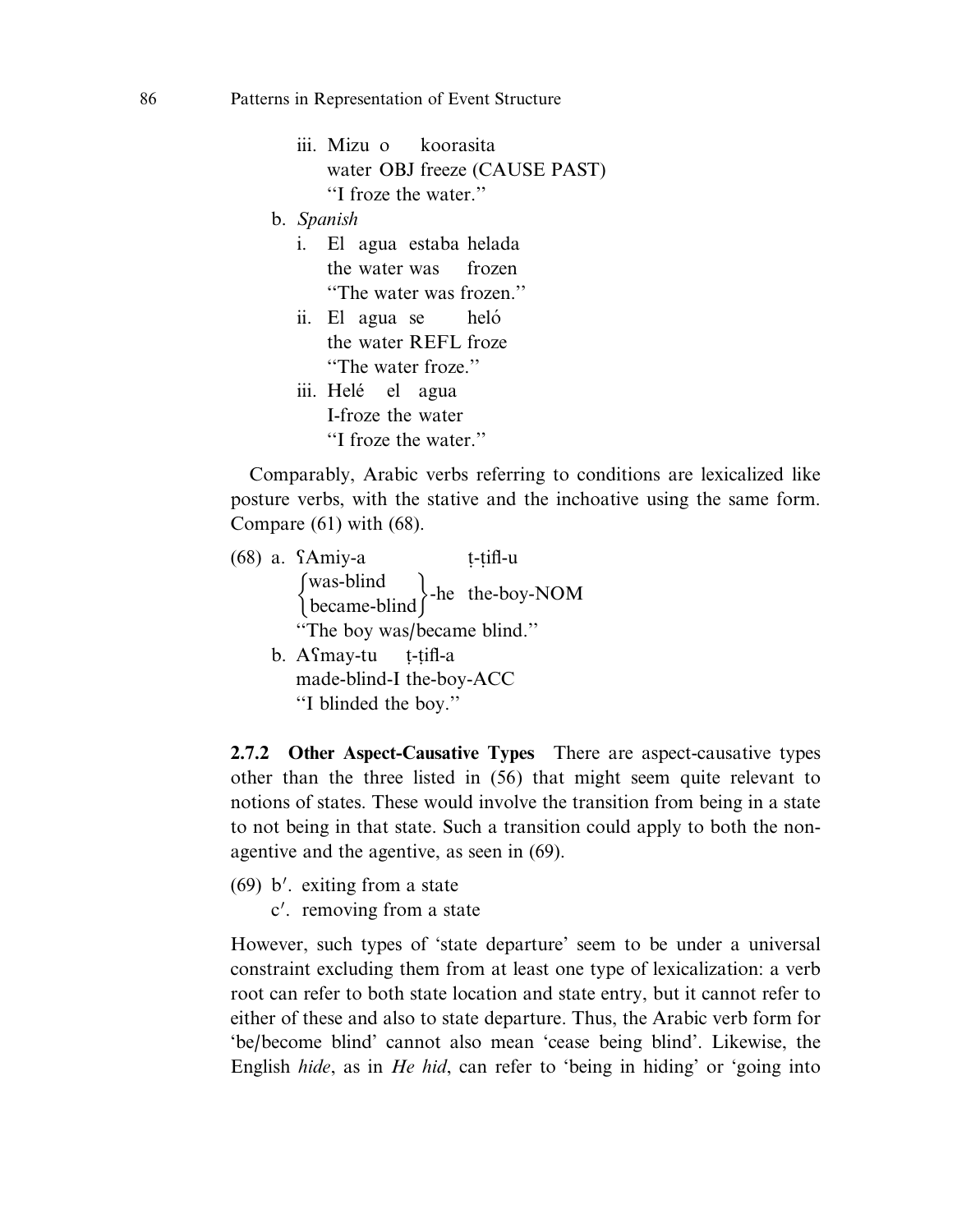hiding', but not also to 'coming out of hiding'. Further, by one interpretation, even for a verb root that is lexicalized not for a range of senses but only for a single change-of-state sense, that sense is always state entry, not state departure. Thus, by this interpretation, the basic sense of English die is not 'leave death' or 'become not alive', but rather 'enter death' or 'become dead'—as is indeed suggested by the fact that this verb is etymologically related not to adjectival or nominal live/life but to dead/death.

In addition, state departure—though not excluded from them—seems quite underrepresented among grammatical devices that interact with verb roots. For example, English hide cannot be used with departureindicating satellites or prepositions, either in the postposed location

- (70) a. \*He hid out of the attic.  $=$  He came out of the attic, where he had been hiding.
	- b.  $*I$  hid him out of the attic.  $= I$  got him out of the attic, where he had been hiding.

or prefixally:<sup>44</sup>

- (71) a. \*He unhid from the attic.
	- b. \*I unhid him from the attic.

Comparably, adjectives of condition have ready adjunct verbs or verbforming affixes to express state location and state entry but, in English and many other languages, not state departure.<sup>45</sup>

(72) be-in-a-state:

| <i>he</i> sick      |                       |
|---------------------|-----------------------|
| enter-into-a-state: | exit-from-a-state:    |
| get sick            | <i>*lose</i> sick     |
| sicken              | <i>*desick</i>        |
| put-into-a-state:   | remove-from-a-state:  |
| make (someone) sick | *break (someone) sick |
| sicken (someone)    | *desick (someone)     |

American Sign Language is similarly constrained. Thus, its signs for conditions (like `sick') can generally be executed with a number of distinct movement patterns indicating different aspects ('be sick', 'be sick for a long time', 'stay sick', 'become sick', 'become thoroughly sick', 'repeatedly become sick', 'be prone to becoming sick', and so on), but state departure is not among these (\*`cease being sick'). The idea must be expressed with a combination of two signs ('be sick'  $+$  'finish').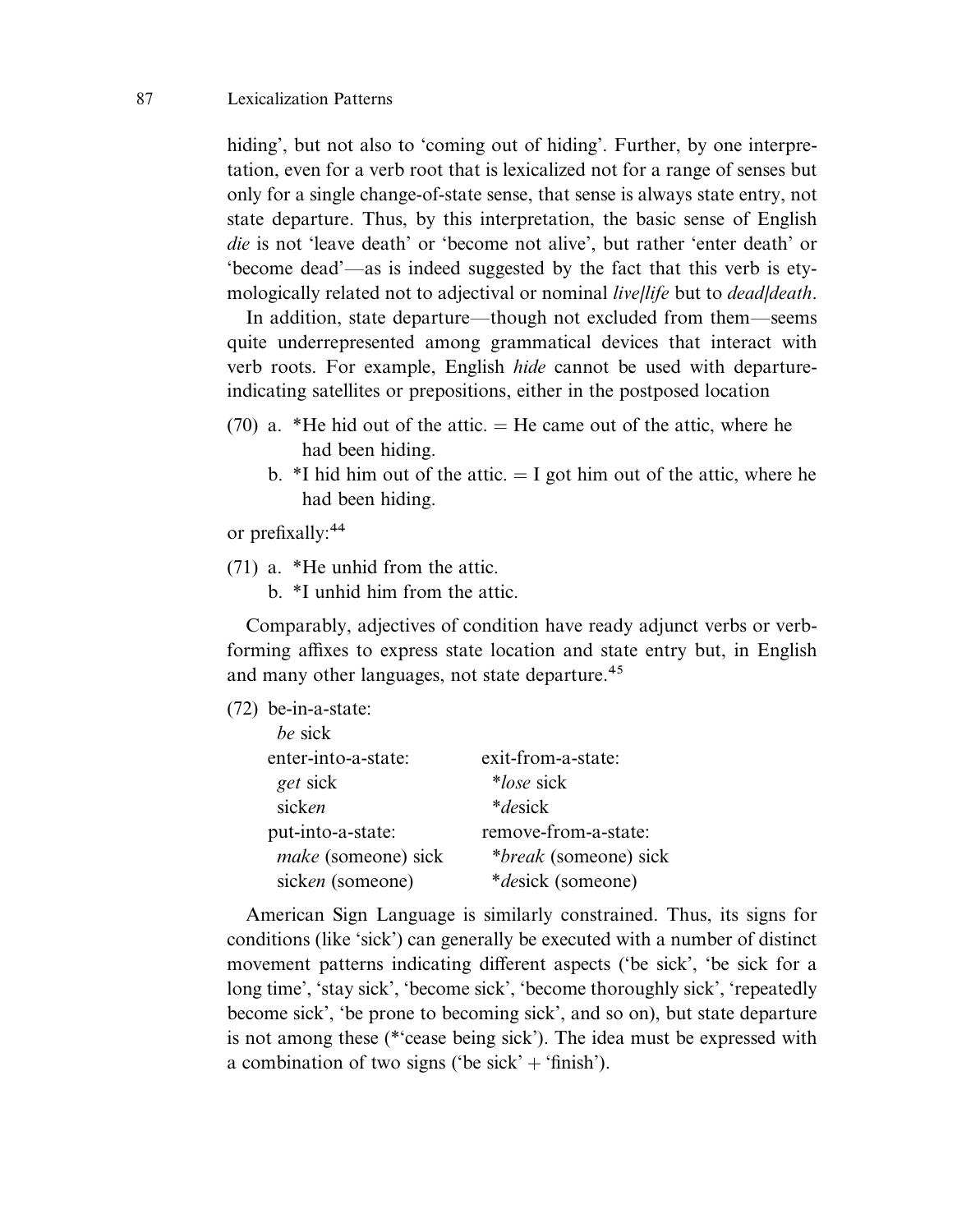To be sure, English does have *un*- and *de-|dis-* for use with some position and condition verbs (unload, decentralize). But their use is limited, and it is also largely secondary in that the forms indicate reversal of state entry rather than state departure directly. Thus, *central* must first add -ize indicating state entry before it can add *de*-; there is no *\*decentral*.

The distinct treatment that languages accord state departure as against state location and state entry often shows up as well in their adpositional systems expressing Path. For example, the same morpheme expresses 'at' and 'to' but a different one expresses 'from' in French  $\frac{\partial}{\partial \alpha}$  Japanese  $ni/ni/kara$  (though  $e$  is also used for the 'to' meaning alone), and Atsugewi  $-i^2$ - $i^2$ - $i^2$ - $uk \cdot a$ . English exhibits this pattern in some of its prepositional and relative-interrogative forms, as the sentences in (73) illustrate.

|  | (73) a. She was <i>behind</i> the barn.  | <i>Where</i> was she?    |
|--|------------------------------------------|--------------------------|
|  | b. She went <i>behind</i> the barn.      | <i>Where</i> did she go? |
|  | c. She came <i>from behind</i> the barn. | Where did she come from? |

It is not clear why there should be this avoidance of expressing state departure. But in any case, among grammatical elements it is only a tendency, not an absolute. In Atsugewi, verb roots referring to postures and positions (and apparently also conditions) regularly take grammatical elements that indicate state departure, at least in the agentive. We exemplify this with the verb root used previously in (65).

| (74) Verb root                                                            | $-itu$                              | 'for a linear object to be in// |
|---------------------------------------------------------------------------|-------------------------------------|---------------------------------|
|                                                                           |                                     | move into/out of/while in-a     |
|                                                                           |                                     | lying posture'                  |
| Directional suffix                                                        | $-i\dot{c}$                         | 'up off something'              |
| Inflectional affix set                                                    | $S - W - \frac{3}{2} - \frac{a}{2}$ | 'I-subject (3rd person-object), |
|                                                                           |                                     | factual mood'                   |
| $\sqrt{s}$ -'-w-it <sup>u</sup> -ic- <sup>a</sup> $\rightarrow$ [swit·uc] |                                     |                                 |

"I picked it up off the ground, where it had been lying."

#### 2.8 Personation

As a contrast with the earlier section on causation, we introduce here a semantic category that in most previous treatments has been incorrectly merged with that of causativity. For actions of certain types, approximately the same actional content is manifested whether one or two participants are involved. For example, whether John shaves himself or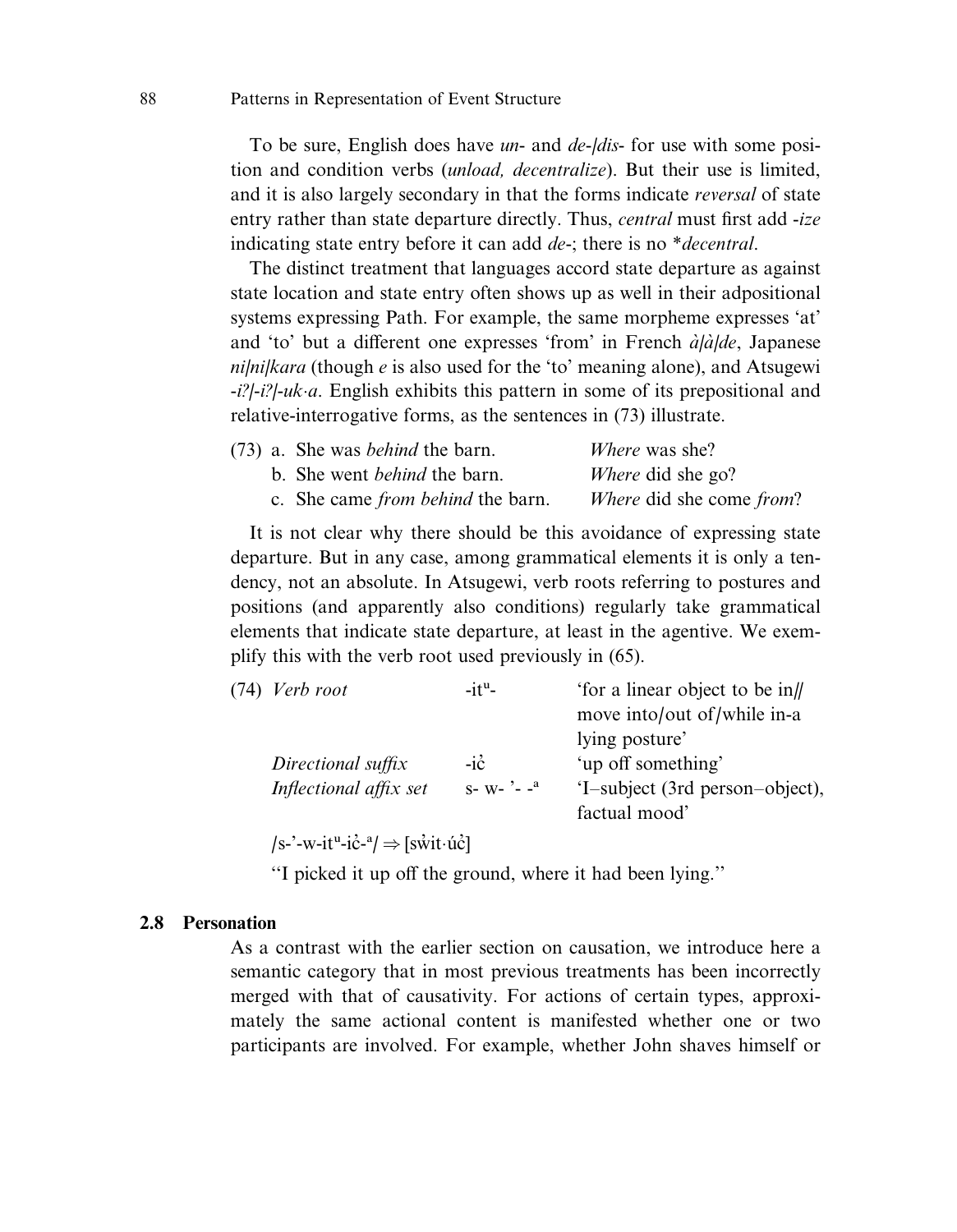shaves me, the action still involves one hand moving one razor over one face. The only relevant difference here is whether the hand and the face belong to the same body. The distinction here is not one of different causation types. Among causation types, an increase in participants brings along with it an increment in actional content, as in going from the autonomous The snow melted to the agentive John melted the snow, which indicates an additional action complex on the part of John. Involved here, rather, is a new parameter, one that we will call personation, pertaining to the role structure ascribed to an action. An action complex of certain kinds can be taken to manifest either locally, in the body and movements of a single actor (the monadic personation type), or distributively, with an actor's body acting on that of a further participant (the dyadic personation type).

A verb root can be lexicalized for just one personation type (either one), taking grammatical augmentation to express the opposite type, or it can range over both types. Languages exhibit different patterns, with a bias toward one or another type of lexicalization. Consider, for example, the category of actions involving the use of hands or handled materials on a body. French, for one language, apparently must lexicalize such actions in the dyadic personation type, as actions performed on a *different* person's body. For the case of action on an actor's own body, grammatical derivation must be employed—here, the reflexive.

- (75) a. Je raserai Jean
	- I will-shave, John
	- ``I will shave John.''
	- b. Je me I myself will-shave raserai ``I will shave.''

English, too, has many verbs with this personation type; (76) provides examples.

(76) a. I cut/bandaged/tickled John.

b. I cut/bandaged/tickled 
$$
\begin{Bmatrix} \text{myself} \\ *-\phi \end{Bmatrix}.
$$

But there is a sizable group of English verbs whose simplest form can in addition to being used to refer to action on another person's body also express the Agent acting on his own body. This kind of verb thus has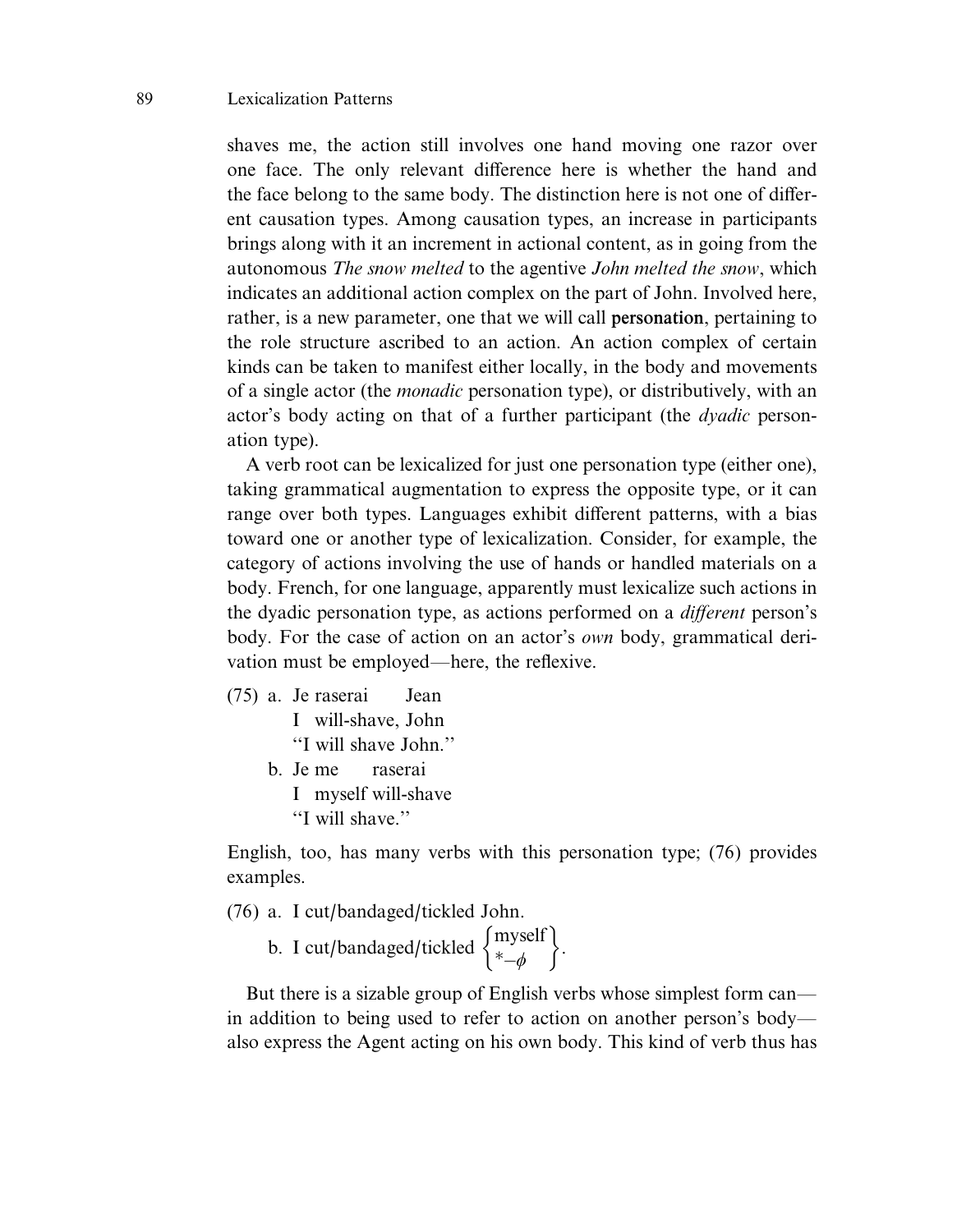a range of incorporations that includes not only the dyadic personation type, but the monadic type as well, as (77) shows.

- (77) a. I shaved.
	- b. I washed.
	- c. I soaped up.
	- d. I bathed.
	- e. I showered.
	- f. I scratched (too hard)/Don't scratch!
	- g. I buttoned up.
	- h. I dressed.
	- i. I undressed.
	- j. I changed.

As discussed in note 4, there is no reason to assume that these verbs incorporate any *reflexive* meaning in conjunction with some basically other-directed sense. It is quite possible to regard these verbs simply as expressing actions that manifest directly in the actor's own person. In having such a group of forms, English distinguishes itself from French, which must use the reflexive with all the corresponding verb forms (except, as in (78e) and (78j), where the concept is expressed with a verb  $+$  noun construction).

- (78) a. se raser
	- b. se laver
	- c. se savonner
	- d. se baigner
	- e. . . . (prendre une douche)
	- f. se gratter
	- g. se boutonner
	- h. s'habiller
	- i. se déshabiller
	- j. ... (changer de vêtements)

As already noted, English verbs of the type in (77) generally can also express the dyadic personation type (e.g., I shaved him), and so cover the range of lexicalization types. But Atsugewi has a group of verbs like those in (77) that refer only to the monadic type. To express the dyadic type, these verbs must add an inflectional element—usually the benefactive suffix -*iray*. With this set of forms, Atsugewi behaves in a way quite complementary to that of French. One example: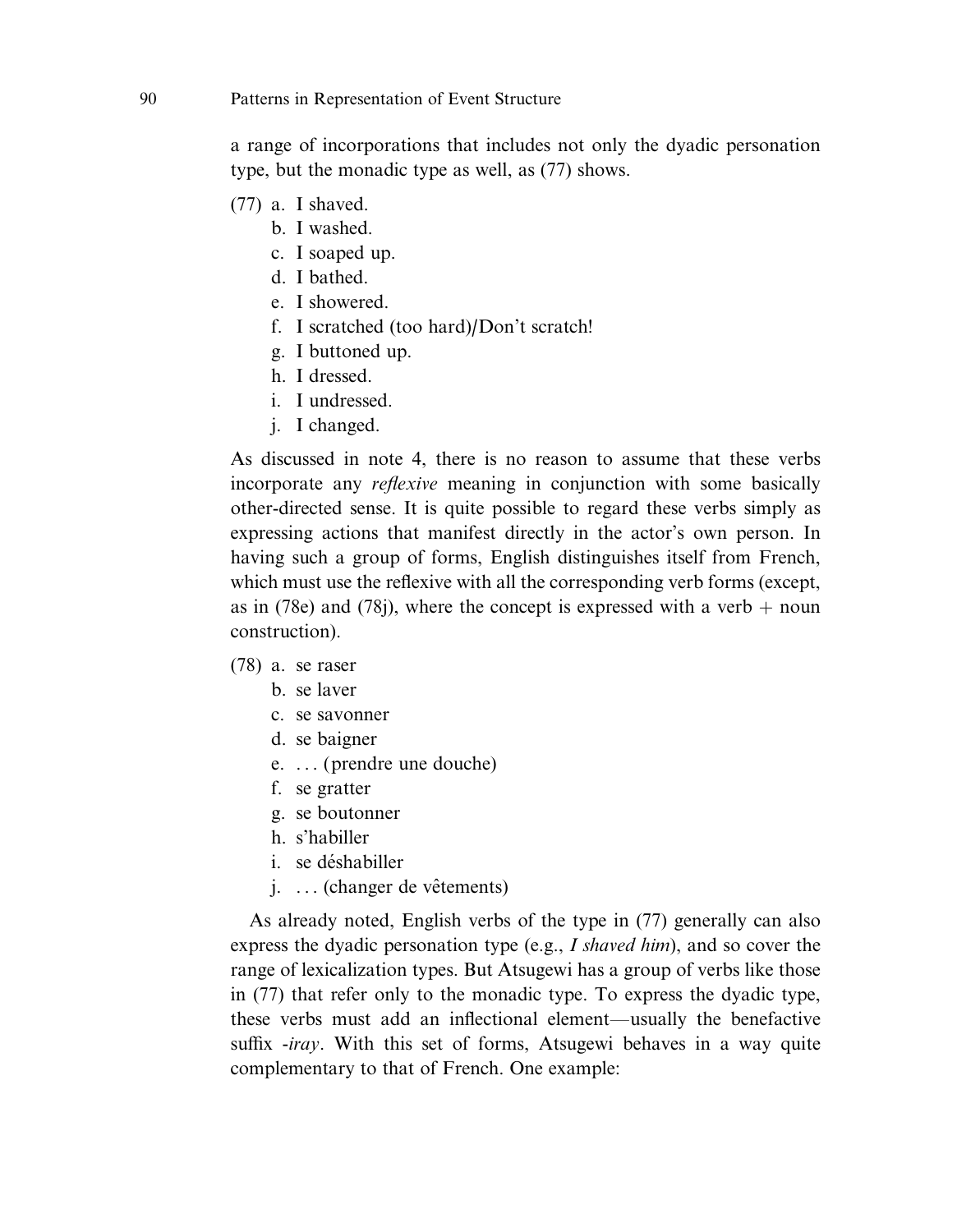(79) a. Cause prefix + Verb root Inflectional affix set cu-sṗaÌ $s-$  '-  $w-$  -<sup>a</sup> `comb the hair' 'I-subject' /s-'-w-cu-sp̊al-<sup>a</sup>/  $\Rightarrow$  [sc̓usp̊al<sup>a</sup>] ``I combed my hair.''

| b. <i>Cause prefix</i> + |              |                          |
|--------------------------|--------------|--------------------------|
| Verb root                | cu-spal-     | 'comb the hair'          |
| Benefactive suffix       | -iray        | 'for another'            |
| Inflectional affix set   | m- w- -isahk | 'I-subject, thee-object, |
|                          |              | factual mood'            |
|                          |              |                          |

/m-w-cu-sp̊alႆ-iray-isahk/ ⇒ [mcusp̊al̊əré·sahki]

``I combed your hair.''

American Sign Language appears to lexicalize exclusively in the monadic personation type for referring to a certain class of actions, those that in any way involve the torso. Signs for such actions intrinsically refer to them as a person would perform them on herself. These signs must be augmented by additional gestures (such as a shift in body direction) in order to indicate that the actions are performed on someone else. For example, a signer can assert that she had put on earrings by (among other gestures) bringing her two hands toward her ears. However, to assert that she had put the earrings on her mother (who has been "set up" at a certain point of nearby space), she cannot simply move her hands outward toward where her mother's ears would be. Rather, she only begins by moving her hands outward, but then shifts her body direction slightly and adopts a distinct facial expression—indicating that her torso is now representing that of her mother—and curves her hands back around, moving them again to her own ears. That is, an additional gestural complex is necessary to indicate that the referent action is to be understood as other-directed.

Note that actions lacking physical contact can also be lexicalized with different personations. For example, the English verb *get* (in the sense of `go and bring back') is basically monadic, as seen in (80a), but can add a benefactive expression for the dyadic, as in (80b). Complementarily, serve is basically dyadic, as in (80d), but can add a reflexive for the monadic type, as in (80c). The reflexive here signals only this change in personation type, for it lacks the literal interpretation it has in I shaved John/I shaved myself.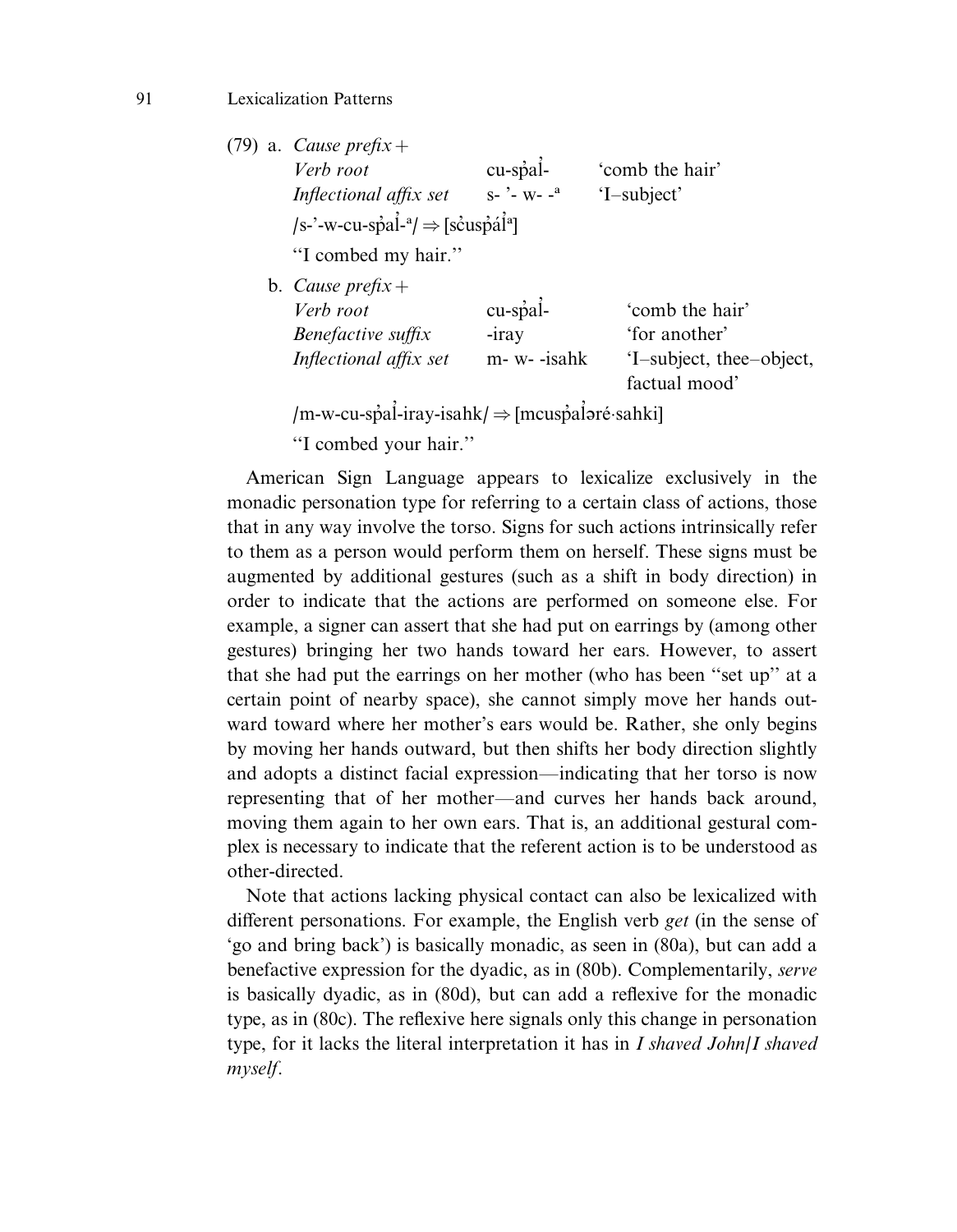| (80) Monadic |                                                                         |  | Dyadic                    |  |  |
|--------------|-------------------------------------------------------------------------|--|---------------------------|--|--|
|              | a. I got some dessert from the $\rightarrow$ b. I got some dessert from |  |                           |  |  |
|              | kitchen.                                                                |  | the kitchen for Sue.      |  |  |
|              | c. I served myself some dessert $\leftarrow$ d. I served (Sue) some     |  |                           |  |  |
|              | from the kitchen.                                                       |  | dessert from the kitchen. |  |  |
|              |                                                                         |  |                           |  |  |

The semantic category of personation can be conceptualized schematically. Consider an ideational complex to which the category of personation might be applied. In a sentence that refers to such a complex, the predicate (typically a verb) by itself refers literally to a specific portion of the complex, a portion here called an "action." And the subject nominal of the sentence generally refers to an actor within the complex (typically an Agent) that is responsible for the action. As discussed in chapters I-4 and I-8, an unbroken causal linkage is generally conceptualized as progressing—spatially, in the typical case of a physical referent—from the actor to the action that she is responsible for. Accordingly, one can conceptualize an ``envelope'' enclosing the actor and the action, as well as all causal activity connecting the two.

The schematic conceptualization proposed here is that if the action within the envelope affects some entity outside the envelope, then the ideational complex is understood as dyadic and the sentence that represents it will prototypically be syntactically transitive. But if the envelope encloses all of the ideational complex—apart from any incidental elements that are understood as unaffected by the action within the envelope—then the ideational complex is understood as monadic and the sentence that represents it will prototypically be syntactically intransitive. Accordingly, the schematic envelope proposed here can be termed the personation envelope or the transitivity envelope.<sup>46</sup>

The accompanying figure represents the two schematic situations just outlined. In (Aa), representing the sentence The girl is beating the drum, the envelope encloses 'the girl' as the actor and 'beating' as the action but excludes 'the drum'. This is because the verb *beat* by itself merely implies the presence of a further affected object, but literally refers only to the action that could affect such an object. And this verb is appropriately transitive, requiring the presence of a direct object nominal referring to the affected object. However, in  $(Ab)$ , representing the sentence The girl is drumming, the envelope encloses not only 'the girl' as actor and 'beating' as an activity, but also `a drum' as an object. This is because the action that the verb drum literally refers to includes within its unified compass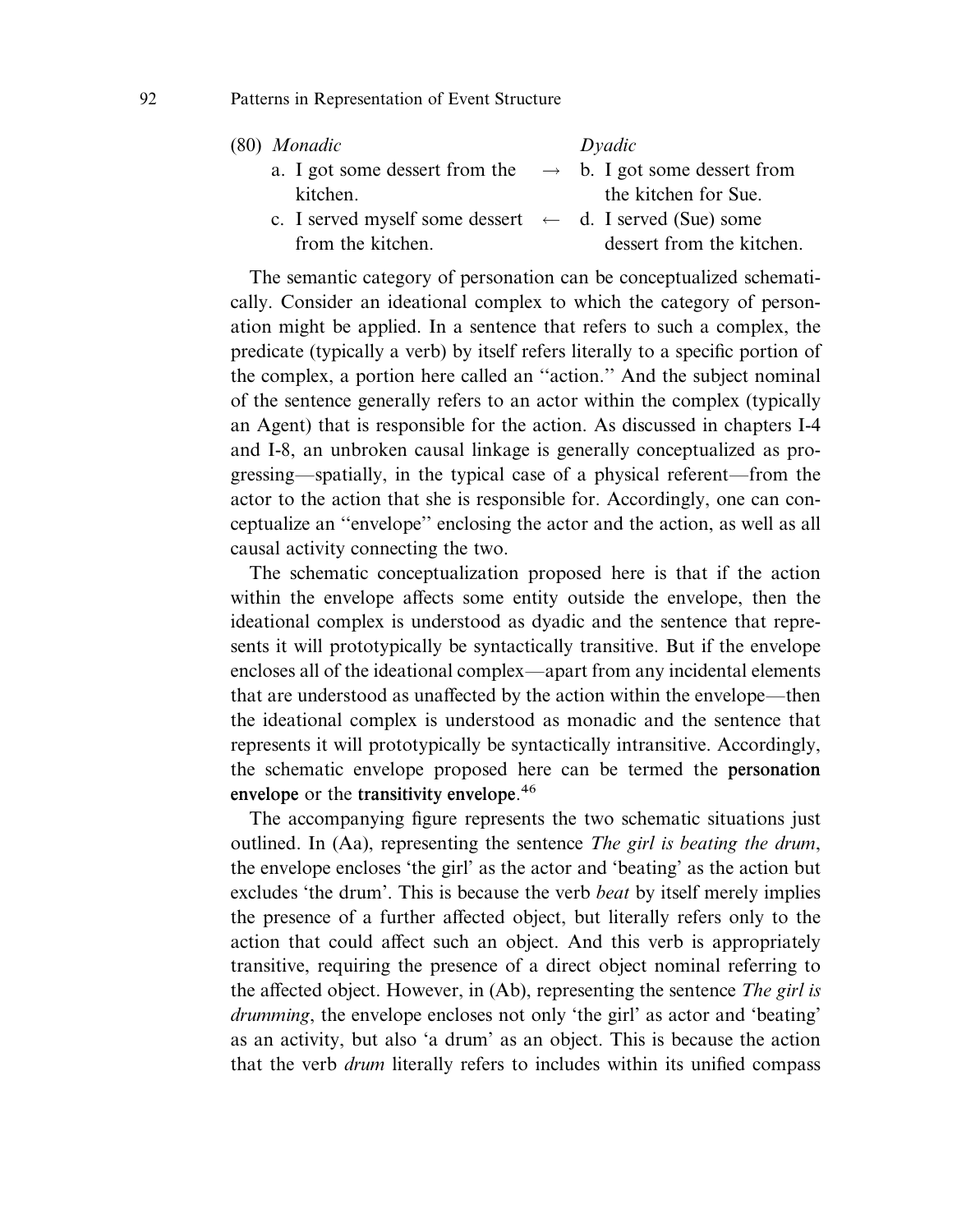

components both of a dynamic activity and of engaged physical material. And the verb is appropriately intransitive.

The same schematization can be carried over to the earlier issues involving the reflexive, as represented in part  $B$  of the figure. Here,  $(Ba)$ , representing the sentence I shaved him, represents a particular ideational complex as involving basic dyadicity and transitive syntax. The schematic envelope encloses the actor 'I' and the action of 'shaving'—that is, of removing beard by running a razor over a face. But it excludes an affected object `him', whose face it is that receives the razor action. In (Bb), representing the sentence I shaved myself, the envelope again encloses both the actor `I' and the action of `shaving', but now it excludes the actor's 'face', treating it as an external affected object. In effect, therefore, this case differs from the preceding one only in that the reflexive here indicates that the face acted on by the razor belongs to the same actor whose arm wields the razor, rather than to a different individual. A situation like this might be called reflexively dyadic in personation type. While the verb shave here is still transitive, one might want to refer to its syntax distinctively as being reflexively transitive. But in (Bc), representing the sentence I shaved, the envelope now encloses the whole of the complex in which `I', as actor, perform the activity of `shaving' on the `face' of the same actor,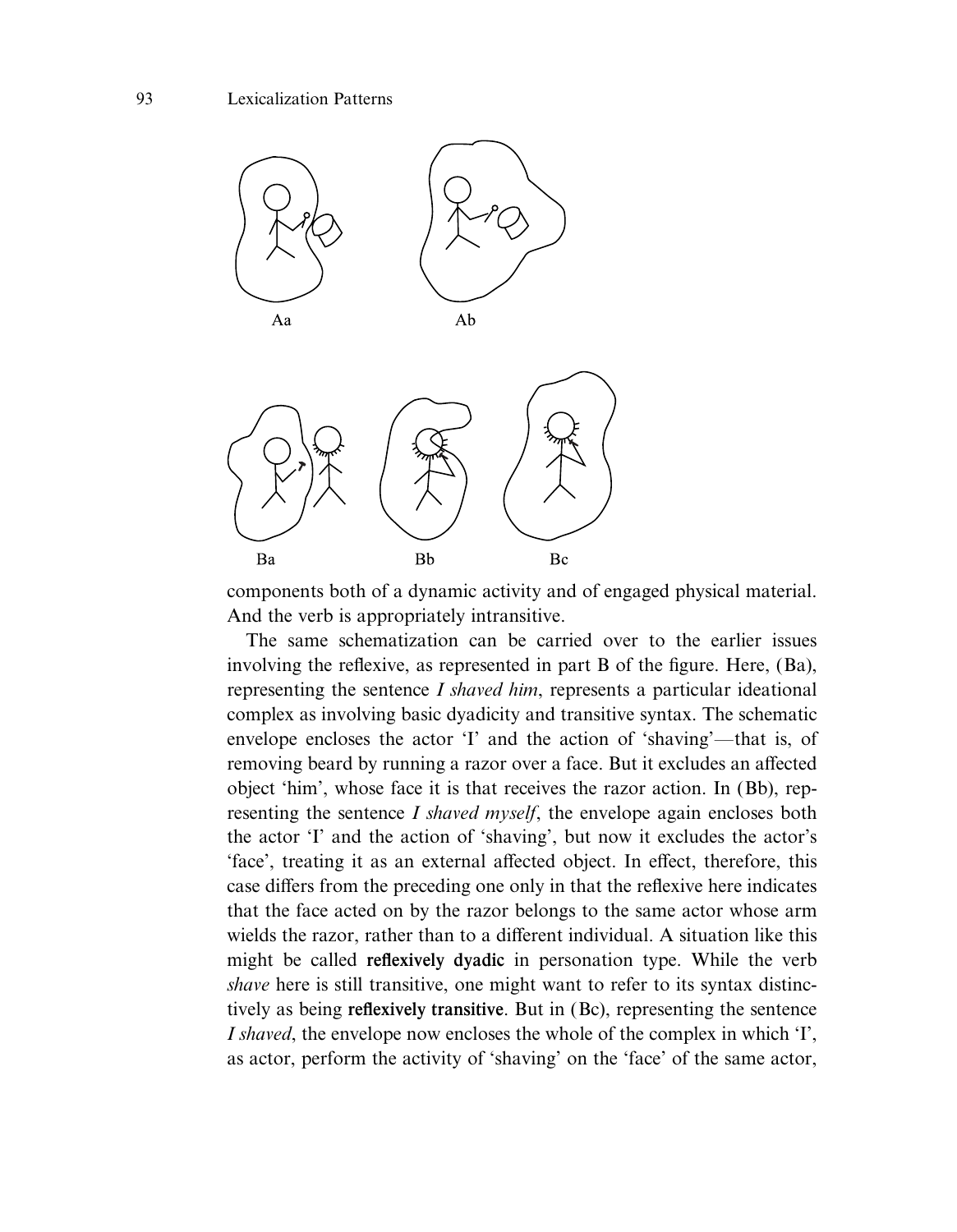`I'. This ideational complex is thus here being conceptualized as monadic. The verb shave here can be understood as being basically intransitive and as having a literal semantic reference to an action that encompasses both a razor-wielding hand and a beard-bearing face that belong to the same individual.

#### 2.9 Valence

We saw in the sections on causation and personation that patterns in the number and types of arguments adjoining a verb can form the basis for typologies. We now see that the same is true for patterns in the salience accorded such arguments.

2.9.1 General Considerations In conceptualizing an event that involves several different entities in distinct roles, one is able to direct greater attention to some one of these entities than to the others or, perhaps, to adopt its actual perspective point. A secondary degree of attention or perspective taking, further, can be accorded to some second entity. Such cognitive forms of focusing in are indicated linguistically by a variety of devices. One device is to make the focused element the grammatical subject—or, for assigning secondary focus to an additional element, to make that the direct object. (Within the scope of our description, it will suffice to adopt simple notions of the grammatical relations ``subject'' and ``direct object,'' and to associate these with the case markings ``nominative'' and ``accusative'' in the languages that have these.) Now, a lexical verb that refers to a multiroled event can have built-in constraints on its freedom to assign focus. It can be limited to taking only a particular one of the element types as subject (or direct object), and so lexicalizes focus on that element type. In other instances a single verb can accommodate different element types in the focus position, and so has a range of lexicalizations. Such focusing properties are here called the valence of a verb. Traditionally, the term valence has been used to refer (either solely or additionally) to the number of distinct element types occurring in association with a verb. In this chapter, the issue of element number arises only in the treatment of causation and personation. Valence here is used just for the particular case assignment(s) that a verb exhibits, given a fixed number of certain types of elements in association with it.

The notion of incorporated valence can be effectively demonstrated where there are two verbs whose subject limitations together equal the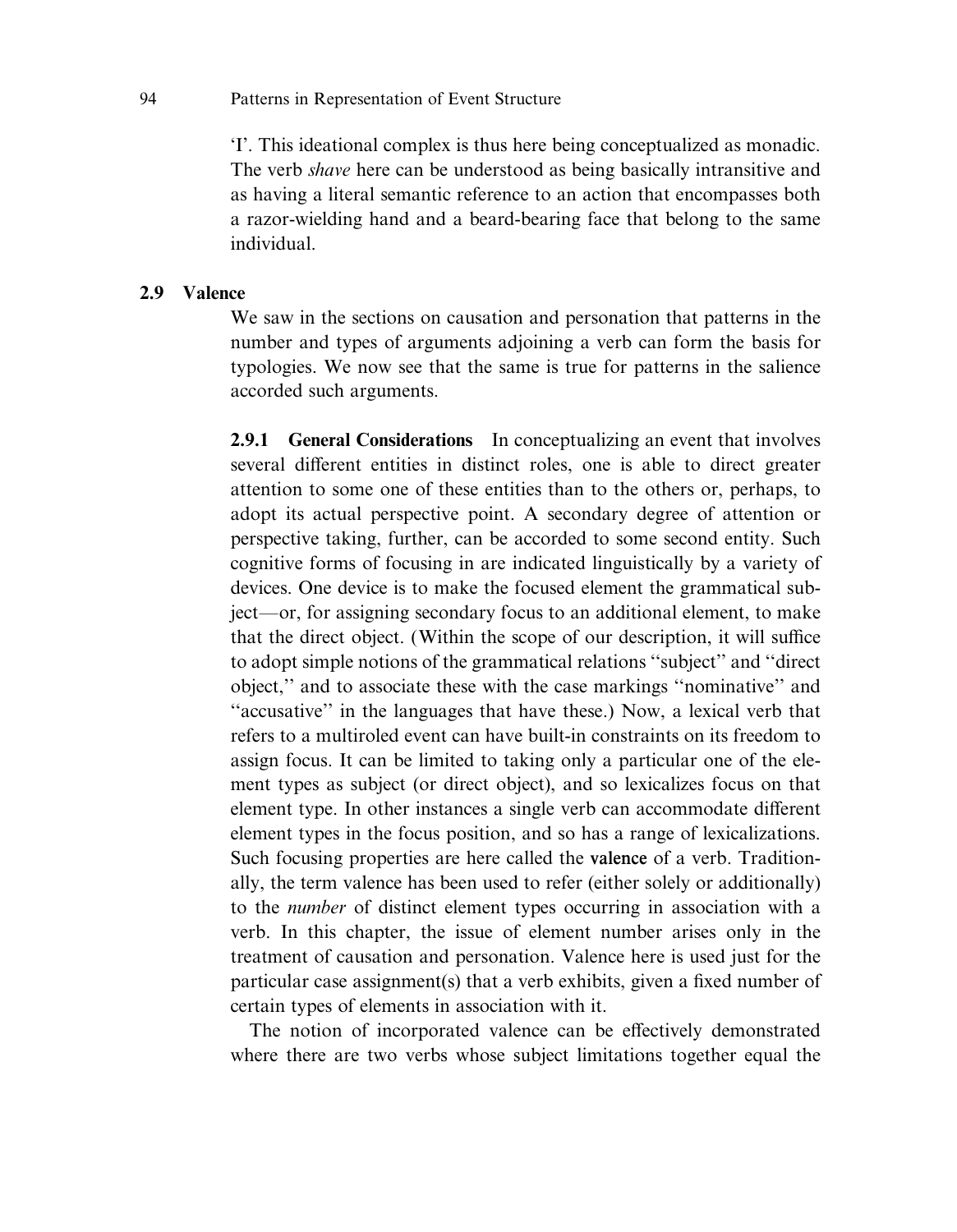## 95 Lexicalization Patterns

range of subject possibilities of a third verb. This is the case with *emanate* and *emit* on the one hand and *radiate* on the other. All three of these verbs refer to roughly the same event, an event having both a Figure element and a Ground element. But emanate requires the Figure as subject, while emit requires the Ground as subject—as contrasted with radiate, which accommodates either. Thus, *emanate* incorporates focus on the Figure (the radiation) and emit does this for the Ground (the radiator), while *radiate* can incorporate either focus.

| (81) Valence properties for emanate, emit, and radiate |                          |  |
|--------------------------------------------------------|--------------------------|--|
| Figure as subject                                      | Ground as subject        |  |
| Light emanates from the sun.                           | *The sun emanates light. |  |
| *Light emits from the sun.                             | The sun emits light.     |  |
| Light radiates from the sun.                           | The sun radiates light.  |  |

We can demonstrate a similar relationship with an agentive example. Steal, rob, and rip off all refer to the same event and take nominals for the Agent, Figure, and Ground roles.<sup>47</sup> All give the Agent primary focus as subject. But for secondary focus as direct object, *steal* selects the Figure (the possessions) while *rob* selects the Ground (the possessor). Rip off accommodates either.

 $(82)$  Valence properties for steal, rob, and rip off

| Figure as direct object          | Ground as direct object    |
|----------------------------------|----------------------------|
| I stole his money from him.      | *I stole him of his money. |
| *I robbed his money from him.    | I robbed him of his money. |
| I ripped his money off from him. | I ripped him off (?of his  |
|                                  | money).                    |

Some verbs—suffuse and drain are examples—can accommodate their nominals in either the basic Figure-above-Ground precedence or the inverted Ground-above-Figure precedence in both the nonagentive and the agentive. Under inversion, the Figure acquires one of two ``demotion particles." It acquires of when there is an underlying 'from'-type Path, as with drain, and it acquires with for other Path types, as with suffuse (some languages use different cases for this). Thus, the full array of these two verbs' forms in effect constitutes a paradigm against which other verbs, more limited in one respect or another, can be compared. See (83).

(83) a. *Valence patterns for a non-'from'-type Path (* $F = Figure$ *,*  $G = Ground, A = Agent)$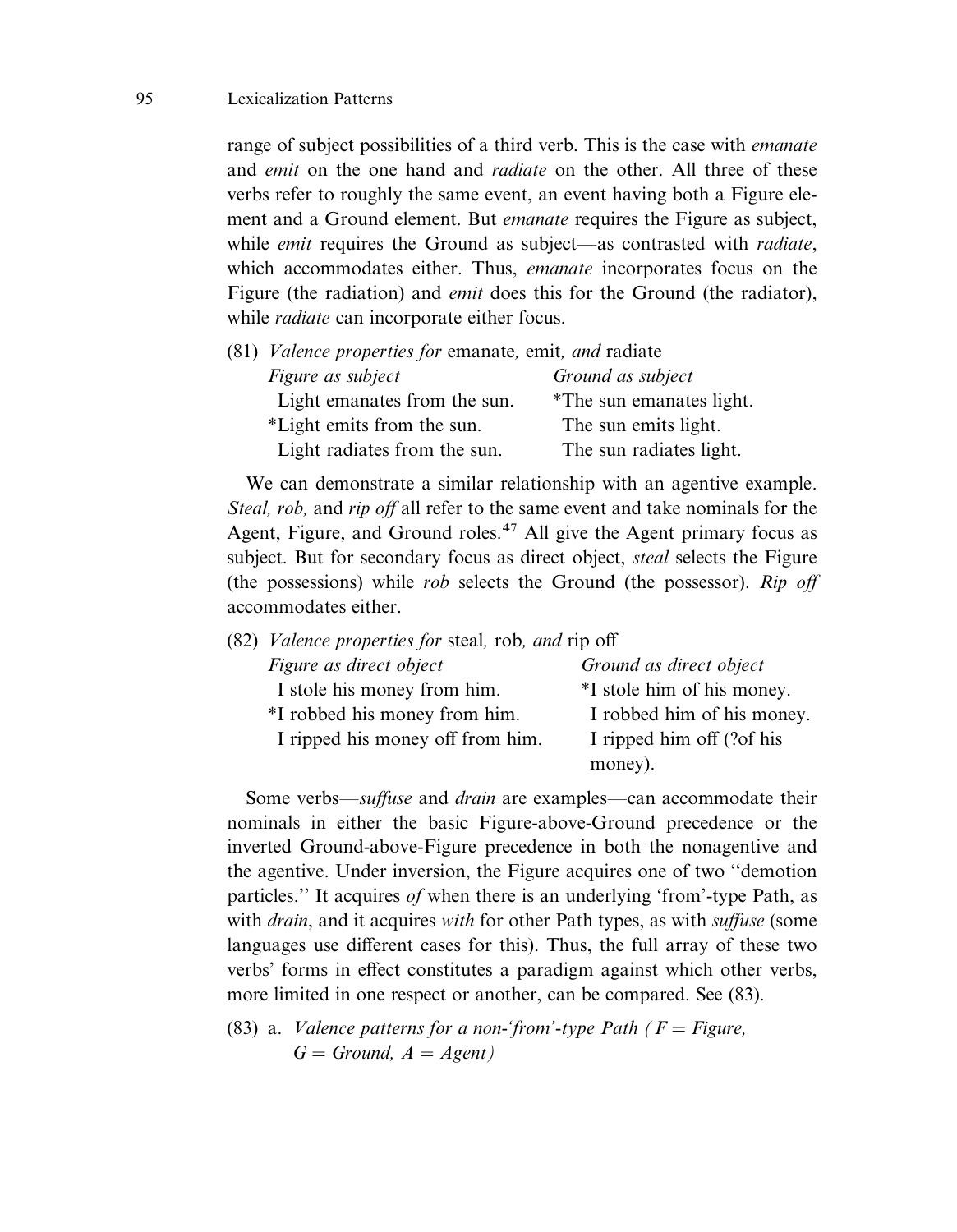|                 | Nonagentive                                | <i>Agentive</i>                  |
|-----------------|--------------------------------------------|----------------------------------|
| Basic           | Perfume (F) suffused                       | I (A) suffused perfume           |
| precedence      | through the room $(G)$ .                   | $(F)$ through the room $(G)$ .   |
| <i>Inverted</i> | The room $(G)$ suffused                    | I (A) suffused the room          |
| precedence      | with perfume $(F)$ .                       | $(G)$ with perfume $(F)$ .       |
|                 | b. Valence patterns for a 'from'-type Path |                                  |
|                 | Nonagentive                                | <i>Agentive</i>                  |
| Basic           | The gasoline $(F)$ drained                 | $I(A)$ drained the gasoline      |
|                 | <i>precedence</i> from the fuel tank (G).  | $(F)$ from the fuel tank $(G)$ . |
| <i>Inverted</i> | The fuel tank $(G)$                        | I (A) drained the fuel tank      |
|                 | <i>precedence</i> drained of gasoline (F). | $(G)$ of gasoline $(F)$ .        |

(The word slowly can be inserted in the preceding sentences for smoother reading.)

Actually, this paradigm is abridged from a still larger one (see Talmy 1972: 301–375) that distinguishes three Figure-Ground precedence relations: the basic format with Figure above Ground in the case hierarchy, that with Figure demotion alone, and that with Figure demoted and Ground promoted. Perhaps no single verb exhibits all the forms, but a pair of verbs can serve to illustrate (see Fillmore 1977, Hook 1983).

| (84) |              | Nonagentive                    | Agentive                 |
|------|--------------|--------------------------------|--------------------------|
|      | <b>Basic</b> | The bees swarmed in the        | I pounded my shoe on     |
|      | precedence   | garden.                        | the table.               |
|      | With Figure  | It swarmed with bees in        | I pounded with my shoe   |
|      | demoted      | the garden.                    | on the table.            |
|      |              | With Ground The garden swarmed | I pounded the table with |
|      | promoted     | with bees.                     | my shoe.                 |

Note that the with appearing here as a demotion particle and still marking the Figure becomes the with that marks the Instrument when a sentence of the present sort is embedded in a causative matrix (see note 31). Thus, the sentence in (85a) can be embedded as in (85b) to yield (85c).

 $(85)$  a. I kicked the ball  $(G)$  with my left foot  $(F)$ .

 $\ll$ I kicked my left foot  $(F)$  into the ball  $(G)$ ]

- b. I MOVED the ball  $(F_2)$  across the field  $(G_2)$  by kicking it  $(G_1)$ with my left foot  $(F_1)$ .
- c. I kicked the ball  $(F)$  across the field  $(G)$  with my left foot  $(F_2 \Rightarrow I).$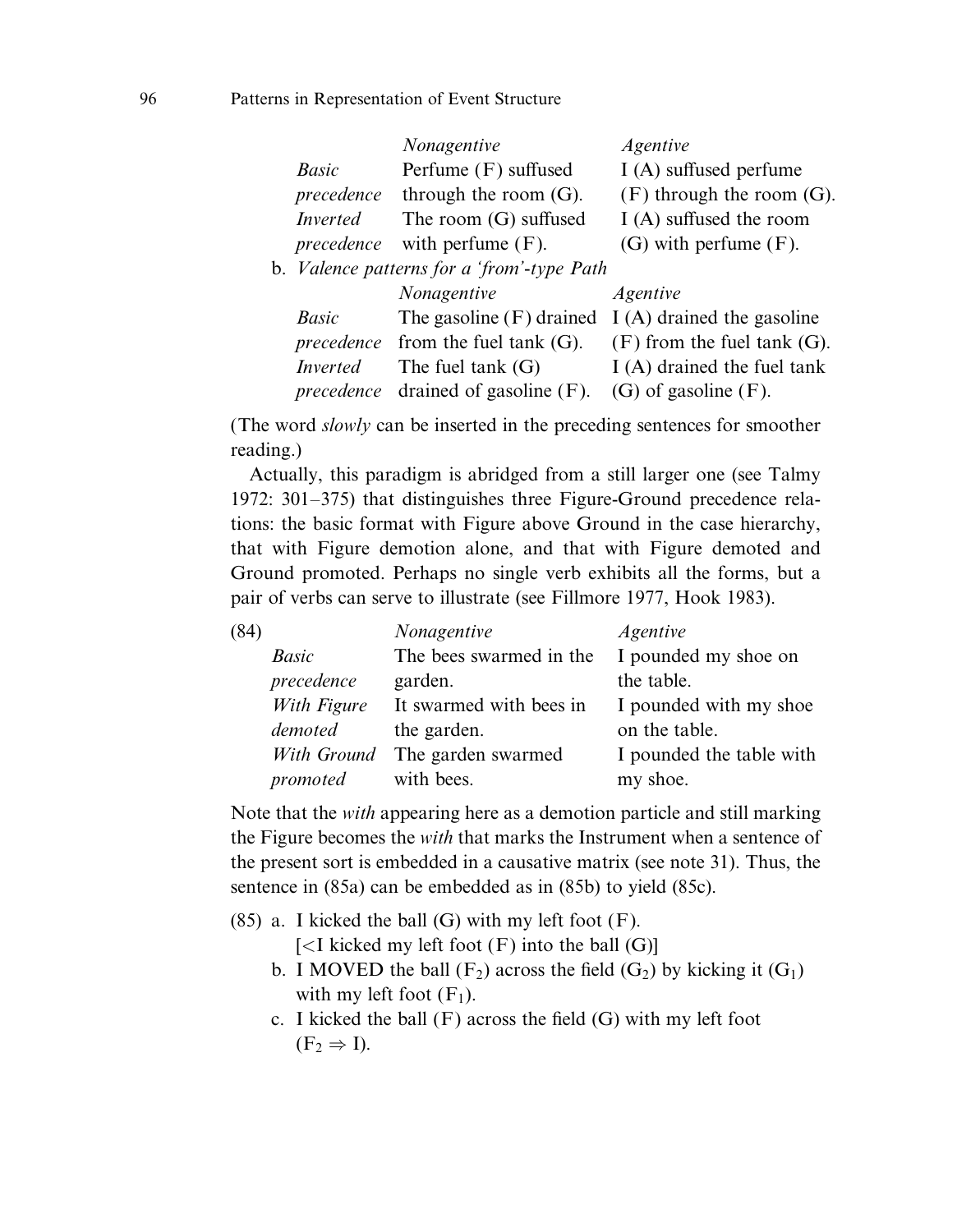#### 97 Lexicalization Patterns

In the same way as with aspect and causation, a language can have grammatical devices for use with a verb of one valence type in order to express a different type. German has this arrangement for cases of the preceding sort. Its prefix be- can indicate a shift in secondary focus from the Figure onto the Ground, as (86) suggests.

| stole $\lim(DAT)$ his $(ACC)$ wallet<br>"I stole his wallet from him."<br>Figure as direct object |  |
|---------------------------------------------------------------------------------------------------|--|
|                                                                                                   |  |
|                                                                                                   |  |
| b. Ich <i>beraubte</i><br>seiner<br>Tasche<br>ihn                                                 |  |
| I SHIFT-stole him(ACC) his(GEN) wallet                                                            |  |
| Ground as direct object <sup>48</sup><br>"I robbed him of his wallet."                            |  |

Where a language, as here, has a grammatical device for getting to a particular valence type, it might tend to have relatively few verb roots lexicalized in that type. In fact German appears to have fewer verb roots like our *rob* and *pelt*, roots that intrinsically take the Ground as direct object, using instead its complexes of Figure-taking root plus valence shifter, like be-raub(en) and be-werf(en). The two languages contrast in a similar way in what can be called verbs of giving, this time as to how they indicate focus on (and, hence, the point of view of ) the giver or the receiver. Both languages do have cases where the distinction is indicated by distinct verb roots of complementary valence type, as (87) illustrates.

| $(87)$ give | teach  | get (in the sense of 'receive') | learn  |
|-------------|--------|---------------------------------|--------|
| geben       | lehren | kriegen                         | lernen |

But in other cases, English has two verb roots where German has only one, one lexicalized with focus on the receiver. A prefix ver- reverses the perspective to the giver's point of view, see (88).

| $(88)$ sell |                  | bequeath | lend      |           |
|-------------|------------------|----------|-----------|-----------|
|             | <i>verkaufen</i> | vererben | verleihen | verborgen |
|             | buy              | inherit  | borrow    |           |
|             | kaufen           | erben    | leihen    | borgen    |

This shift in perspective is illustrated in (89).

- (89) a. Ich kaufte das Haus von ihm I bought the house from him ``I bought the house from him.''
	- b. Er verkaufte he bought(REVERSE) me(DAT) the house mir das Haus ``He sold me the house.''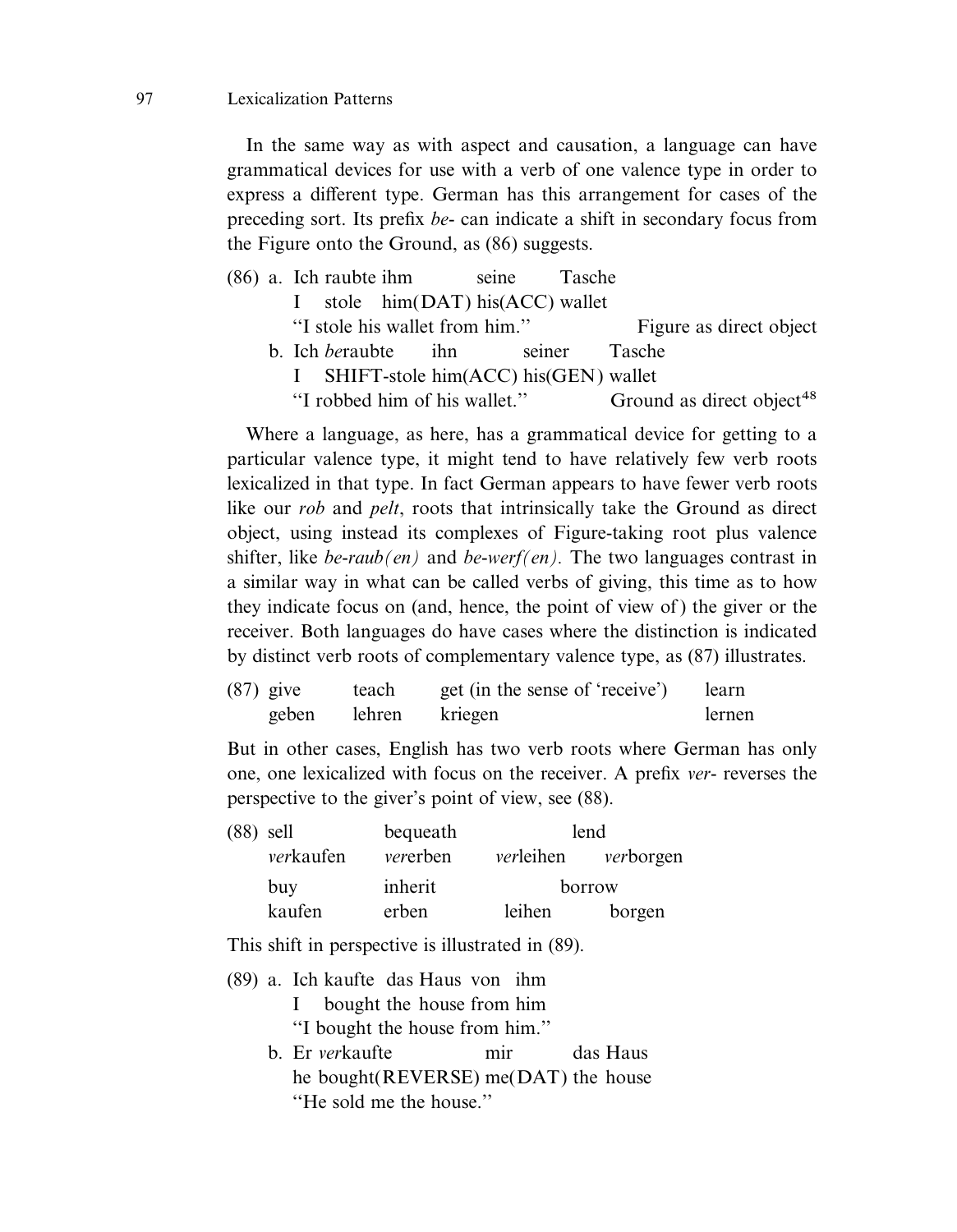98

2.9.2 Valence in Verbs of Affect Consider verbs of affect with respect to valence. These verbs generally require either the Stimulus or the Experiencer of an affective event as the subject.<sup>49</sup> Accordingly, they incorporate focus on either the qualities of the Stimulus or the state of the Experiencer. Compare this lexicalization difference in *frighten* and *fear* (illustrated in  $(90)$ ), which refer to roughly the same affective situation.<sup>50</sup>

| (90) a. That frightens me. | Stimulus as subject    |
|----------------------------|------------------------|
| b. I fear that.            | Experiencer as subject |

For verbs lexicalized in either valence type, there are grammatical, or grammatical-derivational, means for getting to the opposite type. Thus, a verb with a Stimulus subject can generally be placed in the construction "BE V-en P" (not a passive: the preposition P can be other words than  $by$ ) to bring the Experiencer into subject position. And a verb with an Experiencer subject can often figure in the construction "BE V-Adj to," which places the Stimulus as subject. See table 1.7.

While possibly all languages have some verbs of each valence type, they differ as to which type predominates. In this respect, English seems to favor lexicalizing the Stimulus as subject.<sup>51</sup> While some of its most colloquial verbs *(like, want)* have the Experiencer as subject, the bulk of its vocabulary items for affect focus on the Stimulus, as we see in table 1.8.<sup>52</sup>

By contrast with English, Atsugewi roots appear to have Experiencer subjects almost exclusively. Virtually every affect-expressing verb (as well as adjectives in construction with 'be') elicited in fieldwork was lexicalized with an Experiencer subject. To express a Stimulus subject, these forms take the suffix  $-ahw$ . For one example see table 1.9.<sup>53</sup>

#### Table 1.7

Derivational patterns for affect verbs focused on the Stimulus or the Experiencer

| $\Rightarrow$ | Experiencer as subject |
|---------------|------------------------|
|               | I am frightened of it  |
|               | I am pleased with it   |
|               | I am interested in it. |
| $\Rightarrow$ | Stimulus as subject    |
|               | It is fearful to me    |
|               | It is likable to me    |
|               | It is loathsome to me  |
|               |                        |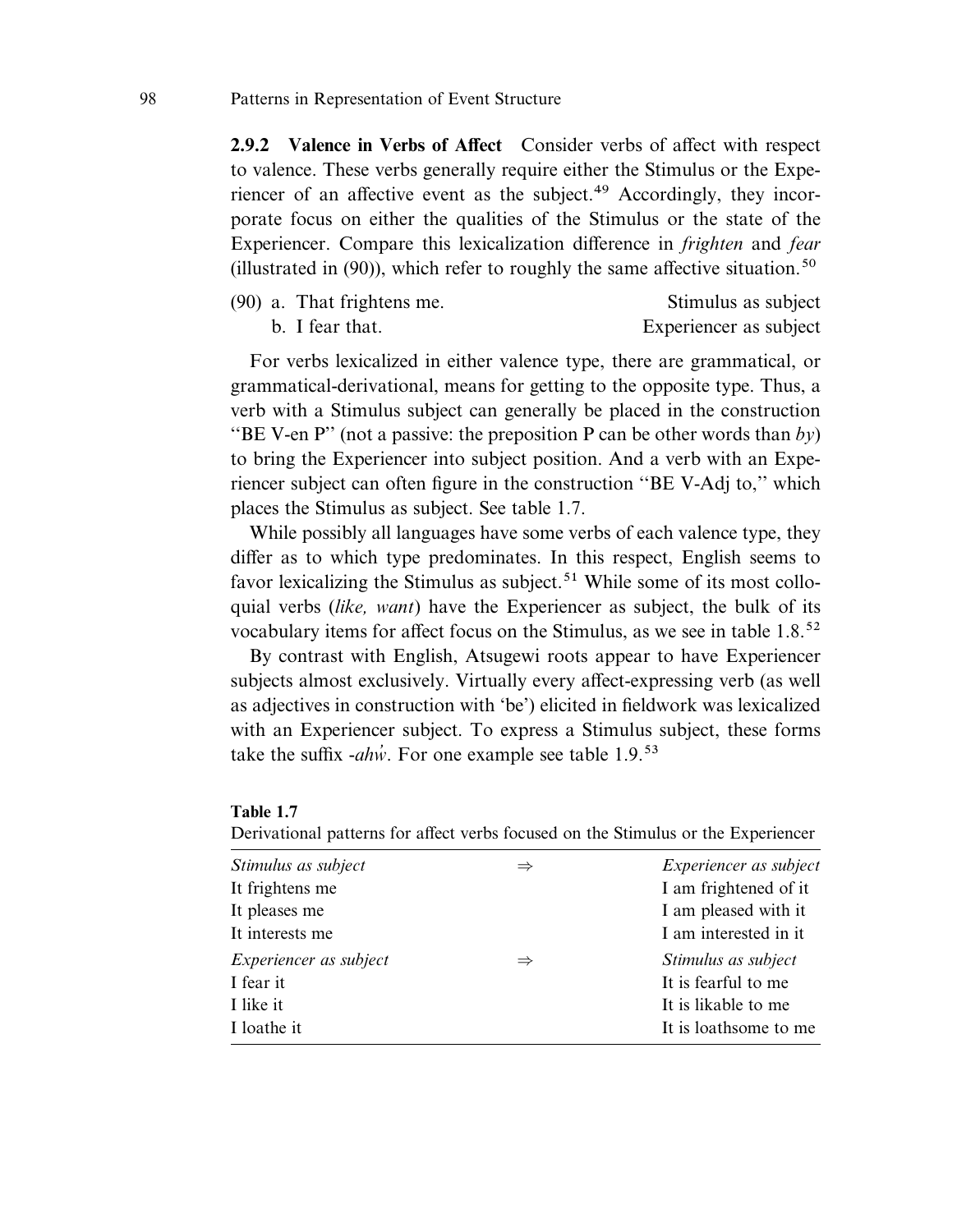99 Lexicalization Patterns

| Table 1.8 |  |                         |
|-----------|--|-------------------------|
|           |  | Affect verbs in English |

| Stimulus as subject    |             |              |            |             |                |
|------------------------|-------------|--------------|------------|-------------|----------------|
| please                 | key up      | astonish     | annoy      | incense     | worry          |
| satisfy                | turn on     | awe          | bother     | infuriate   | concern        |
| gratify                | interest    | <b>WOW</b>   | irk        | outrage     | trouble        |
| comfort                | engage      | confuse      | bug        | miff        | distress       |
| soothe                 | captivate   | puzzle       | vex        | put out     | upset          |
| calm                   | intrigue    | perplex      | pique      | disgruntle  | disturb        |
| charm                  | fascinate   | mystify      | peeve      | frustrate   | disconcert     |
| amuse                  | beguile     | baffle       | nettle     | chagrin     | unsettle       |
| cheer                  | entrance    | bewilder     | irritate   | embarrass   | shake up       |
| tickle                 | bewitch     | boggle       | provoke    | abash       | discombobulate |
| delight                | tantalize   | stupefy      | gall       | cow         | frighten       |
| thrill                 | matter to   | dumbfound    | aggravate  | shame       | scare          |
| transport              | bore        | flabbergast  | grate on   | humiliate   | alarm          |
| move                   | surprise    | shock        | piss off   | disgust     | grieve         |
| stir                   | startle     | dismay       | exasperate | gross out   | hurt           |
| arouse                 | amaze       | appall       | anger      | revolt      | pain           |
| excite                 | astound     | horrify      | rile       |             | torment        |
| Experiencer as subject |             |              |            |             |                |
| like                   | marvel over | want         | lust for   | abhor       | worry about    |
| enjoy                  | wonder at   | feel like    | crave      | deplore     | grieve over    |
| care for               | trust       | desire       | need       | anger over  | sorrow over    |
| fancy                  | respect     | prefer       | covet      | fume over   | regret         |
|                        | esteem      | wish for     | envy       | seethe over | rue            |
| relish                 | admire      | hope for     | dislike    | gloat over  | hurt from      |
| love                   | appreciate  | hanker after | resent     | distrust    | ache from      |
| adore                  | value       | hunger for   | hate       | fear        | suffer from    |
| delight in             | prize       | thirst for   | detest     | dread       | bear           |
| thrill to              | cherish     | long for     | despise    |             | stand          |
| exult over             | revere      | yearn for    | loathe     |             | tolerate       |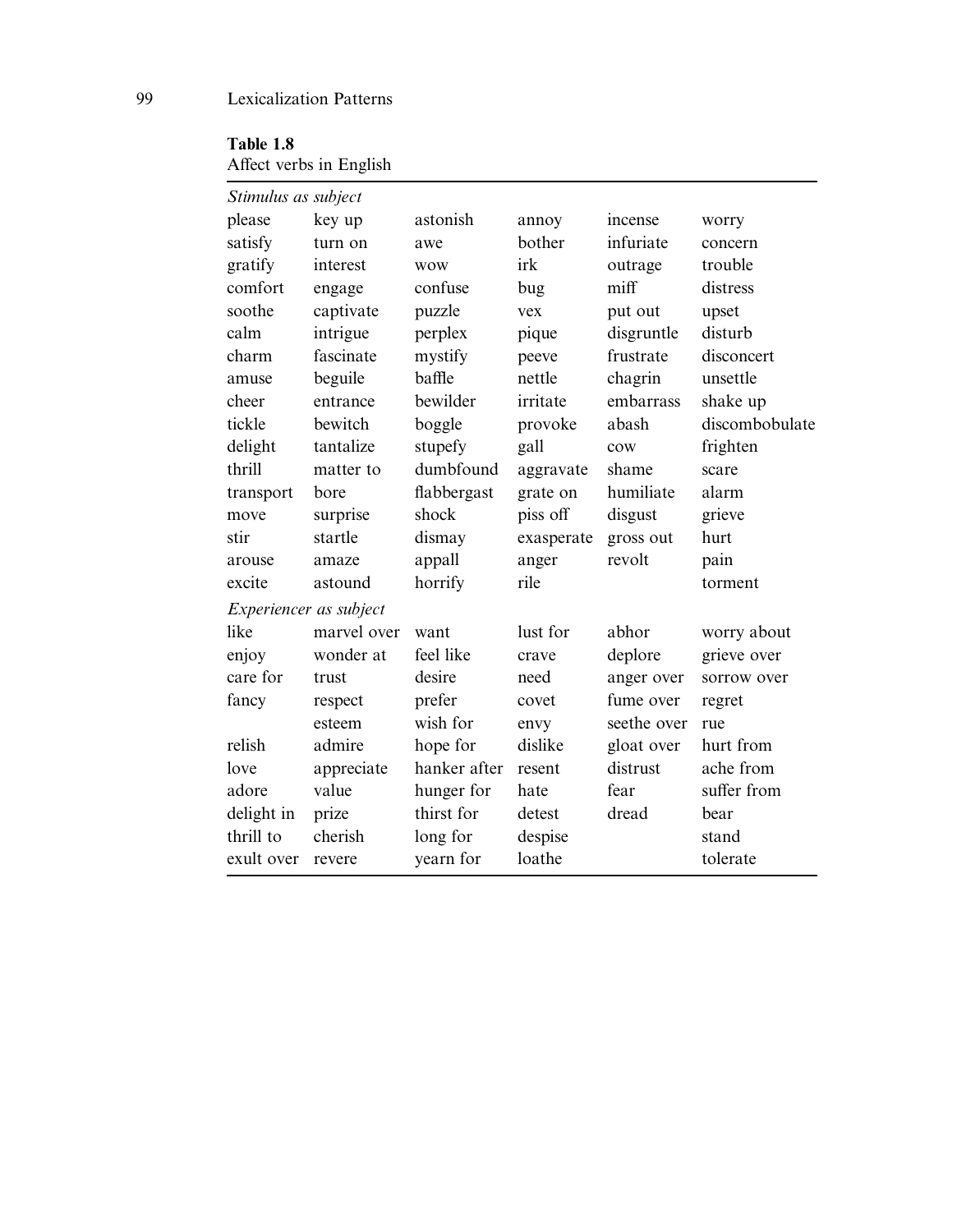#### Table 1.9

Derivation of Experiencer-subject verb roots to Stimulus-subject in Atsugewi

| Experiencer as subject                                                                      |                                   |                                                     |
|---------------------------------------------------------------------------------------------|-----------------------------------|-----------------------------------------------------|
| verb root:                                                                                  | -lay-                             | 'to consider as good'                               |
| Cause prefix:                                                                               | sa-                               | 'by vision'                                         |
| derivational suffix:                                                                        | $-im$                             | (no specific meaning: occurs<br>here idiomatically) |
| inflectional affix-set:                                                                     | $S \,^{-1}$ – W – $\,^{-a}$       | 'I—subject, 3rd person object'                      |
| $\sqrt{s}$ -'-w-sa-lay-im- <sup>a</sup> $\rightarrow$ [swsal ayiw]<br>"I find it beautiful" |                                   |                                                     |
| Derived to; Stimulus as subject                                                             |                                   |                                                     |
| verb root:                                                                                  | -lay-                             | 'to consider as good'                               |
| Cause prefix:                                                                               | sa-                               | "by vision"                                         |
| valence-shifting suffix:                                                                    | -ahw                              | 'from Stimulus to Experiencer'                      |
| inflectional affix-set:                                                                     | $\frac{1}{x}$ W- $-$ <sup>a</sup> | '3rd person subject'                                |
| /'-w-sa-lay-ahw- $a$ / $\Rightarrow$ [wsal ayáhwa]                                          |                                   |                                                     |
| "It is beautiful"                                                                           |                                   |                                                     |

It may be that the boundaries of the 'affect' category here are too encompassive or misdrawn for good comparative assessments. There may be smaller categories following more 'natural' divisions that reveal more about semantic organization. For example, a 'desiderative' category might well be separated out by itself: all the English verbs of 'wanting' listed in table 1.8 have Experiencer subjects, and this arrangement might be widespread, if not universal. Thus, although colloquial expressions with the opposite valence occur in other languages

 $(91)$  a. Yiddish

Mir vilt zikh esn me-to wants self to-eat b. Samoan 'Ua sau ('iate a'u) le fia 'ia ASP come (to  $me$ ) the want (to)eat "A desire for eating has come on me (I feel like eating)."

they are derived constructions based on verb roots with Experiencer subjects. (However, Kaluli of New Guinea may possibly be a language in which all mental verbs—including those of 'wanting' and 'knowing'—put the Experiencer in the surface case that identifies it as the affected argument (Bambi Schieffelin, personal communication).) Perhaps, too, one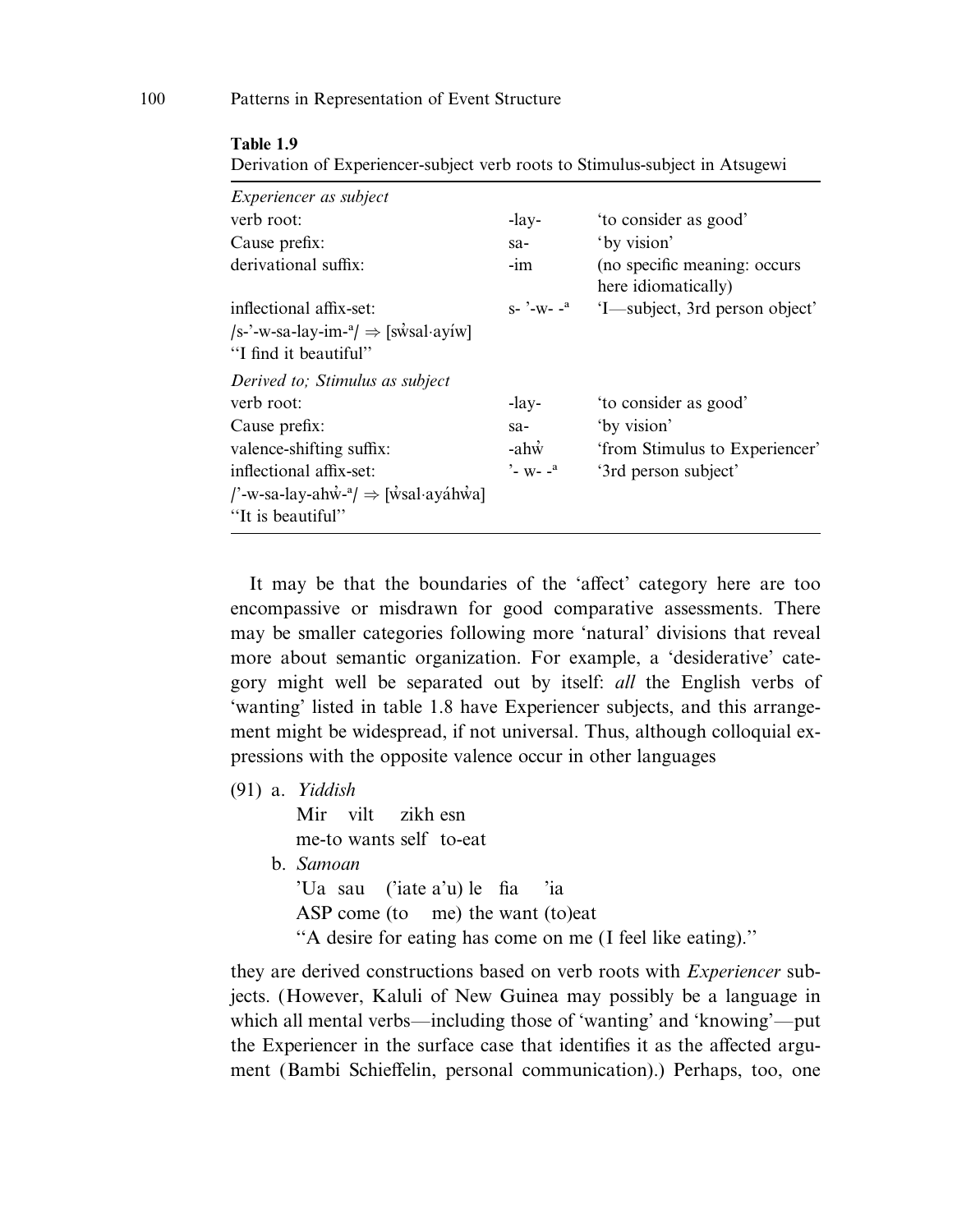| 1 AVIC 1.1V<br>'Cognitive' Verbs                               |                     |          |              |          |  |
|----------------------------------------------------------------|---------------------|----------|--------------|----------|--|
| Stimulus as subject<br>strike<br>seem to<br>remind $\ldots$ of | occur to<br>dawn on |          |              |          |  |
| Experiencer as subject                                         |                     |          |              |          |  |
| know                                                           | think               | consider | remember     | learn    |  |
| realize                                                        | feel                | suspect  | forget       | discover |  |
| believe                                                        | doubt               | imagine  | wonder about | find out |  |

should separate out an `assessment' category for notions like `esteem', `value', `prize'; in table 1.8 the English verbs for these notions again all require Experiencer subjects. We had already separated out a 'cognitive' category for the more intellective mental processes. Verbs of this category were excluded from the affect list above, and again English seems to favor Experiencer as subject for them, as shown in table 1.10.

A single semantic-cognitive principle might account for all these correlations between category of mental event and lexicalization tendency: Subjecthood, perhaps because of its frequent association with agency, may tend to confer on any semantic category expressed in it some initiatory or instigative characteristics. Accordingly, with Stimulus as subject, an external object or event (the stimulus) may be felt to act on an Experiencer so as to engender within him or her a particular mental event. Conversely, with Experiencer as subject, the mental event may be felt to arise autonomously and to direct itself outward toward a selected object. For example, a mental event of 'wanting' might be psychologically experienced across cultures as a self-originating event, and so, by this principle, have a preponderant tendency across languages to correlate with Experiencer subjecthood.

# 3 SATELLITES

In section 2, we have examined a connected set of semantic categories that appear lexicalized in an open-class type of surface element, the verb root. Here, to demonstrate the parallelism and to augment earlier typologies, we will examine roughly the same set of semantic categories, but now lexicalized in a closed-class type of surface element. This is an element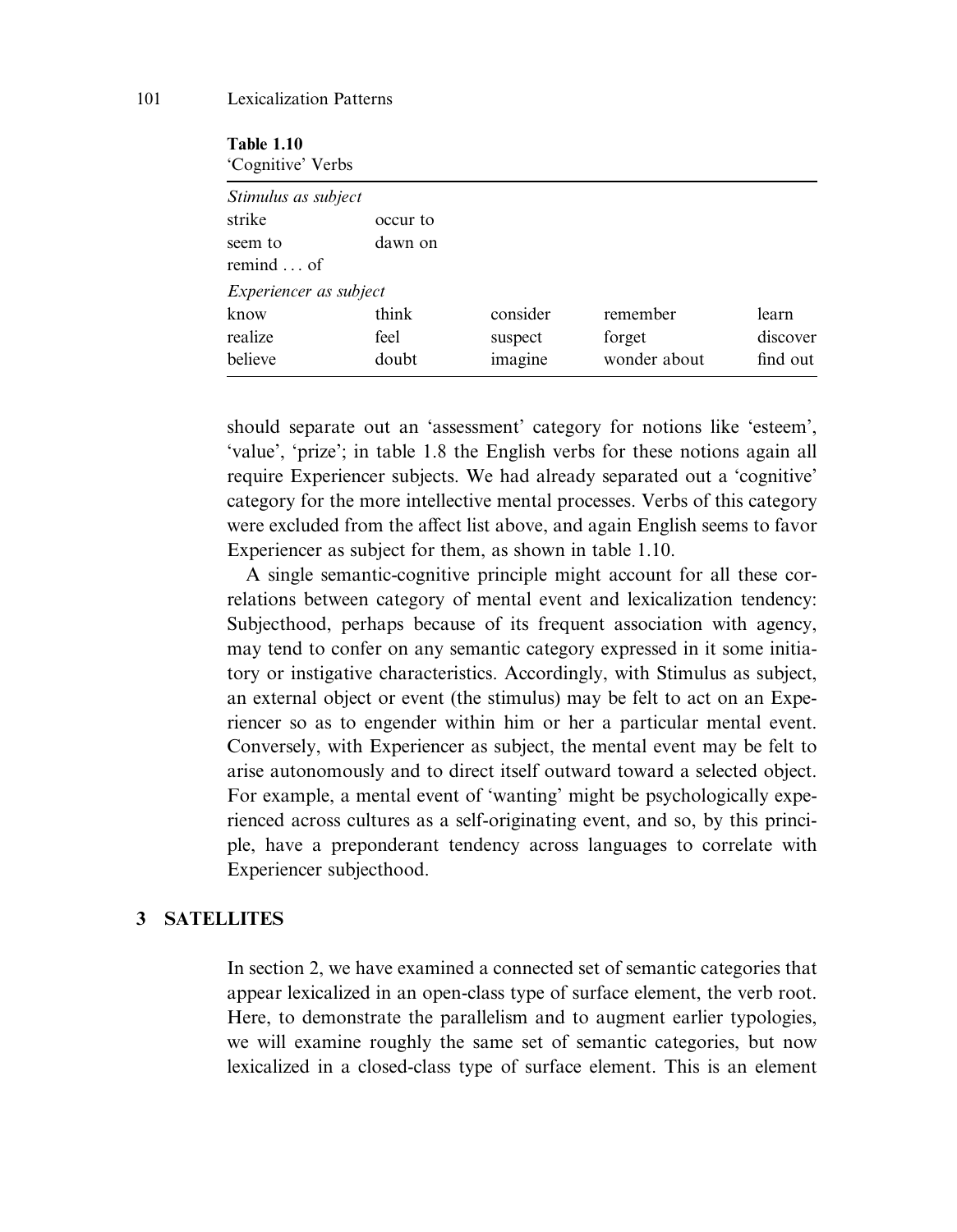that has not been generally recognized as such in the linguistic literature. We term it the satellite to the verb—or simply, the satellite, abbreviated ``Sat.'' It is the grammatical category of any constituent other than a nounphrase or prepositional-phrase complement that is in a sister relation to the verb root. It relates to the verb root as a dependent to a head. The satellite, which can be either a bound affix or a free word, is thus intended to encompass all of the following grammatical forms, which traditionally have been largely treated independently of each other: English verb particles, German separable and inseparable verb prefixes, Latin or Russian verb prefixes, Chinese verb complements, Lahu nonhead "versatile verbs" (see Matisoff 1973), Caddo incorporated nouns, and Atsugewi polysynthetic affixes around the verb root. A set of forms that can function as satellites in a language often overlaps partially, but not wholly, with a set of forms in another grammatical category in that language, generally the category of prepositions, verbs, or nouns. Thus, English satellites largely overlap with prepositions—but together, apart, and forth, for example, serve only as satellites, while *of, from*, and *toward* serve only as prepositions. In a similar way, Mandarin satellites largely overlap with verb roots. And in Caddo, the satellites of one type largely overlap with noun roots. One justification for recognizing the satellite as a grammatical category is that it captures an observable commonality, both syntactic and semantic, across all these forms—for example, its common function across one typological category of languages as the characteristic site in construction with the verb for the expression of Path or, more generally, of the "core schema" (chapter II-3).

There is some indeterminacy as to exactly which kinds of constituents found in construction with a verb root merit satellite designation. Clearest are the forms named earlier, such as English verb particles, Latin verb prefixes, Chinese resultative complements, and the noninflectional affixes in the Atsugewi polysynthetic verb. Seemingly also deserving satellite status are such compounding forms as the first element in English  $(to)$ test-drive. Probably meriting satellite status are incorporated nouns, like those in the Caddo polysynthetic verb, while pronominal clitics like those in French may merit the designation less, and full noun phrases are entirely excluded. It is uncertain what status should be accorded such verb-phrase forms as inflections, an auxiliary, a negative element, a closed-class particle like English only or even, or a free adverb semantically related to the verb root. It is further not clear whether this indeterminacy is due to the present theory's early stage of development or to a clinelike character for the satellite category.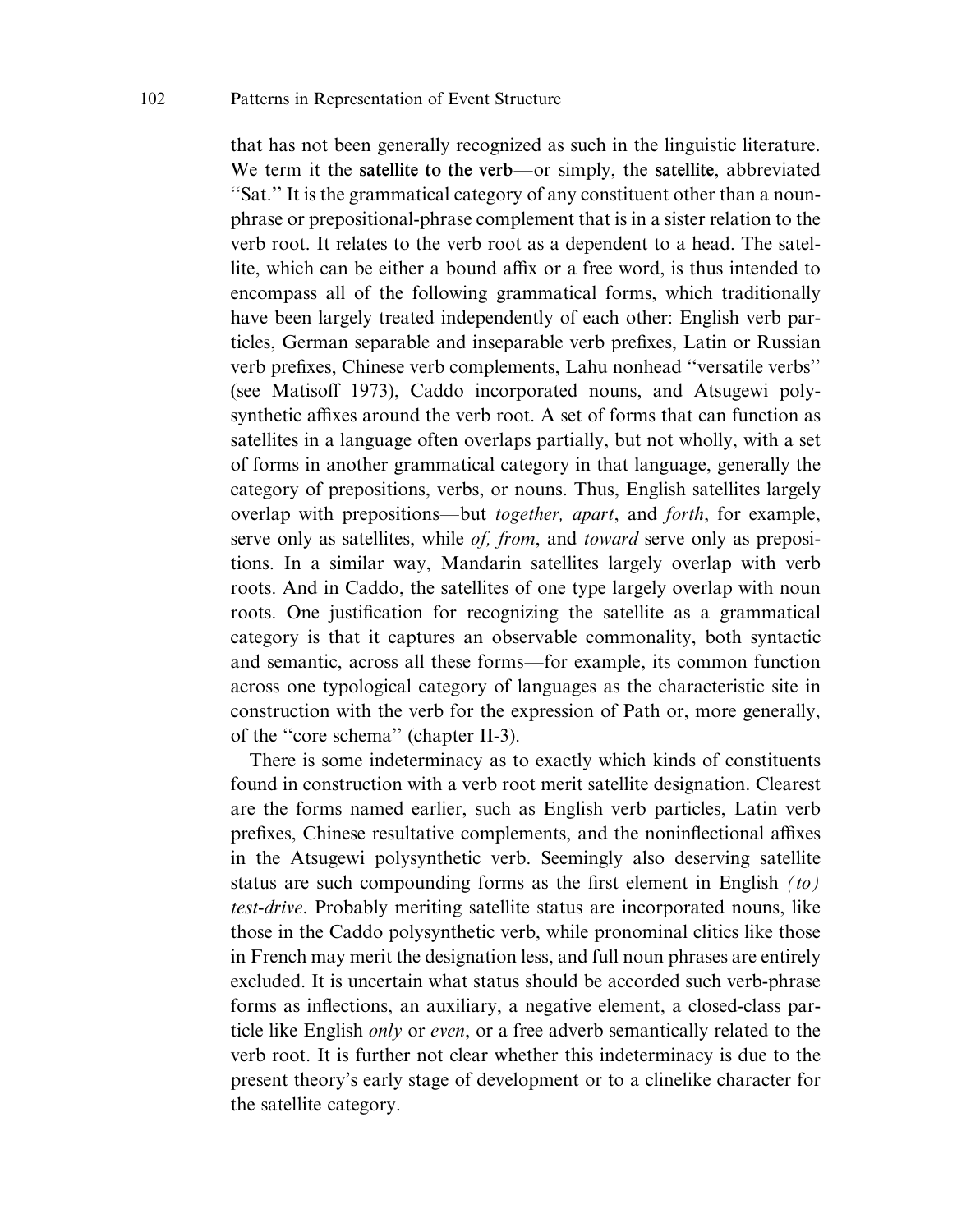A verb root together with its satellites forms a constituent in its own right, the verb complex, also not generally recognized. It is this constituent as a whole that relates to such other constituents as a direct object noun phrase.

The satellite is easily illustrated in English. It can take the form of either a free word or an affix (satellites are marked here by the symbol  $\triangleleft$ that, in effect, "points" from the satellite to its head, the verb root).

|  | (92) a. Satellite          | $\leftrightarrow$ over | $\blacktriangleleft$ mis-      |
|--|----------------------------|------------------------|--------------------------------|
|  | b. <i>Verb complex</i>     | start $\triangle$ over | fire $\blacktriangleleft$ mis- |
|  | c. <i>Example sentence</i> | The record started     | The engine misfired.           |
|  |                            | over.                  |                                |

As many as four such satellites can appear together in a verb complex, as in (93). (Here, *right*—belonging to a morpheme set that also includes *way* and just—is semantically dependent on the following satellite as its modifier, but it fills a syntactic slot and behaves phonologically like a prototypical satellite.)

(93) Come  $\triangleleft$  right  $\triangleleft$  back  $\triangleleft$  down  $\triangleleft$  out from up in there! (said, for example, by a parent to a child in a treehouse)

The term traditionally applied to the above element in English is "verb" particle'' (see Fraser 1976). The term satellite has been introduced to capture the commonality between such particles and comparable forms in other languages. Within Indo-European, such forms include the ``separable" and "inseparable" prefixes of German and the verb prefixes of Latin and Russian, as shown in table 1.11.

Another kind of satellite is the second element of a verb compound in Chinese, called by some the "resultative complement." Another example is any nonhead word in the lengthy verbal sequences typical of Tibeto-Burman languages. In the case of Lahu, Matisoff (1973) has called any such word a "versatile verb." A third example is any of the noninflectional affixes on the verb root in the Atsugewi "polysynthetic verb."<sup>54</sup> We now examine a range of types of semantic material that appear in satellites.

## 3.1 Path

The satellites in English are mostly involved in the expressions of Path. Generally, the Path is expressed fully by the combination of a satellite and a preposition, as in (94a). But usually the satellite can also appear alone, as in (94b). The ellipsis of the prepositional phrase here generally requires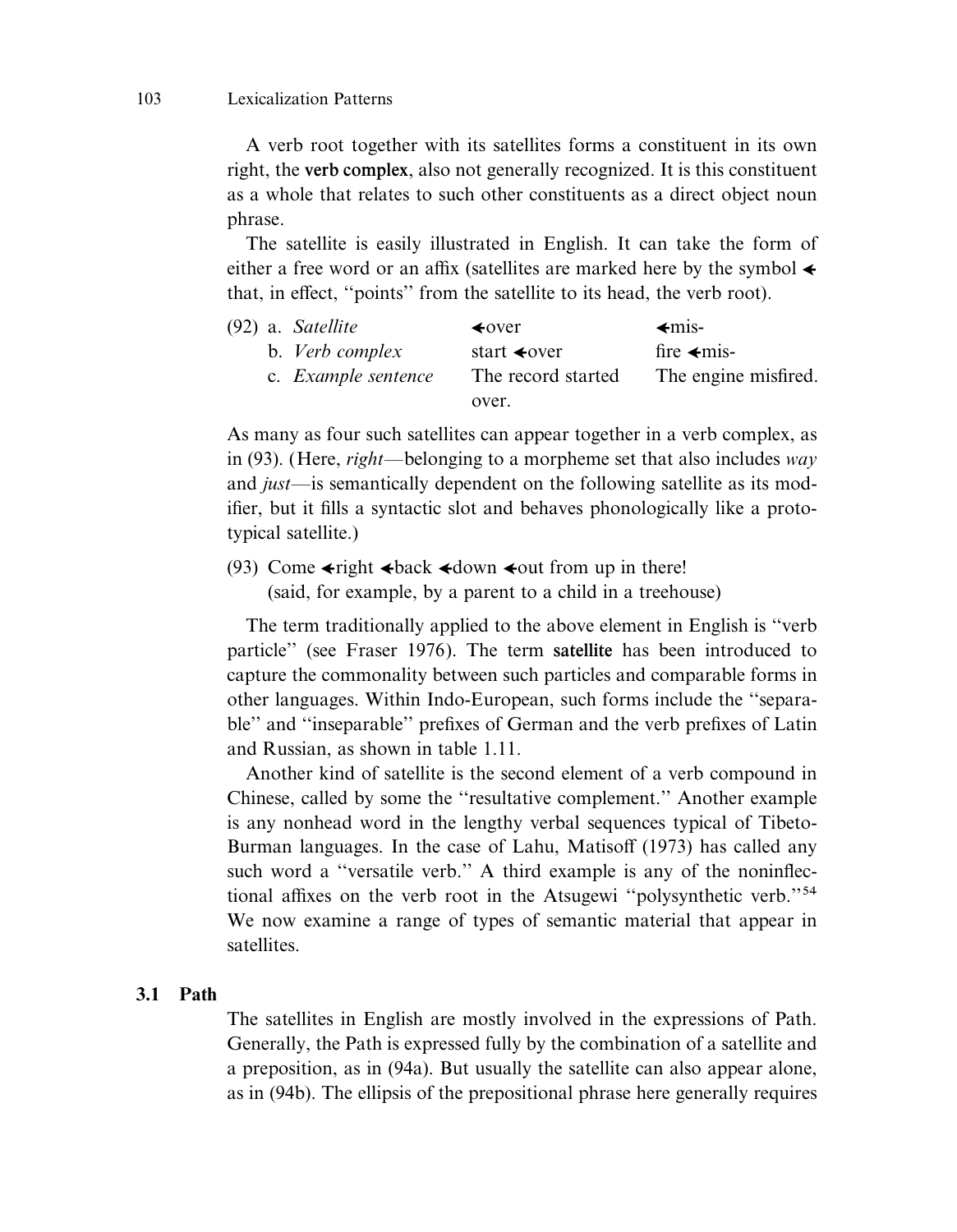|              | A. German                                    |                                        |
|--------------|----------------------------------------------|----------------------------------------|
|              | "separable" prefix                           | "inseparable" prefix                   |
| satellite    | <del>∢</del> entzwei                         | $\triangle$ zer-                       |
| verb complex | brechen <b>∢</b> entzwei<br>(entzweibrechen) | brechen $\leftarrow$ zer- (zerbrechen) |
| ex. sentence | Der Tisch brach entzwei                      | Der Tisch zerbrach                     |
|              | "The table broke in two"                     | "The table broke to pieces"            |
|              | <b>B.</b> Latin                              | C. Russian                             |
|              | prefixes                                     | prefixes                               |
| satellite    | $\div$ in-                                   | $\leftarrow$ v-                        |
| verb complex | volare $\triangleleft$ in- (involare)        | letet' $\leftarrow$ v- (vletet')       |
| ex. sentence | Avis involavit                               | Ptica vletela                          |
|              | "The bird flew in"                           | "The bird flew in"                     |

#### Table 1.11

Satellites as verb prefixes in German, Latin, and Russian

that its nominal be either a deictic or an anaphoric pronoun (i.e., that the Ground object be uniquely identifiable by the hearer).<sup>55</sup>

- (94) a. I ran out of the house.
	- b. (After rifling through the house,) I ran *out* [i.e., ... of it].

Some symbolism here can help represent the semantic and grammatical situation. The symbol  $>$  is placed after a preposition, in effect pointing toward its nominal object. Thus this symbol, together with  $\triangle$ , encloses the full surface expression (the satellite plus preposition) that specifies Path, as illustrated in (95a). For a still finer representation, parentheses are used to mark off the portion that can be optionally omitted, and  $F$  and  $G$ indicate the locations of the nominals that function as Figure and Ground, as shown in (95b).

(95) a.  $\triangleleft$ out of>

b.  $F \dots \triangleleft out (of > G)$ 

English has quite a few Path satellites. Some are presented in the sentences in (96), here without any final Ground-containing phrase.

(96) Some Path satellites in English

| I ran $in_1$ .                      | He ran <i>across</i> .              | It flew $up_1$ .       |
|-------------------------------------|-------------------------------------|------------------------|
| I ran <i>out</i> <sub>1</sub> .     | He ran <i>along</i> .               | It flew <i>down</i> .  |
| I climbed on.                       | He ran <i>through</i> .             | I went <i>above</i> .  |
| I stepped <i>off</i> <sub>1</sub> . | He ran $past/by$ .                  | I went <i>below</i> .  |
| He drove $off_2$ .                  | She came <i>over</i> <sub>1</sub> . | I ran $up_2$ (to her). |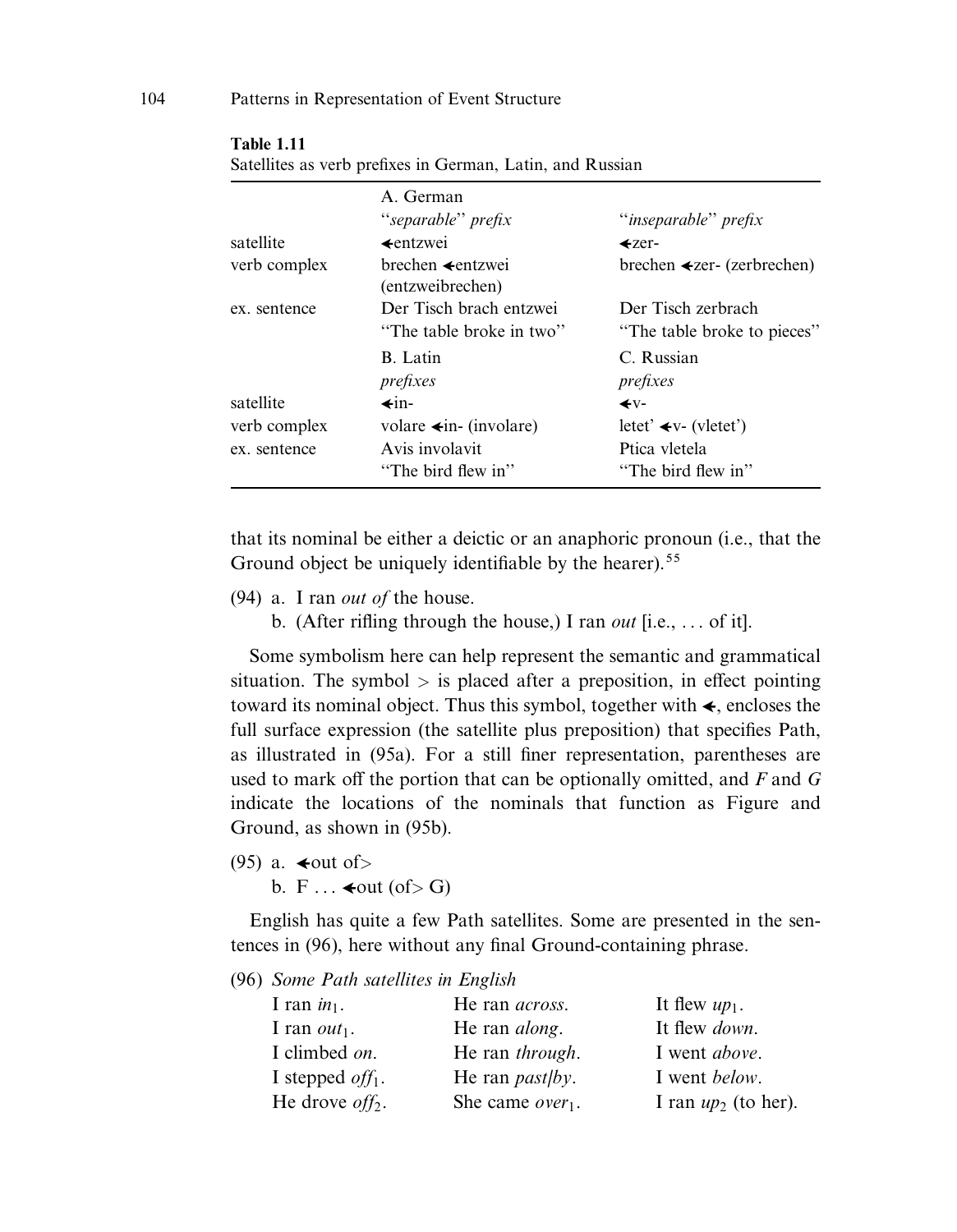| I stepped <i>aside</i> . | It toppled <i>over</i> <sub>2</sub> . | She followed along         |
|--------------------------|---------------------------------------|----------------------------|
|                          |                                       | <i>after</i> (us).         |
| She came <i>forth</i> .  | She spun <i>around</i> <sup>1</sup> . | They slammed               |
|                          |                                       | together.                  |
| She walked away.         | She walked <i>around</i> .            | They rolled <i>apart</i> . |
| He went <i>ahead</i> .   | She walked (all)                      | It shrank $in_2$ .         |
| He came <i>back</i> .    | about.                                | It spread $out_2$ .        |

In addition, English has a number of Path satellites that would not be generally recognized as such—that is, as being in the same semantic category as those of (96).

|                               | (97) More Path satellites in English                      |                   |                                                   |
|-------------------------------|-----------------------------------------------------------|-------------------|---------------------------------------------------|
|                               | $F \dots$ $\triangleleft$ loose (from $\triangleright$ G) |                   | The bone pulled loose (from<br>its socket).       |
| $F \dots$ $\leftarrow$ free   |                                                           | (from>G)          | The coin melted free (from<br>the ice).           |
| $F \dots$ $\leftarrow$ clear  |                                                           | (of>G)            | She swam clear (of the<br>oncoming ship).         |
| $F \dots$ $\leftarrow$ stuck  |                                                           | (to>G)            | The twig froze stuck (to the<br>window).          |
| $F \dots \quad \text{#fast}$  |                                                           | (to>G)            | The glaze baked fast (to the<br>clay).            |
| $F \dots$ $\leftarrow$ un-    |                                                           | (from>G)          | The bolt must have<br>unscrewed (from the plate). |
| $F \dots$ $\leftarrow$ over-  |                                                           | $\varnothing$ > G | The eaves of the roof over-<br>hung the garden.   |
| $F \dots$ $\leftarrow$ under- |                                                           | $\varnothing$ G   | Gold leaf underlay the<br>enamel.                 |
| $G \ldots$ $\leftarrow$ full  |                                                           | (of > F)          | The tub quickly poured full<br>(of hot water).    |

The languages in most branches of Indo-European have Path systems that are homologous with the one just seen for English. That is, they also use a satellite and a preposition, with the prepositional phrase generally omissible. This is illustrated in (98) and (99) for Russian (see Talmy 1975b for an extensive treatment of such forms in this language).<sup>56</sup>

(98) Some Path expressions in Russian

- F...  $\leftarrow v v + ACC > \text{`into'}$ <br>F...  $\leftarrow v iz + GEN > \text{`out}$
- $\leftarrow$ vy- iz + GEN> 'out of'
- F...  $\leftarrow$  Pere- c̆erez + ACC> 'across'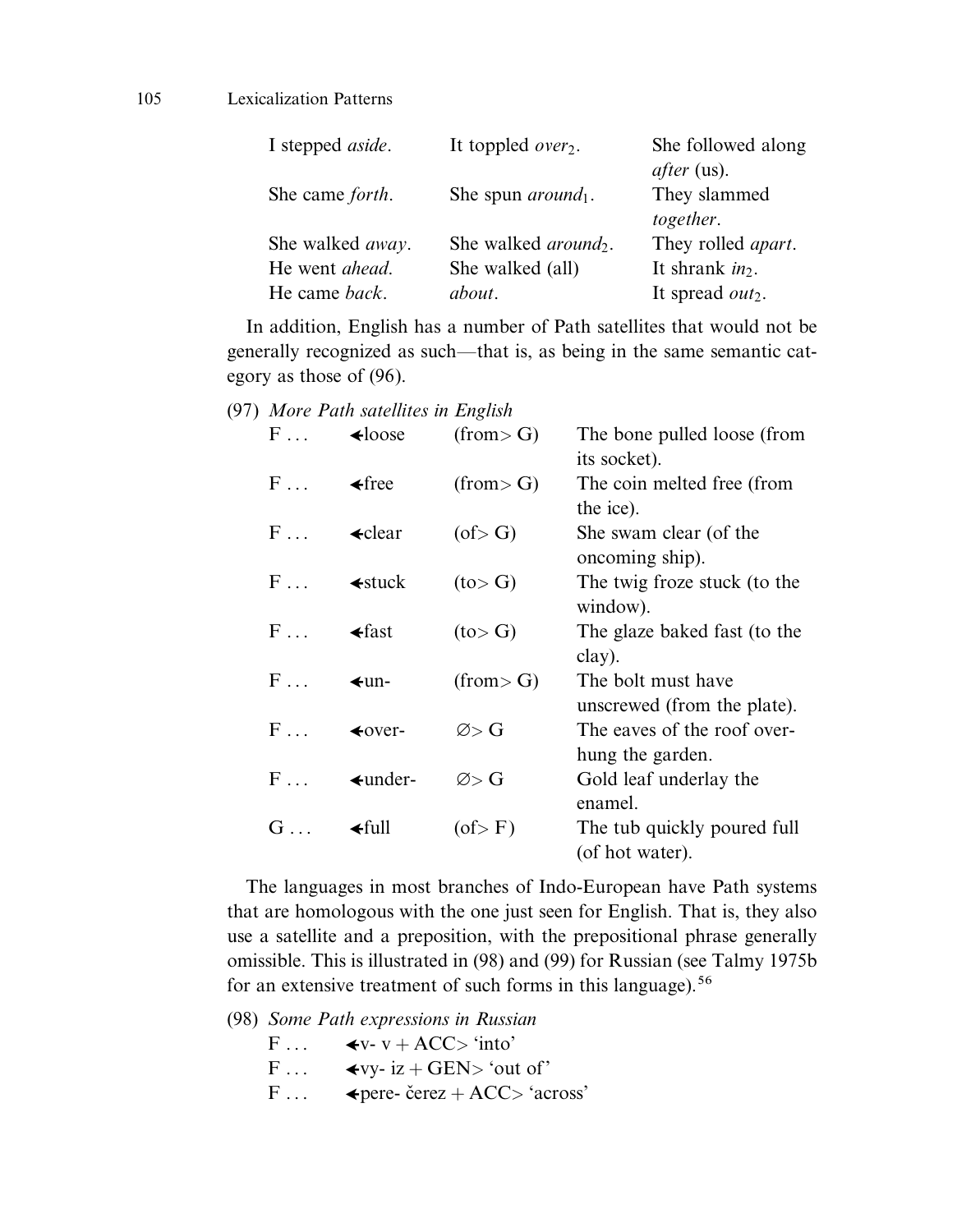- F...  $\leftarrow$  pod- pod + ACC> 'to under'<br>F...  $\leftarrow$  nod- k + DAT> 'up to'
- F...  $\leftarrow$  pod- k + DAT> 'up to'<br>F  $\leftarrow$  ob- ob + ACC> 'to aga
- F...  $\leftarrow \text{ob- ob} + \text{ACC} > \text{ to against'}$ <br>F...  $\leftarrow \text{ot- ot} + \text{GEN} > \text{ of a ways f}$
- F...  $\leftarrow$  ot- ot + GEN> 'off a ways from'<br>F...  $\leftarrow$  ana- na + ACC> 'onto'
- F...  $\leftarrow$ na- na + ACC> 'onto'<br>F...  $\leftarrow$ s- s + GEN> 'off of'
- F...  $\leftarrow s s + GEN > 'off \text{ of'}$ <br>F...  $\leftarrow \text{ prop- min} + GEN >$
- F...  $\leftarrow$  pro- mimo + GEN> 'past'<br>F...  $\leftarrow$  za- za + ACC> 'to behind
- F...  $\leftarrow$  za za + ACC> 'to behind/beyond'<br>F...  $\leftarrow$  pri- k + DAT> 'into arrival at'
- F...  $\leftarrow$  pri- k + DAT> 'into arrival at'<br>F...  $\leftarrow$  do- do + GEN> 'all the way to
- F...  $\triangleleft$ do- do + GEN> 'all the way to'<br>F...  $\triangleleft$ iz- iz + GEN> '(issuing) forth free
	- $\triangleleft$ iz- iz + GEN> '(issuing) forth from'
- (99) a. Ja vbežal (v dom)
	- I in-ran (into house(ACC))
	- ``I ran in (-to the house).''
	- b. Ja vybežal (iz doma)
		- I out-ran (out of house(GEN ))
		- ``I ran out (of the house).''

We want to emphasize for all these Path examples that satellites should be well distinguished from prepositions. No confusion can occur in most Indo-European languages, where the two forms have quite distinct positional and grammatical characteristics. For example, in Latin, Classical Greek, and Russian (see  $(98)$  and  $(99)$ ), the satellite is bound prefixally to the verb, while the preposition accompanies the noun (wherever it turns up in the sentence) and governs its case. Even where a satellite and a preposition with the same phonetic shape are both used together in a sentence to express a particular Path notion—as often happens in Latin, Greek, and Russian (again, see  $(98)$  and  $(99)$ )—the two occurrences are still formally distinct. However, a problem arises for English, which, perhaps alone among Indo-European languages, has come to regularly position satellite and preposition next to each other in a sentence. Nevertheless, there are still ways in which the two kinds of forms—satellites and prepositions distinguish themselves.

To begin with, the two classes of forms do not have identical memberships: there are forms with only one function or the other. Thus, as already noted, together, apart, away, back, and forth are satellites that never act as prepositions, while of, at, from, and toward are prepositions that never act as satellites.57 Furthermore, forms serving in both functions often have different senses in each. Thus, to as a preposition (I went to the store) is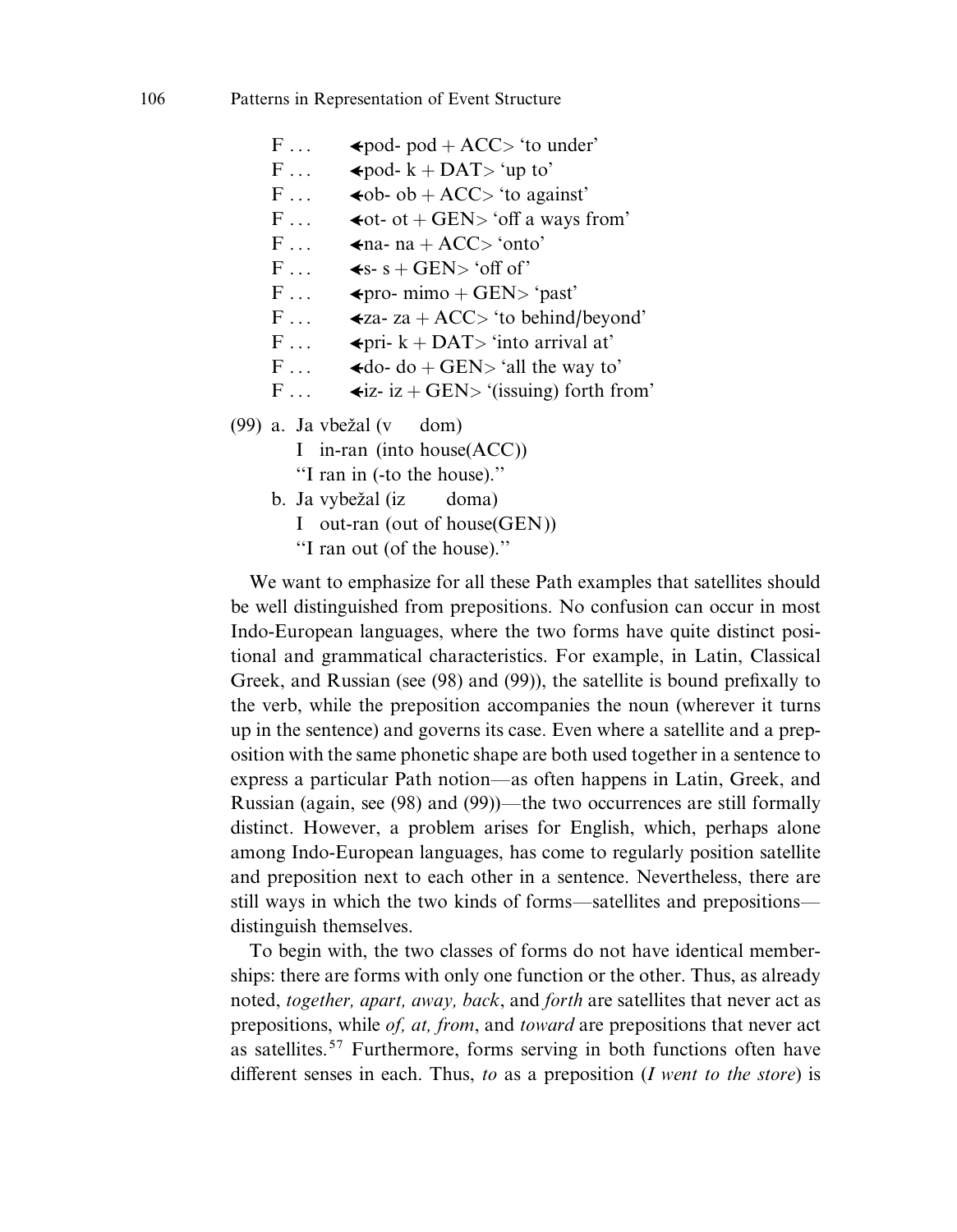different from to as a satellite ( $I$  came to), and satellite over in its sense of 'rotation around a horizontal axis' (It fell/toppled/turned/flipped over) does not have a close semantic counterpart in prepositional over with its 'above' or 'covering' senses (over the treetop, over the wall).

Next, there are differences in properties. First, with regard to phrase structure and co-occurrence, a satellite is in construction with the verb, while a preposition is in construction with an object nominal. Consistent with this fact, when a Ground nominal is omitted—as it generally may be when its referent is known or inferable—the preposition that would have appeared with that nominal is also omitted, while the satellite remains. Consider, for example, the sentence He was sitting in his room and then suddenly ran out (of it). If the it is omitted, the preposition of that is in construction with it must also be omitted. But the satellite out, which is in construction with the verb ran, stays in place. Moreover, a sentence can contain a satellite in construction with the verb with no notion of any object nominal, even an omitted one, as in The log burned up. But a preposition always involves some object nominal—though this might have been moved or omitted, as in This bed was slept in, or This bed is good to sleep in.

Second, with regard to positional properties, a preposition precedes its nominal (unless this has been moved or omitted), as in (100a). But a free satellite (i.e., one not prefixal to the verb) has these more complex characteristics: It precedes a preposition if one is present, as in (100b). It either precedes or follows a full NP that lacks a preposition, as in (100c), though it tends to follow the NP if that location places it directly before a subsequent preposition, as in (100d). And it must follow a pronominal NP that lacks a preposition, as in (100e).

- (100) a. I ran from the house/it.
	- b. I ran away from the house/it.
	- c. I dragged away the trash. / I dragged the trash away.
	- d. ? I dragged away the trash from the house. / I dragged the trash away from the house.
	- e. \*I dragged away it (from the house). / I dragged it (away from the house).

Third, with regard to stress, in the unmarked case and with only pronominal objects (which are more diagnostic than nonpronominal objects), a preposition is unstressed and a satellite is stressed, as can be determined for the sentences in (100). In fact, in a sentence whose NPs are all prono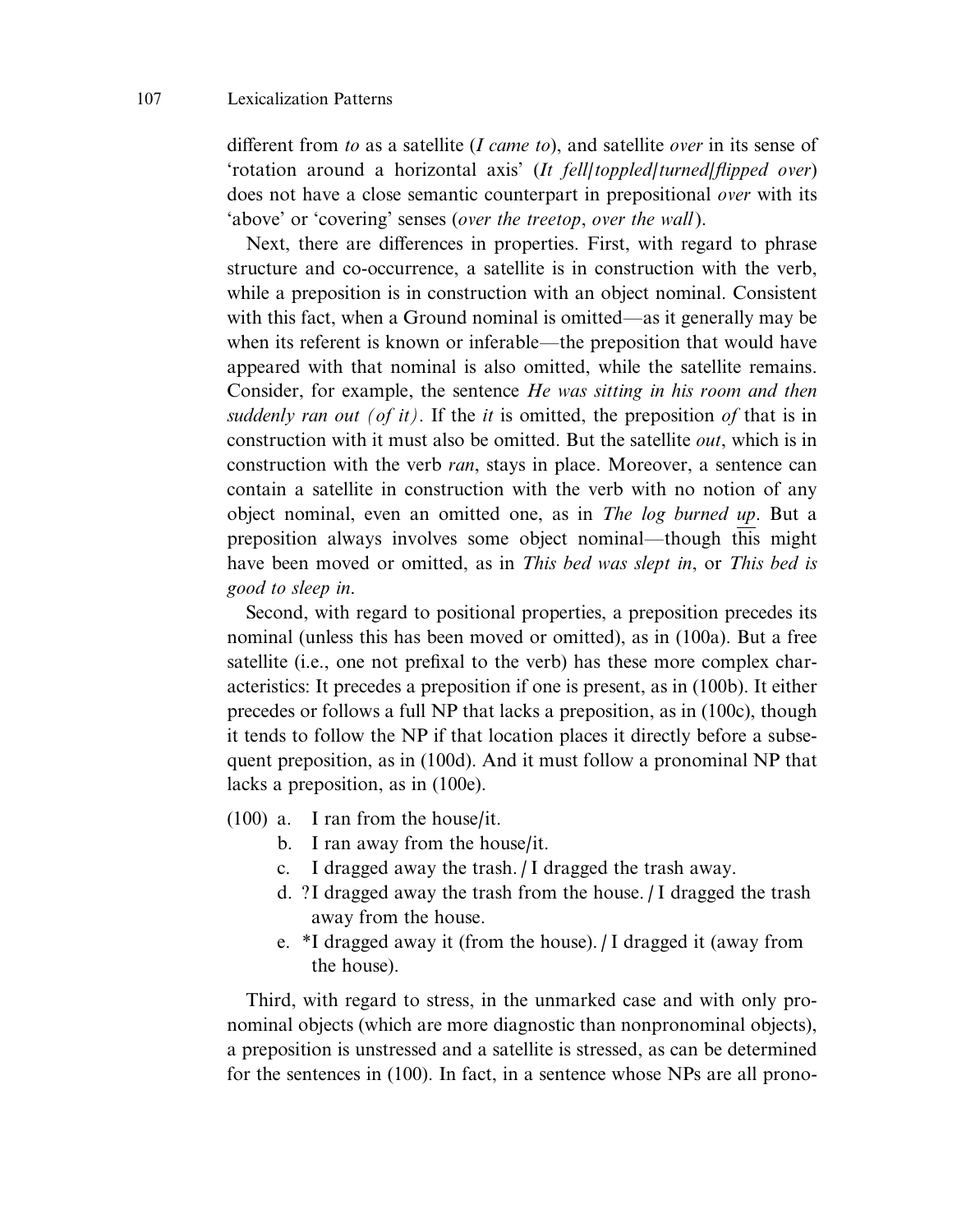minal, a satellite—or the final satellite if there are more than one—is generally the most heavily stressed word of all, as in I dragged him away from it, or in You come right back down out from up in there.

Finally, the English Path system has a special feature. There are a number of forms like *past* that behave like ordinary satellites when there is no final nominal, as in  $(101a)$ , but that, if there is a final nominal, even a pronominal one, appear directly before it and get heavy stress. That is, they have the prepositioning property of a preposition but the stress of a satellite.

- (101) a. (I saw him on the corner but) I just drove *pást*.
	- b. I drove  $p$ ást him.

Because of its distinct dual behavior, the latter usage of a form like past can be considered to exemplify a new (and perhaps rare) grammatical category—a coalesced version of a satellite plus a preposition that could be termed a **satellite preposition** or "satprep"—as suggested symbolically in (102a). Alternatively, it can be considered an ordinary satellite that happens to be coupled with a zero preposition, as suggested in (102b).

(102) a. F  $\ldots$   $\leftarrow$  past> G b. F  $\ldots$   $\Longleftrightarrow$  past  $\emptyset$  > G

Examples of other satpreps in English are through, as in The sword ran through him, and  $up$ , as in I climbed up it. Indeed, despite its apparent bimorphemic origin, the form into now acts like a satprep that is phonologically distinct from the combination of the satellite in followed by the preposition to, as seen in The bee's sting went into him, versus Carrying the breakfast tray, the butler went in to him. On the same phonological basis, out of also behaves like a single satprep unit, by contrast with the sequence *out from*, as in *She ran out-of it versus She ran out from behind it.* Perhaps English has developed the satprep form because it has come to regularly juxtapose its inherited satellite and preposition forms. But, as will shortly be seen, Mandarin, for one other language, also exhibits a homolog of the satprep. A summary of the various satellite and preposition distinctions in English is given in (103).

| (Mary invited me to her party.) I went |
|----------------------------------------|
| to it.                                 |
| (I heard music on the second floor.)   |
| I went úp.                             |
|                                        |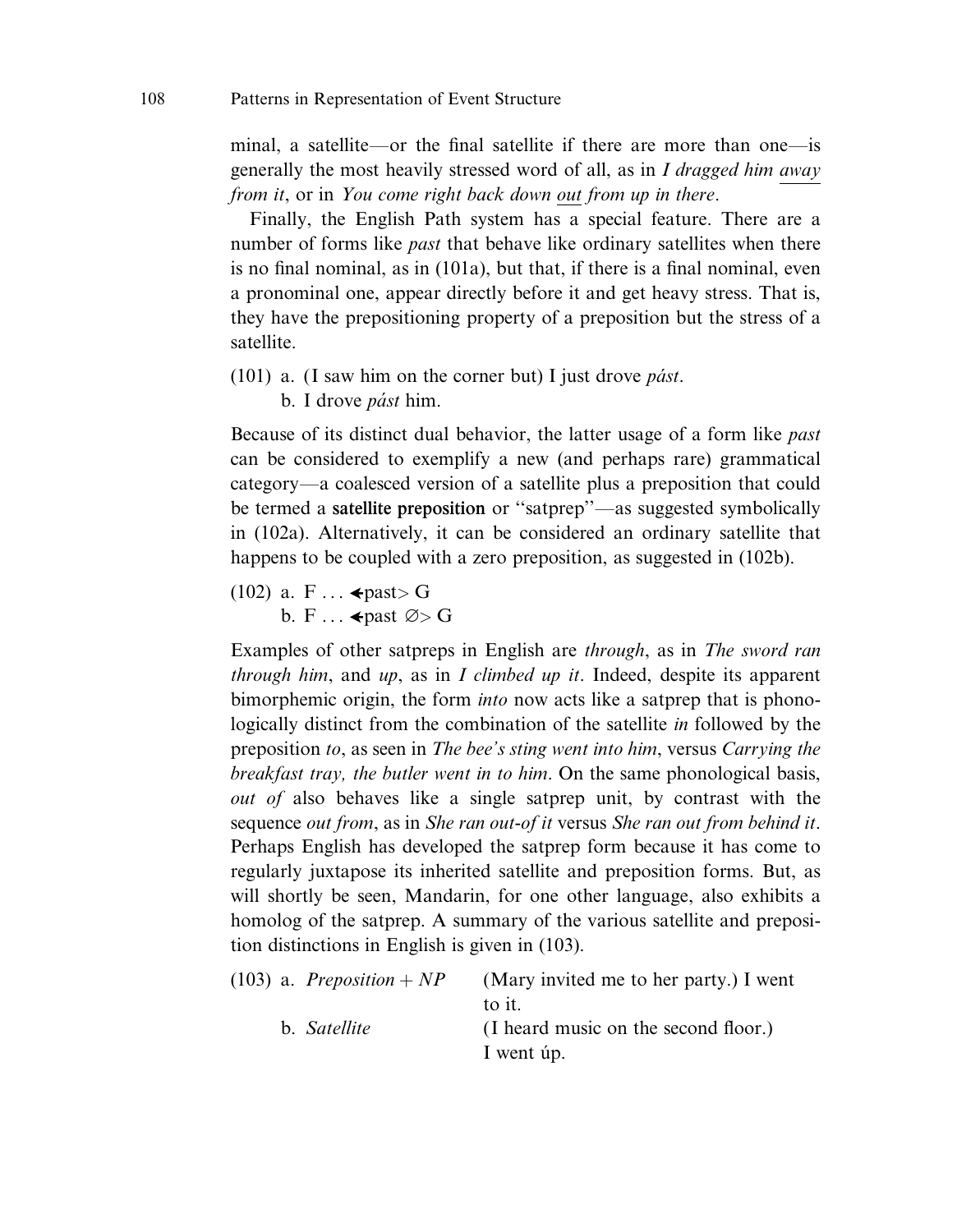| c. Satellite $+$    | (There was a door set in the wall.) I went |
|---------------------|--------------------------------------------|
| preposition $+ NP$  | $úp$ to it.                                |
| d. Satprep + $NP$   | (There was a stairway to the second        |
|                     | floor.) I went up it.                      |
| e. Satellite + $NP$ | (They wanted the phone on the second       |
|                     | floor.) I took it úp.                      |

Mandarin Chinese has Path satellites and constructions that are entirely homologous with those of English. A number of these satellites are listed in (104) (they variously may, cannot, or must be further followed by the satellite for 'hither' or for 'thither').

| $(104)$ <del>∢</del> qù    | 'thither'                        |                            | $\leftarrow$ guò 'across/past'                  |
|----------------------------|----------------------------------|----------------------------|-------------------------------------------------|
| $\triangleleft$ lái        | 'hither'                         | $\leftarrow$ ai            | $'up$ off'                                      |
| $\triangleleft$ shàng 'up' |                                  |                            | $\triangleleft$ diào 'off (He ran <i>off</i> )' |
| $\triangleleft$ xià 'down' |                                  |                            | <b>∢zou</b> 'away'                              |
| $\triangleleft$ in         | in'                              | $\triangleleft$ huí 'back' |                                                 |
| ←chū                       | 'out'                            |                            | $\triangleleft$ long 'together'                 |
| $\triangleleft$ dào        | 'all the way (to)'               |                            | $\triangleleft$ kāi 'apart/free'                |
| $\triangleleft$ dăo        | 'atopple (i.e., pivotally over)' |                            | $\triangleleft$ sàn 'ascatter'                  |

These satellites participate in Path expressions of either the coalesced or the uncoalesced type. The only apparent difference from English is an order distinction: the object of the coalesced form follows the verb complex, whereas the prepositional phrase of the uncoalesced form precedes it (as is general with prepositional phrases of any kind). Some satellites can participate in both constructions. One of these is the satellite meaning 'past', which we see in (105) and (106) in two different sentences that receive the same translation in English.

- (105) F ...  $\triangleleft$  guò ( $\odot$  G bian) (coalescence of satellite and preposition) past side Píng-zi pião guò shí-tóu páng-biān bottle float past rock('s) side 'The bottle floated past the rock.'
- (106) F ...  $\triangleleft$  guò (cóng> G-biān) (the uncoalesced form with both a past from side satellite and a preposition) Píng-zi cóng shí-tóu páng-biān pião guò bottle from rock('s) side float past 'The bottle floated past the rock.'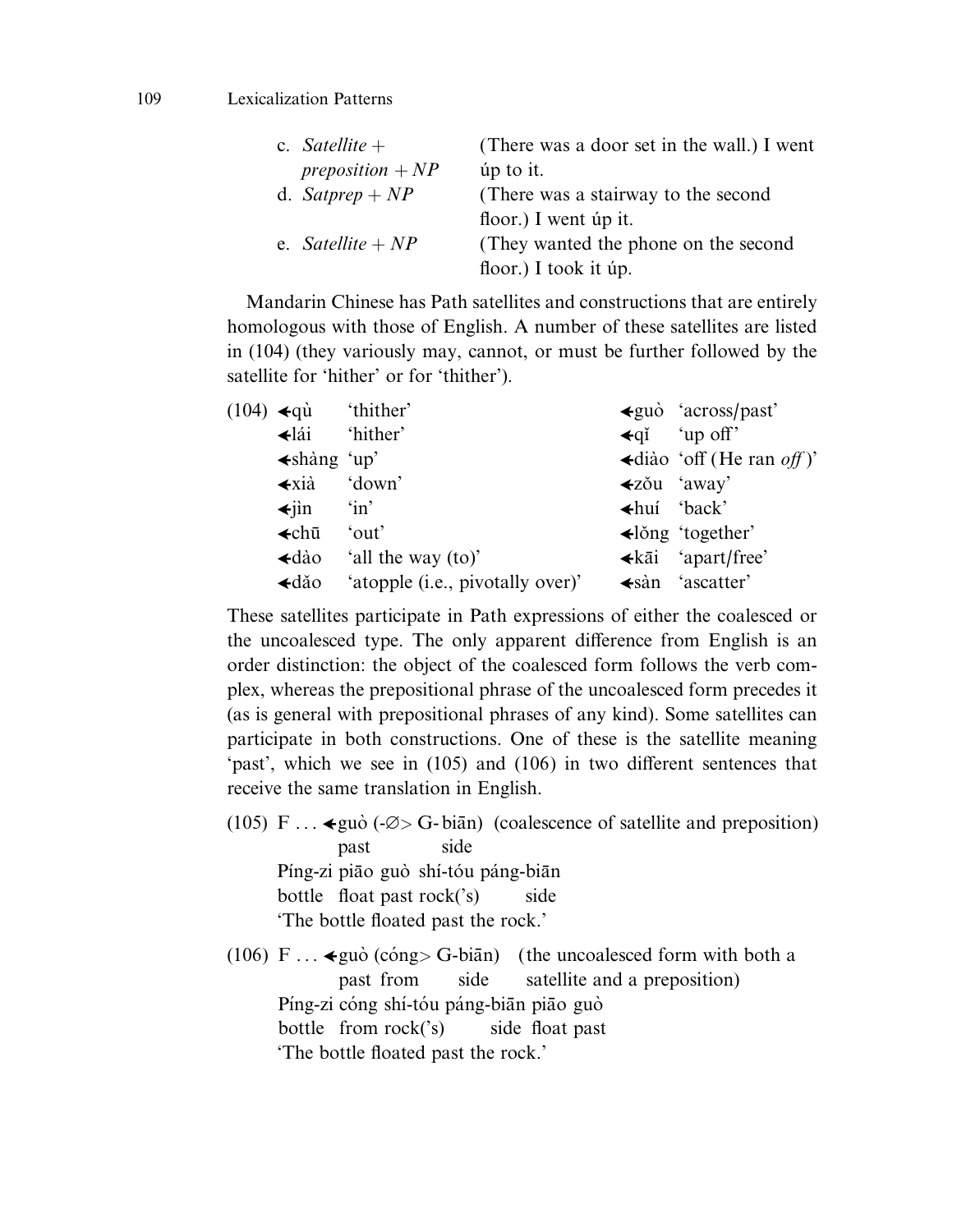## $3.2$  Path + Ground

In a conflation pattern distinct from the preceding one, a satellite can express at once both a particular Path and the kind of object acting as Ground for the Path. Satellites of this sort seem to be rare in the languages of the world. However, they constitute a major type in certain Amerindian languages. English does have a few examples, which can serve to introduce the type. One is the form home in its use as a satellite, where it has the meaning 'to his/her/  $\dots$  home'. Another is the form shut, also in its satellite use, where it means 'to (a position) across its/ $\dots$  associated opening'. These forms are illustrated in (107) in sentences, optionally followed by prepositional phrases that amplify the meanings already present in them.

(107) a. She drove home (to her cottage in the suburbs).

b. The gate swung shut (across the entryway).

The reason it can be concluded that such satellites incorporate a Ground in addition to a Path is that they are informationally complete with respect to that Ground, rather than anaphoric or deictic. Accordingly, a discourse can readily begin with their use, as in The President swung the White House gate shut and drove home. By contrast, a Path satellite is informationally complete with respect to the Path, but it only indicates a type of Ground and, by itself, can only be anaphoric or deictic with respect to any particular instantiation of such a Ground. Thus, while English in indicates an enclosure as Ground, it cannot by itself refer to a particular enclosure, as seen in The President drove in. For that, it must be accompanied by some explicit reference to the Ground object, as in The President drove into a courtyard.

Atsugewi is one language that has such  $Path + Ground$  satellites as a major system.58 It has some 50 forms of this sort. We can illustrate the system by listing the 14 or so separate satellites that together are roughly equivalent to the English use of *into* with different particular nominals. (A plus sign here indicates that the satellite must be followed by one of  $-im/-ik$ , 'hither'/'thither'.)

(108) Path  $+$  Ground satellites in Atsugewi

| -ict             | 'into a liquid'                                         |
|------------------|---------------------------------------------------------|
| -cis             | 'into a fire'                                           |
| $-$ isp $-u^2$ + | 'into an aggregate' (e.g., bushes, a crowd, a rib cage) |
| -wam             | 'down into a gravitic container' (e.g., a basket, a     |
|                  | cupped hand, a pocket, a lake basin)                    |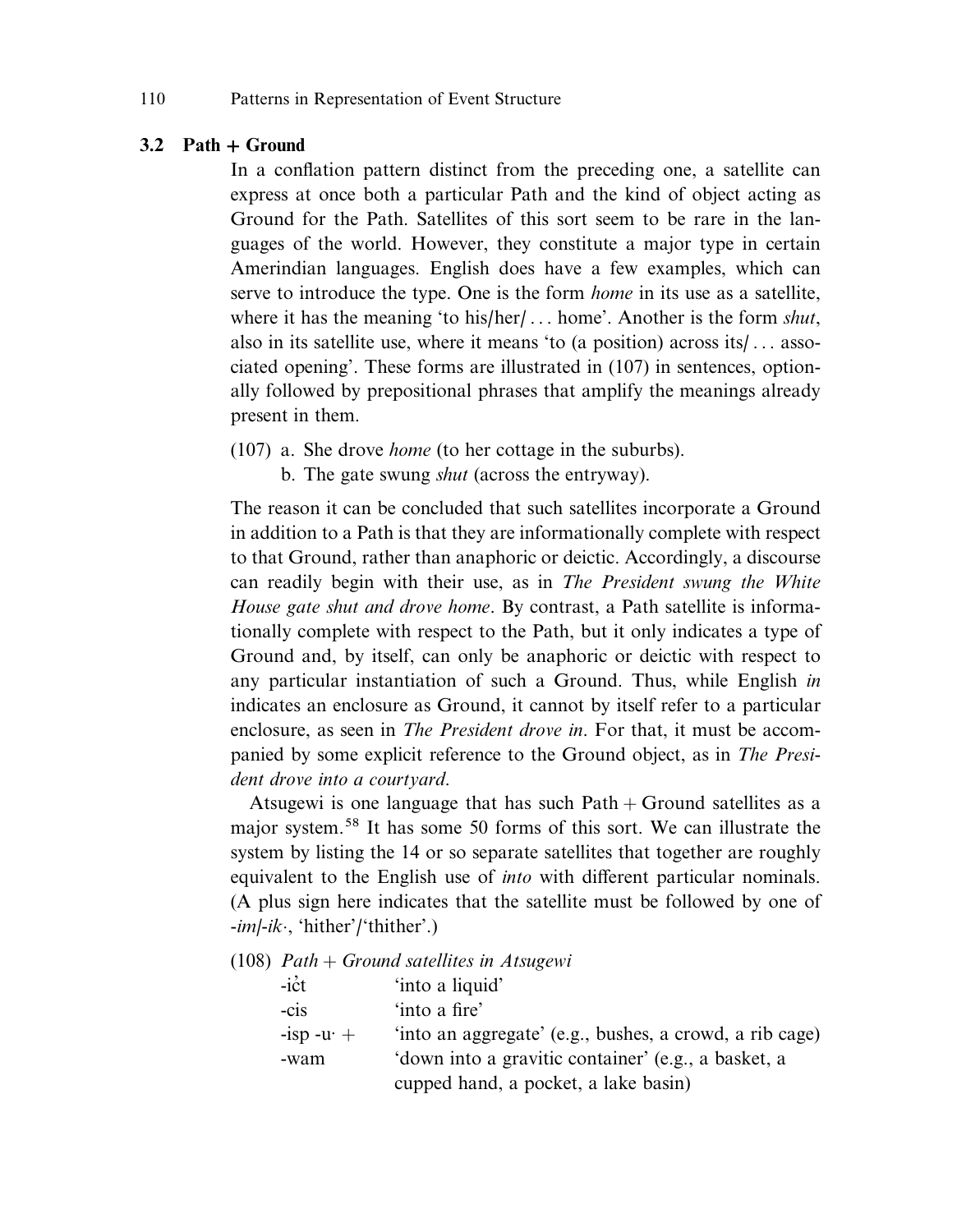| -wamm       | 'into an areal enclosure (e.g., a corral, a field, the |
|-------------|--------------------------------------------------------|
|             | area occupied by a pool of water)                      |
| $-ipsn^u +$ | '(horizontally) into a volume enclosure' (e.g., a      |
|             | house, an oven, a crevice, a deer's stomach)           |
| -tip -u $+$ | 'down into a (large) volume enclosure in the           |
|             | ground' (e.g., a cellar, a deer-trapping pit)          |
| $-ikn +$    | 'over-the-rim into a volume enclosure' (e.g., a        |
|             | gopher hole, a mouth)                                  |
| -ikc        | 'into a passageway so as to cause blockage' (e.g., in  |
|             | choking, shutting, walling off)                        |
| $-iks^u$ +  | 'into a corner' (e.g., a room corner, the wall-floor   |
|             | edge)                                                  |
| -mik·       | 'into the face/eye (or onto the head) of someone'      |
| -mic        | 'down into (or onto) the ground'                       |
| $-cis^u$ +  | 'down into (or onto) an object above the ground'       |
|             | (e.g., the top of a tree stump)                        |
| -iks        | 'horizontally into (or onto) an object above the       |
|             | ground' (e.g., the side of tree trunk)                 |

Instances of the use of this satellite system can be seen in the Atsugewi examples appearing earlier $-(36a)$  to (36c), (65a), (65b), and (74). Two further examples are given in (109).

| $(109)$ a. <i>Verb</i> root | $- \dot{st}$ a $\dot{q}$   | 'for runny icky material to  |
|-----------------------------|----------------------------|------------------------------|
|                             |                            | move/be located'             |
| Directional suffix          | $-ipsnu$                   | 'into a volume enclosure'    |
| Deictic suffix              | $-ik$                      | 'hither'                     |
| Cause prefix                | ma-                        | 'from a person's foot/feet   |
|                             |                            | acting on (the Figure)'      |
| Inflectional affix set      | $\sim$ W- $-$ <sup>a</sup> | '3rd person-subject, factual |
|                             |                            | mood'                        |
|                             |                            |                              |

/'-w-ma-staqʻ-ipsn<sup>u</sup>-ik $\cdot$ -<sup>a</sup>/ $\Rightarrow$  [ma $\cdot$ staqtipsnuk $\cdot$ a]

Literal: 'He caused it that runny icky material move hither into a volume enclosure by acting on it with his feet.'

Instantiated: "He tracked up the house (coming in with muddy feet).''

| b. <i>Verb</i> root | -lup- | 'for a small shiny spherical |
|---------------------|-------|------------------------------|
|                     |       | object to move/be located'   |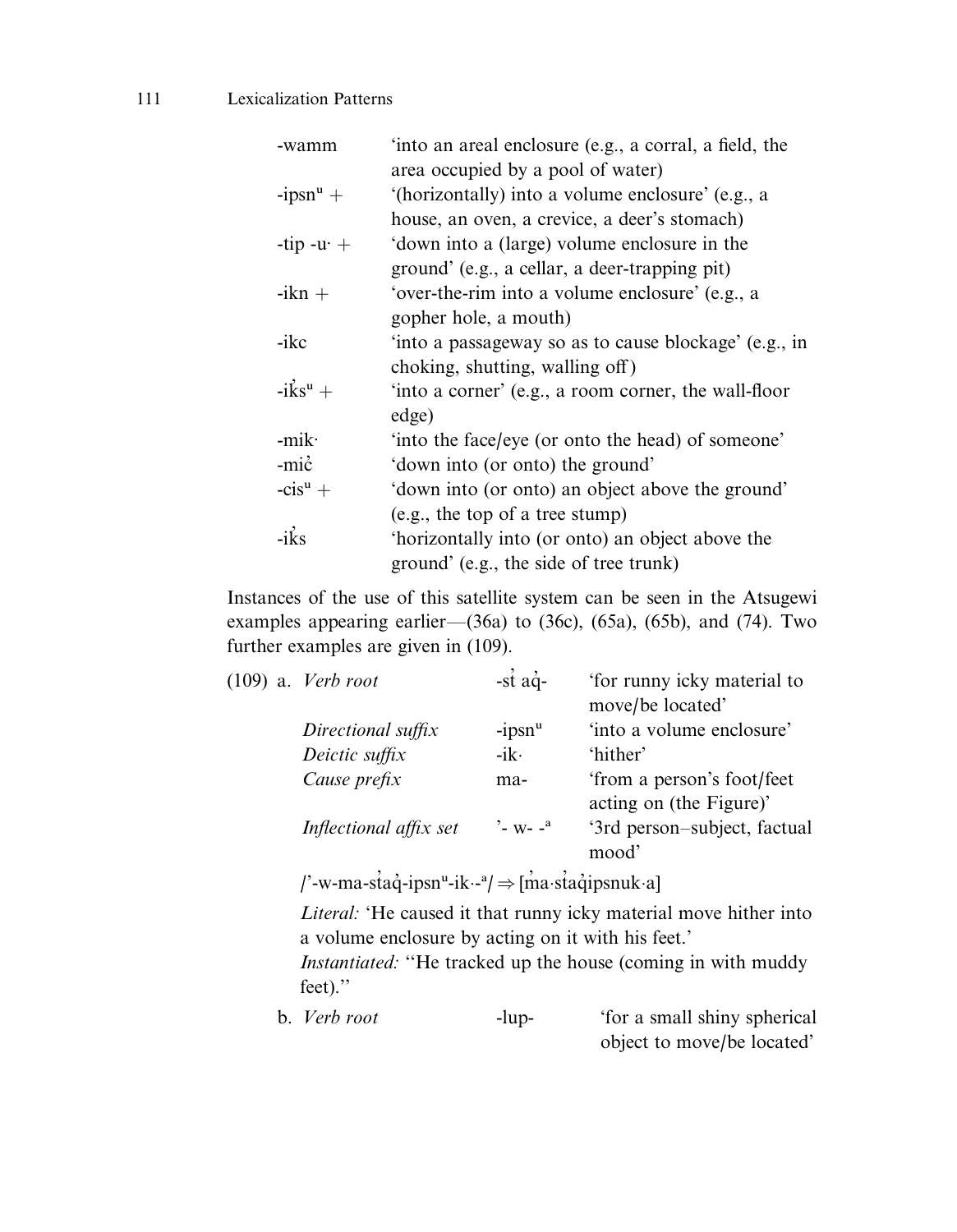| Directional suffix         | -mik $\cdot$ | 'into the face/eye(s) of   |
|----------------------------|--------------|----------------------------|
|                            |              | someone'                   |
| <i>Instrumental prefix</i> | phu-         | from the mouth—            |
|                            |              | working egressively-       |
|                            |              | acting on (the Figure)'    |
| Inflectional affix set     | $m - w - -a$ | 'thou-subject, 3rd person- |
|                            |              | object, factual mood'      |

/m-w-phu-lup-mik $\cdot$ <sup>a</sup>  $\Rightarrow$  [mphol $\cdot$ úp<sup>h</sup>mik $\cdot$ a]

*Literal:* 'You caused it that a small shiny spherical object move into his face by acting on it with your mouth working egressively.'

*Instantiated:* "You spat your candy-ball into his face."

# 3.3 Patient: (Figure/)Ground

Another type of satellite is one that indicates the Patient of an event being referred to. Such satellites constitute a major system, for example, in "noun-incorporating" Amerindian languages. These languages include an affixal form of the satellite within their polysynthetic verb. Caddo is a case in point. Here, the satellite gives a typically more generic identification of the Patient. The sentence may also contain an independent nominal that gives a typically more specific identification of the same Patient, but the satellite must be present in any case. Here first are some nonmotion examples, with (110a) showing the Patient as subject in a nonagentive sentence, and (110b) and (110c) showing it as direct object in agentive sentences

- $(110)$  a. ?íniku? hák-*nisah*-ni-káh-sa?  $\Rightarrow$  [?íniku? háhnisánkáhsa?] church PROG-house-burn-PROG *Literally:* 'The church is house-burning (i.e., building-burning).' Loosely: "The church is burning."
	- b. cú cu?  $kan$ -vi-da?k-ah  $\Rightarrow$  [cú cu? kanida?kah] milk liquid-find-PAST Literally: 'He liquid-found the milk.' Loosely: "He found the milk."
	- c. widiš  $d\hat{a}$ ?n-yi-da?k-ah  $\Rightarrow$  [widiš dânnida?kah] salt powder-find-PAST Literally: 'He powder-found the salt.' Loosely: "He found the salt."

Without the independent noun, the last example would work as in (111).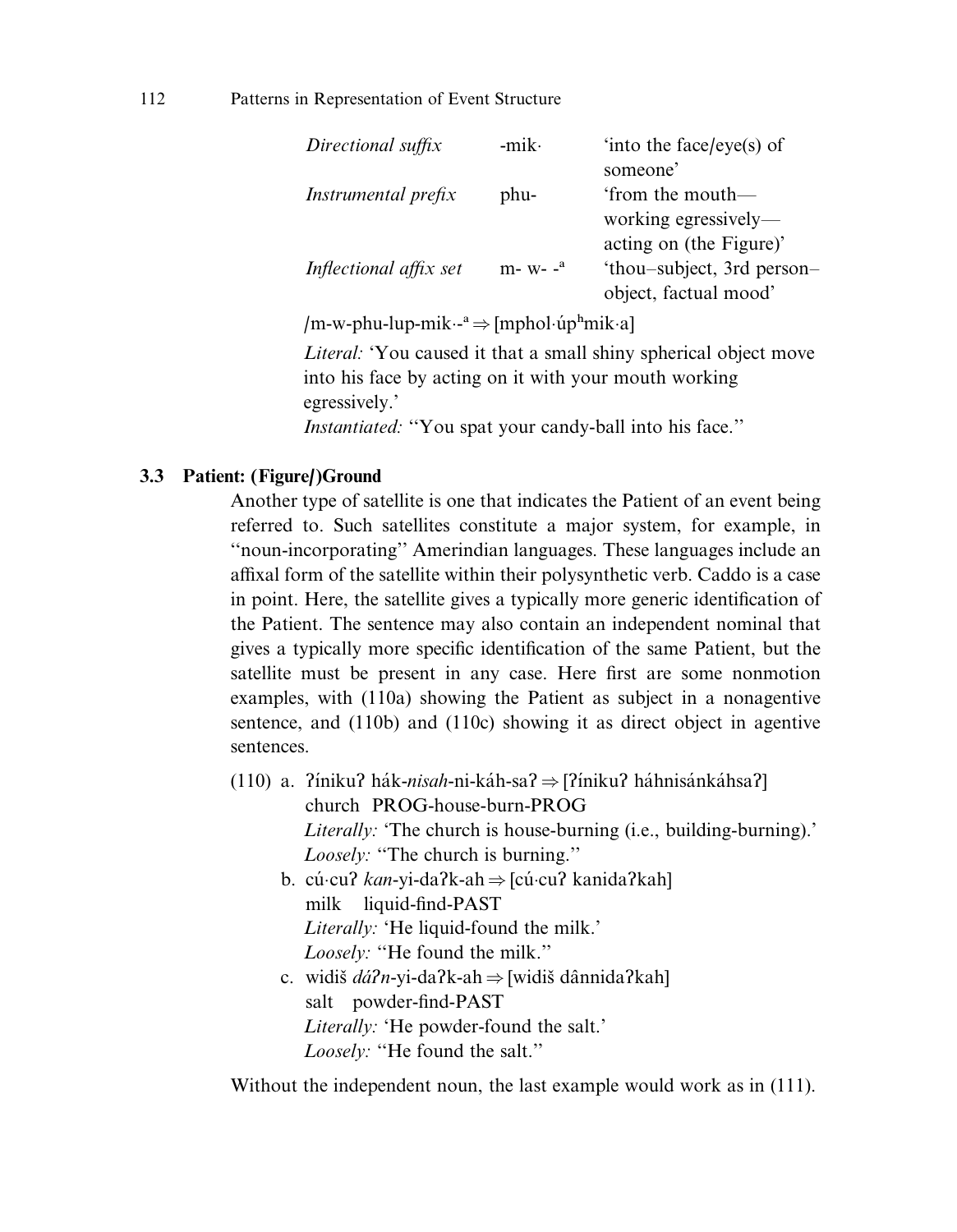#### 113 **Lexicalization Patterns**

(111)  $d\hat{a}$   $2n$ -yi-da $2k$ -ah 'He powder-found it.' / 'He found it (something powdery).'

In Caddo's general pattern for expressing Motion, the verb root indicates fact-of-Motion together with Path, in the manner of Spanish. The incorporated noun can under limited conditions—it is not yet clear what these are—indicate the Figure, as in the following locative example.

 $(112)$  yak-čah-yih *nisah*-ya-?ah  $\Rightarrow$  [dahčahih tisáy?ah] woods-edge-LOC house-be-TNS Literally: 'At woods edge it-house-is.' *Looselv:* "The house is at the edge of the woods."

Usually, the incorporated noun indicates the Ground:

(113) a. wá kas na-vawat-yá-ynik-ah  $\Rightarrow$  [wá kas táywacáynikah] cattle PL-water-enter-PAST Literally: 'Cattle water-entered.' Loosely: "The cattle went into the water." b. *nisah*-nt-káy-watak-ah  $\Rightarrow$  [tisánčáywakkah] house-penetrate/traverse-PAST

Literally: 'He-house-traversed.'

Loosely: "He went through the house."

#### 3.4 Manner

An uncommon type of satellite is one expressing Manner. An extensive system of such satellites is found in Nez Perce, another polysynthetic language of North America (see Aoki 1970). In Motion sentences, the verb root in this language is like that of Spanish: it expresses Motion  $+$ Path. But at the same time, a prefix adjoining the root specifies the particular Manner in which the Motion is executed. An example of this arrangement is given in  $(114)$ .

 $(114)$  /hiquaúláhsa -e/ $\Rightarrow$  [higgoláhsaya] 3rd person galloping go-up PAST *Literally:* 'He/she ascended galloping.' Loosely: "He galloped uphill."

We list a selection of Nez Perce Manner prefixes in (115). Note that this prefix system includes not only types of locomotive manners but extends as well to types of Concomitance, both of affect ('in anger') and of activity ('on the warpath').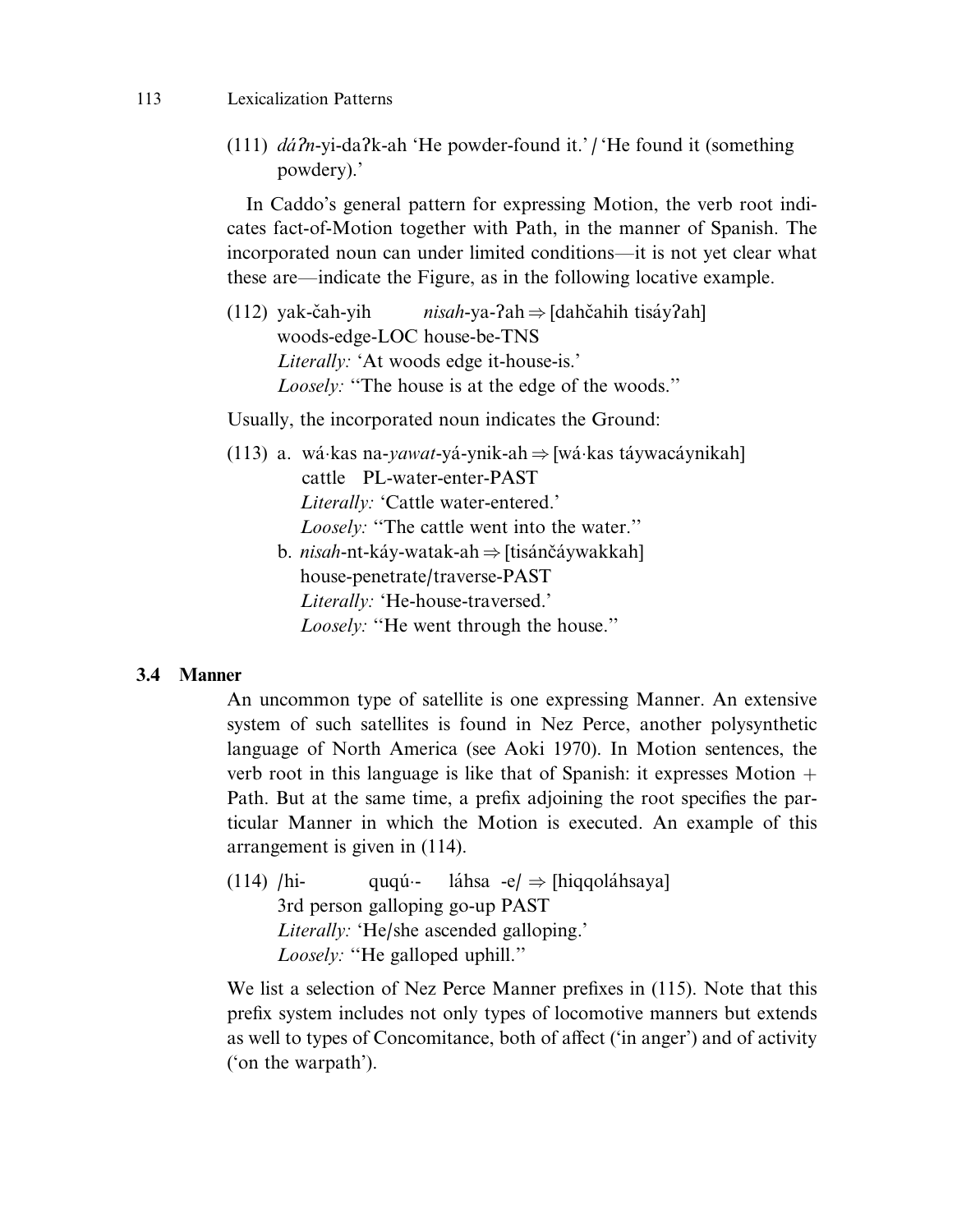| (115) Nez Perce Manner prefixes |  |
|---------------------------------|--|
|---------------------------------|--|

| <i>rica</i> <b><i>r</i></b> <i>rice manner preferes</i> |                                                        |  |
|---------------------------------------------------------|--------------------------------------------------------|--|
| ?ipsqi-                                                 | 'walking'                                              |  |
| wilé∙-                                                  | 'running'                                              |  |
| wat-                                                    | 'wading'                                               |  |
| siwi-                                                   | 'swimming-on-surface'                                  |  |
| tuk <sup>w</sup> e-                                     | 'swimming-within-liquid'                               |  |
| we-                                                     | 'flying'                                               |  |
| $tu$ $\kappa$ e-                                        | 'using a cane'                                         |  |
| ceptukte- 'crawling'                                    |                                                        |  |
| tukweme                                                 | '(snake) slithering'                                   |  |
| wu∙l-                                                   | '(animal) walking/(human) riding (on animal at a       |  |
|                                                         | walk)'                                                 |  |
| quqú -                                                  | '(animal) galloping/(human) galloping (on animal)'     |  |
| tiqe-                                                   | '(heavier object) floating-by-updraft/wafting/gliding' |  |
| $7i$ yé -                                               | '(lighter object) floating-by-intrinsic-buoyancy'      |  |
| wis-                                                    | 'traveling with one's belongings'                      |  |
| kipi-                                                   | 'tracking'                                             |  |
| tiwek-                                                  | 'pursuing (someone: D.O.)'                             |  |
| $c\acute{u}$ .                                          | '(plurality) in single file'                           |  |
| til-                                                    | 'on the warpath/to fight'                              |  |
| qisim-                                                  | 'in anger'                                             |  |

Assuming that polysynthetic forms arise through boundary and sound changes among concatenated words, one can imagine how a Nez Percetype system could have developed from a Spanish type. Originally independent words referring to Manner came regularly to stand next to the verb and then became affixal (and in most cases also lost their usage elsewhere in the sentence). Indeed, one can imagine how Spanish might evolve in the direction of Nez Perce. The preferred position for Mannerexpressing gerunds in Spanish is already one immediately following the Path verb, as in (116).

 $(116)$  Entró he-entered running flying corriendo/ volando/ nadando/ . . . a la cueva swimming to the cave

Such gerunds might in time evolve into a closed-class system of fixed postposed satellites, and perhaps even further into suffixes on the verb. One could thus imagine the few kinds of changes that would turn the Spanish system for expressing Motion into a homolog of the Nez Perce system.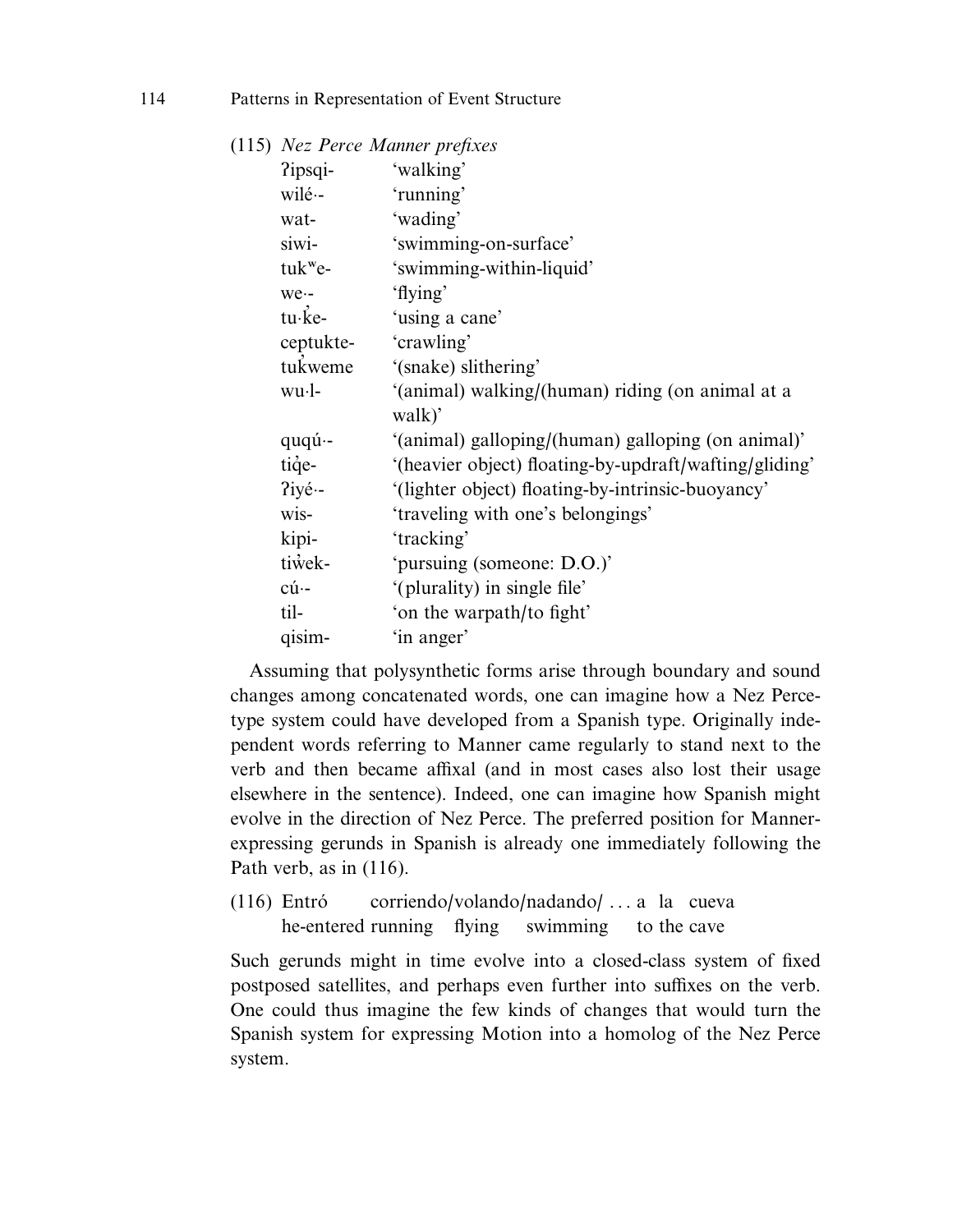## 115 Lexicalization Patterns

#### 3.5 Cause

A kind of satellite found in a number of languages, at least in the Americas, has traditionally been described as expressing "Instrument." However, these forms seem more to express the whole of a Cause event. This is because, at least in the familiar cases, not only the kind of instrumental object that is involved is indicated, but also the way in which this object has acted on a Patient (to cause an effect). That is, a satellite of this sort is equivalent to a whole subordinate clause expressing causation in English. In particular, a satellite occurring in a nonagentive verb complex is equivalent to a from-clause, as in (to take an actual example in translation): 'The sack burst from a long thin object poking endwise into it'. And, the same satellite occurring in an agentive verb complex is equivalent to a  $by$ -clause, as in  $\mathcal I$  burst the sack by poking a long thin object endwise into it'.

Perhaps the greatest elaboration of this satellite type occurs in the Hokan languages of northern California, with Atsugewi having some 30 forms. Here, most verb roots must take one or another of the Cause satellites, so that there is obligatory indication of the cause of the action expressed by the verb root (some verb roots cannot take these satellites, but they are in the minority). The full set of these satellites subdivides the semantic domain of possible causes fairly exhaustively. That is, any perceived or conceived causal condition will likely be covered by one or another of the satellites. The majority of the Atsugewi Cause satellites —those in commonest use—are listed in  $(117)$ . They are grouped according to the kind of instrumentality they specify. As in other Hokan languages, they appear as short prefixes immediately preceding the verb root. Instances of these satellites in use in a verb have appeared in examples (36a) to (36c) as well as in (109a) and (109b). In addition, section 4 of chapter II-2 presents the Cause satellites with elaborated semantic descriptions and as used within numerous examples of verbs.

- (117) Atsugewi Cause satellites ( $P =$  the Patient,  $E =$  the Experiencer) Natural forces
	- $\triangleleft$ ca-`from the wind blowing on P'
	- $\leftarrow$ cu-'from flowing liquid acting on P' (e.g., a river on a bank)
	- $\triangleleft$ ka-`from the rain acting on P'
	- $\triangleleft$ ra-`from a substance exerting steady pressure on P' (e.g., gas in the stomach)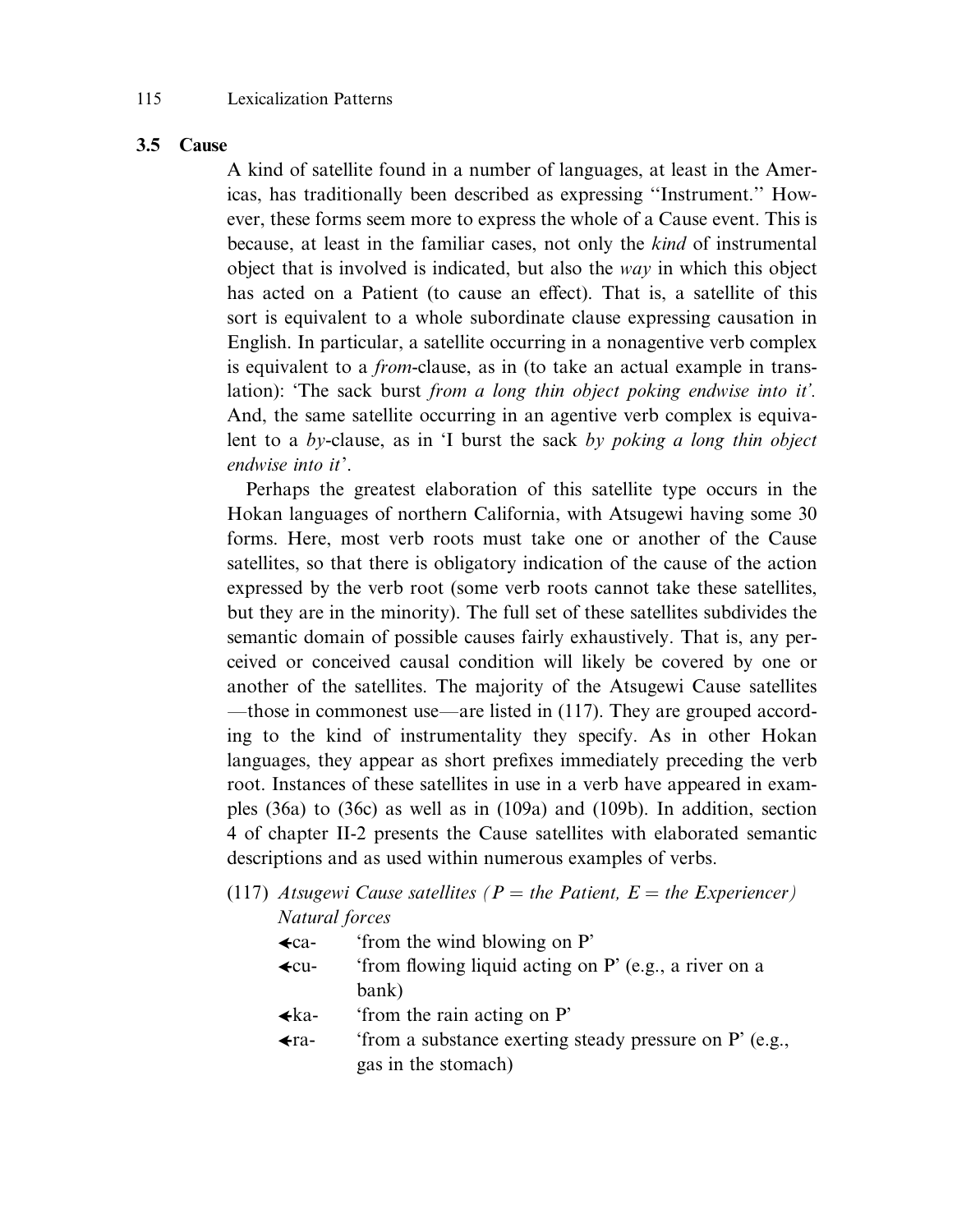| ←uh-                                                                  | 'from the weight of a substance bearing down on P'         |  |
|-----------------------------------------------------------------------|------------------------------------------------------------|--|
|                                                                       | (e.g., snow on a limb)                                     |  |
| 'from heat/fire acting on P'<br>$\leftarrow$ miw-                     |                                                            |  |
| Objects in action                                                     |                                                            |  |
| $\leftarrow$ cu-                                                      | 'from a linear object acting axially on P' (e.g., as in    |  |
|                                                                       | poking, prodding, pool-cueing, piercing, propping)         |  |
| <b>∢</b> uh-                                                          | 'from a linear object acting circumpivotally (swinging)    |  |
|                                                                       | on P' (as in pounding, chopping, batting)                  |  |
| <b>∢</b> ra-                                                          | a. 'from a linear object acting obliquely on P' (as in     |  |
|                                                                       | digging, sewing, poling, leaning)                          |  |
|                                                                       | b. 'from a linear/planar object acting laterally along the |  |
|                                                                       | surface of P' (as in raking, sweeping, scraping,           |  |
|                                                                       | plowing, whittling, smoothing, vising)                     |  |
| $\triangleleft$ ta-                                                   | 'from a linear object acting within a liquid P'            |  |
|                                                                       | (as in stirring, paddling)                                 |  |
| $\triangleleft$ ka-                                                   | 'from a linear object moving rotationally into P'          |  |
|                                                                       | (as in boring)                                             |  |
| $\leftarrow$ mi-                                                      | 'from a knife cutting into P'                              |  |
| ←ru-                                                                  | 'from a (flexible) linear object pulling on or inward upon |  |
|                                                                       | P' (as in dragging, suspending, girding, binding)          |  |
|                                                                       | Body parts in action                                       |  |
| ←tu-                                                                  | 'from the hand(s)—moving centripetally—acting on P'        |  |
|                                                                       | (as in choking, pinching)                                  |  |
| 'from the hand(s)—moving manipulatively—acting on<br>$\leftarrow$ ci- |                                                            |  |
|                                                                       | P'                                                         |  |
| $\triangleleft$ ma-                                                   | 'from the foot/feet acting on P'                           |  |
| $\leftarrow$ ti-                                                      | 'from the buttocks acting on P'                            |  |
| $\leftarrow$ wi-                                                      | 'from the teeth acting on P'                               |  |
| $\leftarrow$ pri-                                                     | 'from the mouth—working ingressively—acting on P'          |  |
|                                                                       | (as in sucking, swallowing)                                |  |
| $\n  phu-\n$                                                          | 'from the mouth—working egressively—acting on P'           |  |
|                                                                       | (as in spitting, blowing)                                  |  |
| ←pu+                                                                  | 'from the lips acting on P'                                |  |
| $\triangleleft$ hi-                                                   | 'from any other body part (e.g., head, shoulder) or the    |  |
|                                                                       | whole body acting on P'                                    |  |
| <i>Sensations</i>                                                     |                                                            |  |
| $\triangleleft$ sa-                                                   | 'from the visual aspect of an object acting on E'          |  |
| $\triangleleft$ ka-                                                   | 'from the auditory aspect of an object acting on E'        |  |

- $+tu-$ `from the feel of an object acting on E'
- $\leftarrow$ pri-`from the taste/smell of an object acting on E'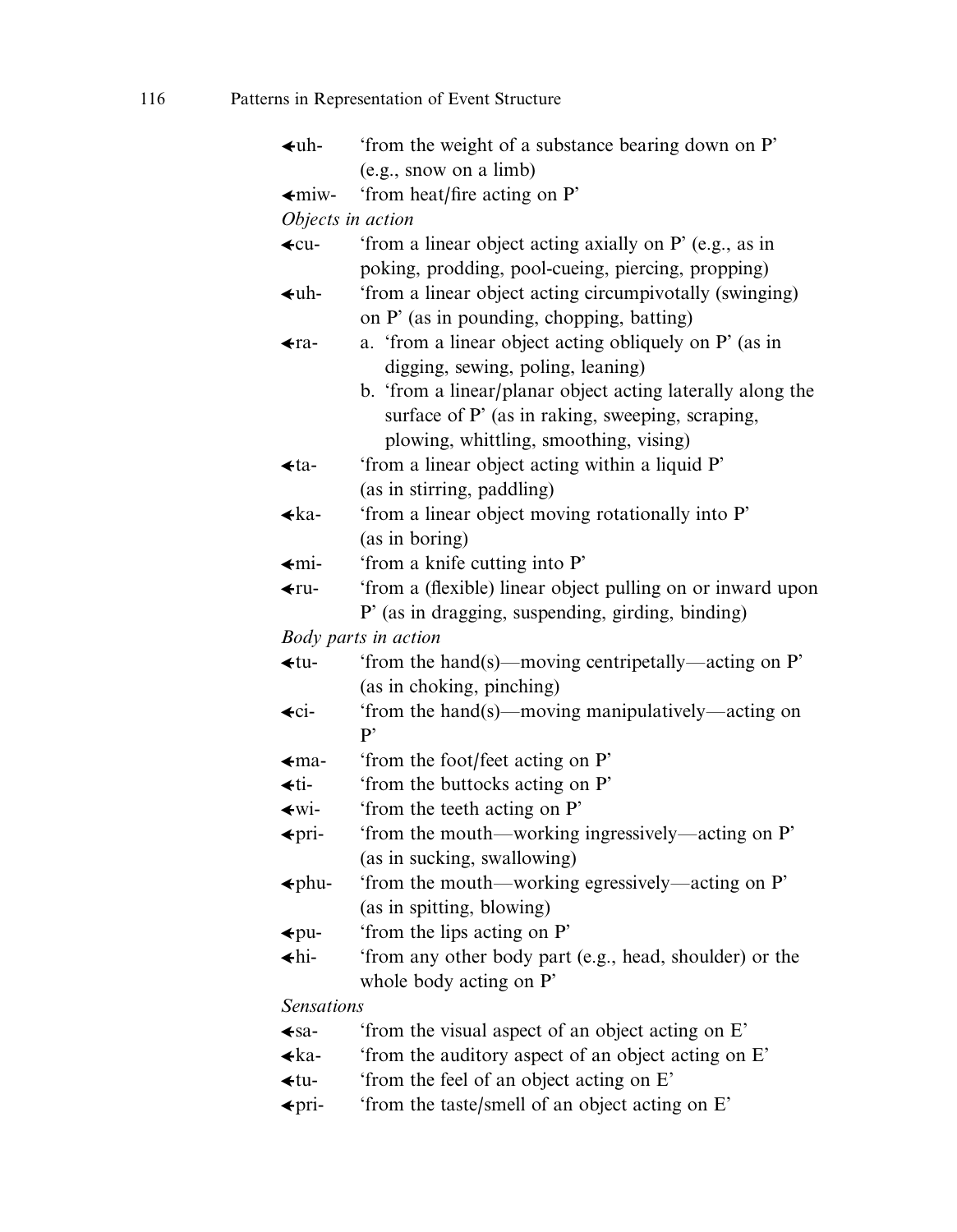## 117 Lexicalization Patterns

#### Table 1.12

Typology of Motion verbs and their satellites

|                                        | The particular components of a Motion<br>event characteristically represented in the: |                                 |  |
|----------------------------------------|---------------------------------------------------------------------------------------|---------------------------------|--|
| Language/language family               | Verb root                                                                             | Satellite                       |  |
| A. Romance<br>Semitic<br>Polynesian    | $Motion + Path$                                                                       | A. $\varnothing$                |  |
| <b>B.</b> Nez Perce                    |                                                                                       | <b>B.</b> Manner                |  |
| C. Caddo                               |                                                                                       | C. (Figure/)Ground<br>[Patient] |  |
| Indo-European (not Romance)<br>Chinese | $Motion + Co-event$                                                                   | Path                            |  |
| Atsugewi (most northern<br>Hokan)      | $Motion + Figure$                                                                     | $Path + Ground$ and<br>Cause    |  |

# 3.6 Motion-Related Satellites: Extending the Motion Typology

Table 1.2 (section 2.4) showed the three major categories into which languages fall in their treatment of Motion. The typology was based on which component of a Motion event is characteristically expressed in the verb root (together with `fact of Motion', which always appears there). For each such language type, the next issue is where the remaining components of the Motion event are located. The satellite is the most diagnostic syntactic constituent to look at after the verb, and so we can make a revealing subcategorization by seeing which Motion components characteristically appear in the satellites that accompany the verb (see table  $1.12$ ).<sup>59</sup>

3.6.1 Verb-Framed and Satellite-Framed Systems As noted, the typology summarized in this table is based on looking at selected syntactic constituents—first the verb root and then the satellite—to see which components of a Motion event characteristically show up in them. But a complementary typology could be based on looking at selected components of a Motion event to see which syntactic constituents they characteristically show up in. This latter approach is adopted in chapter II-3. As observed there, the typologically most diagnostic component to follow is the Path. Path appears in the verb root in "verb-framed" languages such as Spanish, and it appears in the satellite in "satellite-framed" languages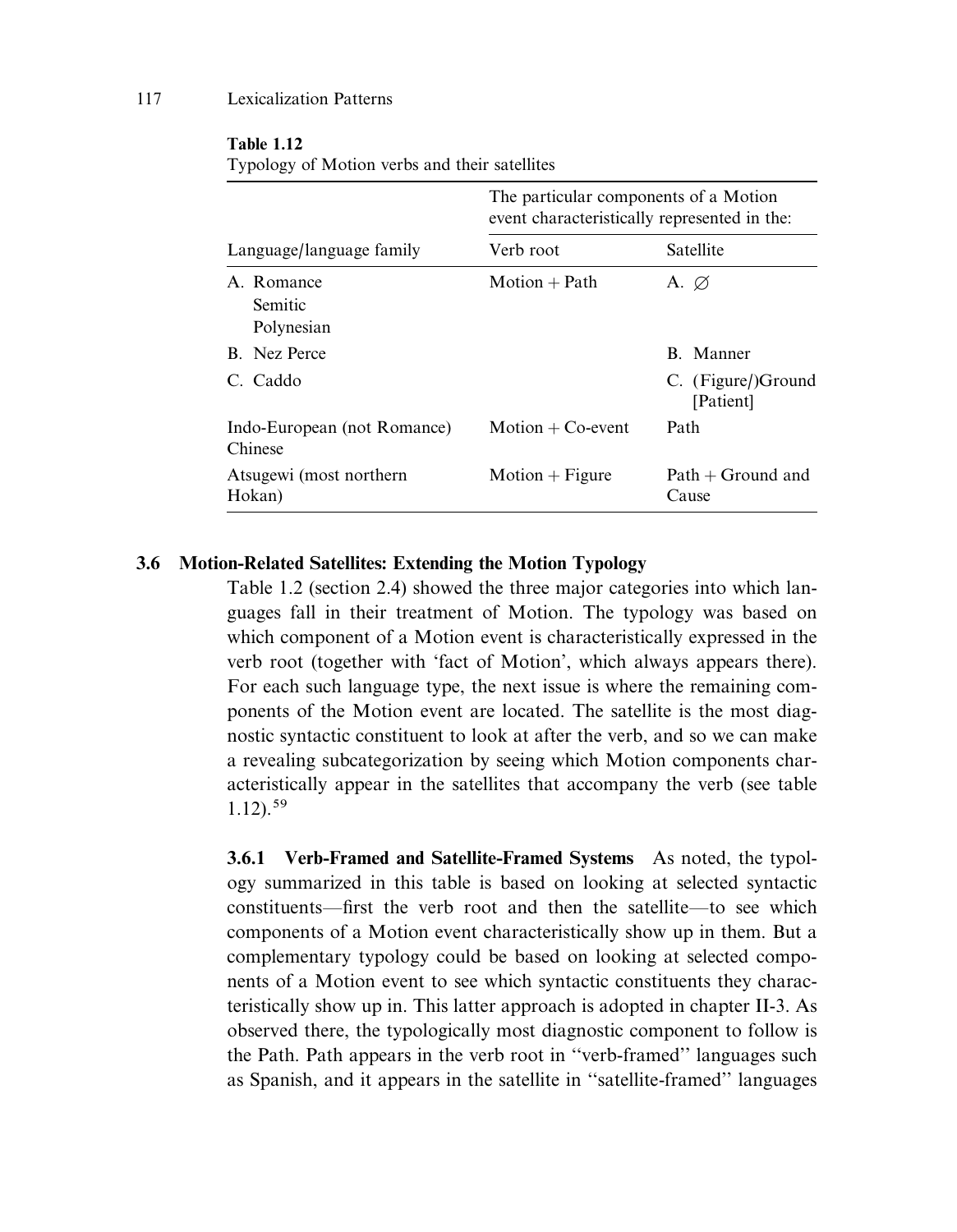such as English and Atsugewi. Further, as a major generalization over the typology that has been treated in the present chapter, where Path appears, there, too, appear four other kinds of semantic constituents: aspect, state change, action correlation, and realization.

3.6.2 Typological Shift and Maintenance Tracing the route by which a language shifts its typological pattern for the expression of Motion events—or indeed, maintains its pattern while other changes are ongoing Ðcan be a rich research area for diachronic linguistics. We can suggest some processes here.

Consider first some forms of change and maintenance within Indo-European. For their characteristic representation of Motion events, Latin, classical Greek, and Proto-Germanic all exhibited the presumably Indo-European pattern of using Co-event-conflating verb roots together with Path satellites that formed prefixes on the verb roots. Perhaps because of phonological changes that rendered the Path prefixes less distinct from each other and from the verb roots, all three languages apparently became unable to maintain their inherited pattern. Both Germanic and Greek proceeded to develop a new set of Path satellites that largely supplanted the prior set. In German, for example, a few of the original Path satellites continue on as "inseparable prefixes," while the new set comprises the much more numerous "separable prefixes." This development of a fresh Path satellite system permitted the maintenance of the inherited pattern for representing Motion events with Co-event verb conflation.

The languages arising from Latin, on the other hand, each developed a new system of Path-conflating verbs, rather than reestablishing the Path satellite system. In this process, each of the daughter languages formed its set of Path verbs in its own way by variously coining new verbs or shifting the semantics of inherited verbs so as to fill out the basic directional grid of the new Path verb system. At the same time, these languages may have undergone the complementary change of advancing their gerundive constructions for the expression of Manner and Cause. The factors that may have tilted one language toward reestablishing its typological category and another language toward shifting to another category must yet be discerned<sup>60</sup>

From its classical to its contemporary form, Chinese appears to have undergone a typological shift in a direction just the reverse of that exhibited by the Romance languages: from a Path-conflation pattern to a Coevent-conflation pattern (see Li 1993). Classical Chinese had a full set of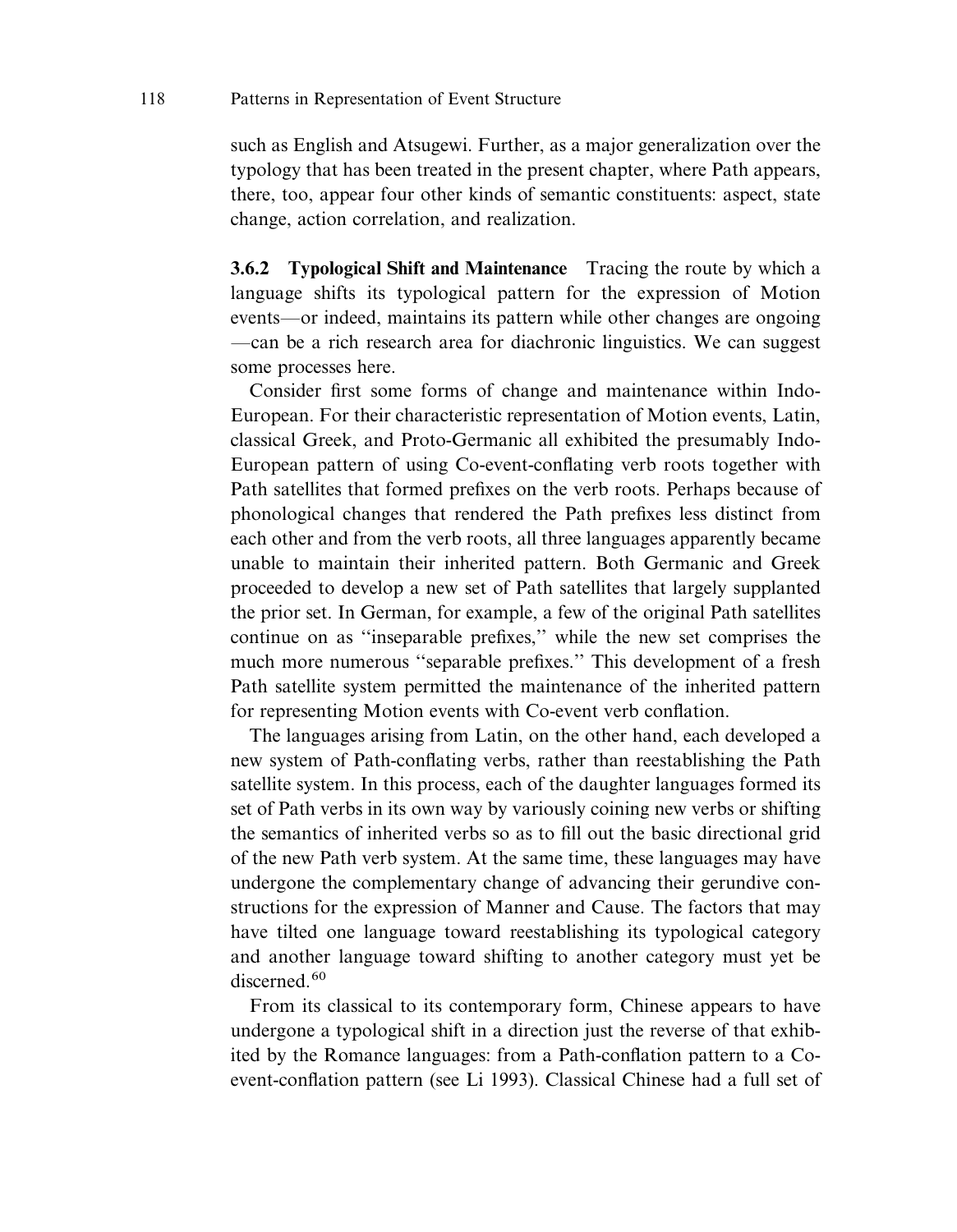## 119 Lexicalization Patterns

Path verbs used as main verbs in the representation of Motion events. Through the development of a serial verb construction, these Path verbs have progressively come to have their main occurrence as second-position elements following a Manner/Cause-conflating verb. While the serial verb interpretation is still available, these second-position elements appear to have been incrementally turning into a system of Path satellites following a Manner/Cause main verb. Favoring this reinterpretation is the fact that some of the morphemes with clear Path senses in second position have become less colloquial or obsolescent or obsolete as main verbs, or that in their usage as a main verb, they have meanings only partially or metaphorically related to their second-position Path sense.

3.6.3 Cognitive Underpinnings of Typological Shift and Maintenance Section 2.4 and section 3 up to the present point have outlined the crosslinguistic range of meaning-form patterns for expressing a Motion situation. This range has been seen to constitute a structured typology: it includes some alternative patterns with perhaps equal priority of occurrence, it includes some patterns hierarchically ranked in priority, and it excludes some patterns. Although this typological structuring among patterns must have its basis in human cognitive organization, exactly how it is based there is not clear. It might be an innate part of the language system in our cognition, or it might arise secondarily as a consequence of other cognitive properties or from the effects of external exigencies on cognition. Whatever its exact basis, this typological structure is largely responsible for the long-range diachronic maintenance of a pattern or shift from one pattern to another in a language.

This long-range effect is the cumulative result of speakers' numerous moment-to-moment "choices" in expression. Speakers opt among alternatives of expression through cognitive processing that accords with their cognitively based structural typology. Such choices sometimes yield nonce forms, innovative expressions, and constructions that "push the envelope'' of the language's current structure. In such novel formations, speakers may tend to shift more easily among equally ranked patterns, to shift toward a more highly ranked pattern or to maintain an already highly ranked one, and to avoid excluded patterns. Of course, momentary speaker choices and their cumulative diachronic effect respond not only to cognitively based typological structure, but also to other cognitive structures pertinent to language. The latter might include a requirement for an adequate number of lexical distinctions within certain semantic areas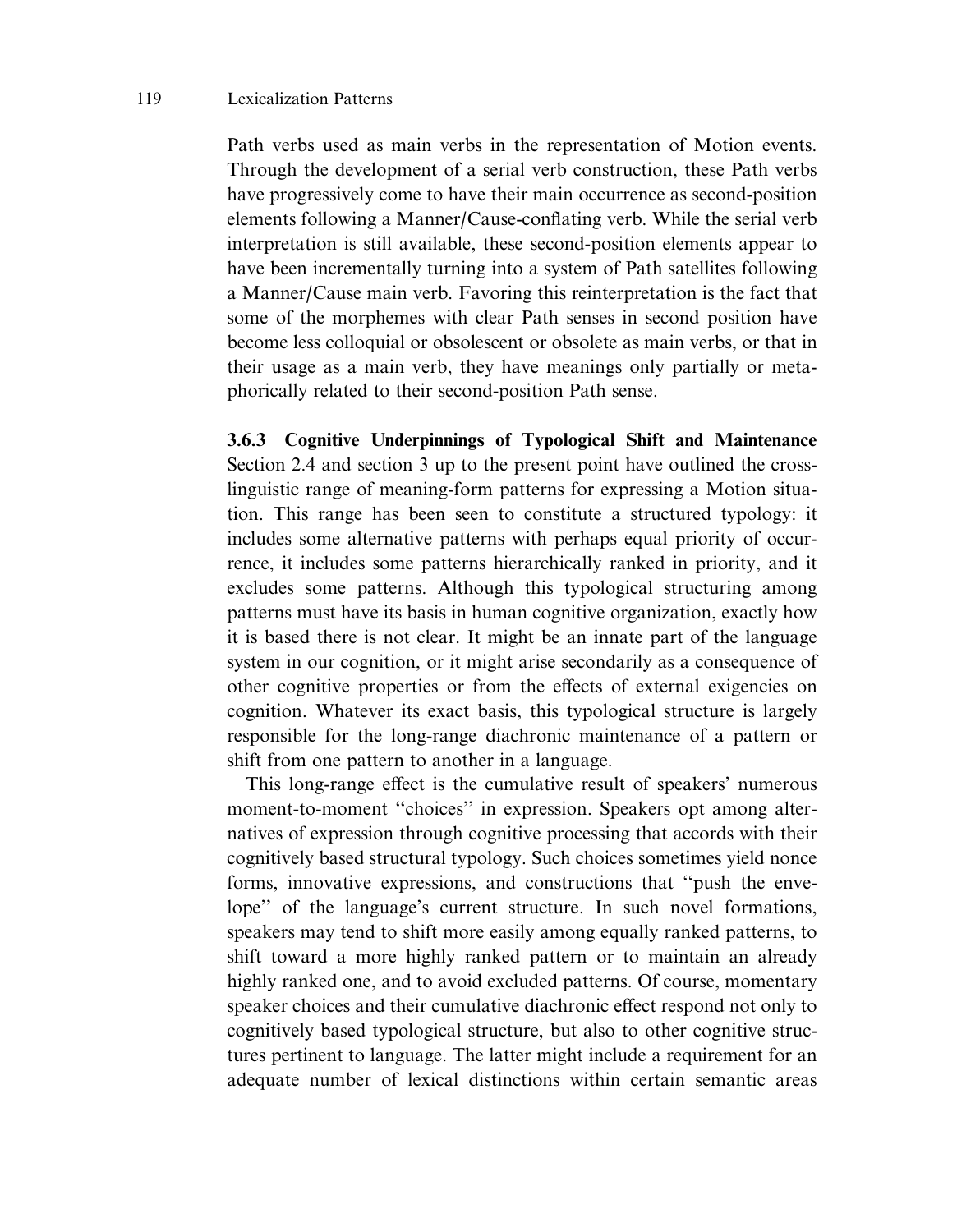(such as that of Paths undertaken with respect to Ground objects), or a tendency toward maintaining the overall semantic organization of the language (see chapter II-4). Further, speaker choices arise not only in a direct way from such typological and other cognitive structures, but also indirectly from exposure to other speakers' choices (themselves arising from the counterpart cognitive structures within the other speakers). That is, the diachronic effect actually arises cumulatively from two forms of cognitive processing, one responding to typological structure and the other to interpersonal interaction.

In sum, the diachronic maintenance or change of universals and typologies of concept structuring in language results cumulatively from ongoing cognitive processes in correlation with relatively stable structures in cognition. Considerations like the preceding and their future elaboration may eventually help unify our understanding of concept structuring, typology (in the general sense that includes universality), and process (in the general sense that includes structure) in the cognitive organization of language.

## 3.7 Aspect

Many languages have satellites that express aspect. Frequently, these satellites do not indicate purely `the distribution pattern of action through time' (as aspect was characterized earlier). This purer form is mixed with, or shades off into, indications of manner, quantity, intention, and other factors. Accordingly, a liberal interpretation is given to aspect in the examples below. In this way, we can present together many of the forms that seem to be treated by a language as belonging to the same group. The demonstration can begin with English. Though this language is not usually thought of as expressing aspect in its satellites (as, say, Russian is), it is in fact a fully adequate example.

(118) English aspect satellites ( $V = do$  the action of the verb)

| $\leftarrow$ re-/ $\leftarrow$ over | 'V again/anew'                                                                                 |
|-------------------------------------|------------------------------------------------------------------------------------------------|
|                                     | When it got to the end, the record automatically<br>restarted/started over from the beginning. |
| $\triangleleft$ on                  | 'continue Ving without stopping'                                                               |
|                                     | We talked/worded on into the night.                                                            |
|                                     | 'resume where one had left off in Ving'                                                        |
|                                     | She stopped at the gas station first, and then she                                             |
|                                     | drove on from there.                                                                           |
|                                     | 'go ahead and V against opposition'                                                            |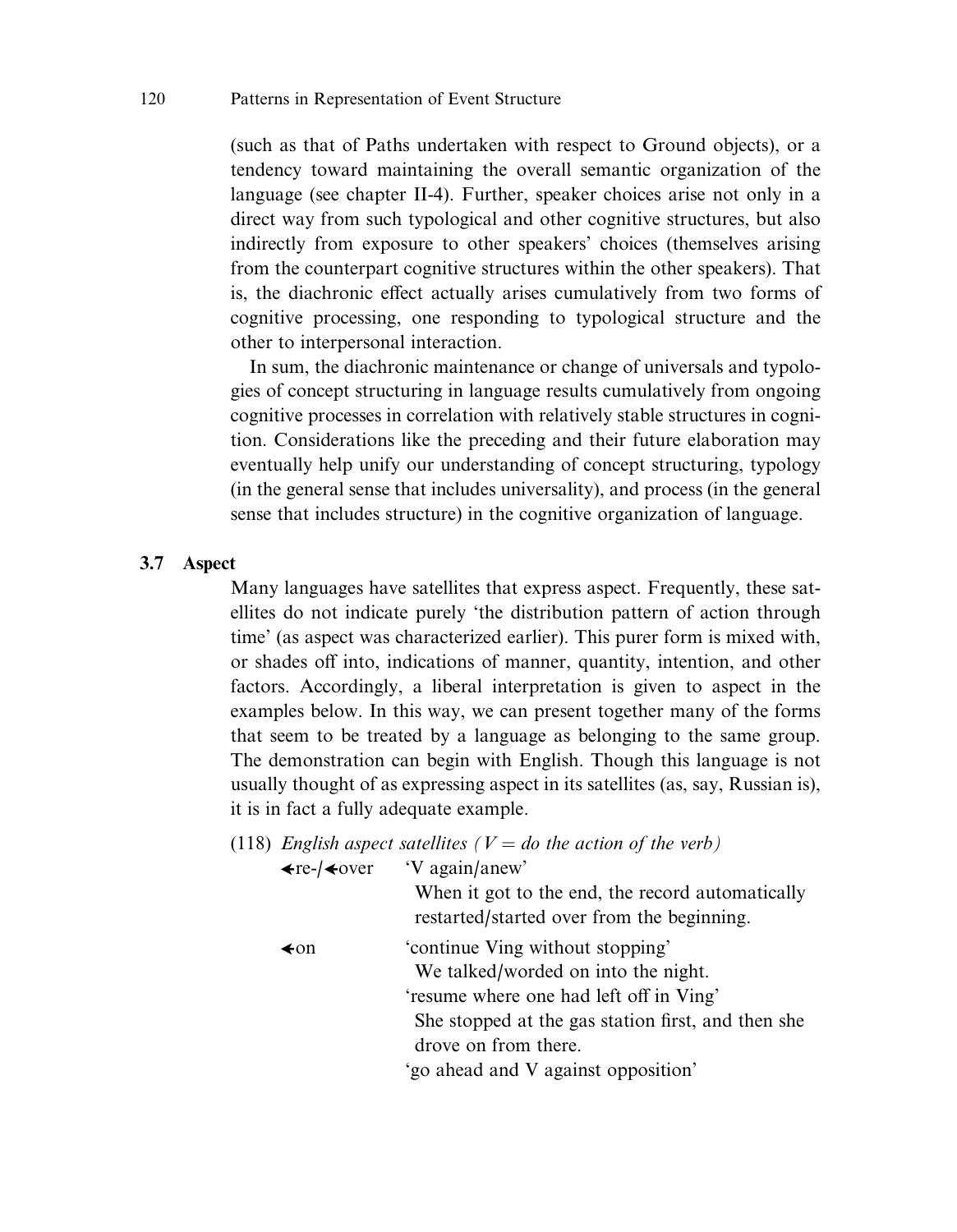| He was asked to stay on the other side of the   |
|-------------------------------------------------|
| door, but adamant, he barged on in.             |
| 'continue Ving (with dedication/abandon)'       |
| They worked away on their papers.               |
| They gossiped away about all their neighbors.   |
| 'feel free to embark on and continue Ving'      |
| 'Would you like me to read you some of my       |
| poetry?' 'Read away!'                           |
| 'proceed in the process of Ving'                |
| We were talking along about our work when the   |
| door suddenly burst open.                       |
| 'V all in sequence/progressively'               |
| I read/checked off the names on the list.       |
| All the koalas in this area have died off.      |
| 'V all the way into a different (a nonintegral/ |
| denatured) state'                               |
| The log burned up in two hours (cf. The log     |
| burned for one hour before I put it out).       |
| The dog chewed the mat up in 20 minutes (cf.    |
| The dog chewed on the mat for 10 minutes before |
| I took it away).                                |
| 'V in reciprocation for being Ved'              |
| He had teased her, so she teased him back.      |
|                                                 |

Other languages have forms comparable to those of English, though often with different, or more varied meanings. Russian is a case in point. In addition to several forms like those in the English list, Russian has (at least) the following (some of the examples are from Wolkonsky and Poltoratzky 1961).

(119) Russian aspect satellites

 $\triangleleft$ po-

| 'V for a while'                                |
|------------------------------------------------|
| Ja poguljal                                    |
| I "po"-strolled                                |
| "I strolled about for a while."                |
| Xočets'a poletat' na samolëte                  |
| wants-REFL "po"-fly on airplane                |
| "I'd like to fly for a while on a plane (i.e., |
| take a short flight)."                         |
|                                                |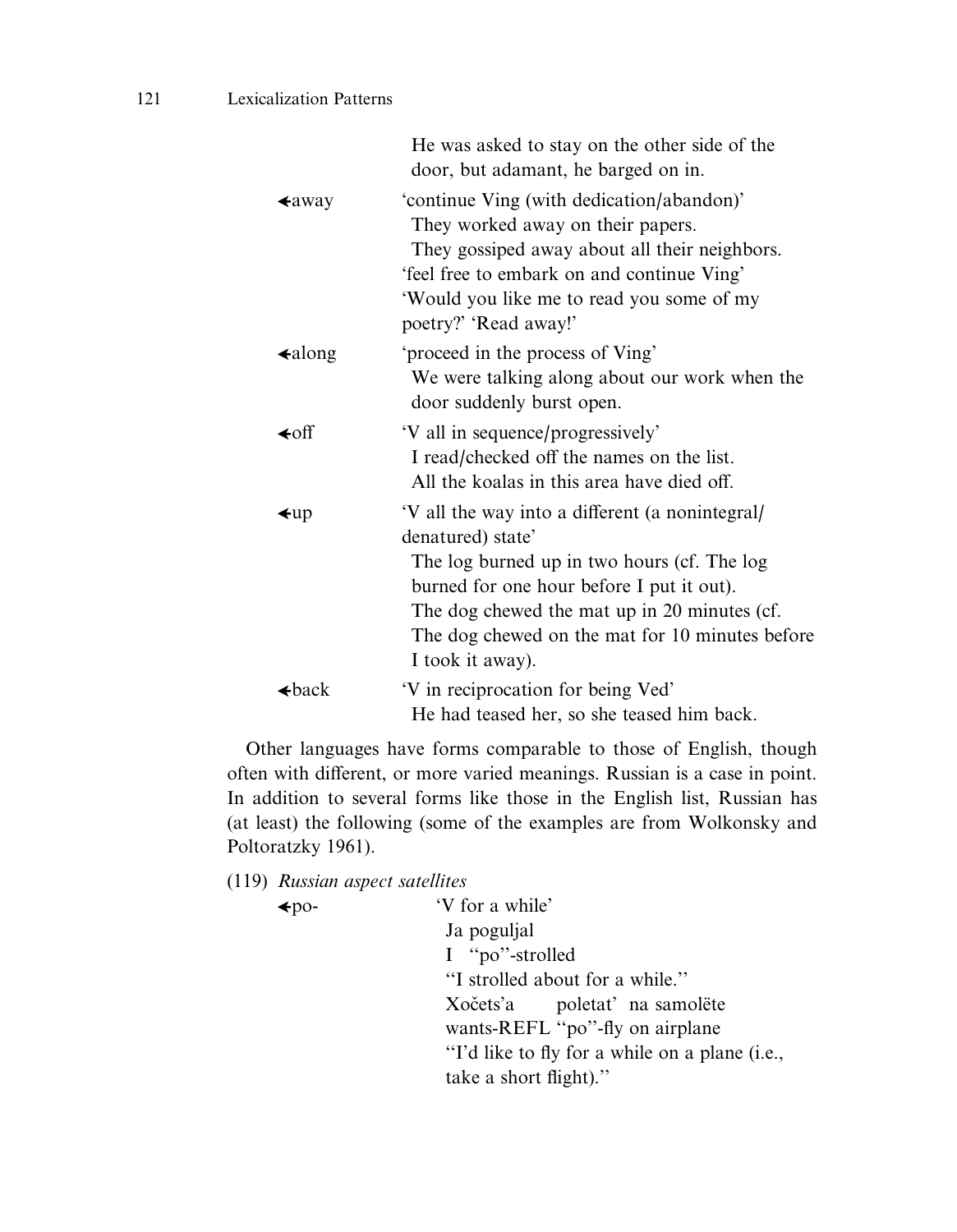| $\triangle$ pere-                     | 'V every now and then'<br>Perepadajut doždi<br>"pere"-fall rains $(N)$<br>"Rains fall (It rains) every now and then."                                                                                      |  |
|---------------------------------------|------------------------------------------------------------------------------------------------------------------------------------------------------------------------------------------------------------|--|
| ∢za-                                  | 'start Ving'<br>Kapli doždja<br>zapadali odna za<br>drugoj<br>drops rain-GEN "za"-fell one after another<br>"Drops of rain began to fall one after<br>another."                                            |  |
| $\triangle$ raz- + REFL               | 'burst out Ving'<br>Ona rasplakalas'<br>she "raz"-cried-REFL<br>"She burst out crying."                                                                                                                    |  |
| $\leftarrow$ pro-/ $\leftarrow$ pere- | 'complete the process of Ving'<br>Pivo perebrodilo<br>beer "pere"-fermented<br>"The beer has finished fermenting."                                                                                         |  |
| $\triangleleft$ po-                   | 'V as one complete act'<br>On eë poceloval<br>he her "po"-kissed<br>"He kissed her" (vs. was kissing, kept kissing,<br>used to kiss).                                                                      |  |
| $\triangleleft$ na- + REFL            | 'V to satiation'<br>On naels'a<br>he "na"-ate-REFL<br>"He ate his fill."                                                                                                                                   |  |
| ∕s-                                   | 'V and de-V as one complete cycle' [only with<br>motion verbs]<br>v odin mig<br>Ja sletal<br>počtu<br>na<br>I "s"-flew in one moment to the post office<br>"I got to the post office and back in no time." |  |

Within its affixal verb complex, Atsugewi has certain locations for a group of aspect-related satellites. These are semantically of two kinds, indicating what can be called 'primary' and 'secondary' aspectual notions. The primary kind indicates how the action of the verb root is distributed with respect to the general flow of time. The secondary kind indicate how the action is distributed with respect to another ongoing event, namely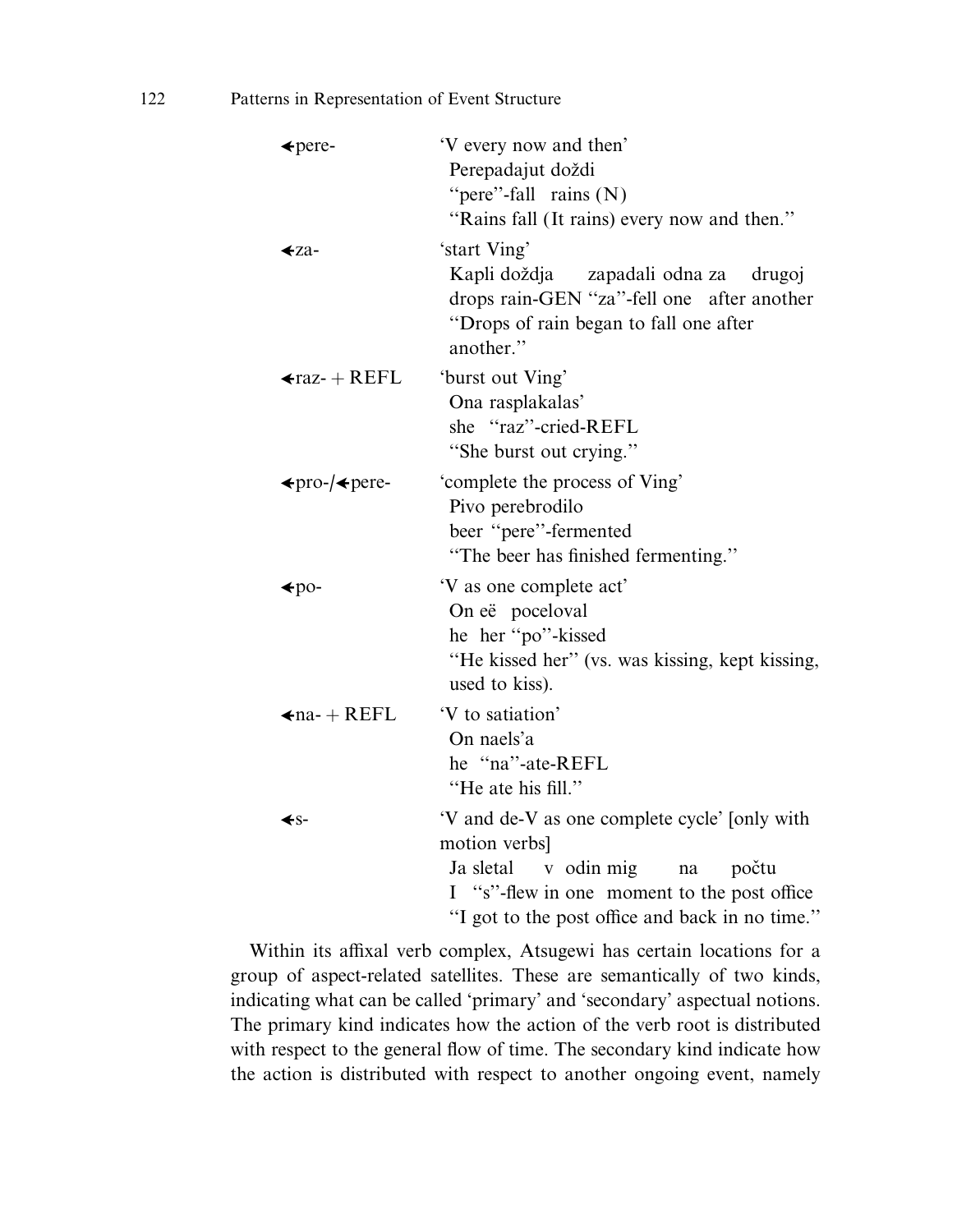## Table 1.13

Atsugewi aspect satellites' meanings

|  | V's action is related to: |  |
|--|---------------------------|--|
|  |                           |  |

| the general temporal flow      | an ongoing locomotory event        |
|--------------------------------|------------------------------------|
| almost V                       | go and V                           |
| still V                        | go Ving along                      |
| V repeatedly                   | come Ving along                    |
| V again/back, reV              | V in passing                       |
| start Ving                     | V going along with someone         |
| finish Ving                    | V coming along with someone        |
| V as a norm                    | V in following along after someone |
| V awhile/stay awhile and V     | V in going to meet someone         |
| V in a hurry/hurry up and V    |                                    |
| V a little bit/spottily/cutely |                                    |
|                                |                                    |

one of moving along (see Wilkins' (1991) "associated motion"). In translation, these forms can be represented as in table 1.13. We can illustrate the second satellite type as in (120).

| $(120)$ Verb root                                                                              | acp-         | for contained solid material to   |  |  |  |
|------------------------------------------------------------------------------------------------|--------------|-----------------------------------|--|--|--|
|                                                                                                |              | move/be located'                  |  |  |  |
| Secondary aspect                                                                               | -ikc         | 'to a position blocking passage', |  |  |  |
| suffix                                                                                         |              | hence: 'in going to meet (and     |  |  |  |
|                                                                                                |              | give to) someone approaching'     |  |  |  |
| Inflectional affix set s-'- $w$ - $-$ <sup>a</sup>                                             |              | 'I-subject (3rd person-object),   |  |  |  |
|                                                                                                |              | factual mood'                     |  |  |  |
| Independent noun                                                                               | taki·        | 'acorn(s)'                        |  |  |  |
| Nominal marker                                                                                 | $\mathbf{C}$ |                                   |  |  |  |
| /s-'-w-acp-ikc- <sup>a</sup> c taki $\cdot$ / $\Rightarrow$ [swacpík <sup>h</sup> ca c ta?ki·] |              |                                   |  |  |  |
|                                                                                                |              |                                   |  |  |  |

Literally: 'I caused it that contained solid material—namely, acorns—move, in going to meet (and give it to) someone approaching.' Loosely: "I carried out the basket full of acorns to meet him with, as he approached.''61

## 3.8 Valence

In section 2.9 we saw satellites (German be- and ver-, Atsugewi -ahw) involved solely with valence: they signaled shifts for the incorporated valence requirements of verb roots. There are also satellites that basically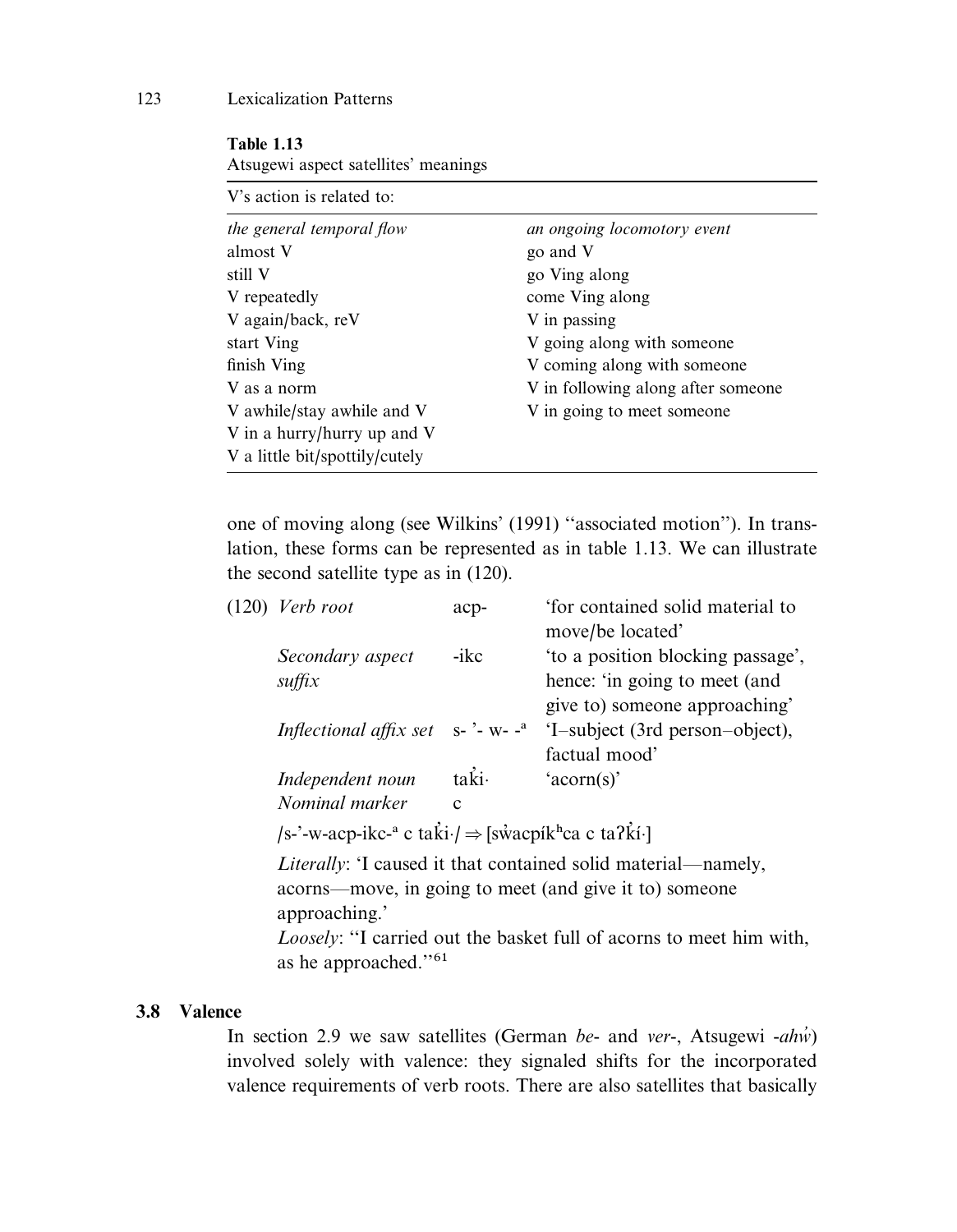refer to other notions, such as Path, but themselves incorporate valence requirements. When these are used with verbs that have no competing requirements, they determine the grammatical relations of the surrounding nominals. We look at this situation now.

3.8.1 Satellites Determining the Figure-Ground Precedence Pattern of the Verb Consider the Path satellites (or satellite  $+$  preposition combinations) referring to surfaces in (121).

 $(121)$  a. Water poured *onto* the table.  $\qquad$  to a point of the surface of  $\qquad$ b. Water poured *all over* the table.  $\qquad \qquad$  'to all points of the surface of'

These satellites require the Ground nominal as prepositional object and (in these nonagentive sentences) the Figure nominal as subject. The same holds for the satellite that refers to interiors in the following case.

 $(122)$  a. Water poured *into* the tub.  $\qquad \qquad$  'to a point/some points of the inside of'

However, English has no form comparable to all over for interiors, as (122b) suggests.

(122) b. \*Water poured all into/? the tub.  $\qquad \qquad$  'to all points of the inside of'

A new locution must be resorted to. This locution, moreover, differs from the others in that it has the reverse valence requirements: the Figure as prepositional object and the Ground (in nonagentive sentences) as subject.

(123) The tub poured full of water.

By the opposite token, the satellite for surfaces does not allow this reverse valence arrangement, as (124) indicates.

(124) \*The table poured all over with/of water.

This same pattern applies as well to agentive sentences, except that what was the subject nominal is now the direct object.

(125) `surfaces'

- a. I poured water onto the table.
- b. I poured water all over the table.

(\*I poured the table all over with/of water.)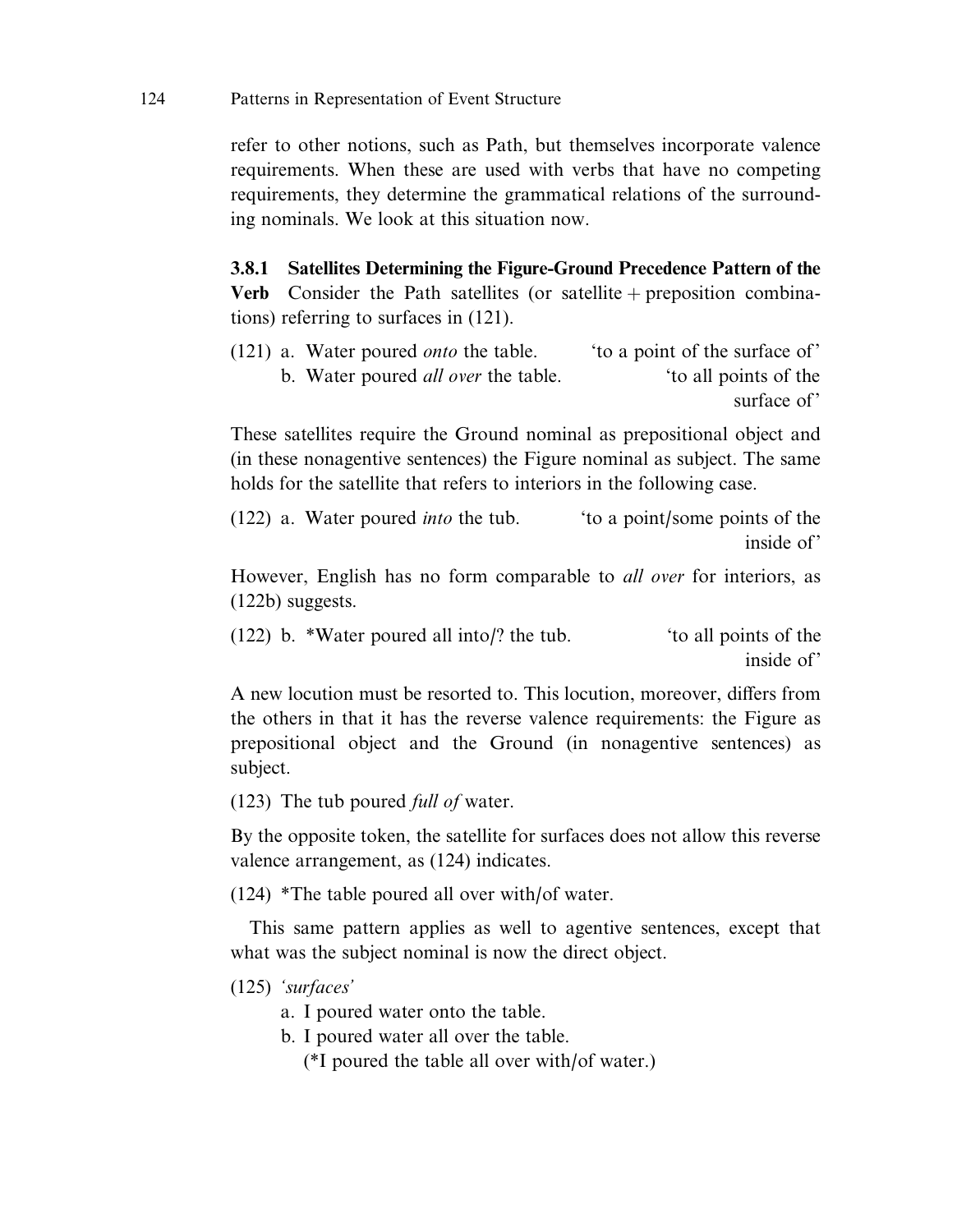`interiors'

- c. I poured water into the tub.
	- (\*I poured water all into the tub.)
- d. I poured the tub full of water.

Using the earlier notation, the valence requirements of these satellites can be represented as in (126).

(126) a. F ...  $\blacktriangleleft$  on (-to > G) b. F  $\ldots$   $\triangleleft$  all-over ( $\emptyset$   $>$  G) c. F  $\ldots$   $\neq$  in (-to  $\gt$  G) d. F  $\ldots$   $\le$  full (-of > F)

With the concept of a precedence hierarchy among grammatical relations that places subject and direct object above prepositional object, we can say that in English the notion of a 'filled surface' expressed in a satellite requires the basic Figure-above-Ground, or F-G, precedence, while the notion of a 'filled interior' requires the reverse Ground-above-Figure, or G-F, precedence.

In many languages, certain notions expressed in satellites require one or the other of these same precedence patterns. For example, in Russian, the notion 'into' can only be in the basic F-G precedence pattern, as seen in (127).

| $(127)$ a. Ja v-lil              | vodu   | v stakan                                   |  |  |  |
|----------------------------------|--------|--------------------------------------------|--|--|--|
|                                  |        | I in-poured water $(ACC)$ in glass $(ACC)$ |  |  |  |
| "I poured water into the glass." |        |                                            |  |  |  |
| b. *Ja v-lil                     | stakan | vodoj                                      |  |  |  |
|                                  |        |                                            |  |  |  |

I in-poured glass(ACC) water(INSTR)

\*``I poured the glass in with water.''

By contrast, the notion 'all around' (i.e., 'to all points of the surrounding surface of') requires the reversed G-F precedence pattern:

|  | (128) a. *Ja ob-lil                          | vodu         |  | na/? sabaku |  |
|--|----------------------------------------------|--------------|--|-------------|--|
|  | I circum-poured water $(ACC)$ on dog $(ACC)$ |              |  |             |  |
|  | *"I poured water all round the dog."         |              |  |             |  |
|  | b. Ja ob-lil                                 | sabaku vodoj |  |             |  |
|  | I circum-poured dog(ACC) water(INSTR)        |              |  |             |  |
|  | "I poured the dog round with water."         |              |  |             |  |

Accordingly, these satellites can be represented notationally as in (129).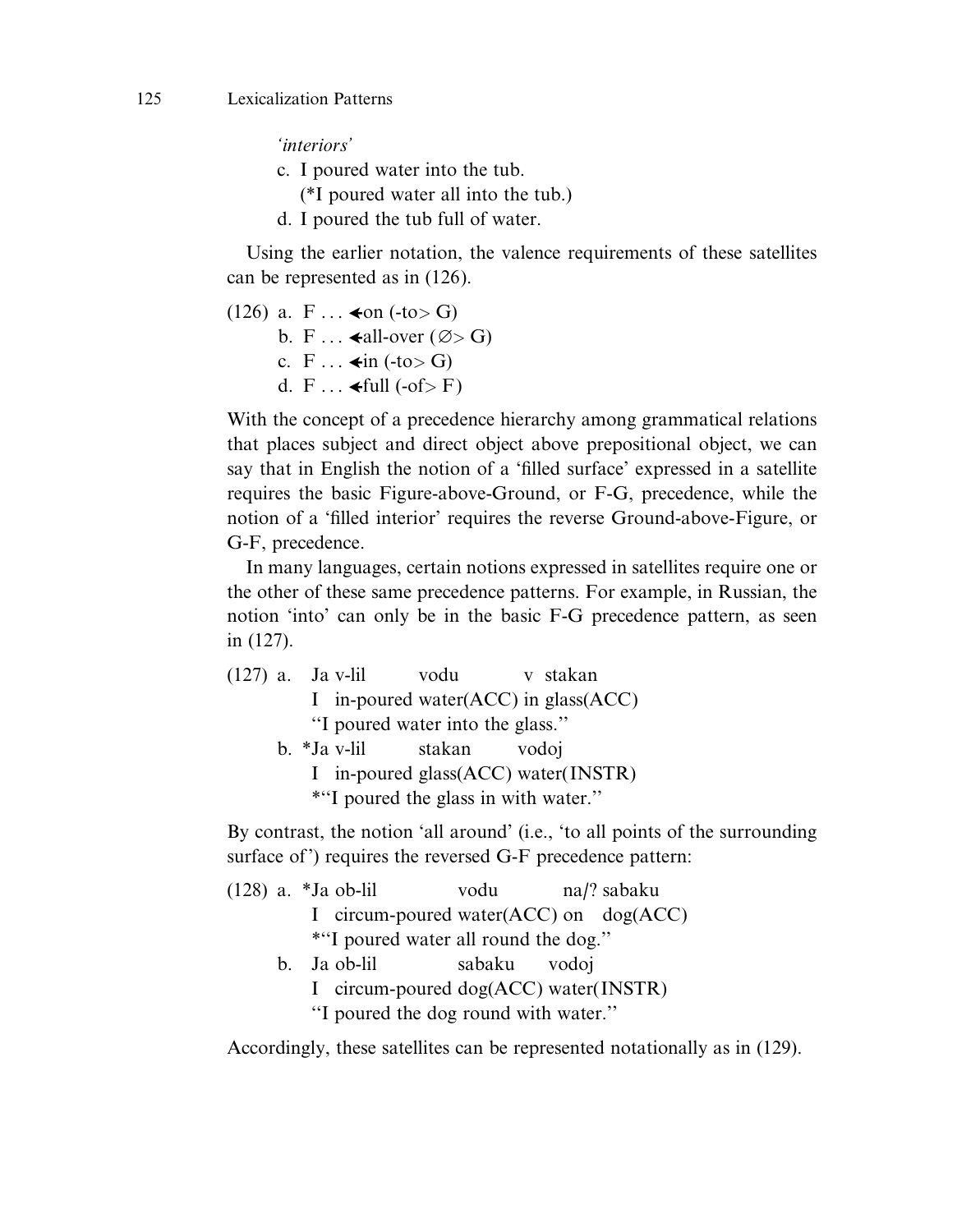126

(129) a. F...  $\leftrightarrow$ v- (v + ACC> G) b. G...  $\triangleleft$ ob- $(\emptyset + INSTR > F)$ 

Outside Indo-European, Atsugewi exhibits similar cases of Path satellites requiring either basic F-G or reversed G-F precedence. Two such satellites, respectively, are -*cis* 'into a fire' and -*mik*· 'into someone's face' (represented in (130) as *afire* and *aface*).

(130) a.  $/ac^h$   $\varnothing$ - s-'-i:-<sup>a</sup>  $s^{-1}$ -w-ra+pl-cis-<sup>a</sup> c ahw-i?/ water OBJ- TOPICALIZER INFL-pour-afire NP fire-to  $\Rightarrow$  [?ác<sup>h</sup>·i se· sw≀lap<sup>h</sup>lic<sup>h</sup>·a c ?ahwi?] 'I-poured-afire water  $(D.O.)$   $(F)$  campfire-to  $(G)'$ "I threw water over the campfire." b.  $/ac^h$ - a? t $s^{-2}$ -i:-<sup>a</sup>  $s$ -'-w-ra+pl-mik-- $a$  c awtih/ water-with NONOBJ- TOPICALIZER INFL-pour-aface NP man  $\Rightarrow$  [?ac<sup>h</sup>·?á c<sup>h</sup>e· swlap<sup>h</sup>lím·ik·a c ?áwte] 'I-poured-aface man  $(D.O.)$  (G) water-with  $(F)$ ' "I threw water into the man's face" ("I threw the man aface with water").

In some cases, a Path satellite can be used with either valence precedence. English *through* works this way in usages like the examples in  $(131)$ .

- $(131)$   $(it = 'my svord')$ 
	- a. I (A) ran it  $(F)$  through him  $(G)$ .
	- b. I (A) ran him (G) *through* with it  $(F)$ .

Of these two usages of *through*, the former is actually a satellite preposition. Both usages would appear in our formula representation as in  $(132).^{62}$ 

 $(132)$  a. F ...  $\triangleleft$  through  $\triangleright$  G b. G ...  $\triangleleft$  through (with > F)

In other cases, there are two satellites, with the same meaning and sometimes with similar forms, that act as a complementary pair in handling either valence precedence. The Yiddish separable verb prefixes for directional 'in', *arayn*- and *ayn*-, work as in  $(133)$  (see chapter II-5).

```
(133) a. F... \triangleleftarayn- (in > G) '(directional) in F-G'
G \ldots \triangleleft ayn- (mit > F) '(directional) in G-F'
```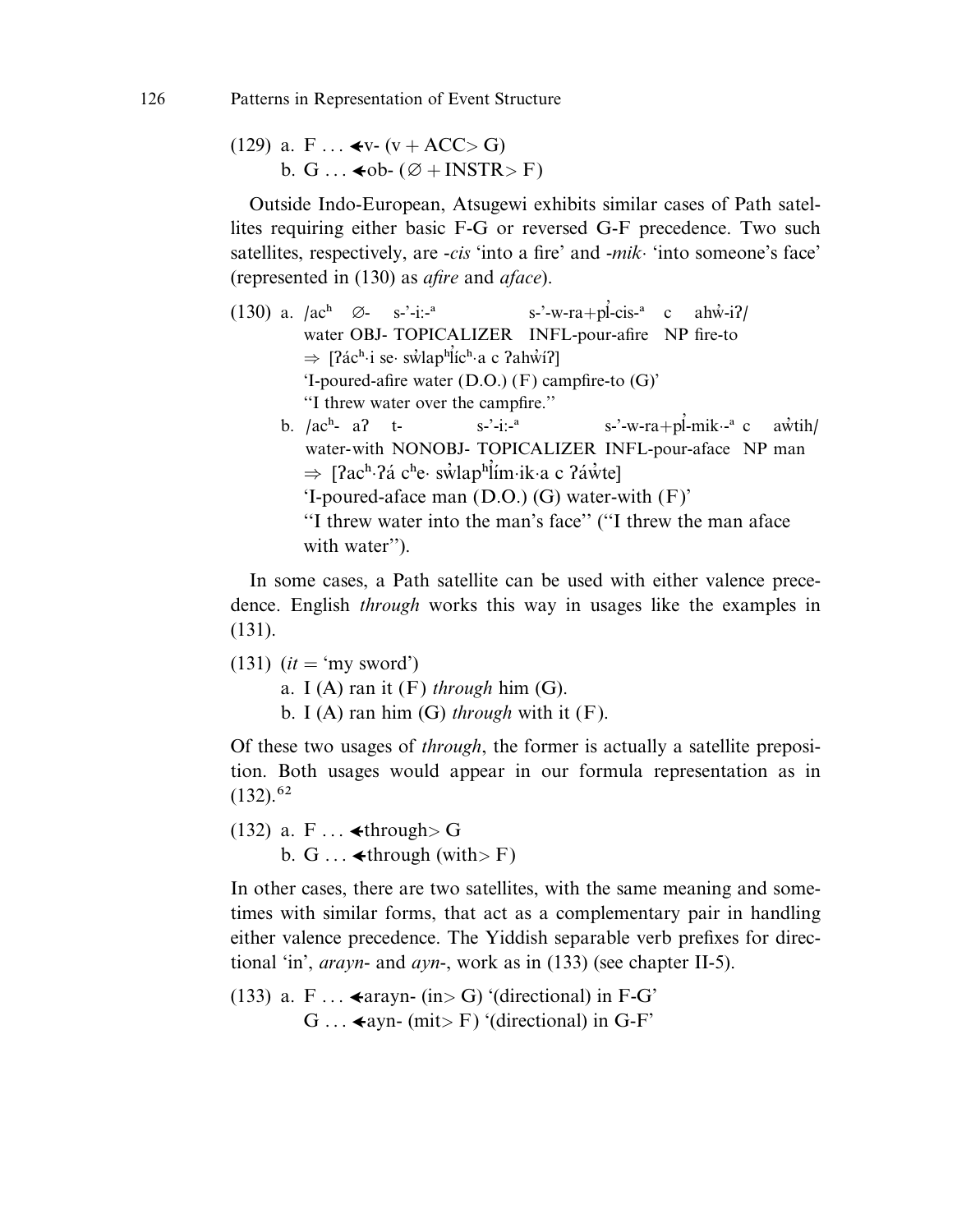- b. Ikh hob nishtvilndik arayn-geshtokhn a dorn (F) in I have accidentally in(F-G)-stuck a thorn in-the horse ferd (G) ``I stuck a thorn into the horse.''
- c. Ikh hob nishtvilndik ayn-geshtokhn dos ferd (G) mit a dorn (F) I have accidentally in (G-F)-stuck the horse with a thorn ``I stuck the horse (in) with a thorn.''

3.8.2 Satellites Requiring Direct Object to Indicate `Bounded Path' Several Indo-European languages have the same pattern for distinguishing between bounded and unbounded Paths through the use of two parallel constructions. These constructions differ with respect to a valencecontrolling satellite. When the Path is bounded and is completed `in' a quantity of time, the verb has a Path satellite that requires the Ground as direct object. For the corresponding unbounded Path that lasts `for' a quantity of time, there is no Path satellite at all but rather a Path preposition that takes the Ground as prepositional object. Russian exhibits this pattern. The satellites illustrated here are  $ob$ - 'circum-', present in  $(134ai)$ but not (134aii), *pro*- 'length-', present in (134bi) but not (134bii), and pere- 'cross-', present in (134ci) but not (134cii).

- (134) a. i. Satelit satellite(NOM) circum-flew earth(ACC) in 3 hours obletel zemlju  $(za 3 časa)$  $"The satellite$  flew around the earth in 3 hours—i.e., made one complete circuit.'' ii. Satelit satellite(NOM) flew-along around earth(GEN) for 3 days letel vokrug zemli (3 d'na) "The satellite flew around the earth for 3 days." b. i. On probežal (vsju) ulicu he length-ran all street(ACC) in 30 minutes (za 30 minut)
	- ``He ran the length of the (whole) street in 30 minutes.'' ii. On bežal he ran-along along street(DAT) for 20 minutes po ulice (20 minut) ``He ran along the street for 20 minutes.''
	- c. i. On perebežal ulicu he cross-ran street(ACC) in 5 seconds (za 5 sekund) ``He ran across the street in 5 seconds.''
		- ii. On bežal he ran-along across street(ACC) for 2 seconds and then čerez ulicu (2 sekundy) i potom ostanovils'a stopped ``He ran across the street for 2 seconds and then stopped.''

A comparable pattern may exist in German, though presently with varying degrees of colloquiality. In this pattern, the inseparable form of a Path satellite is used for the transitive construction. The satellites illustrated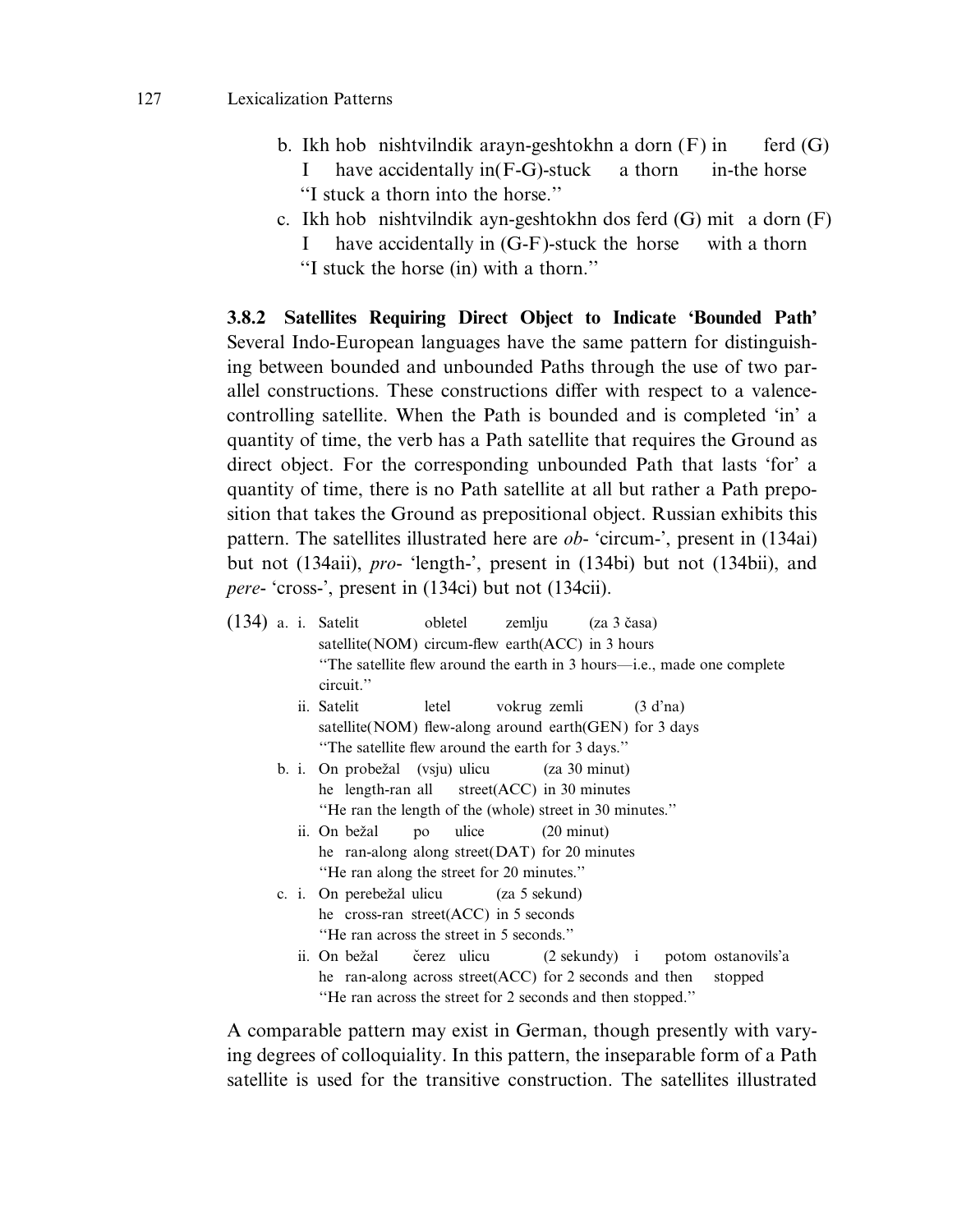here are inseparable *über*- 'cross-' and *durch*- 'through-', present in (135a) but not (135b).

- (135) a. Er uÈberschwamm/durchschwamm den Fluss he over-swam/through-swam the river(ACC) in 10 minutes in 10 Minuten. ``He swam across/through the river in 10 minutes.''
	- b. Er schwamm schon 10 Minuten (über/durch den Fluss), he swam already 10 minutes over/through the river (ACC), when the boat came als das Boot kam. `He had been swimming (across/through the river) for 10 minutes when the boat came.'

The question of universality must be asked with regard to satellite valence distinctions like those we have seen. For example, in Indo-European languages, satellites expressing a `full interior' seem without exception to require the reversed G-F precedence pattern, and satellites expressing bounded Paths largely tend to require the Ground as direct object. Are these and comparable patterns language-particular, familywide, or universal?

# 4 SALIENCE IN THE VERB COMPLEX

A theoretical perspective that encompasses both sections 2 and 3 pertains to *salience*—specifically, the degree to which a component of meaning, due to its type of linguistic representation, emerges into the foreground of attention or, on the contrary, forms part of the semantic background where it attracts little direct attention (see chapter I-4). With regard to such salience, there appears to be an initial universal principle. Other things being equal (such as a constituent's degree of stress or its position in the sentence), a semantic component is backgrounded by expression in the main verb root or in any closed-class element, including a satellite hence, anywhere in the main verb complex. Elsewhere, though, it is foregrounded. This can be called the principle of backgrounding according to constituent type.

For example, the first two sentences in (136) are virtually equivalent in the total information that they convey. But they differ in that the fact of the use of an aircraft as transport is foregrounded in (136a) due to its representation by an adverb phrase and the noun that it contains, whereas it is an incidental piece of background information in (136b), where it is conflated within the main verb.

- (136) a. I went by plane to Hawaii last month.
	- b. I flew to Hawaii last month.
	- c. I went to Hawaii last month.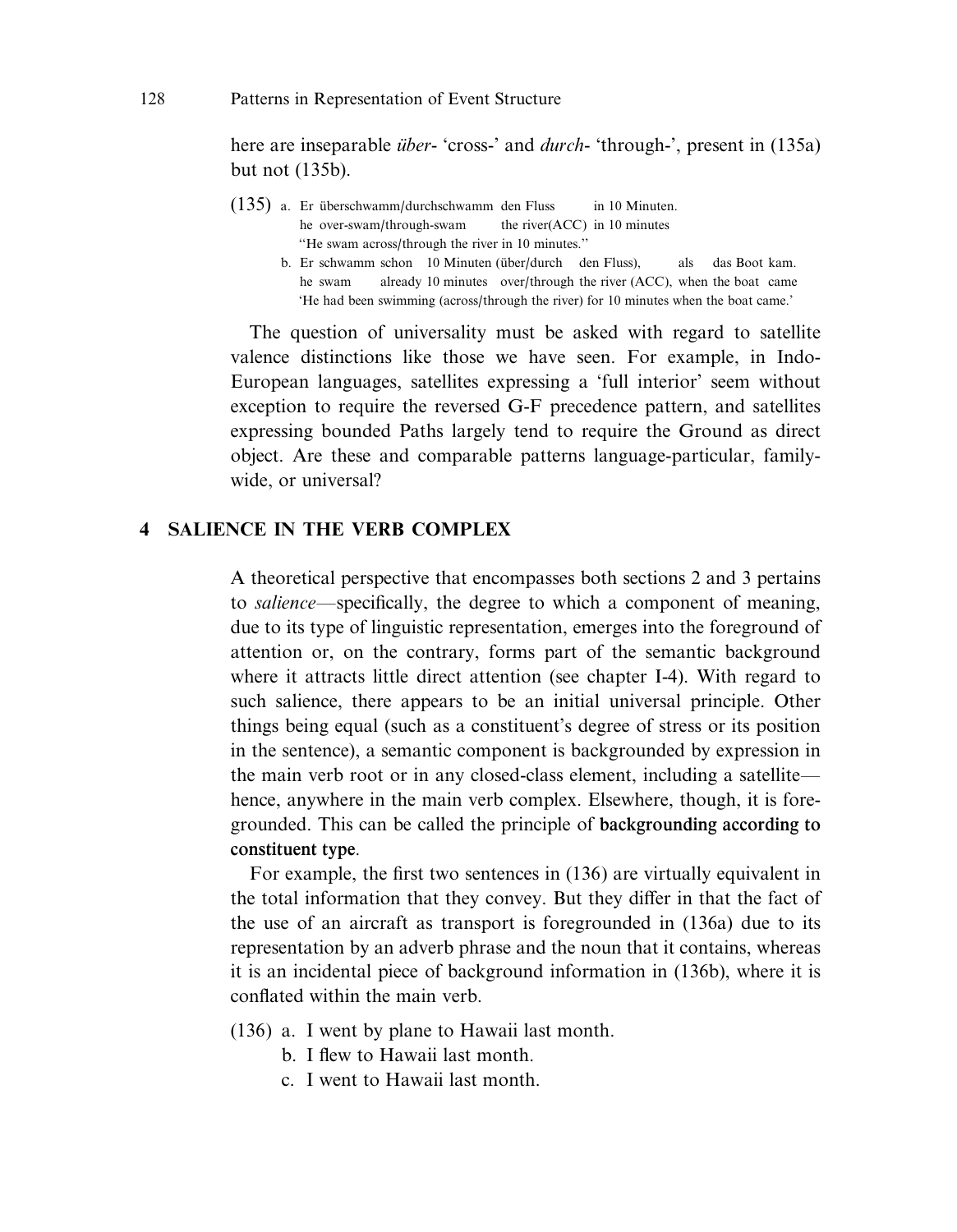The following second principle appears to serve as a companion to the preceding principle. A concept or a category of concepts tends to be expressed more readily where it is backgrounded. That is, speakers tend to opt for its expression over its omission more often where it can be referred to in a backgrounded way than where it can only be referred to in a foregrounded way. And it tends to be stylistically more colloquial, or less awkward, where it can be backgrounded than where it must be foregrounded. This can be called the principle of ready expression under backgrounding. For instance, a Manner concept—such as, the use of aeronautic transport, as in the preceding example—is probably expressed more readily—that is, is expressed more frequently and colloquially when represented in a backgrounding constituent, like the main verb of (136b), than when represented in a foregrounding constituent, like the adverb phrase of (136a).

This second principle itself has a companion: Where a concept is backgrounded and thus is readily expressed, its informational content can be included in a sentence with apparently low cognitive cost—specifically, without much additional speaker effort or hearer attention. This third principle can be called low cognitive cost of extra information under backgrounding. Thus, (136b), in addition to expressing the same informational content as (136c), including the specific concept of translocation, adds to this the fact that this translocation was accomplished through the use of aeronautic transport. But this additional concept is included, as it were, ``for free,'' in that (136b) can apparently be said as readily, and with as little speaker or hearer effort, as the less informative sentence in  $(136c)$ . Finally, a consequence of the third principle is that a language can casually and comfortably pack more information into a sentence where it can express that information in a backgrounded fashion than can another language—or another sector of usage within the same language that does not permit the backgrounded expression of such information. This can be called the principle of ready inclusion of extra information under backgrounding.

This fourth principle can be demonstrated with respect to the present issue of differential salience across different language types, as well as across different sectors of a single language. Languages may be quite comparable in the informational content that they can express. But a way that languages genuinely differ is in the amount and the types of information that can be expressed in a backgrounded way. English and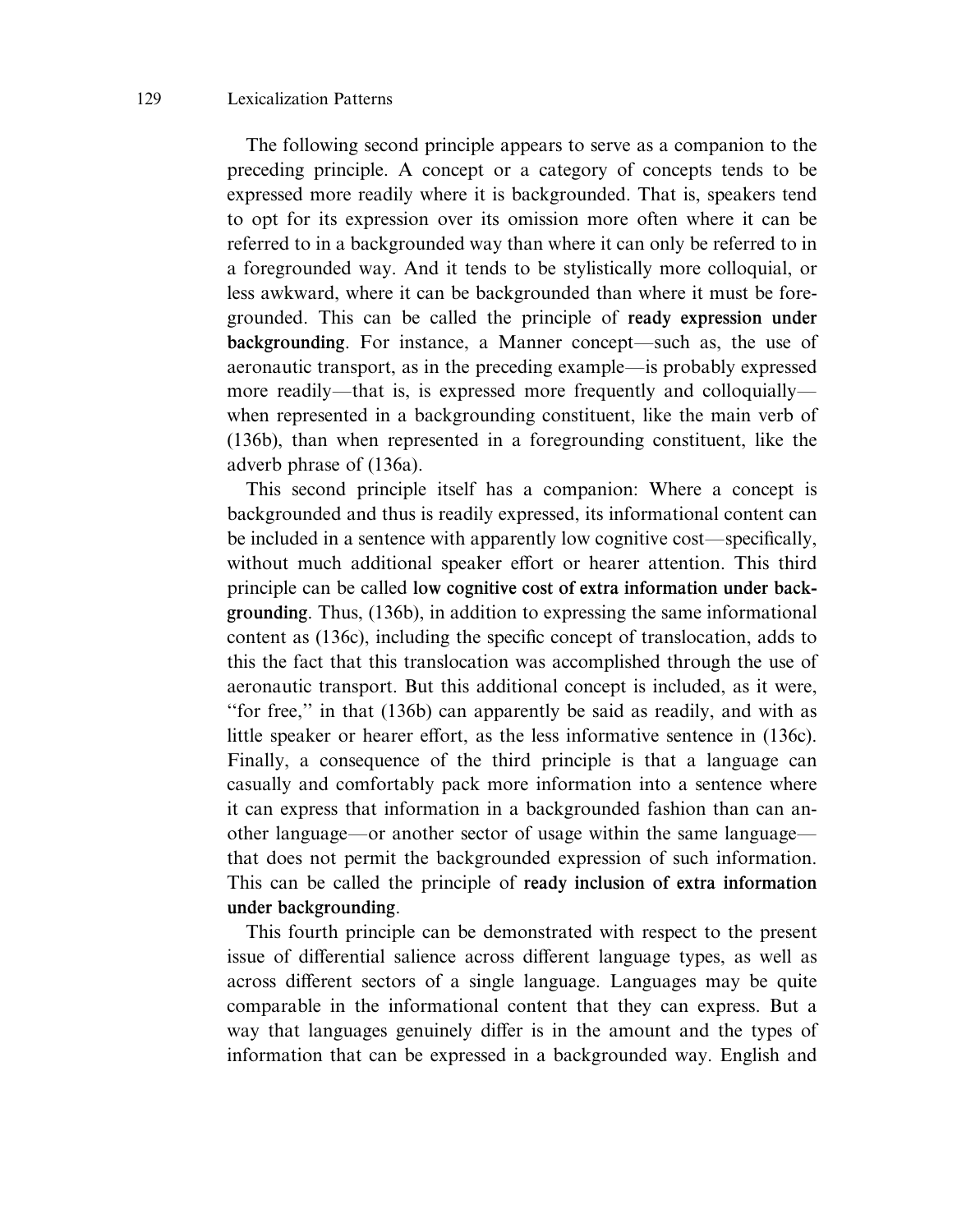Spanish can be contrasted in this regard. English, with its particular verbconflation pattern and its multiple satellite capability, can convey in a backgrounded fashion the Manner or Cause of an event and up to three components of a Path complex, as in (137).

(137) The man ran back down into the cellar.

In this rather ordinary sentence, English has backgrounded—and hence, by the fourth principle, been readily able to pack in—all of the information that the man's trip to the cellar was accomplished at a run (ran), that he had already been in the cellar once recently so that this was a return trip (back), that his trip began at a point higher than the cellar so that he had to descend (down), and that the cellar formed an enclosure that his trip originated outside of  $(in-)$ . Spanish, by contrast, with its different verb-conflation pattern and almost no productive satellites, can background only one of the four English components, using its main verb for the purpose; any other expressed component is forced into the foreground in a gerundive or prepositional phrase. Again by the fourth principle, such foregrounded information is not readily included and, in fact, an attempted inclusion of all of it in a single sentence can be unacceptably awkward. Thus, in the present case, Spanish can comfortably express either the Manner alone, as in (138a), or one of the Path notions together with a gerundively expressed Manner, as in (138b) to (138d). For acceptable style, further components must either be omitted and left for possible inference, or established elsewhere in the discourse:

- (138) Spanish sentences closest to information-packed English sentence of (137)
	- a. El hombre corrió a -l the man ran to -the cellar sótano ``The man ran to the cellar.''
	- b. El hombre volvió the man went-back to -the cellar running a -l sótano corriendo ``The man returned to the cellar at a run.''
	- c. El hombre bajó the man went-down to-the cellar running a -l sótano corriendo ``The man descended to the cellar at a run.''
	- d. El hombre entró a -l the man went-in to-the cellar running sótano corriendo ``The man entered the cellar at a run.''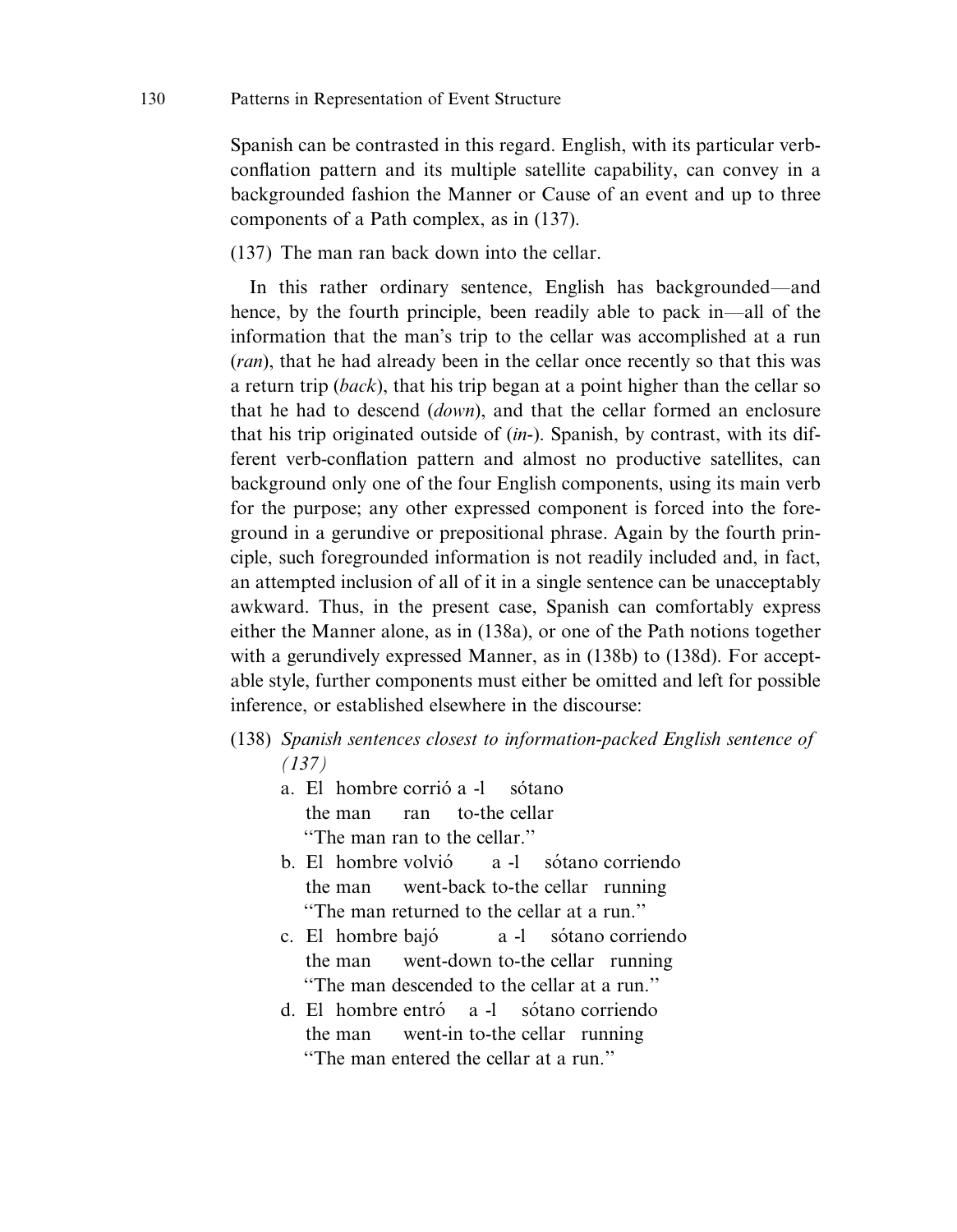In comparing texts written in satellite-framed languages like English and in verb-framed languages like Spanish, Slobin (1996) documents an additional difference between the two language types other than where they locate their expression of Path and Manner. As already observed in Talmy (1985b), Slobin verifies that in sentences representing Motion, English expresses Manner liberally, while Spanish does so only sparingly.<sup>63</sup> While he seeks a cause for this difference in the fact that English characteristically represents Manner in the main verb while Spanish does so in a gerundive constituent, he does not say why this fact should lead to the observed effect. On the contrary, it might be argued that in principle the two languages should be equivalent in their behavior, since both language types express Manner and Path in the verb and in a nonverbal constituent, but simply do so in opposite ways.

We would hold that the first two principles posited at the beginning of this section are required to explain the difference in behavior between English and Spanish. In English, both Manner and Path are characteristically expressed in backgrounding constituents: the main verb root and the closed-class satellite. It should be expected therefore that both of these semantic categories will be readily included in a sentence—and that is what is found. But characteristically in Spanish, only Path is expressed in a backgrounding constituent, the main verb root, whereas Manner is expressed in a foregrounding constituent, a gerundive or an adverb phrase. It would thus be expected that the expression of Path is readily included in a sentence, while that of Manner is not—and, again, that is what is found. One test for this account would be the behavior of a verbframed language that expresses Manner not in a gerundive or an adverb phrase but in a genuine closed-class satellite. Such a language would then be expected to include the expression of Manner in a sentence as readily as that of Path, unlike the verb-framed languages that Slobin has examined. An example of such a language is Nez Perce, as discussed in section 3.4. But it remains to examine texts from this language, or a comparable one, with an eye toward testing the prediction of ready Manner expression.

While the kind of contrast exemplified so far in this section has been at the level of a general pattern difference between two languages, the same kind of contrast can be observed at the level of individual morphemes, even between such similarly patterned languages as Russian and English. For example, Russian has a Path satellite + preposition complex,  $\leftarrow$ *pri*-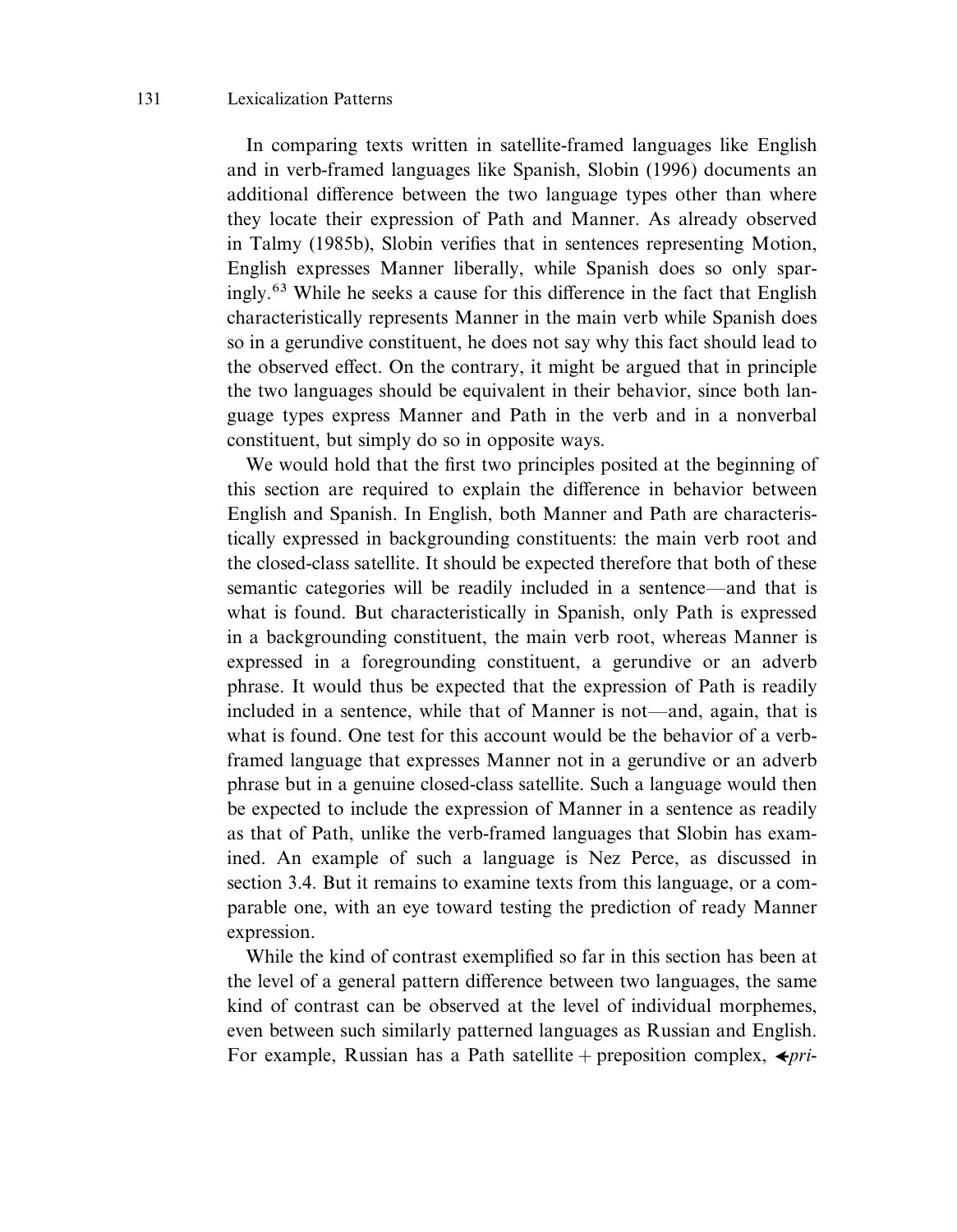$k +$  DAT> 'into arrival at', that characterizes the Ground as an intended destination. English lacks this and, to render it, must resort to the Spanish pattern of expression using a Path-incorporating verb (arrive). As seen in the illustration in  $(139b)$ , English, as usual with this nonnative conflation type, exhibits awkwardness at further expressing the Manner component. As a baseline for comparison, (139a) illustrates the usual Russian-English parallelism. Here, both languages represent the Path concept `to a point adjacent to but not touching' with a satellite  $+$  preposition complex: Russian  $\triangleleft pod-k+DAT>$ , and English  $\triangleleft up$  to>.

(139) a. Russian On pod-bežal k vorotam he up.to-ran to gates(DAT) English "He ran up to the gate." b. Russian On pri-bežal he into.arrival-ran to gates(DAT) k vorotam English "He arrived at the gate at a run."

In this example, English shows how different sectors of usage within a single language—even where this involves only different individual concepts to be expressed—can behave differently with respect to the two principles set forth at the beginning of this section. Thus, Manner (here, `running') can be expressed readily in a backgrounding constituent (the main verb) when in conjunction with the `up to' Path notion. But it is forced into a foregrounding constituent (here, an adverb phrase) when in conjunction with the `arrival' path notion, and so can be expressed only at greater cognitive cost.

At the general level again, we can extend the contrast between languages as to the quantity and types of information that they characteristically background, for as English is to Spanish, so Atsugewi is to English. Like English, Atsugewi can represent both Cause and Path in a backgrounded way in its verb complex. But further, it can backgroundedly represent the Figure and the Ground in its verb complex (as has already been shown). Take for example the polysynthetic form in (36b), approximately represented in (140) with its morphemes glossed and separated by dashes.

(140) (it)—from-wind-blowing—icky-matter-moved—into-liquid—Factual Cause . . . . . . .] Figure  $\dots$ ...  $Path + Ground$ 

We can try to match English sentences to this form in either of two ways: by achieving equivalence either in informational content or in back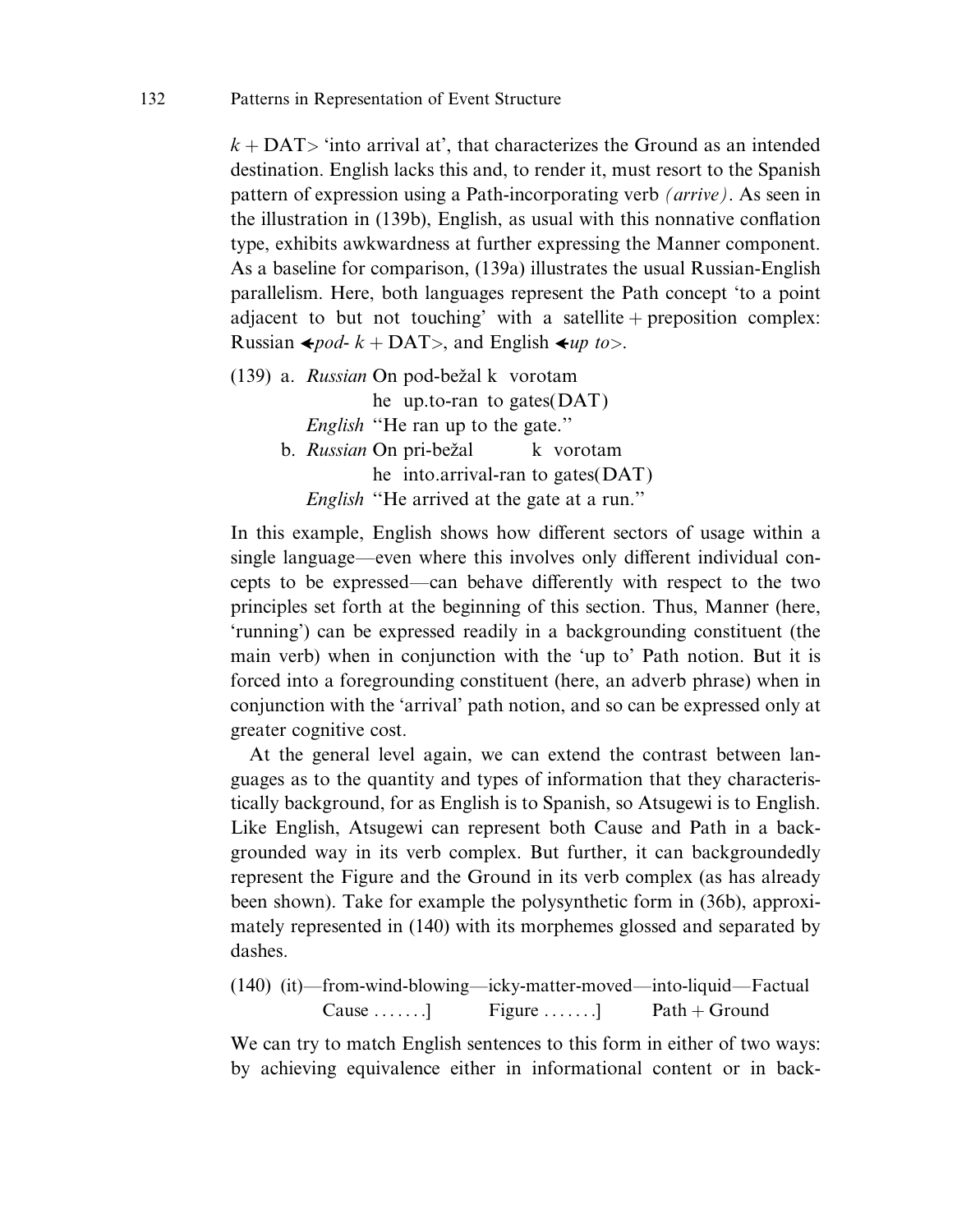groundedness. To achieve informational equivalence, the English sentence must include full independent noun phrases to express the additional two components that it cannot background—that is, the Figure and the Ground. These NPs can be accurate indicators of the Atsugewi referents, like the forms *some icky matter* and *some liquid* in (141a). Or, to equal the original form in colloquialness, the NPs can provide more specific indications that would be pertinent to a particular referent situation, like the forms the guts and the creek in (141b). Either way, the mere use of such NPs draws foregrounded attention to their contents. The representation of Cause and Path is not here at issue between the two languages, since both employ their means for backgrounding these components. Atsugewi backgrounds Cause in its Cause satellite and Path in its Path Ground satellite, while English backgrounds Cause in the verb root (blow) and Path in its Path satellite  $(in(to))$ .

- (141) a. Some icky matter blew into some liquid.
	- b. The guts blew into the creek.

If, on the other hand, the English sentence is to achieve equivalence to the Atsugewi form in backgroundedness of information, then it must drop the full NPs or change them to pronouns, as in (142).

(142) It blew in.

Such equivalence in backgrounding, however, is only gained at the cost of forfeiting information, for the original Atsugewi form additionally indicates that the `it' is an icky one and the entry is a liquid one. Thus, due to the quantity and semantic character of its satellites, as well as the semantic character of its verb root, Atsugewi can, with relatively fine differentiation, express more of the components of a Motion event at a backgrounded level of attention than English is able to do.<sup>64</sup>

# 5 CONCLUSION

The principal result of this chapter has been the demonstration that semantic elements and surface elements relate to each other in specific patterns, both typological and universal. The particular contributions of our approach have included the following.

First, the chapter has demonstrated the existence and nature of certain semantic categories such as 'Motion event', 'Figure', 'Ground', 'Path', `Co-event', `Precursion', `Enablement', `Cause', `Manner', `Personation',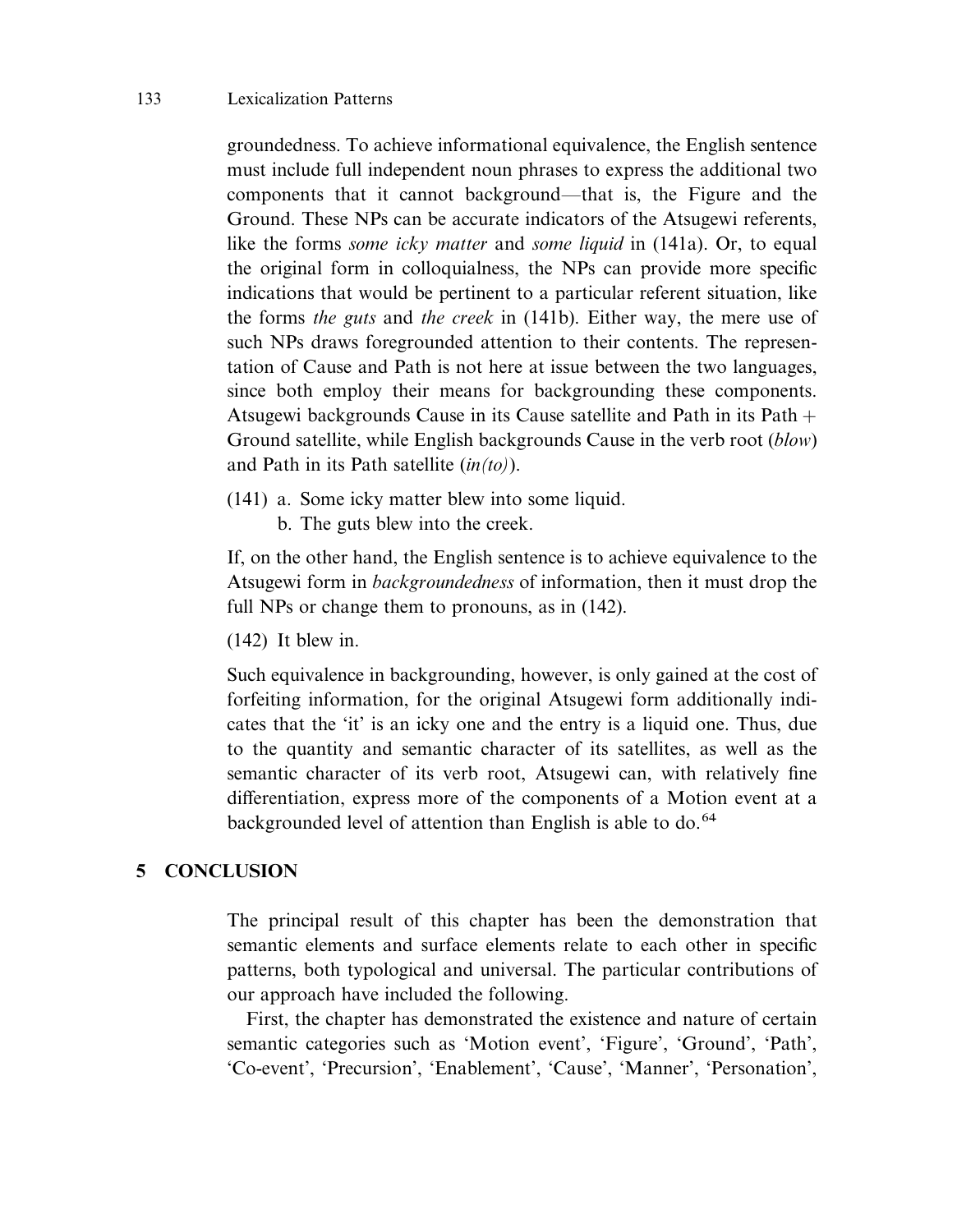and so on, as well as syntactic categories such as `verb complex', `satellite', and `satellite preposition'.

Second, most previous typological and universal work has treated languages' lexical elements as atomic givens, without involving the semantic components that comprise them. Accordingly, such studies have been limited to treating the properties that such whole forms can manifest, in particular, word order, grammatical relations, and case roles. On the other hand, most work on semantic decomposition has not involved crosslinguistic comparison. The present study has united both concerns. It has determined certain semantic components that comprise morphemes and assessed the crosslinguistic differences and commonalities that these exhibit in their patterns of surface occurrence. Thus, instead of determining the order and roles of words, this study has addressed semantic components, as they appear at the surface, and has determined their presence, their site (i.e., their "host" constituent or grammatical relation), and their combination within a site.

Third, this method of componential crosslinguistic comparison permits observations not otherwise feasible. Section 4 demonstrated this for the issue of information's "salience." Former studies of salience have been limited to considering only whole lexical items and, hence, only their relative order and syntactic roles—and, appropriate to these alone, have arrived at such notions as topic, comment, focus, and old and new information for comparison across languages. But the present method can, in addition, compare the foregrounding or backgrounding of incorporated semantic components according to the type of surface site in which they show up. It can then compare the systemic consequence of each language's selection of such incorporations.

Fourth, our tracing of surface occurrence patterns has extended beyond treating a single semantic component at a time, to treating a concurrent set of components (as with those comprising a Motion event and its Coevent). Thus, the issue for us has not just taken the form: semantic component `a' shows up in surface constituent `x' in language `1' and shows up in constituent `y' in language `2'. Rather, the issue has also taken the form: with semantic component `a' showing up in constituent `x' in language `1', the syntagmatically related components `b' and `c' show up in that language in constituents 'y' and 'z', whereas language  $2'$  exhibits a different surface arrangement of the same full component set. That is, this study has been concerned with whole-system properties of semanticsurface relations.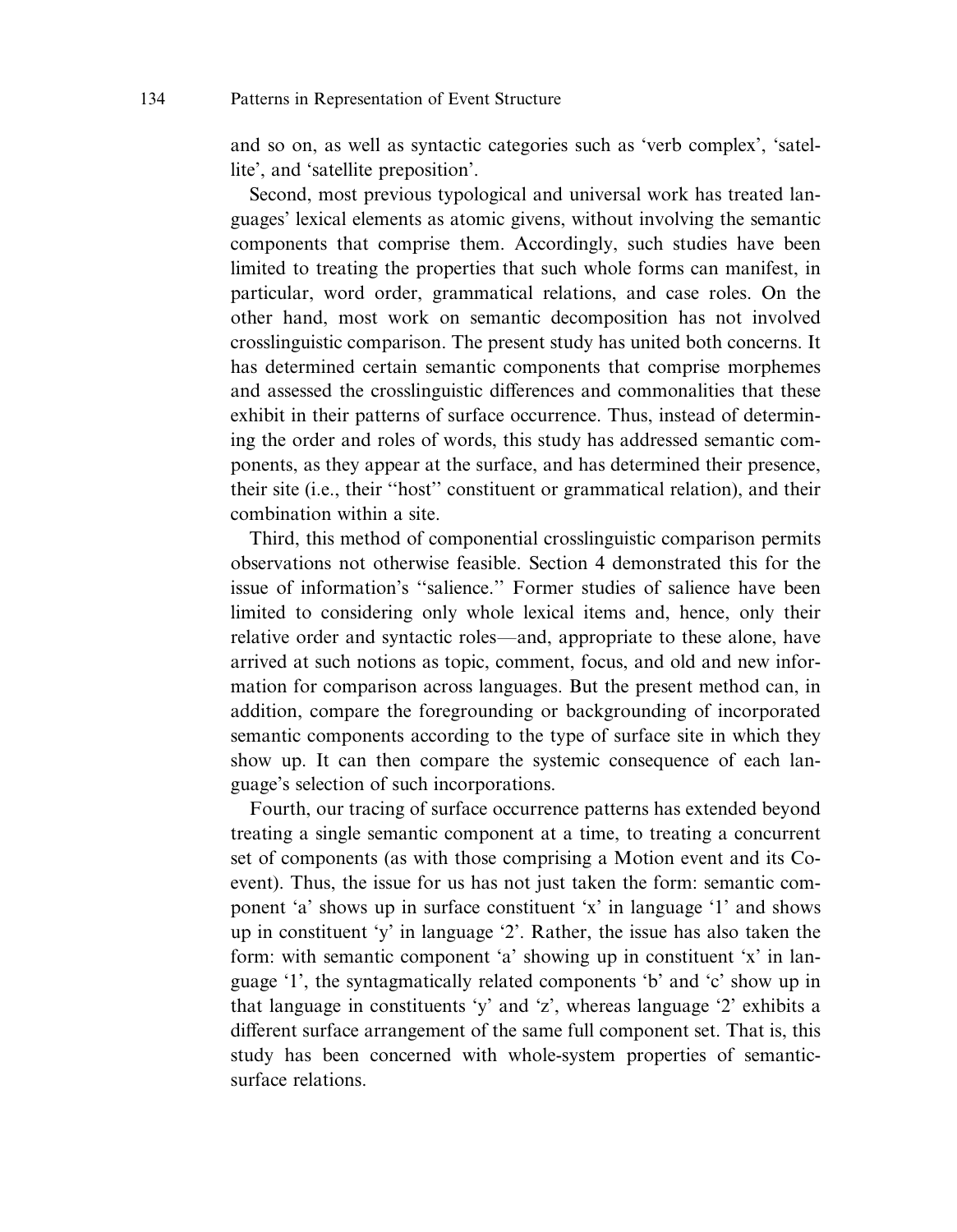Fifth, the meaning-form patterns revealed by the present approach can be seen to exhibit certain diachronic shifts or nonshifts in the history of a language. We can trace the ways in which the semantic componential makeup of certain classes of morphemes in the language changes in correlation with alterations in the syntactic patterns that bring the morphemes together in sentences.

Finally, the present approach suggests cognitive structures and processes that underlie the newly posited semantic and syntactic categories, the semantic composition of morphemes and its correlation with syntactic structure, the typologies and universals of meaning-form correlations, and the shifts that these undergo.

#### **Notes**

1. This chapter is a much revised and expanded version of Talmy (1985b). The compendium of meaning-form associations that had been included in Talmy (1985b) now appears, somewhat revised, in chapter II-2, together with further analyses of material otherwise presented in the present chapter.

Grateful acknowledgement is here extended to several people for their nativespeaker help with languages cited in this chapter: to Selina LaMarr for Atsugewi (the language of the author's fieldwork studies), to Mauricio Mixco and Carmen Silva for Spanish, to Matt Shibatani and to Yoshio and Naomi Miyake for Japanese, to Vicky Shu and Teresa Chen for Mandarin, to Luise Hathaway, Ariel Bloch, and Wolf Wölck for German, to Esther Talmy and Simon Karlinsky for Russian, to Tedi Kompanetz for French, to Soteria Svorou for Greek, to Gabriele Pallotti for Italian, and to Ted Supalla for American Sign Language.

In addition, thanks go to several people for data from their work on other languages: to Haruo Aoki for Nez Perce, to Ariel Bloch for Arabic, to Wallace Chafe for Caddo, to Donna Gerdts for Halkomelem, to Terry Kaufman for Tzeltal, to Robert Oswalt for Southwest Pomo, to Ronald Schaefer for Emai, to Martin Schwartz for Greek, to Bradd Shore for Samoan, and to Elissa Newport and Ursula Bellugi for American Sign Language—as well as to several others whose personal communications are acknowledged in the text. The author has supplied the Yiddish forms, while the Latin data are from dictionaries. Special thanks go to Tim Shopen for his invaluable editorial work with earlier drafts of this chapter. And thanks as well to Melissa Bowerman, Dan Slobin, Johanna Nichols, Joan Bybee, Ed Hernandez, Eric Pederson, and Kean Kaufmann for fruitful discussions.

2. A zero form in a language can represent a meaning not expressed by any actual lexical item. For example, no German verb has the general `go' meaning of the zero form cited. Gehen refers to walking, so that one could not ask Wo wollen Sie denn hingehen? of a swimmer.

3. Chapter I-1 argues that the referents of the closed-class forms of a language constitute its basic conceptual structuring system. Accordingly, the significance of the fact that the set of semantic categories presented here are also expressed by the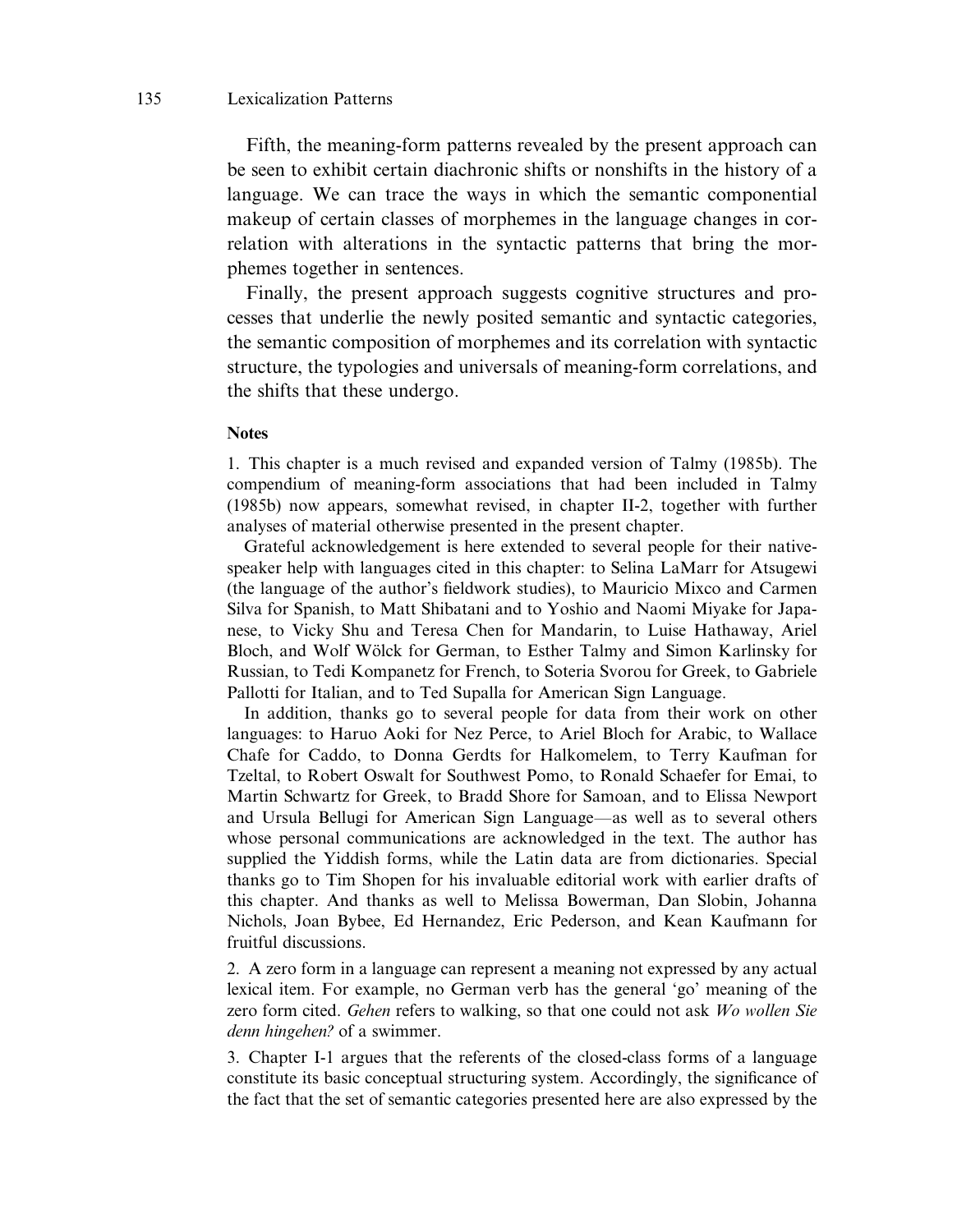closed-class satellite form is that these categories are therefore part of the basic structuring system of a language.

4. Apart from these three processes, an analyst can sometimes invoke what we might term semantic resegmentation. Consider the case of shave as used in (vi):

- (i) I cut John.
- (ii) I shaved John.
- (iii) I cut myself.
- (iv) I shaved myself.
- $(v)$  \*I cut.
- (vi) I shaved.

We could believe that a reflexive meaning component is present in (vi) due to any of the three processes just described: because it is lexicalized in the verb, deleted from the sentence, or to be inferred by pragmatics. However, we only need to assume that a reflexive meaning is present if we consider this usage to be derived from that in  $(ii)/(iv)$ . We could, alternatively, conclude that the  $(vi)$  usage is itself basic and refers directly to a particular action pattern involving a single person, with no reflexive meaning at all.

5. These forms express universal semantic elements and should not be identified with the English surface verbs used to represent them. They are written in capitals to underscore this distinction.

6. Our Figure is essentially the same as Gruber's (1965) ``theme,'' but Gruber, like Fillmore, did not abstract out a semantic form like our Ground. Langacker's (1987) "trajector" and "landmark" are highly comparable to our Figure and Ground and, specifically, his landmark has the same abstractive advantages that Ground does over the systems of Gruber and Fillmore.

7. The term Co-event is now used as a replacement for the term ``supporting event'' that was employed in Talmy (1991).

8. This proposed association between a component incorporated in the verb and an external constituent can be lexicosyntactic as well as semantic. For example, in its basic usage, the intransitive verb choke in English distinctively requires the preposition on in the constituent that names the object that causes obstruction, as in (a), unlike many other languages, which require an instrumental with-type preposition. But this lexicosyntactic requirement for on is retained in the second usage of choke that additionally incorporates a change-of-state concept of `becoming', as in (b). Our interpretation is that this second usage derives from the first usage, where the peculiar prepositional requirement is based. These relationships are shown explicitly in (26a).

- (a) He choked on a bone.
- (b) He choked to death on a bone.

9. In the verbs treated so far that exhibit both type 1 and type 2 usages—like *float* or  $kick$ —the type 1 usage has been lexically basic, while the type 2 usage is built on that by the addition of a component of translational motion. In this regard consider the two verbs jump and run, which can both refer to propelling one's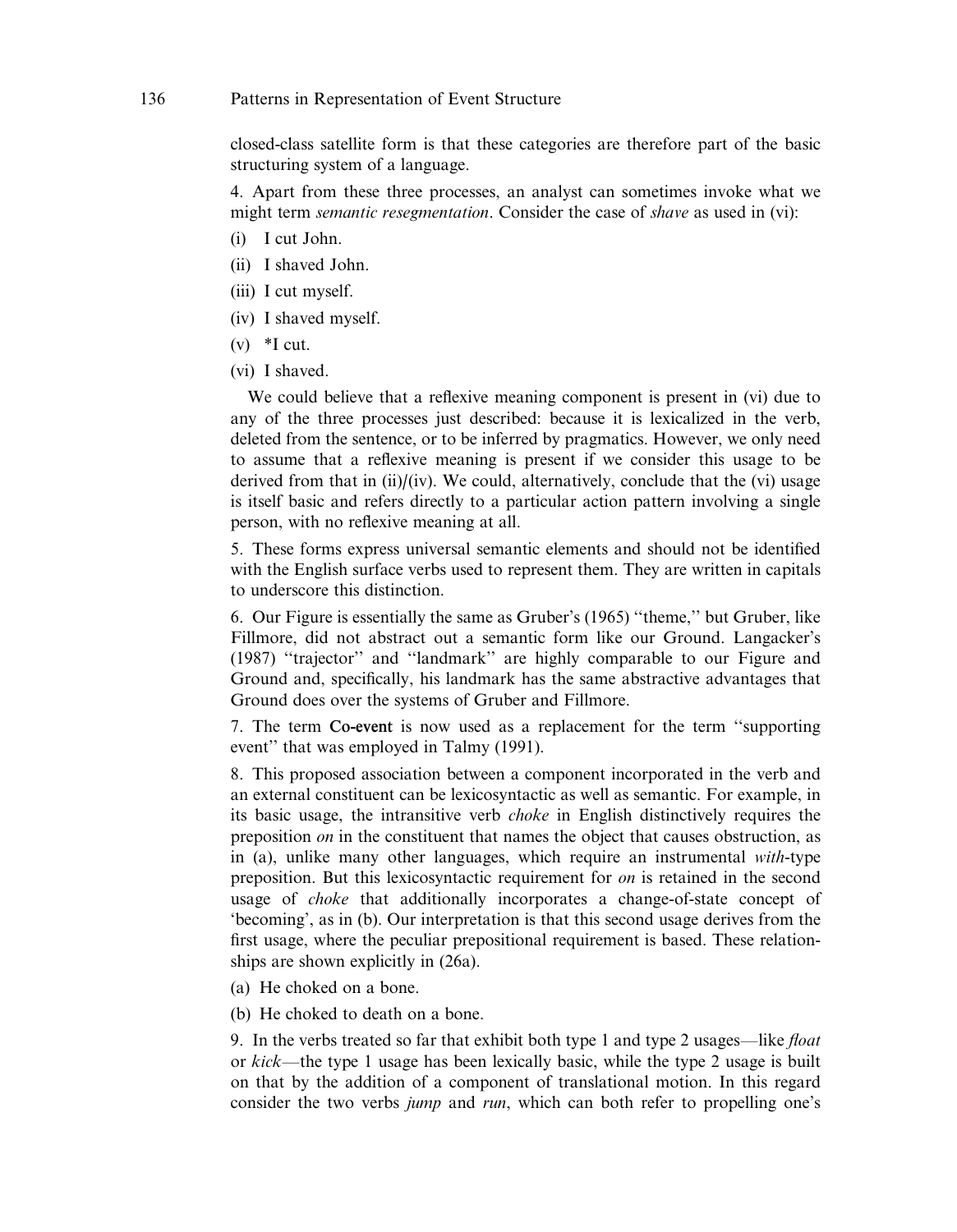body through pedal launches. Jump appears to behave as just described with respect to basicness. Used without further spatial reference, as in  $I$  jumped, it exhibits a type 1 usage, referring solely to an act of pedally launching oneself into the air (and perhaps also returning to the ground). In turn, it can add an increment of translational motion in a type 2 usage, as in  $I$  jumped along the hallway. By contrast, *run* appears to be basically lexicalized in the type 2 usage since, when used without further spatial reference, as in  $I$  ran, the only interpretation is that I moved along through space, propelling myself through alternating pedal launches. To obtain a type 1 sense, one must add a phrase like that in  $I$  ran in place. This type 1 sense would seem to be derived from the type 2 sense by a semantic process of "cutting back" on the basic meaning—what is termed "resection" in chapter II-3.

10. As with many alternative linguistic descriptions, each of the present two approaches handles some aspects of language better and some worse. To illustrate the latter, this chapter's lexical analysis strains our intuition when it treats the three uses of reach in (28) as distinct lexicalizations. On the other hand, the construction analysis cannot easily account for verbs like *lie* in (17) that refuse occurrence in a motion construction, nor verbs like glide in (18) that require a motion construction. Here, nothing is saved with a construction analysis since the individual lexical verbs would in any case need to be marked as to which constructions they can occur in. Further, nothing in the construction analysis explains why English cannot use the motion construction to represent reverse enablement as German can (see  $(27c)$ ), nor the under-fulfillment, over-fulfillment, and antifulfillment relations as Mandarin can (see II-3  $(51)–(53)$ ), nor a relation like that in 'He sat/lay to the hospital' to mean "He drove/rode lying on a stretcher to the hospital'' as Arrerndte can (David Wilkins, personal communication).

11. To be sure, under a finer granularity, self-contained Motion resolves into translational motion. Thus, in the upward phase of its bounce cycle, the ball translates from the floor to a point in midair. And in the course of half a rotation, a point on the log translates from one end to the other of an arc. But such local translations cancel each other out within the broader scope of a coarser granularity.

12. As shown at length in chapter II-3, three further metaphoric extensions are from motion to "temporal contouring," to "action correlating," and to ``realization.''

13. In chapter II-3, the relations that a Co-event can bear to a main event are termed "support relations," and they are treated there in a much broader theoretical context. In addition, a distinct set of semantic relationships between a Co-event verb and a framing satellite are described in section 7 of chapter II-3. Included among those relationships—which, unlike the ones here, are borne by the satellite to the verb—are confirmation, fulfillment, underfulfillment, overfulfillment, and antifulfillment.

14. Reverse enablement does not exist as a construction type in English. What might at first be taken to exemplify this type, verbs with the prefixal satellite  $un$ -, in fact do not do so. Rather, the satellite un-, as in untie, directly refers to the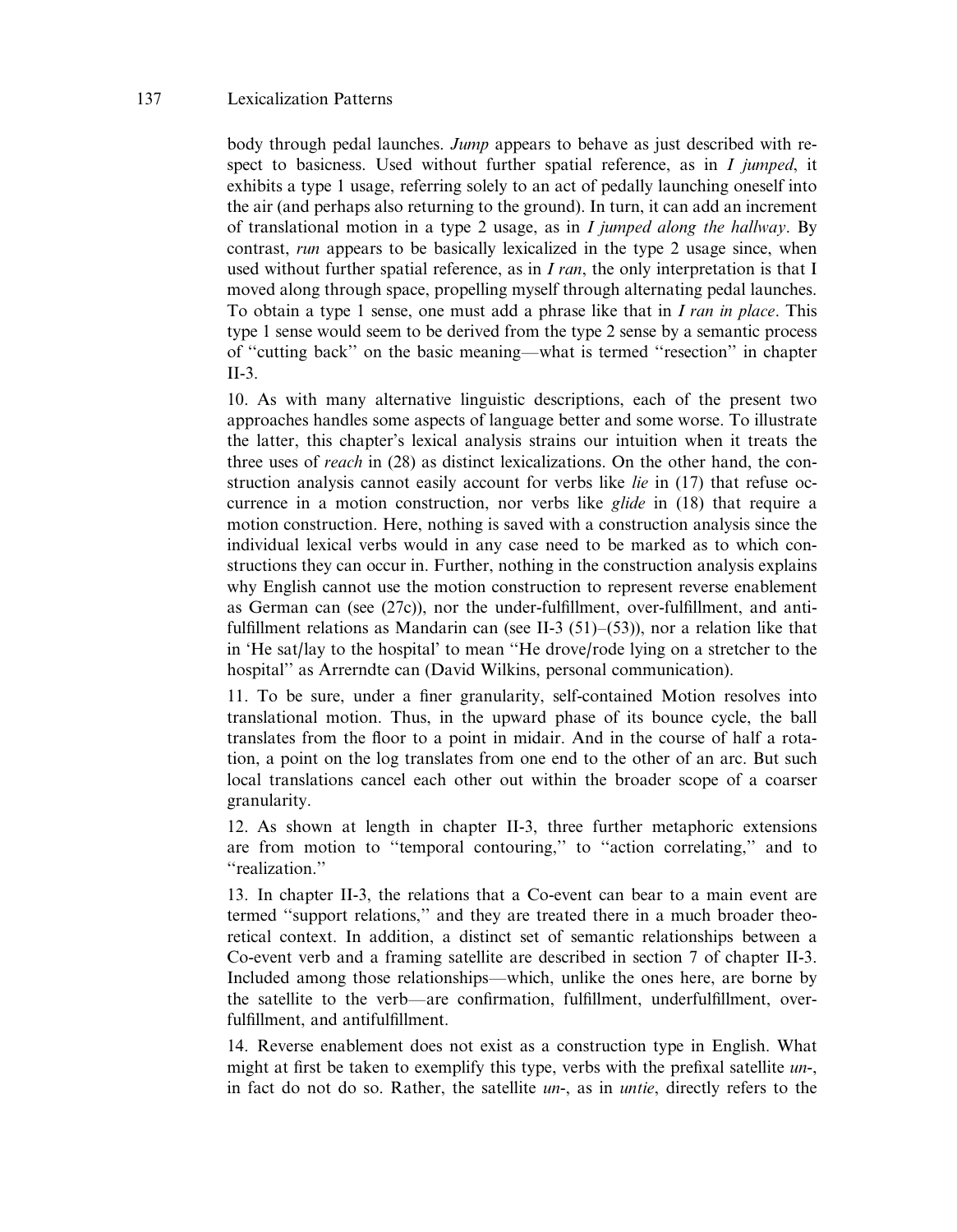process of reversal per se. It does not refer to the main Motion event, as does the German satellite *auf*- '[MOVE] to an open conformation'.

15. As an index of their generality, the different types of Co-event relations are found as well in verbs not based on a Motion event. Purpose, for example, is conflated in the English verbs *wash* and *rinse* (see chapter II-3). These verbs, beyond referring to certain actions involving the use of liquid, indicate that such actions are undertaken in order to remove dirt or soap. Evidence for such an incorporation is that the verbs are virtually unable to appear in contexts that pragmatically conflict with Purpose

(i) I washed/rinsed the shirt in tap water/\*in dirty ink.

whereas otherwise comparable verbs like soak and  $flush$ , which seem not to express any Purpose beyond the performance of the main action, *can* appear there:

(ii) I soaked the shirt in dirty  $ink/I$  flushed dirty ink through the shirt.

Further, Cause and Manner can be conflated as well in verbs that do not participate in the Motion system. For example, the English verb clench expresses (in one area of its usage) the curling together of the fingers of a hand specifically caused by internal (neuromotor) activity. No other cause can be compatibly expressed in conjunction with this verb:

- (iii) a. My hand clenched into a fist from a muscle spasm/ $*$ from the wind blowing on it.
	- b.  $I/*$  He clenched my hand into a fist.

By contrast, *curl up* expresses a main action similar to that of *clench*, but it incorporates no restrictions as to the cause of the action:

- $(iv)$  a. My hand curled up into a fist from a muscle spasm/from the wind blowing on it.
	- b. I/He curled my hand up into a fist.

16. In more colloquial usage, the gerundive  $flotando$  would generally occur immediately after the verb, but for clarity it is here placed finally—also a possible, if more awkward, location.

Whether in a generic or polysemous way, the Spanish preposition por covers a range of Path types, each here glossed with its closest distinct English form.

17. The same semantic complex except with translocation of the Agent's body can be represented by the mid-level verb CARRY, which underlies the English verbs carry, take, and bring.

18. As with any deep morpheme, the form used to represent a particular deep preposition is not to be identified with any English lexical item. Several of the forms are in fact devised. Thus, ALENGTH is used to represent the basic concept of a path with full span over a bounded extent. Note that it may be necessary to subdivide the Vectors To and From into two types, one involving the concept of a discrete translocation and the other involving the concept of progression along a linear trajectory.

19. The Deictic is thus just a special choice of Vector, Conformation, and Ground, not a semantically distinct factor, but its recurrence across languages earns it structural status.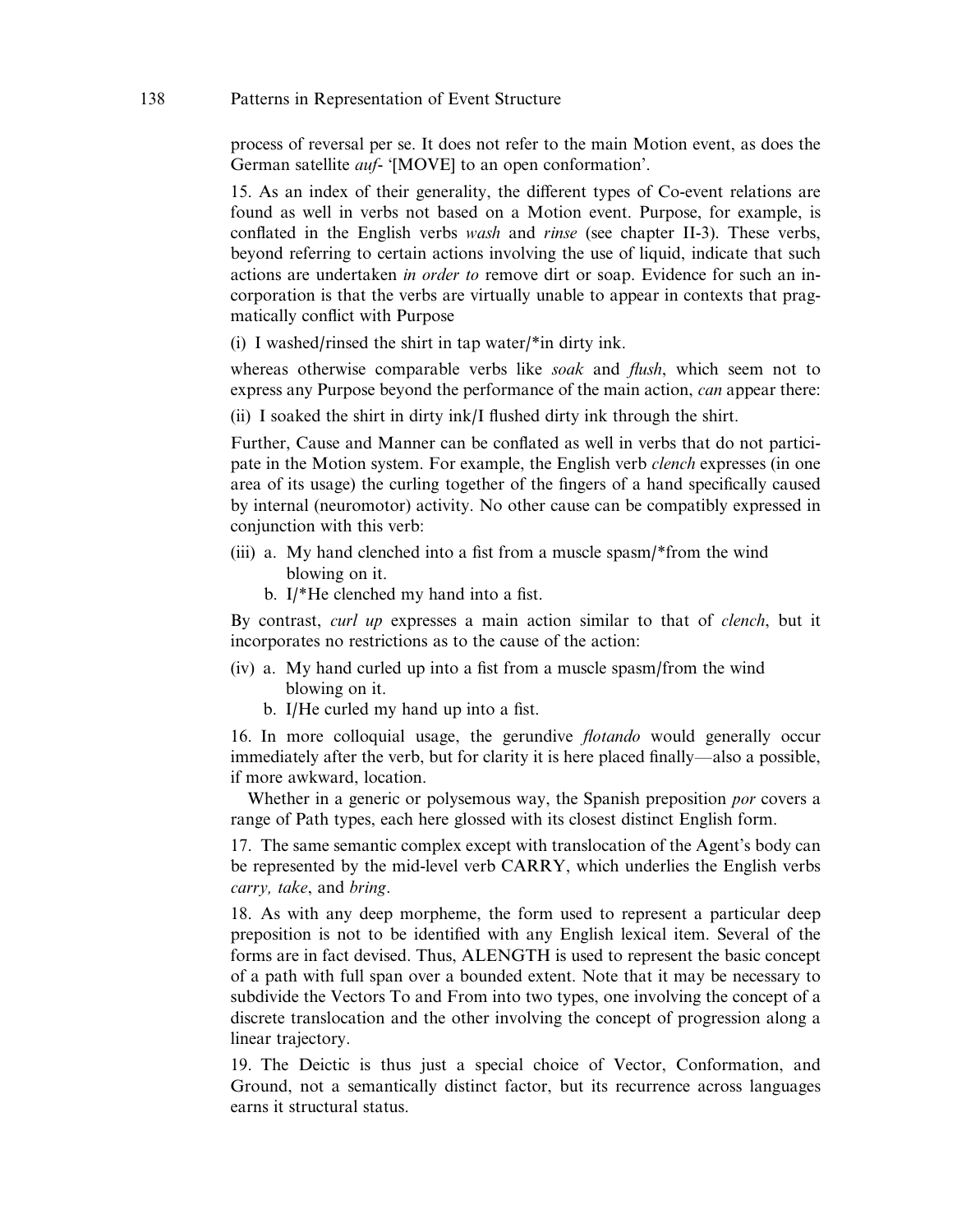20. An exception to this characterization of Spanish is a somewhat limited construction, exemplified by *Venía*/*Iba entrando a la casa*, 'He was coming/going into the house'.

21. Chapter II-4 shows that Atsugewi presents a wholly different partitioning of semantic space—that one is on a different semantic landscape—than that of, say, familiar European languages. For example, Atsugewi wholly lacks verbs of `object maneuvering' like English *hold, put* (in), take (out); have, give (to), take (from); carry, bring (to), take (to); throw, kick, bat (away); push, pull (along). The components of the semantic material expressed by such verbs are in Atsugewi variously omitted, or apportioned out over different constituent types, or expressed by the construction.

22. In English, the particular Paths occurring in this system appear to be virtually limited to the contact-forming 'into/onto' type. Exceptional, thus, is *quarry*  $A_{\text{A}}$ MOVE out of a quarry', as in *We quarried the granite*, and the verb *mine* with a similar sense, as in We mined the bauxite.

23. It may be a general tendency that languages with Path conflation for motion do not extend this conflation type to the locative and, like Spanish, there employ zero conflation. But this pattern is not universal. Halkomelem, a Salish language of Canada (Gerdts 1988), does indeed have a set of verb roots that conflate  $BE_{\text{LOC}}$ with particular sites.

And though perhaps rarely forming a characteristic system, the verbal expression of location  $+$  site is clearly under no prohibitory constraint. English, for one, has a number of incidental instances of such conflation—for example, *surround* ('be around'), top ('be atop'), flank ('be beside'), adjoin, span, line, fill, as in A ditch surrounded the field,  $\vec{A}$  cherry topped the dessert, Clothing filled the hamper. It is just that such verbs seldom constitute the colloquial system for locative expression.

24. English is more consistent than Spanish—that is, has less of a split system than Spanish—in that it extends its pattern of Co-event conflation for motion events to locative situations as well. This is seen in constructions like The painting lay on/stood on/leaned against the table, although, like Spanish, English also has the zero-conflation construction with be, as in The painting was onlagainst the table.

25. In Emai, a path is construed as being either of two main types: a linear progression along a trajectory, or a discrete translocation to or from a point. After a Co-event-conflating main verb, the trajectory type of path is represented by one of the Path verbs, now serving as a satellite rather than as a main verb. The translocation type of path is represented by a system of nonverbal locative markers.

26. Position verbs can also occur in construction with the directionals. For example, the assumptive form of the verb referring to a `crooked Figure' together with the directional for 'down' can mean 'after falling, for an object that is already crooked or that has become crooked in the process of falling to come to rest on a surface'. Note that Atsugewi has a semantically and syntactically comparable construction, as detailed in section  $4.2.4$  of chapter II-2. The main difference is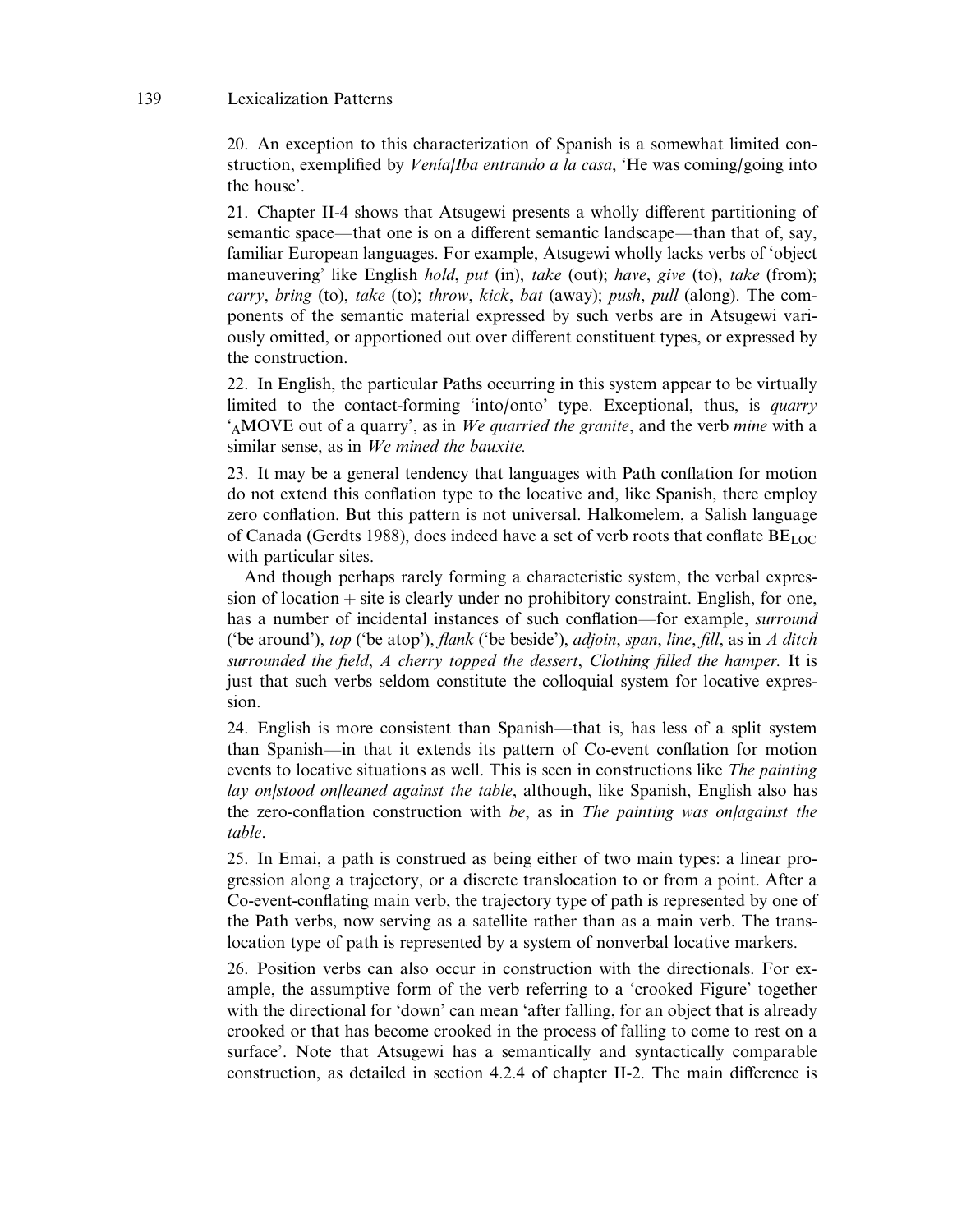that the Tzeltal position verbs include the semantic component of `coming to rest on a surface' in these constructions, whereas in Atsugewi, the verb roots that refer to (change of) shape lack such a component, and so enter constructions representing a greater range of translational events.

27. Here and in the other forms, there may tend to be this distinction between the two constructions: the Path verb suggest progression along a trajectory that leads to the Figure's final location, while the Path satellites suggest only its arrival at that final location. If such a semantic distinction does prove correct, it may be adjudged that Greek here does not have a parallel system after all, but rather a split system.

28. This is not to imply that a verb root always has exactly one basic aspect. A verb root can show a certain range of aspect, each manifesting in a different context. Thus, English kneel is one-way in She knelt when the bell rang and is steadystate in She knelt there for a minute.

29. These two grammatical forms—keep -ing and  $V_{dummy}$  a  $[- + Deriv]_N$ —may be thought to trigger certain cognitive processes. Respectively, these are multiplexing and unit excerpting. Such processes are discussed in chapter I-1.

30. Our representation of the self-agentive and the inducive types was shown in section 2.1.3.2.

31. Not only intransitive sentences can be autonomous. For example, An acorn hit the plate is autonomous. The requirement, rather, is that the sentence must not express a cause (as does An acorn broke the plate).

32. Arguments are given in chapters I-6 and II-6 why the resulting-event (b) form should be considered semantically more basic than the causing-event (c) form.

33. This impinging object is the Figure within the causing event, but it is the Instrument with respect to the overall cause-effect situation. That is, for this author "Instrument" is not a basic notion, as it is, say, for Fillmore (1977). It is a derived notion, to be characterized in terms of other, more basic notions: the Instrument of a cause-effect sequence is the Figure of the causing event.

34. The act of will is the first link in the causal chain. Through internal (neuromotor) activity, it brings about the movement of the body. Note that such bodily motion, even when not referred to, is a necessary link for a final physical event. Thus, while Sue burnt the leaves only mentions Sue as the initiator and the leaves' burning as the final event, we must infer not only that fire was the immediate Instrument but also that Sue (due to her will) acted physically to marshal it. The typical omission of explicit reference to all the causal subevents in the chain between an initiator and a final subevent are treated at length in chapter I-4.

35. To describe this more analytically: something acts on a sentient entity, causing within it the intention to carry out an act. The intention in turn leads to its actually carrying out the act, in the usual manner of agency. Thus, the entity is caused to act as an Agent. Thus, another good term for the "inducive" is "caused agency" (other treatments use the term "instigative"). See chapter I-8.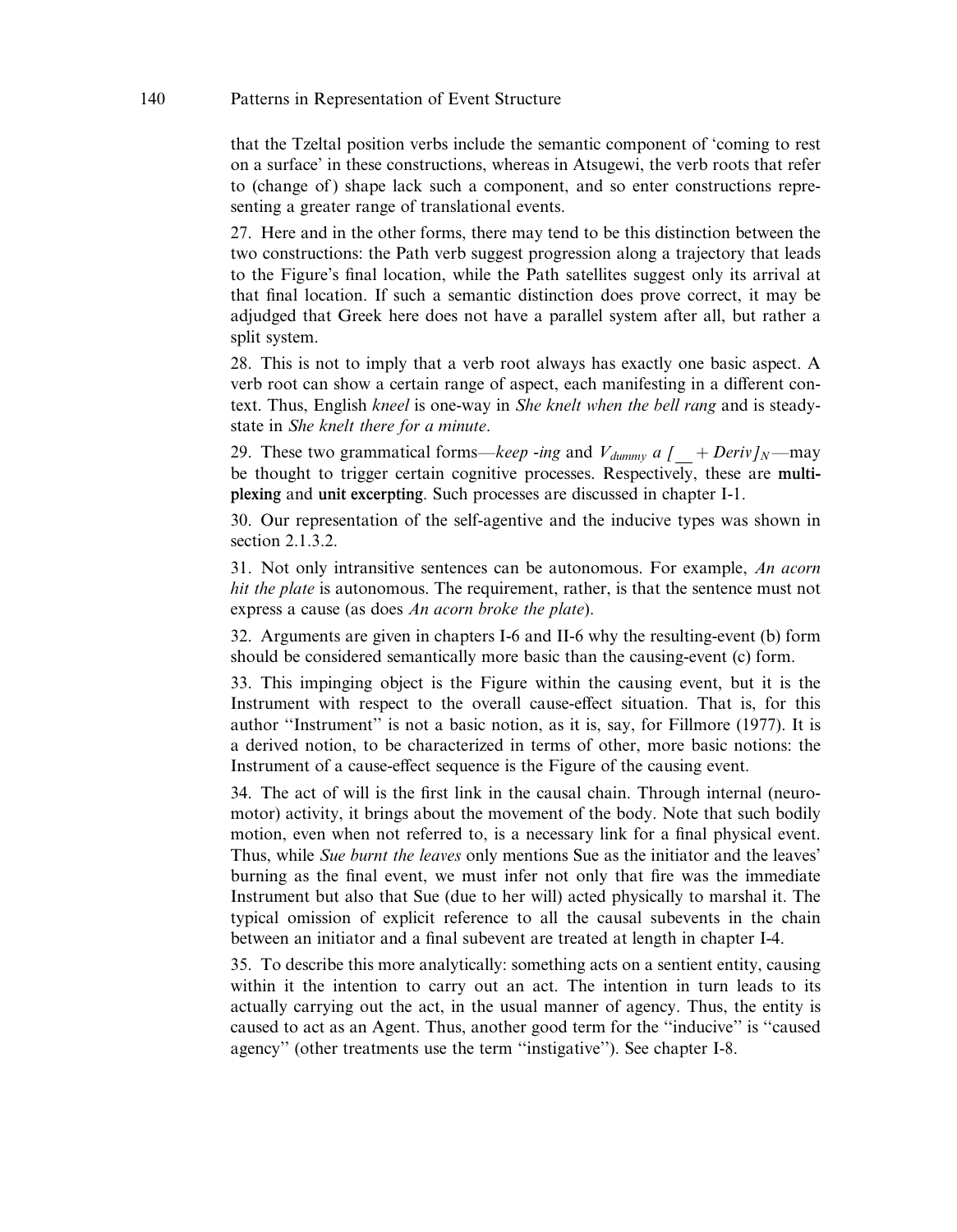36. A semantic and constructional parallelism can be observed here. Shifting one's attention from an autonomous construction to a homologous agentive construction (as from The ball rolled away to  $I$  rolled the ball away) involves a shift from an intransitive to a transitive, and the semantic addition of agency. Similarly, going from a self-agentive construction to a homologous inducive construction (as from *The horse walked away* to *I walked the horse away*) involves a shift from intransitive to transitive and the addition of a further agency. The following sentences illustrate all four constructions while using the same participants:

- (i) Inducive: They sent the drunk out of the bar.
- (ii) Self-agentive: The drunk went out of the bar.
- (iii) Agentive: They threw the drunk out of the bar.
- (iv) Autonomous: The drunk sailed out of the bar.

The semantic character of the former relationship seems to get imputed to the latter relationship. Thus, we tend to understand a self-agentive event as occurring in and of itself, and to take the inducer of an inducive event as directly bringing about the final event without the intermediary volition of the actor. This semantic imposition is termed the cognitive process of "physicalization" in chapter I-7, and the backgrounding of the intermediary agent in the inducive is treated at length in chapter I-4.

37. Verbs that range over two lexicalization types can be used either with or without a grammatical augment for the *same* meaning. We see this for *hide* over the agentive and self-agentive types, and for set . . . upon over the self-agentive and inducive types:

- (i) She hid herself behind the bushes  $=$  She hid behind the bushes
- (ii) He had his dogs set upon (i.e., fall upon) us  $=$  He set his dogs upon us

38. For these, the three aspect-causative types we have noted for verbs of state have the following particular manifestation: (1) a body or object is in a posture noncausatively, or else an animate being self-agentively maintains its body in the posture; (2) a body or object comes into a posture noncausatively, or else an animate being self-agentively gets its body into the posture; (3) an agent puts a body other than its own, or some other object, into a posture.

39. The stative usage of the last two verbs here may not be immediately obvious. It can be seen in the following:

- $(i)$  She bent over the rare flower for a full minute.
- (ii) He bowed before his queen for a long minute.

40. The pattern we are concerned with here held better in older forms of English. Thus, the idea of agent derivation for the verb is quite questionable for modern English. But enough of the pattern remains to serve as illustration and to represent languages that do have such forms clearly. Among these latter are apparently many Uto-Aztecan languages (Wick Miller, personal communication) and Halkomelem.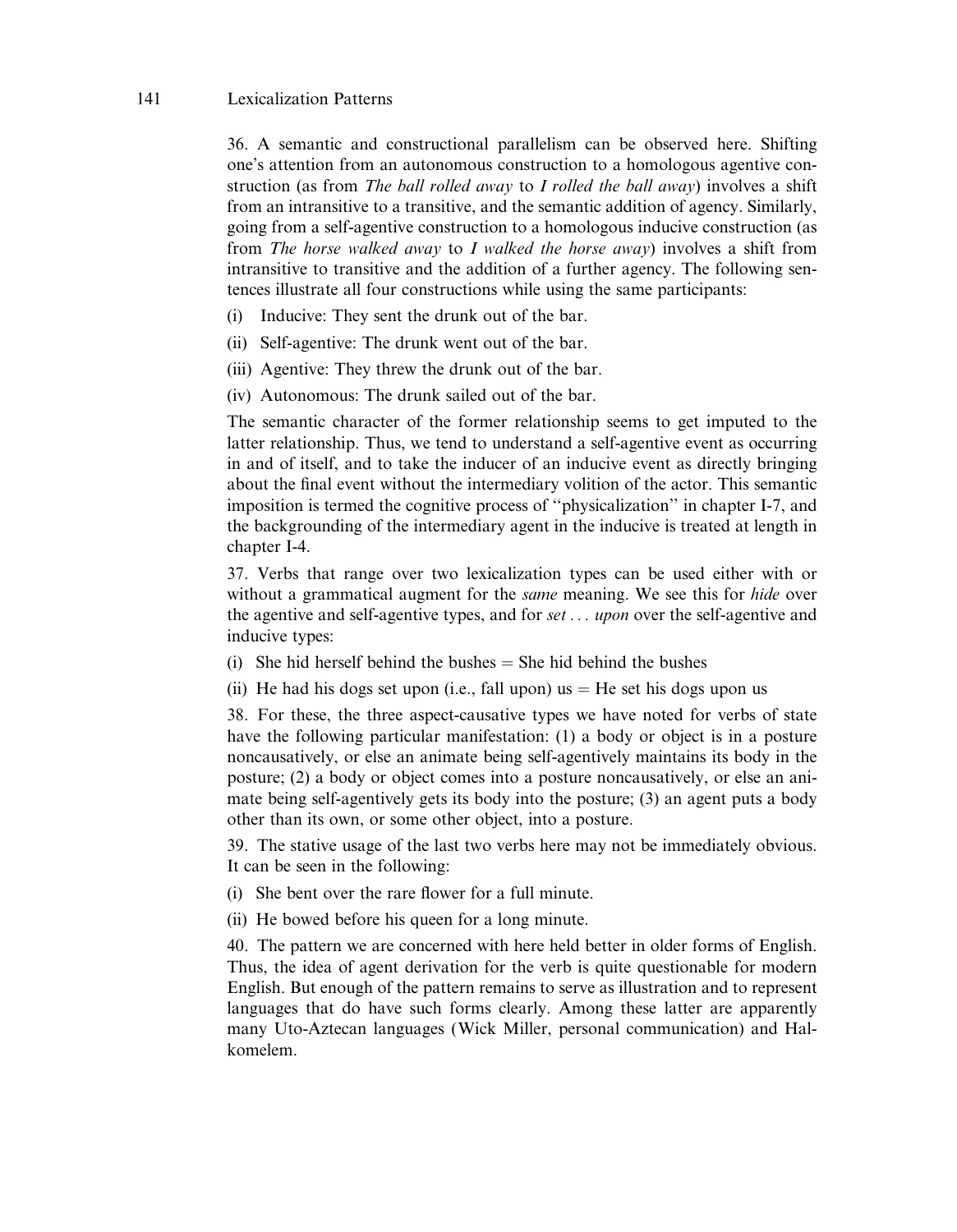41. This use of the reflexive is a special grammatical device, not a semantically motivated one, because there is no way to construe the normal meaning of the reflexive in this context. Normally, the reflexive entails that exactly what one would do to another, one does to oneself. In the present case, what one does to another is to place one's arms around his or her body, lift, and set down. But that is clearly not what one does with oneself. The movement is accomplished, rather, by internal—that is, neuromuscular—activity.

42. This suffix in Spanish generally incorporates a passive meaning (unlike the otherwise comparable Japanese -te, which has no voice characteristics). However, the present construction, as in *estaba acostado*—which might be taken literally as `I was laid-down'Ðwill generally be understood with a nonpassive reading, as in the sentence gloss `I lay (there)'.

43. The postures category treated in the preceding is mostly nonrelational. One can largely determine a body's configuration by observing it alone. But the 'positions' category is relational. It involves the position assumed by one object with respect to another (especially where the latter provides support). Some position notions that are frequently found lexicalized in verbs across languages are `lie on', 'stand on', 'lean against', 'hang from', 'stick out of', 'stick/adhere to', 'float on  $(surface)'$ , 'float/be suspended in  $(medium)'$ , 'be lodged in', ' $(clothes)$  be on', 'hide/ be hidden (from view)  $+$  Loc. The postures and positions categories may have no clear boundary between them or may overlap. But these heuristic classes, in some version, do seem to be treated differently in many languages.

44. English may have a few instances where a lexical item, unlike hide, can participate in expressions for all three state relations, including state departure:

- (i) She stood there speaking.
- (ii) She stood up to speak.
- (iii) She *stood down* when she had finished speaking.

45. Constructions with stop—for instance, stop being sick and stop someone from being sick—are not counted because, in them, stop operates on an already verbal construction with be, rather than directly on the adjective sick itself.

46. The qualifier "prototypical" has here been applied to the syntactic form of a sentence because of certain hedges that one might want to allow for. For example, the sentence  $I$  took a nap is formally transitive (and for some speakers can passivize, as in Naps are taken by the schoolchildren in the afternoon). But some might still want to treat this sentence as intransitive, both on semantic grounds and on the basis of its kinship to the formally intransitive sentence I napped. In the other direction, the sentence I pounded on the table is formally intransitive. But some might still want to treat it as transitive, both on the semantic grounds that it refers to an affected object outside the actor and on the basis of its kinship with the formally transitive sentence I pounded the table. The semantic basis of such alternative judgments is precisely addressed by the personation envelope.

47. For this section, the earlier limitation to single-morpheme verbs has been relaxed. Considered here, thus, are a lexical complex like  $rip$  off and, later, a mor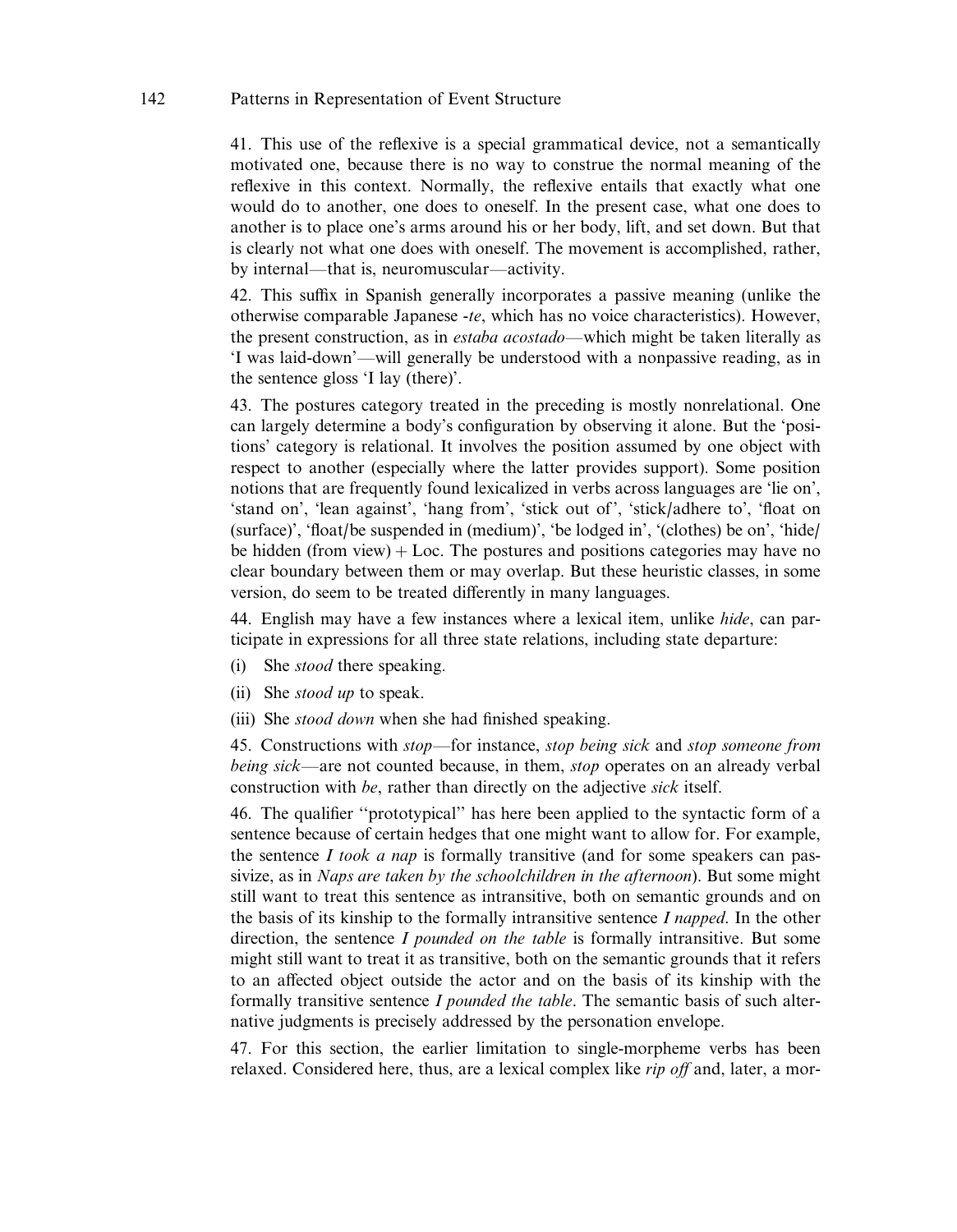phemically complex verb like frighten. This is feasible because valence properties can inhere in morphemic complexes of this sort as well as in single roots.

48. The final genitive expression here would now be only literary. However, other verbs take a colloquial mit phrase containing the Figure:

- (i) a. Ich warf faule  $\ddot{A}$  pfel auf ihn. ``I threw rotten apples at him.''
	- b. Ich bewarf ihn mit faulen Äpfeln. ``I pelted him with rotten apples.''
- (ii) a. Ich schenkte ihm das Fahrrad.
	- ``I ``presented'' the bicycle to him.''
	- b. Ich beschenkte ihn mit dem Fahrrad. ``I ``presented'' him with the bicycle.''

49. In the official terminology adopted in the present work—used, for example, in chapter I-2—the two main entities in an experiential situation are the "Experiencer" and the "Experienced." The Experiencer can emit a "Probe" toward the Experienced, while the Experienced can emit a "Stimulus" toward the Experiencer. In this section, though, for ease in distinguishing the two main experiential entities at a glance, we loosely use the word "Stimulus" in place of "Experienced."

50. The two valence types here pertain not only to verbs but also to adjectival and larger constructions that express affect. Thus, the expressions italicized in  $(i)$  can be used only with the case-frame surround shown for them:

(i) a. Stimulus as subject

That is odd to me. That is of importance to me. That got the goat of me  $\rightarrow$  got my goat.

b. Experiencer as subject I am glad about that. I am in fear of that. I flew off the handle over that.

51. English used to favor Stimulus-subject even more than it does now, but a number of verbs have shifted their valence type. For example, the affect verbs rue and like—as well as the sensation verb hunger and the cognition verb think—used to take the Experiencer as grammatical object but now take it as subject.

52. These lists avoid verbs that refer more to an affect-related action than to the affect itself. For example, *quake* and *rant*—candidates for the Experiencer-subject group—really refer directly to the subject's overt actions, and only imply his or her accompanying affect of fear or anger. Similarly, harass and placate—potentially Stimulus-subject verbs—refer more to the activities of an external Agent than to the resultant state of irritation or calm in the Experiencer.

53. This arrangement applies as well to verbs of sensation. Thus, `be cold' is lexicalized from the point of view of the Experiencer feeling the sensation. -Ahw' is added for the perspective of the Stimulus object rendering the sensation: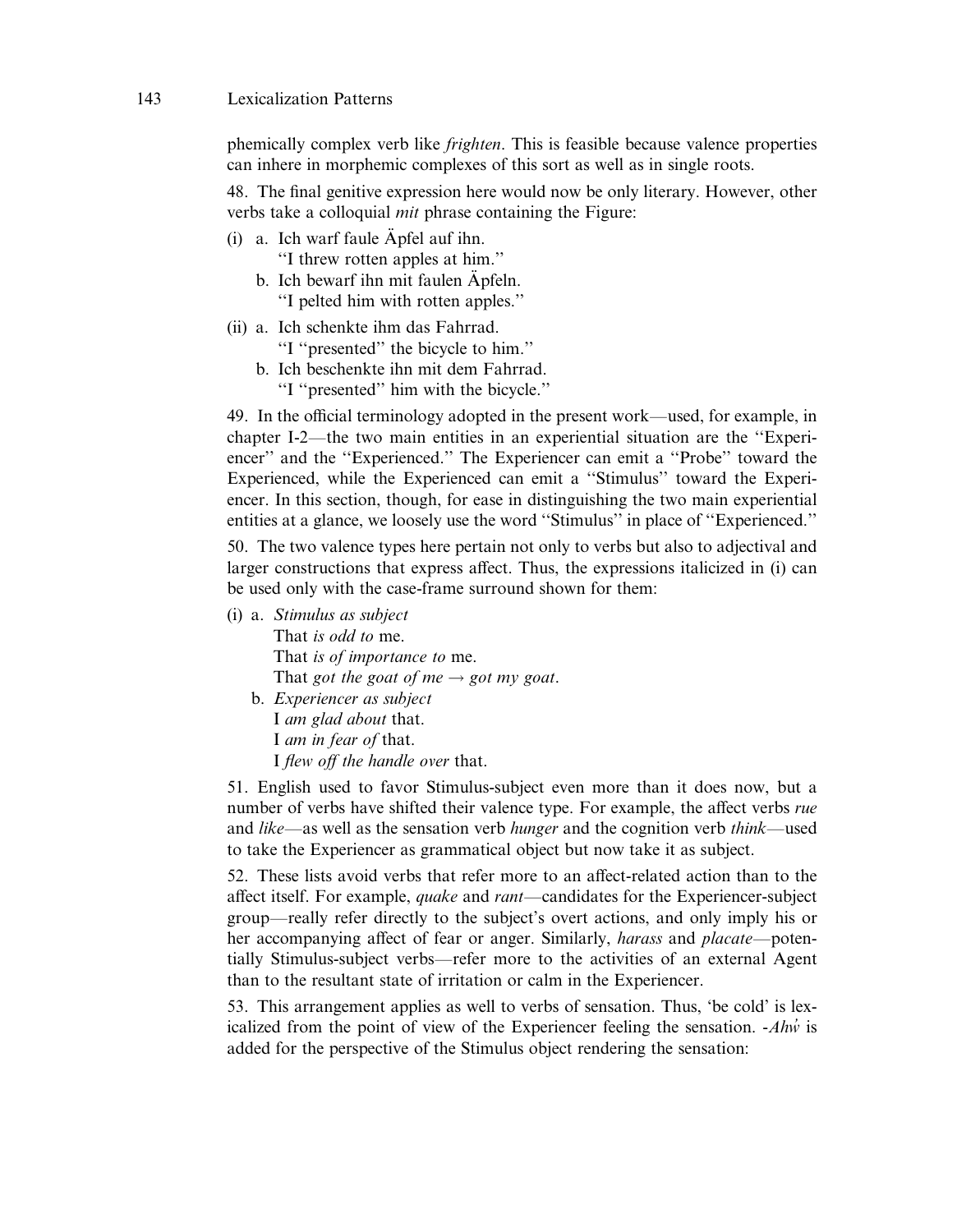|                                | Verb root                                                          | -yi:skap-                     | 'feel cold'                         |
|--------------------------------|--------------------------------------------------------------------|-------------------------------|-------------------------------------|
|                                | Inflectional affix set                                             | $S \cdot$ W- $-$ <sup>a</sup> | 'I-subject, factual mood'           |
|                                | /s-'-w-yi:skap- $a$ / $\Rightarrow$ [swye-skáph]                   |                               |                                     |
| "I am cold (i.e., feel cold)." |                                                                    |                               |                                     |
|                                | $(ii)$ <i>Verb</i> root                                            | -yi:skap-                     | 'feel cold'                         |
|                                | Valence-shifting suffix                                            | -ahŵ                          | 'from Stimulus to Experiencer'      |
|                                | Inflectional affix set                                             | $\sim$ W- $-$ <sup>a</sup>    | '3rd person-subject', factual mood' |
|                                | $\gamma$ -w-yi:skap-ahw- <sup>a</sup> $\Rightarrow$ [wye-skapáhwa] |                               |                                     |
|                                | "It is cold (i.e., to the touch)."                                 |                               |                                     |

54. There appears to be a universal tendency toward satellite formation: elements with certain types of meaning tend to leave the locations in a sentence where they perhaps logically belong and move into the verb complex. This tendency, whose extreme expression is polysynthesis, is also regularly evident in smaller degrees. A familiar example is that of quantifier floats. Examples in English are the "floats" of negative and other emphatic modifiers on nouns that parallel quantifier floats:

- (i) \**Not* JOAN hit him  $\Rightarrow$  JOAN didn't hit him.
- (ii) Even JOAN hit him  $\Rightarrow$  JOAN even hit him.
- (iii) Joan gave him *only* ONE  $\Rightarrow$  Joan *only* gave him ONE.

55. Some Path expressions generally do not permit omissions of this sort. Such is the case with *into* in the sense of 'collision' and also with  $up$  to in the sense of `approach' (although some contexts do allow up alone):

- (i) It was too dark to see the tree, so he walked into it  $(*...$  walked in).
- (ii) When I saw Joan on the corner, I walked up to her  $(*...$  walked up) (but acceptable is: When I saw Joan on the corner, I walked up and said "Hi").

56. When they do not take a Path satellite, Russian verbs of motion exist in pairs of distinct forms, traditionally termed the "determinate" form and the "indeterminate" form. Examples of such paired forms are 'walk': *idtilxodit'*; 'drive': yexat'/yezdit'; and 'run': bežat'/begat'. Semantically, each form of a pair has a cluster of usages distinct from that of the other form. But it may be adjudged that the main semantic tendency of the determinate cluster is comparable to the meaning of the English satellite *along*, as in *I walked along*, and that of the indeterminate form is comparable to the meaning of the English satellite about (in the sense of 'all about/all around'), as in I walked about. It can also be observed that the set of prefixal Path satellites in Russian lacks forms semantically comparable to these two English satellites. Accordingly, one interpretation of the motion verb pairs in Russian is that they represent the conflation of a deep MOVE or GO verb with a deep satellite ALONG or ABOUT (as well as with a Manner event). Such verb pairs are thus, in effect, suppletive extensions of the prefixal Path satellites.

57. There is some dialectal variation. For example, with is only a preposition in some dialects, but in others it is also a satellite, as in *Can I come with?* or *I'll take it* with.

58. Judging from their distribution, satellites of this type seem to be an areal phenomenon rather than a genetic one. Thus, Atsugewi and Klamath, neighbor-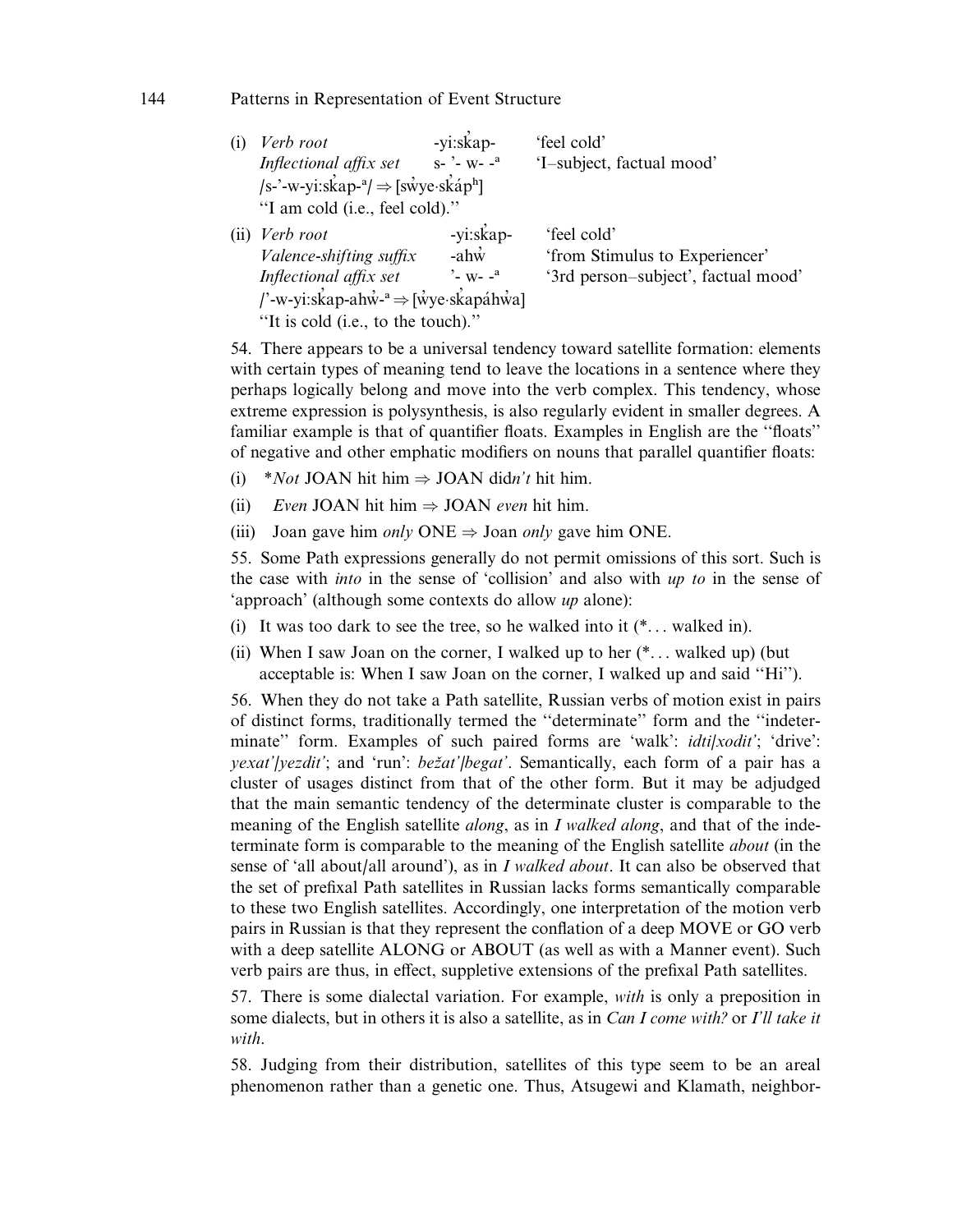ing but unrelated languages, both have extensive suffixal systems of these satellites. But the Pomo languages, related to Atsugewi and sharing with it the extensive instrumental prefix system (see section 3.5), quite lack  $Path + Ground$ satellites.

59. This typology has served in several other lines of research—for example, that seen in Choi and Bowerman (1991) and that in Berman and Slobin (1994). Slobin (1996) has uncovered correlates of the present sentence-level typology within larger stretches of discourse.

60. Gabriele Pallotti (personal communication) reports that southern Italian dialects have a Path conflation pattern, that northern dialects have a Co-event conflation pattern, and that central dialects, including standard Italian, have both patterns in parallel, with discourse factors determining the pattern used. Thus, Neapolitan has ascire, trasere, sagliere, scinnere `exit, enter, ascend, descend', but forms like \*'nna fuori `go out' are impossible. In Northern Italy, the opposite holds. The Bolognese dialect, for example, has ander fora, ander dainter, ander so, ander zo 'go out, go in, go up, go down'. But there are no verbs with the meanings `exit, enter, ascend, descend'. And standard Italian has both patterns. Thus, it has uscire, entrare, salire, scendere 'exit, enter, ascend, descend', and andare fuoril dentro/su/giu 'go out/in/up/down'. Further, both these patterns represent Manner in their usual respective way. Thus, Manner appears as a separate gerund in the Path conflating forms—for example,  $\acute{e}$  uscita/entrata/salita/scesa correndo 'she entered/exited/ascended/descended while running'. And Manner appears in the main verb in the Coevent-conflating forms—for instance,  $\acute{e}$  corsa fuorildentrolsul giú 'she ran out/in/up/down'.

What remains to be determined diachronically is whether the Co-event con flation pattern in the northern and central dialects was retained from Latin and accompanied by the development of a new Path satellite system, or whether the Co-event conflation pattern is a later development (in effect, a return to the Latin pattern), accompanied by the loss of the Path conflation system in the northern dialects. In either case, the processes of the Co-event-conflating Germanic languages just to the north may have been an influencing factor.

61. Though this may remove some of Atsugewi's mystique, notice that the German satellite *entgegen*- also has the 'in going to meet' meaning, as in *entgegenlau*fen 'run to meet'. And Latin  $ob$ - parallels Atsugewi -ikc still further in having both the 'meeting' and the 'passage-blocking' meanings, as in *occurrere* 'run to meet' and *obstruere* 'build so as to block off'.

62. Such formulas might usually present a satellite construction in a nonagentive format. But they are readily adapted to an agentive presentation:

- (i)  $A \ldots F$   $\triangleleft$  through  $\triangleright$  G
- (ii) A ...  $G \triangleleft$  through (with > F)

Such finer formulations can be useful in representing language particularities. Thus, English in fact lacks the (132b) construction and only has its agentive (ii) counterpart.